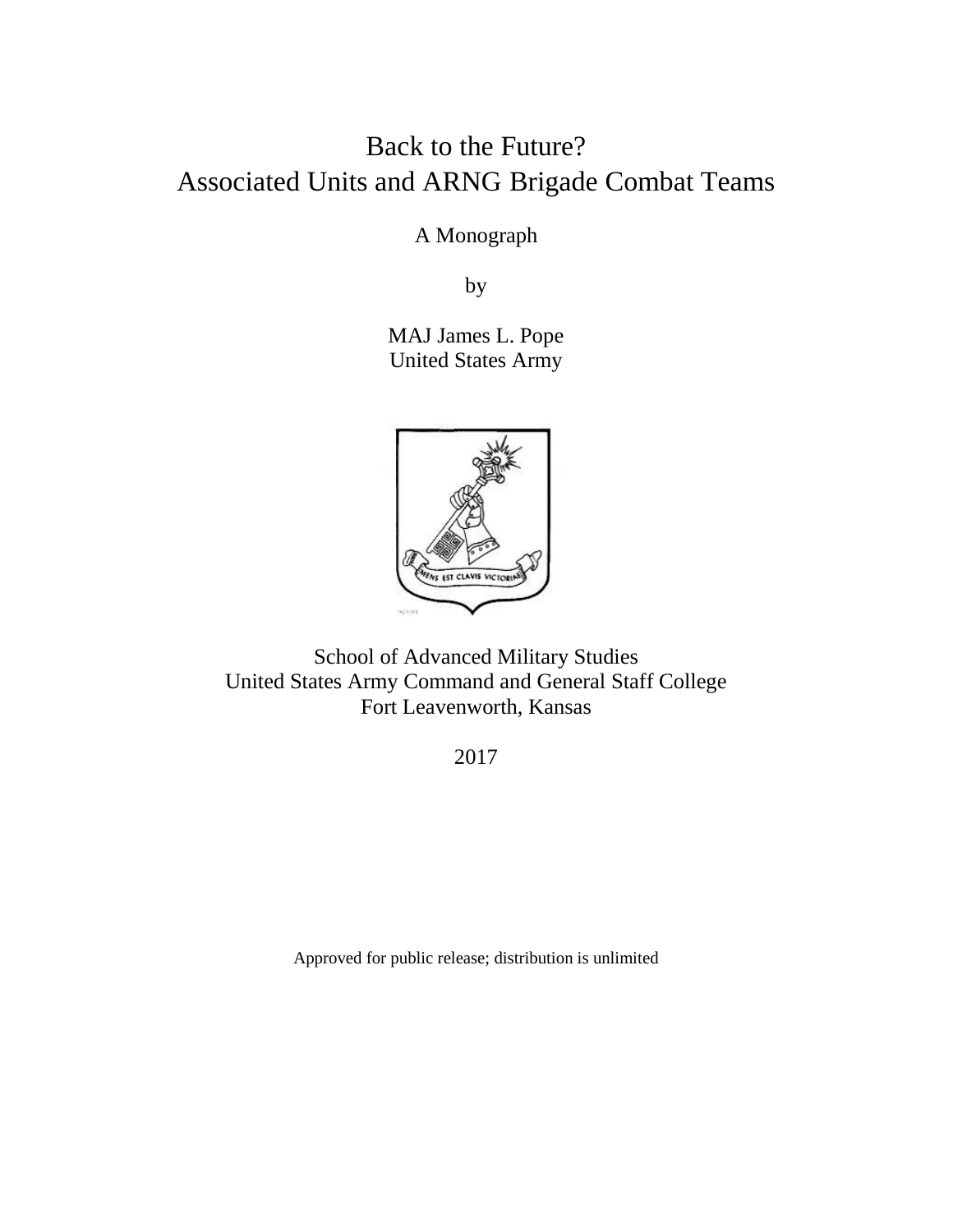| <b>REPORT DOCUMENTATION PAGE</b>                                                                                                                                 |                                                                                                                                                                                                                                                                                                                                                                                                                                                                                                                                                                                                                                                                                                                                                                                                                                                                                       | Form Approved                                           |
|------------------------------------------------------------------------------------------------------------------------------------------------------------------|---------------------------------------------------------------------------------------------------------------------------------------------------------------------------------------------------------------------------------------------------------------------------------------------------------------------------------------------------------------------------------------------------------------------------------------------------------------------------------------------------------------------------------------------------------------------------------------------------------------------------------------------------------------------------------------------------------------------------------------------------------------------------------------------------------------------------------------------------------------------------------------|---------------------------------------------------------|
|                                                                                                                                                                  | OMB No. 0704-0188                                                                                                                                                                                                                                                                                                                                                                                                                                                                                                                                                                                                                                                                                                                                                                                                                                                                     |                                                         |
| OMB control number. PLEASE DO NOT RETURN YOUR FORM TO THE ABOVE ADDRESS.                                                                                         | Public reporting burden for this collection of information is estimated to average 1 hour per response, including the time for reviewing instructions, searching existing data<br>sources, gathering and maintaining the data needed, and completing and reviewing this collection of information. Send comments regarding this burden estimate or any<br>other aspect of this collection of information, including suggestions for reducing this burden to Department of Defense, Washington Headquarters Services, Directorate for<br>Information Operations and Reports (0704-0188), 1215 Jefferson Davis Highway, Suite 1204, Arlington, VA 22202-4302. Respondents should be aware that<br>notwithstanding any other provision of law, no person shall be subject to any penalty for failing to comply with a collection of information if it does not display a currently valid |                                                         |
| 1. REPORT DATE (DD-MM-YYYY)                                                                                                                                      | 2. REPORT TYPE                                                                                                                                                                                                                                                                                                                                                                                                                                                                                                                                                                                                                                                                                                                                                                                                                                                                        | 3. DATES COVERED (From - To)                            |
| 15-03-2017                                                                                                                                                       | Master's Thesis                                                                                                                                                                                                                                                                                                                                                                                                                                                                                                                                                                                                                                                                                                                                                                                                                                                                       | JUN 2016 - MAY 2017                                     |
| <b>4. TITLE AND SUBTITLE</b>                                                                                                                                     |                                                                                                                                                                                                                                                                                                                                                                                                                                                                                                                                                                                                                                                                                                                                                                                                                                                                                       | <b>5a. CONTRACT NUMBER</b>                              |
| Back to the Future? Associated Units and ARNG Brigade Combat Teams                                                                                               |                                                                                                                                                                                                                                                                                                                                                                                                                                                                                                                                                                                                                                                                                                                                                                                                                                                                                       | <b>5b. GRANT NUMBER</b>                                 |
|                                                                                                                                                                  |                                                                                                                                                                                                                                                                                                                                                                                                                                                                                                                                                                                                                                                                                                                                                                                                                                                                                       | <b>5c. PROGRAM ELEMENT NUMBER</b>                       |
| 6. AUTHOR(S)                                                                                                                                                     |                                                                                                                                                                                                                                                                                                                                                                                                                                                                                                                                                                                                                                                                                                                                                                                                                                                                                       | <b>5d. PROJECT NUMBER</b>                               |
| Major James L. Pope                                                                                                                                              |                                                                                                                                                                                                                                                                                                                                                                                                                                                                                                                                                                                                                                                                                                                                                                                                                                                                                       | <b>5e. TASK NUMBER</b>                                  |
|                                                                                                                                                                  |                                                                                                                                                                                                                                                                                                                                                                                                                                                                                                                                                                                                                                                                                                                                                                                                                                                                                       | <b>5f. WORK UNIT NUMBER</b>                             |
| 7. PERFORMING ORGANIZATION NAME(S) AND ADDRESS(ES)<br>U.S. Army Command and General Staff College<br><b>ATTN: ATZL-SWD-GD</b><br>Fort Leavenworth, KS 66027-2301 |                                                                                                                                                                                                                                                                                                                                                                                                                                                                                                                                                                                                                                                                                                                                                                                                                                                                                       | <b>8. PERFORMING ORG REPORT</b><br><b>NUMBER</b>        |
| 9. SPONSORING / MONITORING AGENCY NAME(S) AND ADDRESS(ES)<br>Advanced Operational Arts Studies Fellowship, Advanced Military Studies                             |                                                                                                                                                                                                                                                                                                                                                                                                                                                                                                                                                                                                                                                                                                                                                                                                                                                                                       | <b>10. SPONSOR/MONITOR'S</b><br><b>ACRONYM(S)</b>       |
| Program.                                                                                                                                                         |                                                                                                                                                                                                                                                                                                                                                                                                                                                                                                                                                                                                                                                                                                                                                                                                                                                                                       | <b>11. SPONSOR/MONITOR'S REPORT</b><br><b>NUMBER(S)</b> |
| <b>12. DISTRIBUTION / AVAILABILITY STATEMENT</b>                                                                                                                 |                                                                                                                                                                                                                                                                                                                                                                                                                                                                                                                                                                                                                                                                                                                                                                                                                                                                                       |                                                         |
| Approved for Public Release; Distribution is Unlimited                                                                                                           |                                                                                                                                                                                                                                                                                                                                                                                                                                                                                                                                                                                                                                                                                                                                                                                                                                                                                       |                                                         |
| <b>13. SUPPLEMENTARY NOTES</b>                                                                                                                                   |                                                                                                                                                                                                                                                                                                                                                                                                                                                                                                                                                                                                                                                                                                                                                                                                                                                                                       |                                                         |
| <b>14. ABSTRACT</b>                                                                                                                                              |                                                                                                                                                                                                                                                                                                                                                                                                                                                                                                                                                                                                                                                                                                                                                                                                                                                                                       |                                                         |
|                                                                                                                                                                  | This monograph examined the newly announced Associated Units Pilot Program. Four decades removed from the                                                                                                                                                                                                                                                                                                                                                                                                                                                                                                                                                                                                                                                                                                                                                                             |                                                         |
|                                                                                                                                                                  | All-Volunteer Force and Total Force Policy mandate, a significant portion of the US Army's combat power resides                                                                                                                                                                                                                                                                                                                                                                                                                                                                                                                                                                                                                                                                                                                                                                       |                                                         |

in the Army National Guard (ARNG) in terms of brigade combat teams. ARNG brigade combat teams are manned, equipped, and designed to train and deploy as "One Army" with the Active Regular Army for major combat operations. Over the last four decades, numerous opportunities existed for the President, the Department of Defense (DOD), and the US Army to mitigate strategic risk and mobilize ARNG combat brigades for major combat operations, specifically the Persian Gulf War and the Iraq War. To date, numerous challenges prevented their consideration, most notable their inability to meet all peacetime readiness, integration, and responsiveness expectations for major combat operations.

In 2016, the US Army announced the new Associated Units Pilot Program to increase readiness, integration, and responsiveness of the ARNG to train and deploy as "One Army" with the Active Regular Army. This monograph asked whether the Associated Units Pilot Program represented a new operational approach for ARNG brigade combat teams and major combat operations. The historical record revealed that it was not only not new, but an old operational approach that failed. The Congress, the DOD, the US Army, and the ARNG stopped challenging assumptions and asking hard questions. ARNG brigade combat teams are no more ready, integrated, or responsive for major combat operations than they were for the Persian Gulf War twenty-six years ago.

#### **15. SUBJECT TERMS**

One Army; Operational Approach; ARNG Roundout Brigades; ARNG Enhanced Separate Brigades; Associated Units Pilot Program; Readiness, Responsiveness, and Integration of ARNG Brigade Combat Teams; Major Combat Operations; Politics, Policy Preferences, Political Risk, and Military Mobilizations; ARNG Wartime Missions; All-Volunteer Force; Total Force Policy; First Army; Persian Gulf War; Iraq War

| I 16. SECURITY CLASSIFICATION OF:      | <b>17. LIMITATION 18. NUMBER</b><br><b>OF ABSTRACT</b> | <b>OF PAGES</b> | l 19a. NAME OF RESPONSIBLE PERSON.<br>Maior James L. Pope |
|----------------------------------------|--------------------------------------------------------|-----------------|-----------------------------------------------------------|
| a. REPORT   b. ABSTRACT   c. THIS PAGE |                                                        |                 | <b>19b. PHONE NUMBER</b> (include area code)              |
|                                        | U)                                                     | 104             |                                                           |

**Standard Form 298 (Rev. 8-98) Prescribed by ANSI Std. Z39.18**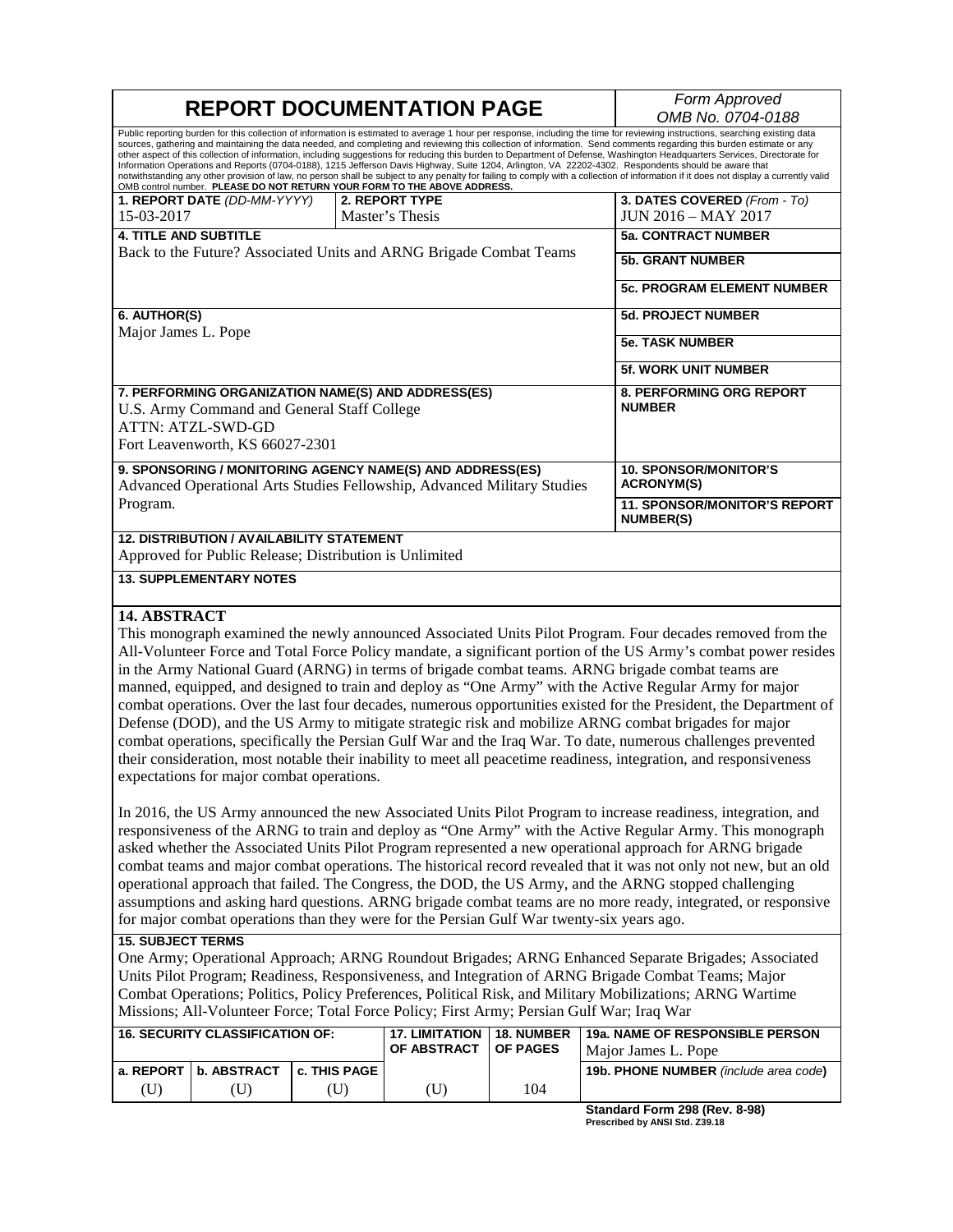|  | Monograph Approval Page |  |  |
|--|-------------------------|--|--|
|--|-------------------------|--|--|

| Name of Candidate:                     | MAJ James L. Pope                                                     |  |
|----------------------------------------|-----------------------------------------------------------------------|--|
| Monograph Title:                       | Back to the Future? Associated Units and ARNG Brigade Combat<br>Teams |  |
| Approved By:                           |                                                                       |  |
| Dan C. Fullerton, PhD                  | "Monograph Director                                                   |  |
| Matthew McGuire, COL, LG               | , Seminar Leader                                                      |  |
| James C. Markert, COL, IN              | , Director, School of Advanced Military Studies                       |  |
| Accepted this 25th day of May 2017 by: |                                                                       |  |
| Prisco R. Hernandez, PhD               | , Director, Graduate Degree Programs                                  |  |

The opinions and conclusions expressed herein are those of the student author and do not necessarily represent the views of the US Army Command and General Staff College or any other government agency. (References to this study should include the foregoing statement.)

Fair use determination or copyright permission has been obtained for the inclusion of pictures, maps, graphics, and any other works incorporated into this manuscript. A work of the United States Government is not subject to copyright, however further publication or sale of copyrighted images is not permissible.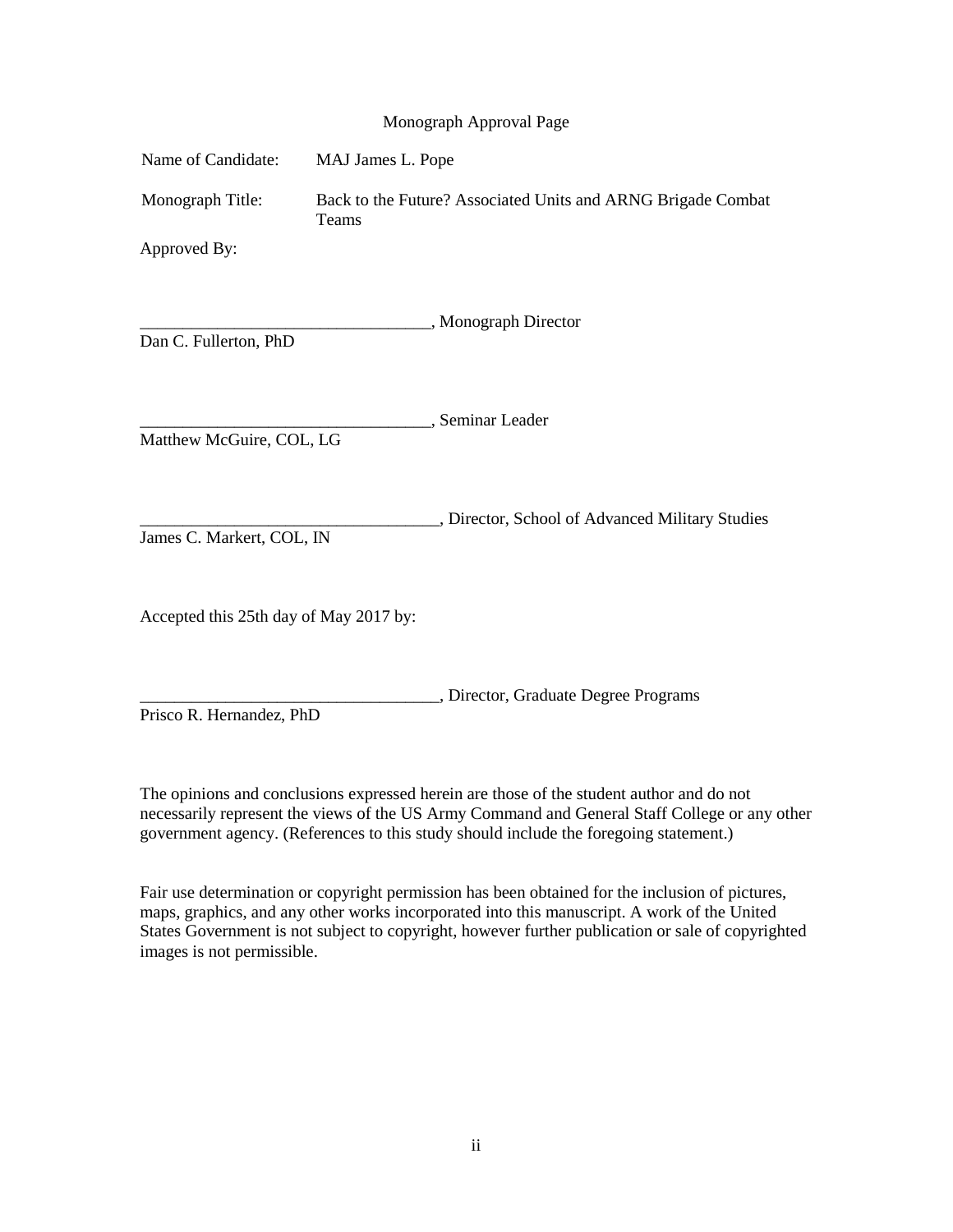## Abstract

Back to the Future? Associated Units and ARNG Brigade Combat Teams, by MAJ James L. Pope, US Army, 104 pages.

This monograph examined the newly announced Associated Units Pilot Program. Four decades removed from the All-Volunteer Force and Total Force Policy mandate, a significant portion of the US Army's combat power resides in the Army National Guard (ARNG) in terms of brigade combat teams. ARNG brigade combat teams are manned, equipped, and designed to train and deploy as "One Army" with the Active Regular Army for major combat operations. Over the last four decades, numerous opportunities existed for the President, the Department of Defense (DOD), and the US Army to mitigate strategic risk and mobilize ARNG combat brigades for major combat operations, specifically the Persian Gulf War and the Iraq War. To date, numerous challenges prevented their consideration, most notable their inability to meet all peacetime readiness, integration, and responsiveness expectations for major combat operations.

In 2016, the US Army announced the new Associated Units Pilot Program to increase readiness, integration, and responsiveness of the ARNG to train and deploy as "One Army" with the Active Regular Army. This monograph asked whether the Associated Units Pilot Program represented a new operational approach for ARNG brigade combat teams and major combat operations. The historical record revealed that it was not only not new, but an old operational approach that failed. The Congress, the DOD, the US Army, and the ARNG stopped challenging assumptions and asking hard questions. ARNG brigade combat teams are no more ready, integrated, or responsive for major combat operations than they were for the Persian Gulf War twenty-six years ago.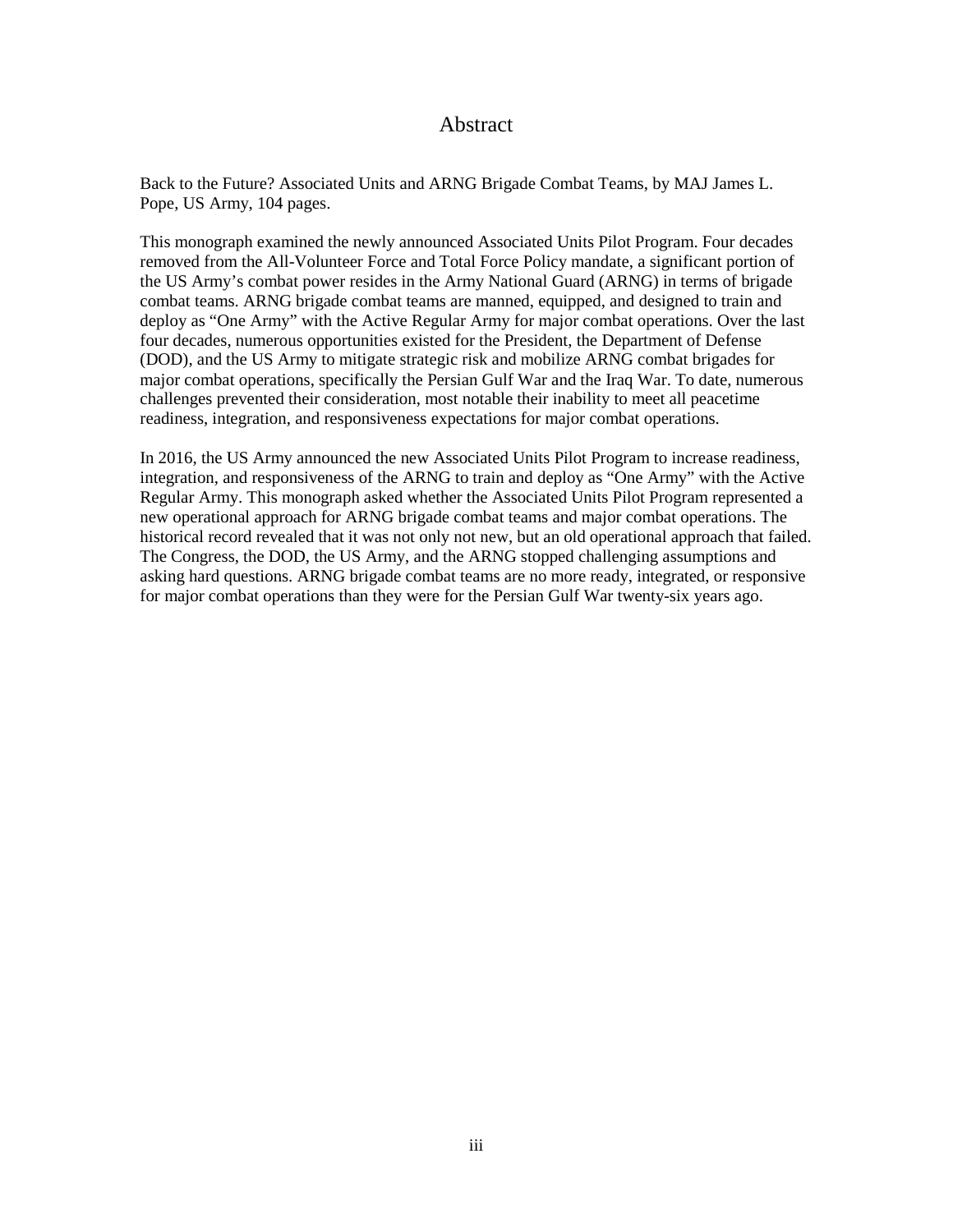# Contents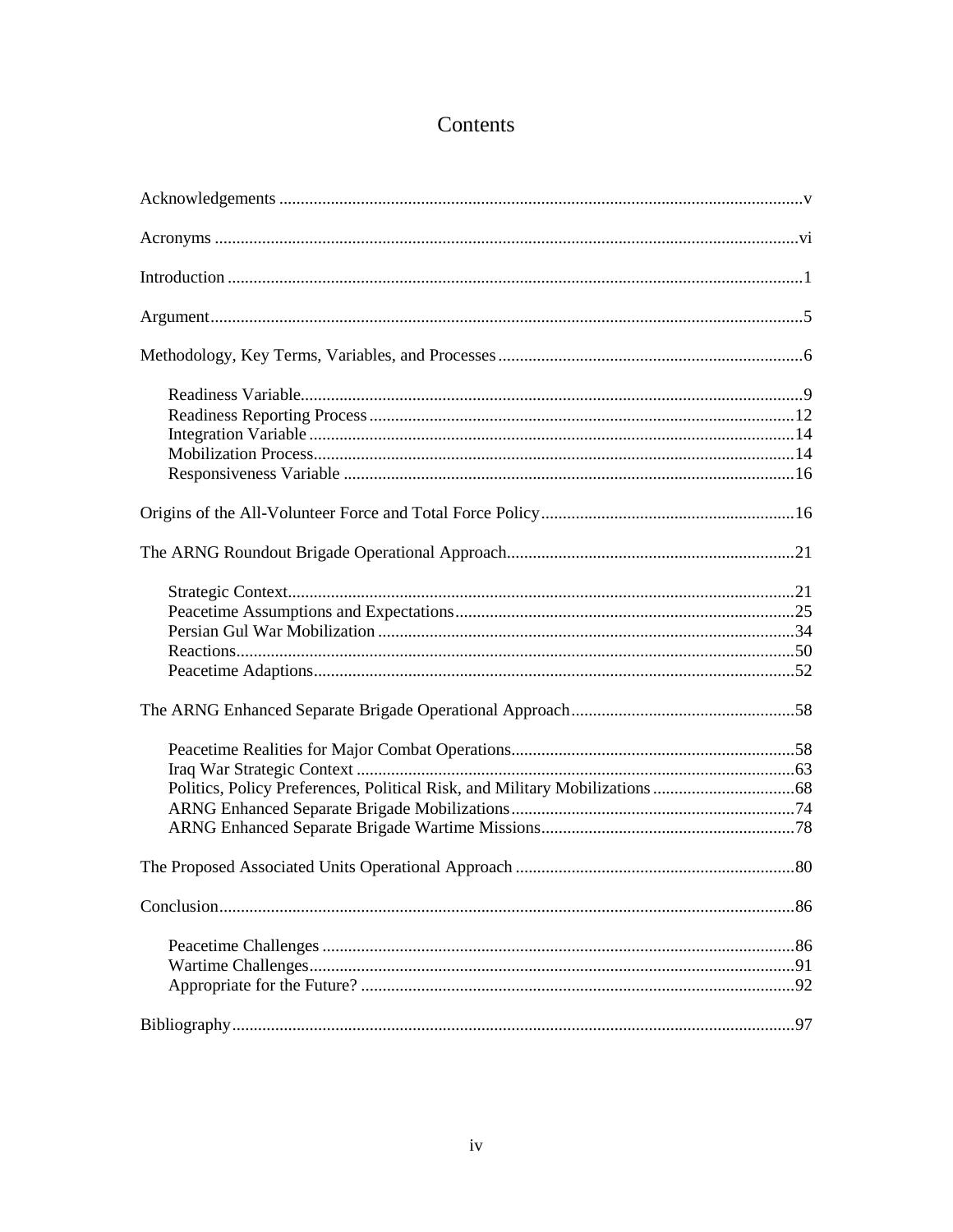# Acknowledgements

I am grateful to the US Army for giving me the time to write on such an important topic. A special thanks to Dr. Dan Fullerton for his initial belief, lasting patience, and thoughtful comments throughout the process. I am glad you selected me. The greatest recognition goes to my wife, Alice, and our three beautiful children. You make all things possible and worthwhile. I love you.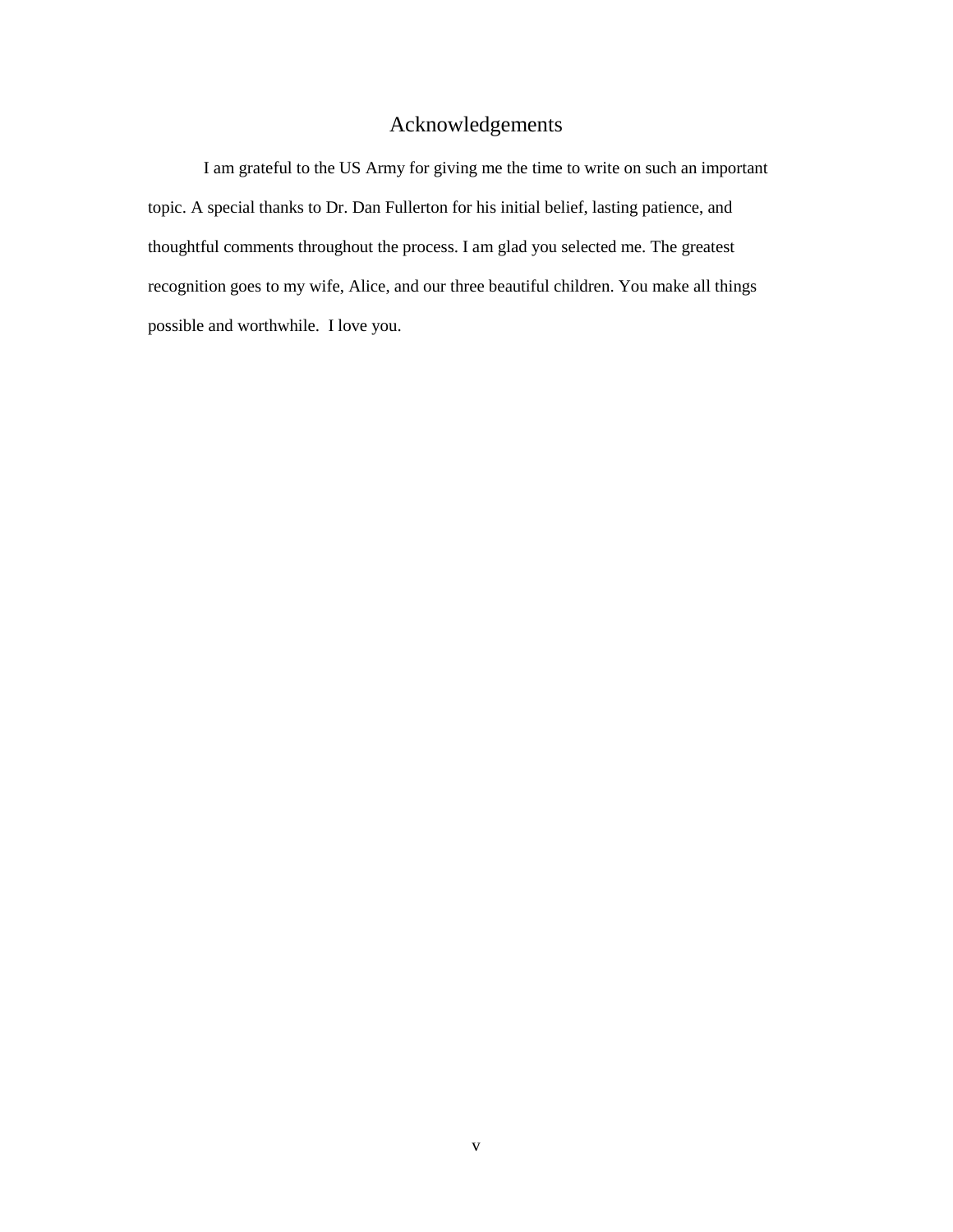# Acronyms

| <b>ABCT</b>    | Armored Brigade Combat Team                    |
|----------------|------------------------------------------------|
| AC             | <b>Active Component</b>                        |
| <b>ADCON</b>   | <b>Administrative Control</b>                  |
| ADP            | <b>Army Doctrinal Publication</b>              |
| ADRP           | Army Doctrinal Reference Publication           |
| <b>ANGRA</b>   | Army National Guard Readiness Reform Act       |
| <b>ARNG</b>    | <b>Army National Guard</b>                     |
| AT             | <b>Annual Training</b>                         |
| <b>ATP</b>     | Army Techniques Publication                    |
| <b>AVF</b>     | <b>All-Volunteer Force</b>                     |
| <b>BCT</b>     | <b>Brigade Combat Team</b>                     |
| <b>BFV</b>     | <b>Bradley Fighting Vehicle</b>                |
| <b>BUR</b>     | <b>Bottom Up Review</b>                        |
| <b>CALFEX</b>  | <b>Combined Arms Live Fire Exercise</b>        |
| <b>CCTT</b>    | <b>Common Core Task Training</b>               |
| <b>CENTCOM</b> | <b>Central Command</b>                         |
| <b>CFLCC</b>   | <b>Coalition Forces Land Component Command</b> |
| <b>CJCS</b>    | Chairman of the Joint Chiefs of Staff          |
| <b>COIN</b>    | Counter-insurgency                             |
| <b>CPX</b>     | <b>Command Post Exercise</b>                   |
| <b>CTC</b>     | <b>Combined Arms Training Center</b>           |
| <b>DAIG</b>    | Department of the Army Inspector General       |
| <b>DOD</b>     | Department of Defense                          |
| eSB            | <b>Enhanced Separate Brigade</b>               |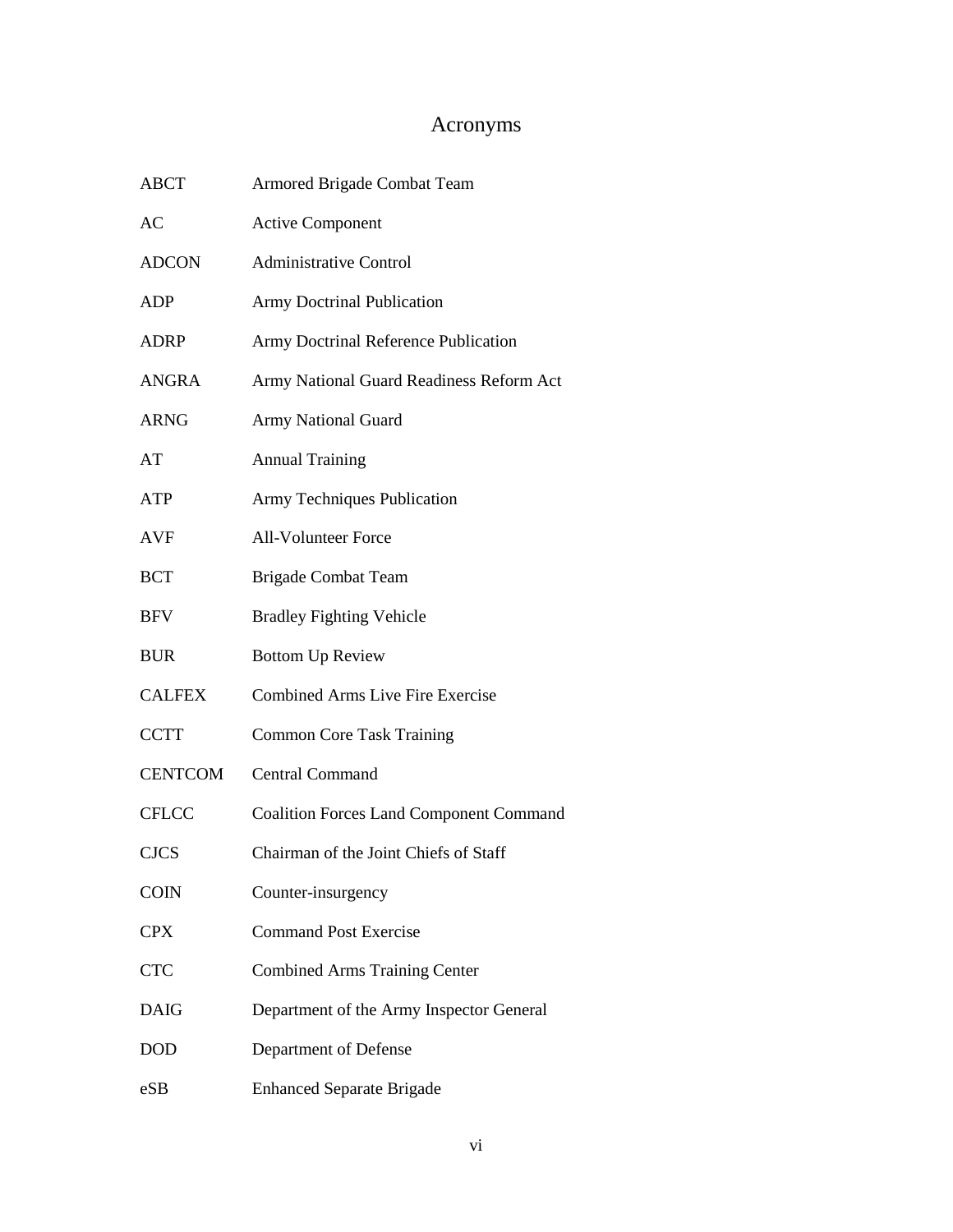| <b>FM</b>      | <b>Field Manual</b>                            |
|----------------|------------------------------------------------|
| <b>FORSCOM</b> | <b>Forces Command</b>                          |
| <b>FTS</b>     | <b>Full Time Support</b>                       |
| <b>FTX</b>     | <b>Field Training Exercise</b>                 |
| GAO            | Government Accountability Office               |
| <b>HMMWV</b>   | High Mobility Multipurpose Wheeled Vehicle     |
| <b>IBCT</b>    | <b>Infantry Brigade Combat Team</b>            |
| <b>IDT</b>     | <b>Inactive Duty Time</b>                      |
| <b>JRTC</b>    | Joint Readiness Training Center                |
| <b>LFX</b>     | Live Fire Exercise                             |
| <b>MATES</b>   | Mobilization and training equipment sites      |
| <b>MCTP</b>    | <b>Mission Command Training Program</b>        |
| <b>METL</b>    | <b>Mission Essential Task List</b>             |
| <b>MOSQ</b>    | Military Occupational Specialty Qualified      |
| <b>MTOE</b>    | Modified Table of Organization and Equipment   |
| <b>NATO</b>    | North Atlantic Treaty Organization             |
| <b>NCO</b>     | Noncommissioned Officer                        |
| <b>NCFR</b>    | National Commission for the Future of the Army |
| <b>NDAA</b>    | National Defense Authorization Act             |
| <b>NGB</b>     | <b>National Guard Bureau</b>                   |
| <b>NPS</b>     | Non-prior service                              |
| <b>NTC</b>     | <b>National Training Center</b>                |
| OC/T           | Observer, Controller, Trainer                  |
| <b>OPLAN</b>   | <b>Operational Plan (War Plan)</b>             |
| 0R             | <b>Operational Readiness</b>                   |
| <b>ORE</b>     | <b>Operational Readiness Evaluation</b>        |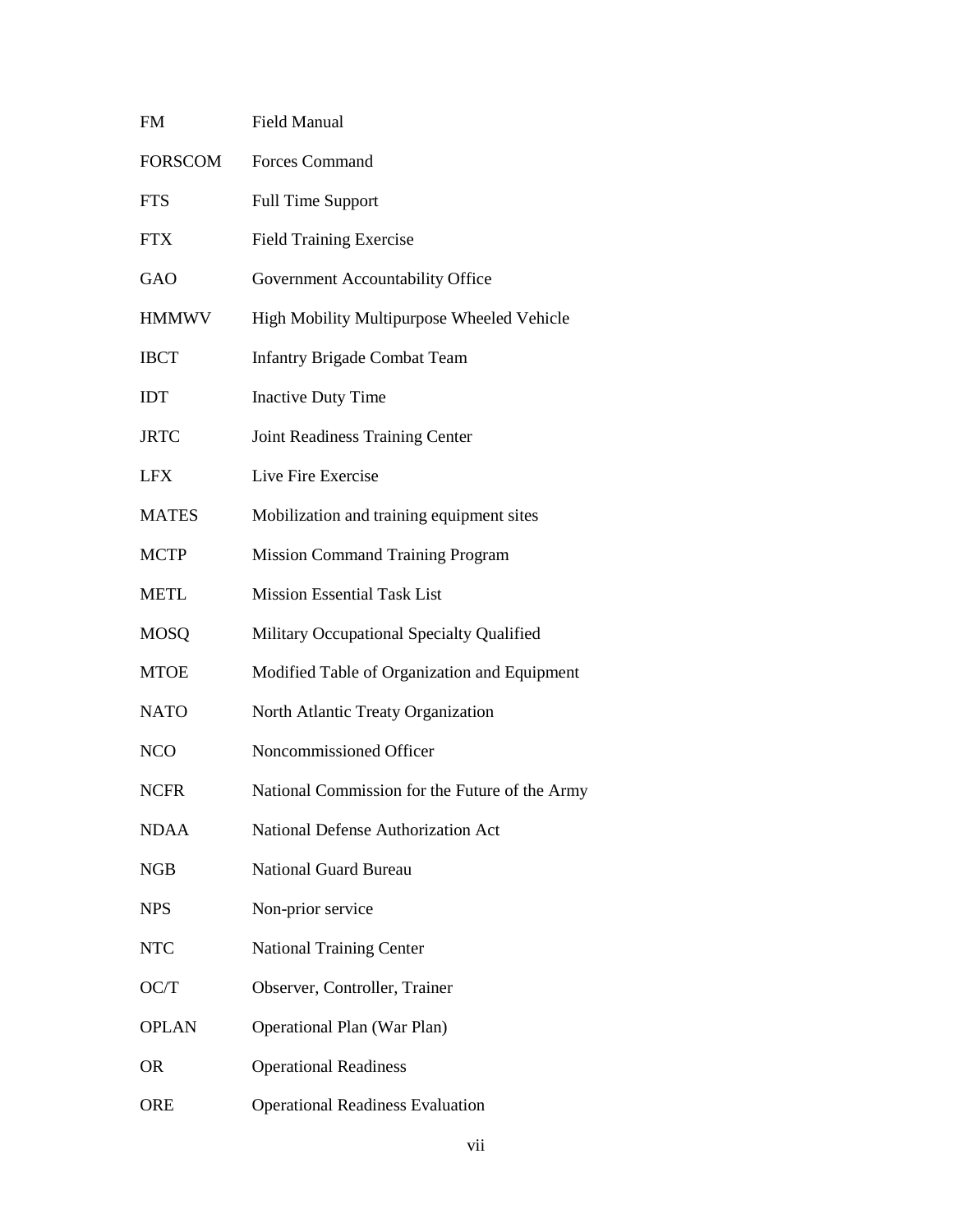| <b>OSD</b>     | Office of the Secretary of the Defense                  |
|----------------|---------------------------------------------------------|
| <b>PME</b>     | Professional Military Education                         |
| <b>PROVIDE</b> | Project Volunteer in Defense of the Nation Study        |
| <b>PS</b>      | Prior-service                                           |
| <b>RC</b>      | Reserve Component (ARNG and/or Army Reserves)           |
| <b>RDT</b>     | <b>Rear Detachment Trainers</b>                         |
| <b>RFPB</b>    | <b>Reserve Force Policy Board</b>                       |
| <b>RTB</b>     | Regional Training Brigades or Training Support Brigades |
| <b>SECFOR</b>  | <b>Security Force</b>                                   |
| <b>SBCT</b>    | <b>Stryker Brigade Combat Team</b>                      |
| TFP            | <b>Total Force Policy</b>                               |
| <b>TPFDL</b>   | Time-Phased Force Deployment List                       |
| <b>TRADOC</b>  | Training and Doctrine Command                           |
| <b>TSB</b>     | <b>Training Support Brigade</b>                         |
| <b>UCOFT</b>   | Unit Conduct of Fire Trainer                            |
| <b>VOLAR</b>   | Volunteer Army Field Experiment                         |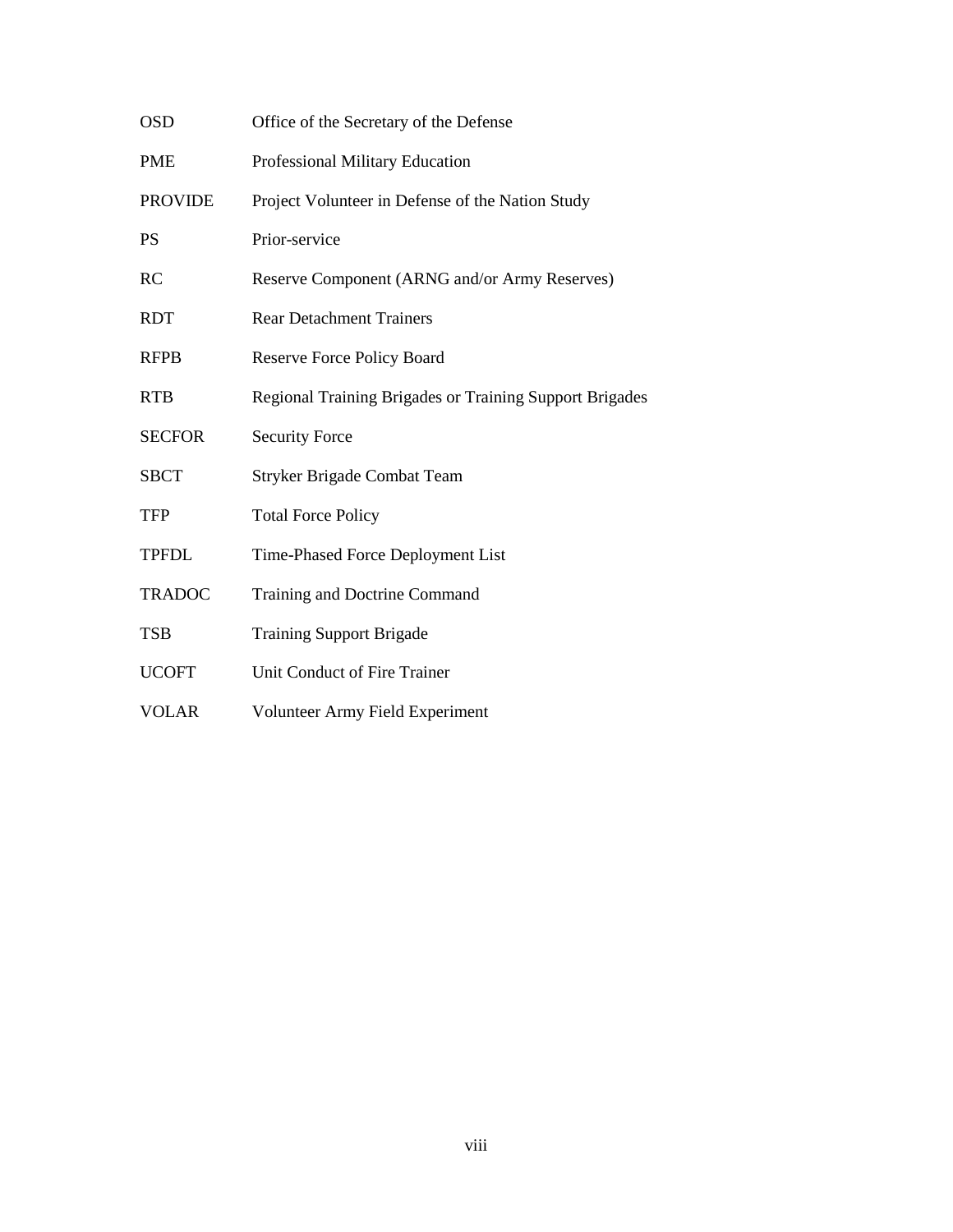## **Introduction**

Every assumption we hold, every claim, every assertion, every single one of them must be challenged.

> General Mark A. Milley Army Chief of Staff, 2015-2019 On Future War and Warfare

In December 2016, General Mark A. Milley, the Army Chief of Staff, made the above statement about the radically changing nature of modern warfare. He stated "we find ourselves in a difficult place" given "our readiness to fight a war against a high-end, near-peer adversary has eroded."[1](#page-9-0) He declared "we must be open-minded to change," because of the evolving phenomena of modern warfare will be "very highly lethal [in the future], unlike anything our Army has experienced." The modern battlefield of asymmetric technology, sensors, and fast moving smaller forces appears incredibly dynamic. In the future, he believes that this lethality will place "demands on human endurance and equipment" because "if you [Army forces] stay in one place for longer than two or three hours, you will be dead." General Milley argued "we [the Congress, the Department of Defense (DOD), and the US Army] are facing tough strategic choices, and we are being increasingly challenged with very capable potential adversaries clearly acting in opposition to our interests." He continued to describe the future of modern warfare as evolving, unpredictable, fluid, asymmetric, and incredibly lethal. [2](#page-9-1) General Milley concluded that adaption

<span id="page-9-0"></span> <sup>1</sup> Mark A. Milley, "Change Is Coming: General Mark A. Milley Not Talking About Just Tinkering Around the Edges," Association of the United States Army, December 13, 2016, accessed December 16, 2016, https://www.ausa.org/articles/radical-change-coming-gen-mark-milley-not-talking-about-justtinkering-around-edges. Army chiefs of staffs serve four year terms. General Milley's term expires in 2019.

<span id="page-9-1"></span><sup>2</sup> Carl von Clausewitz, *On War*, ed. and trans. Peter Paret and Michael Howard (Princeton, NJ: Princeton University Press, 1976), 88-89. Clausewitz also described war as a phenomenon that changed like a 'true chameleon' with dominant tendencies. He described these dominant tendencies as a remarkable trinity: (1) primordial violence, hatred, and enmity, (2) the play of chance and probability, and (3) its element of subordination, as an instrument of policy, which makes it subject to reason alone. If General Milley believes every assumption needs to be challenged in the US Army, then Congress must also challenge its policy assumptions and expectations. Clausewitz's secondary trinity comes to mind: the people, the commanders and the army, and the government. Solutions to future war and warfare problems do not reside in the Army alone.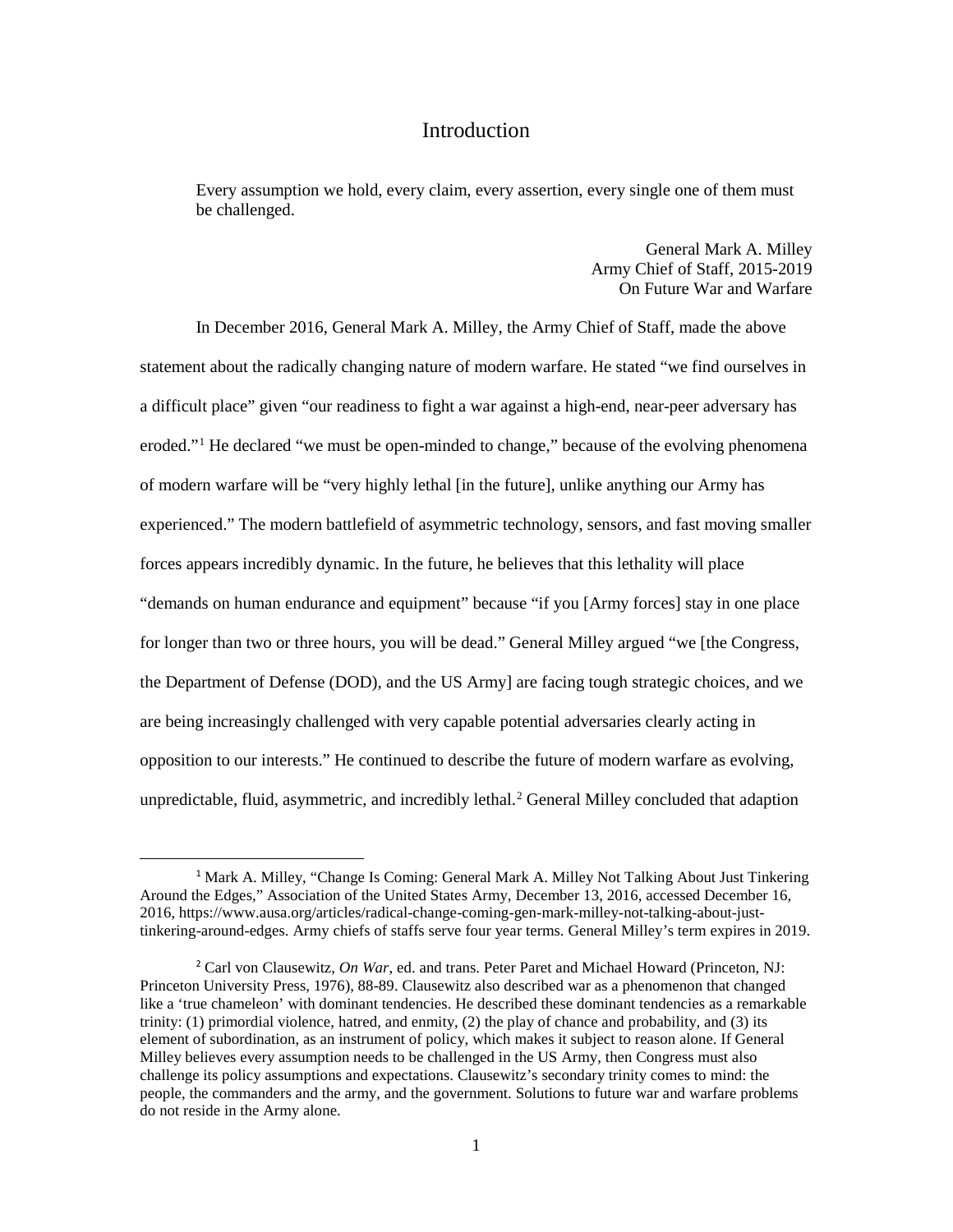to the radically changing nature of modern warfare "requires significant change in our [Army's] current methods of thinking, training, and fighting."[3](#page-10-0)

Considering General Milley's comments, is the Congress, the DOD, and the US Army ready to challenge "every assumption we hold, every claim, every assertion, every single one?"[4](#page-10-1) If not, what are the risks, are we willing to accept them, and who pays the immediate price for failure?<sup>[5](#page-10-2)</sup> These are important, but broad questions.

Today, the legacy of the All-Volunteer Force (AVF), the Total Force Policy (TFP) mandate, and the force structure precedents established by them continue to have profound implications on the evolving relationship of the Active Regular Army, the Army National Guard (ARNG), and the Army Reserves. [6](#page-10-3) The AVF and TFP legacy continues to constrain the decisionmaking of the US Congress, the DOD, and the US Army. Hard choices must be made to provide an operationally responsive, ready, and flexible "One Army" for modern warfare that remains largely unpredictable.<sup>[7](#page-10-4)</sup> After a decade of fighting two major conflicts in Iraq and Afghanistan, the

### <sup>4</sup> Ibid.

l

<span id="page-10-3"></span><sup>6</sup> See the Origins of the All-Volunteer Force (AVF) and Total Force Policy (TFP) section of this monograph, page 16.

<span id="page-10-0"></span><sup>&</sup>lt;sup>3</sup> Milley, "Radical Change Is Coming: General Mark A. Milley Not Talking About Just Tinkering Around the Edges."

<span id="page-10-2"></span><span id="page-10-1"></span><sup>5</sup> Thomas Donnelly and Frederick W. Kagan, *Ground Truth: The Future of Land Power* (Washington, DC: The American Enterprise Institute Press, 2008), 1-142. This book lays out a broad fivequestion framework for addressing important policy matters, specifically preparation for the future of modern warfare. If warfare is changing, it is important the nation recognize it and prepare for it. If the nation is unwilling, what are the risks?

<span id="page-10-4"></span><sup>7</sup> Patrick Murphy, "Army Public Affairs Guidance for Associated Units Pilot," Secretary of the Army Memorandum Enclosure (Washington, DC: dated March 21, 2016), 1-5. Since 1973, the Department of the Army commonly referred to the relationship of the Active Regular Army, the Army National Guard, and the Army Reserves as the "Total Army." Over the last several decades, the Department of the Army used the terms "Total Army" and "One Army" interchangeably. Patrick Murphy, "Tab I: Associated Units Press Release," Secretary of the Army Memorandum Enclosure (Washington, DC: dated March 21, 2016), 1. To describe the goals of the Associated Units Operational Approach, Army Secretary Patrick Murphy used both terms. Army Chief of Staff Mark Milley used the term "One Army." Carter F. Ham and Thomas R. Lamont, *National Commission On the Future of the Army* (Washington, DC: US Government Printing Office, 2016), 1, 59-79. The Department of the Army specifically used the term "One Army" to recommend multi-component units or associated units in its report to Congress. Thus, where possible, this monograph used the term "One Army" because it is specific to the Associated Units Operational Approach.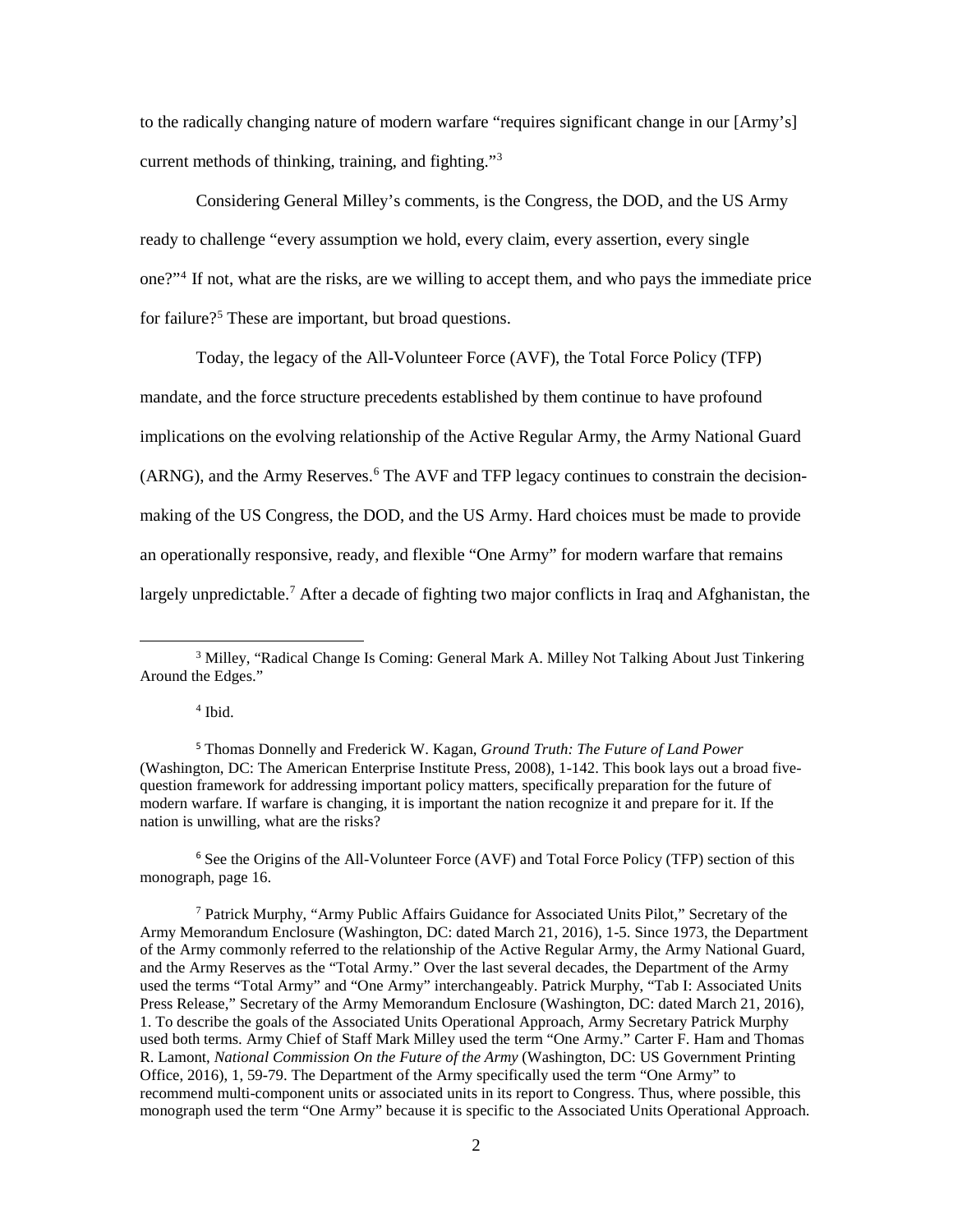US government entered a period of rebalancing national priorities and fiscal austerity with the approval of the Budget Control Act and subsequent legislation in 2011, commonly referred to as sequestration. Sequestration is expected to force the Congress, the DOD, and the US Army to make hard budgetary choices on future force structure, end strength, training, and modernization until at least 2019. [8](#page-11-0)

In the Fiscal Year 2015 National Defense Authorization Act (NDAA), Congress established the National Commission on the Future of the Army (NCFA) to conduct a comprehensive study and provide recommendations on the appropriate future size and force structure of the Active Regular Army, ARNG, and Army Reserves. In January 2016, the NCFA released its findings and identified major problems, seams, and gaps that prevent the full implementation of the TFP in the US Army. Interestingly, the major theme embodied in the study included the continuing struggle for "Developing One Army." In its report to Congress, the NCFA recommended that the US Army address this problem by establishing peacetime, multicomponent unit test pilot programs between the Active Regular Army, the ARNG, and Army Reserves to train together and improve readiness for wartime contingencies.<sup>[9](#page-11-1)</sup>

On March 21, 2016, Army Secretary Patrick Murphy formally announced a new operational approach to "enhance the integration of the Total Army" to achieve the ends of the national military strategy.<sup>[10](#page-11-2)</sup> The new operational approach included the association of units

l

<span id="page-11-1"></span>mony.

<span id="page-11-0"></span><sup>8</sup> Ray Odierno, "CSA's remarks at SASC congressional testimony," US Army, January 28, 2015, accessed 07 October 2016, https://www.army.mil/article/141798/Jan\_\_28\_\_2015\_\_\_\_CSA\_s\_remarks\_at\_SASC\_congressional\_testi

<sup>9</sup> Ham and Lamont, 1, 59-79.

<span id="page-11-2"></span><sup>&</sup>lt;sup>10</sup> Patrick Murphy, "Designation of Associated Units in Support of Army Total Force Policy," Secretary of the Army Memorandum (Washington, DC: dated March 21, 2016), 1; See Footnote 7; Army Doctrinal Reference Publication (ADRP) 1-02, *Terms and Military Symbols* (Washington, DC: US Government Printing Office, 2015), 1-67. The term "operational approach" refers to how the US Army will practically translate the "One Army" idea to a concept of operation that can achieve the desired end state of an integrated, responsive, and ready single operating force for war composed of the Active Regular Army, Army National Guard, and Army Reserves.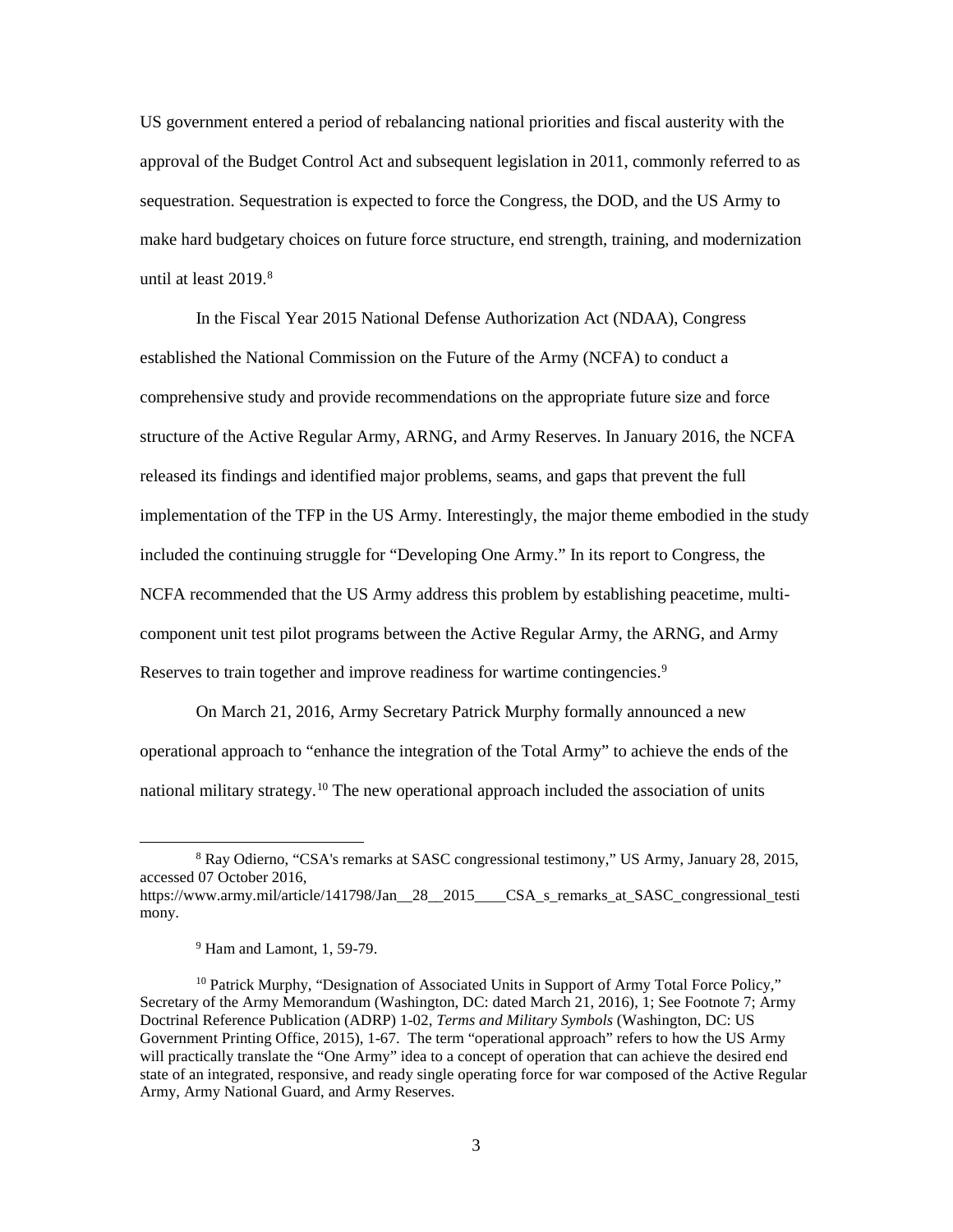between the Active Regular Army and the Army Reserve Components or multi-component units. General Milley, Lieutenant General Timothy Kaddavy, Director of the Army National Guard, and Lieutenant General Jeffrey Talley, Director of the Army Reserves, all stated in a press release that the new multi-year "Associated Units Pilot Program" would attempt to increase peacetime readiness, integration, and responsiveness of the Active Regular Army, ARNG, and Army Reserve to train and deploy together as "One Army."<sup>[11](#page-12-0)</sup> Four decades removed from the legacy of the AVF, the TFP mandate, and its structural changes, the US Army decision to pursue an Associated Units Pilot Program or multi-component units leads to many interesting historical, political, and military questions.

Most importantly, what is an appropriate operational approach for integrating the peacetime "One Army" for wartime contingencies? What is an appropriate operational approach for General Milley's worst case scenario, major combat operations with a near peer, military competitor?[12](#page-12-1) Is the Associated Units Pilot Program a *new* operational approach, particularly for combined arms units in major combat operations?<sup>13</sup> What are the historical challenges preventing readiness, integration, and responsiveness of "One Army" combined arms units for major combat operations? For brevity, this monograph attempts to answer these questions by focusing on the

<sup>&</sup>lt;sup>11</sup> Murphy, "Designation of Associated Units in Support of Army Total Force Policy."

<span id="page-12-1"></span><span id="page-12-0"></span><sup>12</sup> Joint Publication (JP) 3-0, *Joint Operations* (Washington DC: US Government Printing Office, 2011), I-5. Associated combat brigades must be prepared for combined arms maneuver in major operations and campaigns (i.e. extended-duration, large-scale operations that involve combat) as part of the Total Force.

<span id="page-12-2"></span><sup>13</sup> US Army Doctrinal Reference Publication (ADP) 1-02, *Terms and Military Symbols* (Washington, DC: US Government Printing Office, 2015), 1-18. By US Army doctrine, combined arms involve the synchronization and simultaneous application of arms (infantry, armor, artillery, intelligence, joint capabilities, etc.) to achieve an effect greater than if each arm were used separately or sequentially. Combined arms units conduct combined arms maneuver, a core competency of the US Army. Combined arms maneuver is the application of the elements of combat power in unified action to defeat enemy ground forces; to seize, occupy, and defend land areas; and to achieve physical, temporal, and psychological advantages over the enemy to seize and exploit the initiative. It is combined arms maneuver units that form the core of US Army combat power for major combat operations. Traditionally, combined arms maneuver collective training tasks are the most difficult for large units to achieve a high level of readiness because of limits on time, space, and resources.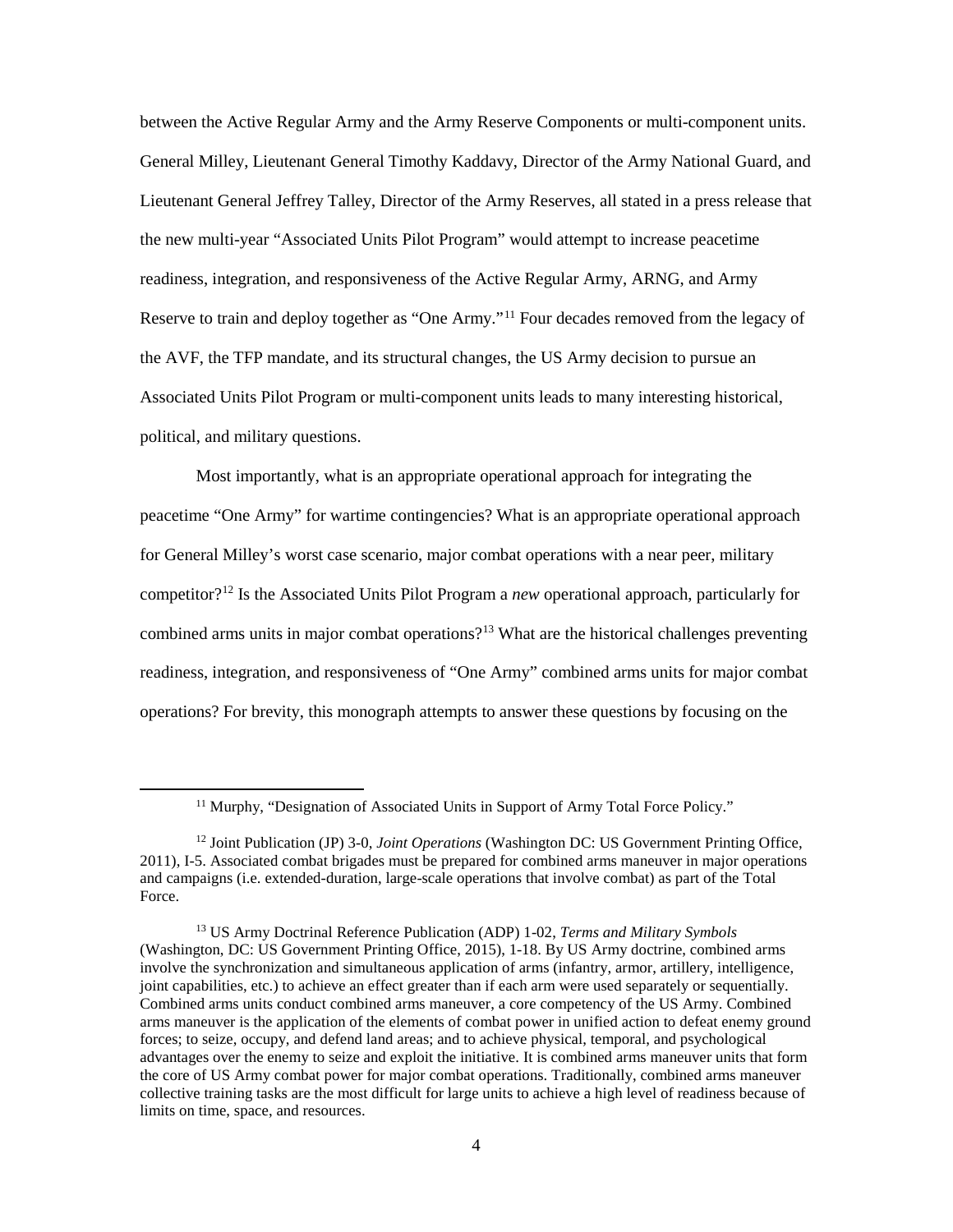ability of ARNG combat brigades or brigade combat teams (BCT) to augment the Active Regular Army for major combat operations.<sup>[14](#page-13-0)</sup>

## Argument

The new "Associated Units" operational approach for ARNG BCTs performing major combat operations with the Active Regular Army is essentially the *old* "Roundout" operational approach that failed to meet peacetime expectations. This monograph argues that the "Associated Units" operational approach for ARNG BCTs is doomed to fail again unless Congress, the DOD, the US Army, and the ARNG address the fundamental readiness generation challenges of previous operational approaches. Congressional limits on peacetime readiness generation prevents ready, integrated, and responsive ARNG BCTs from participating in major combat operations. Politics, policy preferences, and political risks continue to constrain policy-maker and uniformed military advisor recommendations for ARNG BCT participation in major combat operations. Congress, the DOD, the US Army, and the ARNG need to ask hard questions and challenge whether ARNG BCTs are appropriate for the future?<sup>[15](#page-13-1)</sup> The historical record reveals they are unwilling to do so.

<span id="page-13-0"></span><sup>14</sup> US Army Field Manual (FM) 3-90.6, *Brigade Combat Teams* (Washington, DC: US Government Printing Office, 2014), 1-1. The Brigade Combat Team (BCT) represents the basic combat power building block of US Army Operational Doctrine in Army Doctrinal Publication (ADP) 3-0 *Unified Land Operations*. The Brigade Combat Team is the smallest combined arms organization that can operate independently, conduct expeditionary deployment, and integrate with higher organizations to provide combat capabilities. This paper therefore investigates the Associated Units Pilot Program by asking whether ARNG combat brigades or brigade combat teams with the Active Regular Army can effectively provide the basic combat power building block for major combat operations. In 2004, the US Army began the modularization all combined arms brigades into BCTs, pushing more capability not less into combat brigades.

<span id="page-13-1"></span><sup>15</sup> Steven Powell. *Army Leader Book: Army 2022* (Washington, DC: G3/5/7 Force Modernization, 2015). In 1994, fifteen ARNG combat brigades existed. In 2017, twenty-six brigade combat teams (BCT) existed in the ARNG (nineteen infantry BCTs, five armored BCTs, and two stryker BCT) compared to thirty BCTs in the Active Regular Army.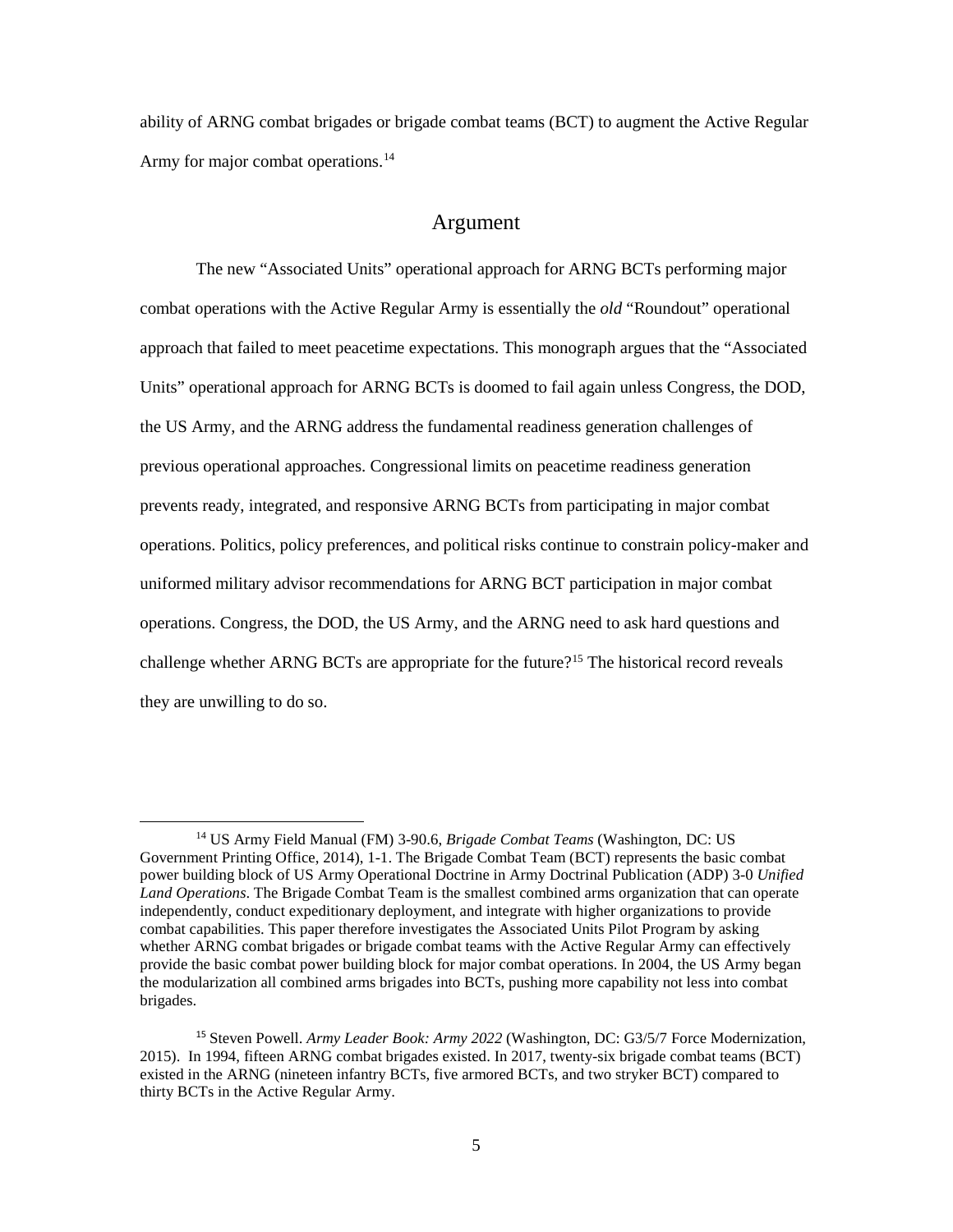### Methodology

To provide context, an examination of the origins of the AVF, TFP, and the structural underpinnings of previous "One Army" operational approaches is required. To understand the Associated Units Pilot Program, it is important to know the previous peacetime and wartime challenges that prevented ready, integrated, and responsive ARNG combat brigades in the past from conducting major combat operations. To understand these challenges, this paper used the historical case study methodology to examine two "One Army" operational approaches and compare them with the newly announced Associated Units Pilot Program.

The first case study examined the ARNG roundout operational approach. It focused on the performance of ARNG roundout combat brigades activated for the Persian Gulf War. Here, ARNG combat brigades mobilized and partially completed certification, but did not deploy to conduct major combat operations. This was the "first involuntary activation of reserve units since the nation adopted the all-volunteer force and the Total Force Policy."[16](#page-14-0) This was the first test of a "One Army" peacetime operational approach for ARNG brigades to respond, integrate, and deploy for major combat operations. The results were controversial as the ARNG brigades did not perform as intended.<sup>[17](#page-14-1)</sup>

An examination of the first case study began by laying out the strategic context, assumptions, and expectations for peace and war that influenced the development of the ARNG Roundout operational approach over two decades. Per US Army doctrine, the establishment of "clear command and support relationships is fundamental to organizing any operation" or operational approach between different organizations. By law, the ARNG and Active Regular

<span id="page-14-0"></span> <sup>16</sup> Stephen M. Duncan, *Citizen Warriors: America's National Guard and Reserve Forces & The Politics of National Security* (Novato, CA: Presidio Press, 1997), 38. Stephen Duncan was the Assistant Secretary of Defense for Reserve Affairs from 1987-1993.

<span id="page-14-1"></span><sup>17</sup> Michael D. Doubler*, I am the Guard: A History of the Army National Guard, 1636-2000* (Washington, DC: US Government Printing Office, 2001), 349-353. The DOD's first comprehensive critique of the post-Cold War era, the "Bottom Up Review" (BUR) led to the elimination of the ARNG Roundout Operational Approach in September 1993.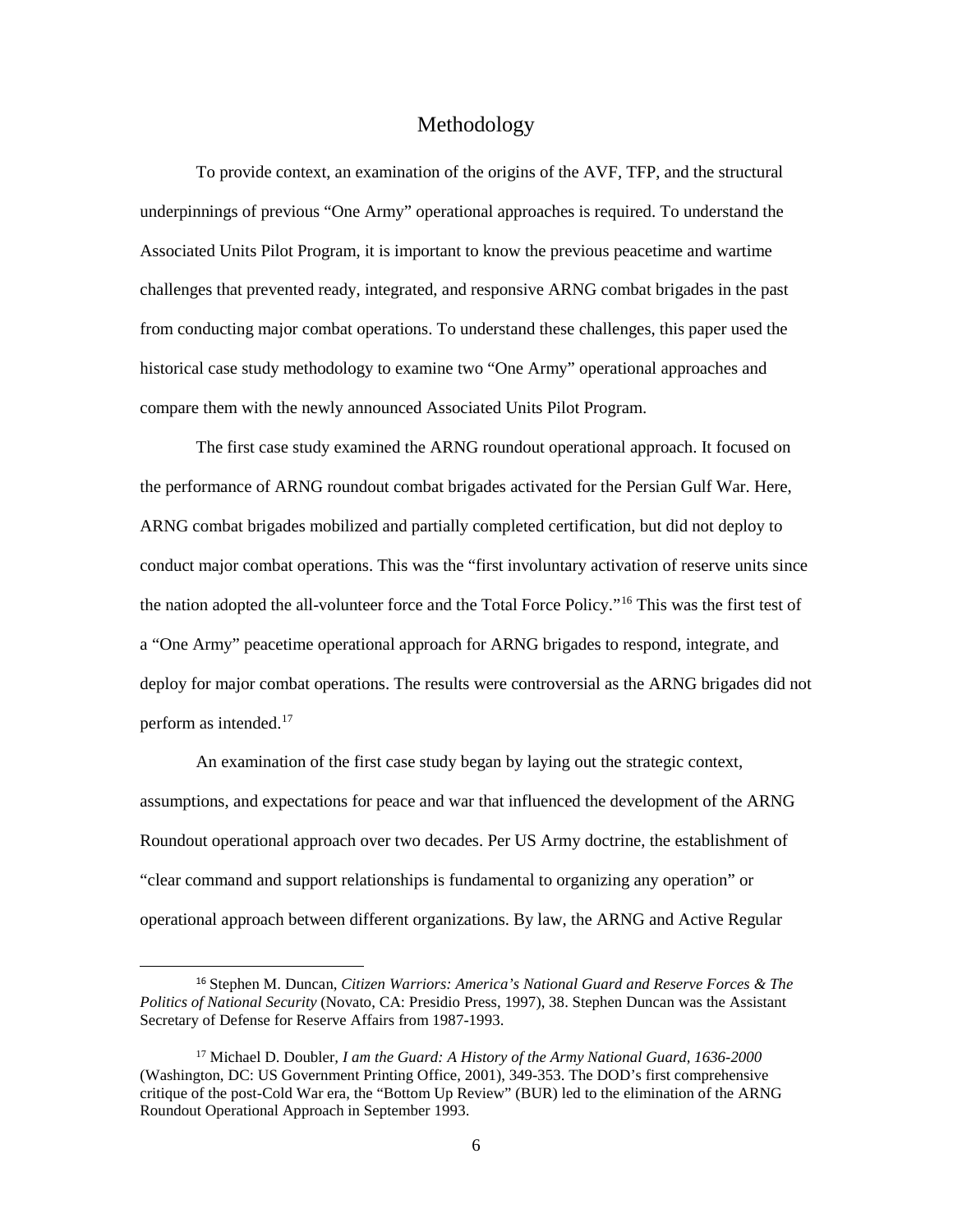Army for peacetime operations are two distinct organizations with separate chains of command, but are connected for wartime contingencies.<sup>18</sup> The examination of the first case study therefore focused on Roundout "relationship" expectations during peace and war.<sup>[19](#page-15-1)</sup> The relationship focus was specific to the key variables of readiness, integration, and responsiveness.<sup>[20](#page-15-2)</sup> The first case study examined ARNG roundout brigade mobilization for the Persian Gulf War to identify significant challenges that inhibited the operational approach. None of the roundout brigades deployed; active replacement brigades instead took their place. The first study concluded with significant reactions and the adaptions that eliminated roundout brigades and created the ARNG enhanced Separate Brigade (eSB) operational approach.<sup>[21](#page-15-3)</sup>

The second case study examined the ARNG eSB operational approach and reviewed the peacetime realities of ARNG eSBs prior to the 2003 Iraq War. The second case study then transitioned to the question of ARNG eSB wartime participation in the Iraq War.<sup>[22](#page-15-4)</sup> Inherent in the

<span id="page-15-0"></span><sup>&</sup>lt;sup>18</sup> National Guard Bureau Historical Services, "Federalizing the National Guard: Preparedness, Reserve Forces and the National Defense Act of 1916," *Guard News*, June 2, 2016, accessed February 26, 2017, http://www.nationalguard.mil/News/Article/789220/federalizing-the-national-guard-preparednessreserve-forces-and-the-national-de. The National Defense Act of 1916 codified the dual state and federal mission of the National Guard. In time of a declared federal emergency, the President of the United States could federalize the National Guard for expeditionary wartime service.

<span id="page-15-1"></span><sup>19</sup> Erin McKean, ed., *The New Oxford American Dictionary*, 2nd ed. (New York, NY: Oxford University Press, 2005), s.v. "relationship." Throughout this monograph, the word "relationship" refers to the Active Regular Army and the ARNG. A "relationship" implies the commanders and organizations of both the ARNG and Active Regular Army are "connected." Both share responsibilities and authorities in achieving the stated aims of a "One Army" operational approach.

<span id="page-15-2"></span><sup>20</sup> Army Doctrinal Reference Publication (ADRP) 5-0, *Planning* (Washington, DC: US Government Printing Office, 2012), 2-15 to 2-18. By US Army doctrine, command relationships outline the "responsibilities and authorities" of commanders and support relationships define the "purpose, scope, and effect desired when one capability supports another." It is critical to outline the structural command and support relationships of the ARNG and Active Regular Army to examine any breakdowns in the relationship.

<span id="page-15-3"></span><sup>21</sup> National Security and International Affairs Division (NSIAD)-00-114. *Army National Guard: Enhanced Readiness Improved, But Personnel and Workload Are Problems* (Washington, DC: Government Accountability Office, 2000), 3-4. The ARNG eSB operational approach included fifteen high priority stand-alone combat brigades consisting of seven light infantry brigades and eight mechanized brigades. Seven of the fifteen ARNG eSBs originally were roundout combat brigades.

<span id="page-15-4"></span><sup>&</sup>lt;sup>22</sup> Doubler, 349-353. The US Army subsequently created the Enhanced Brigade Operational Approach in 1994.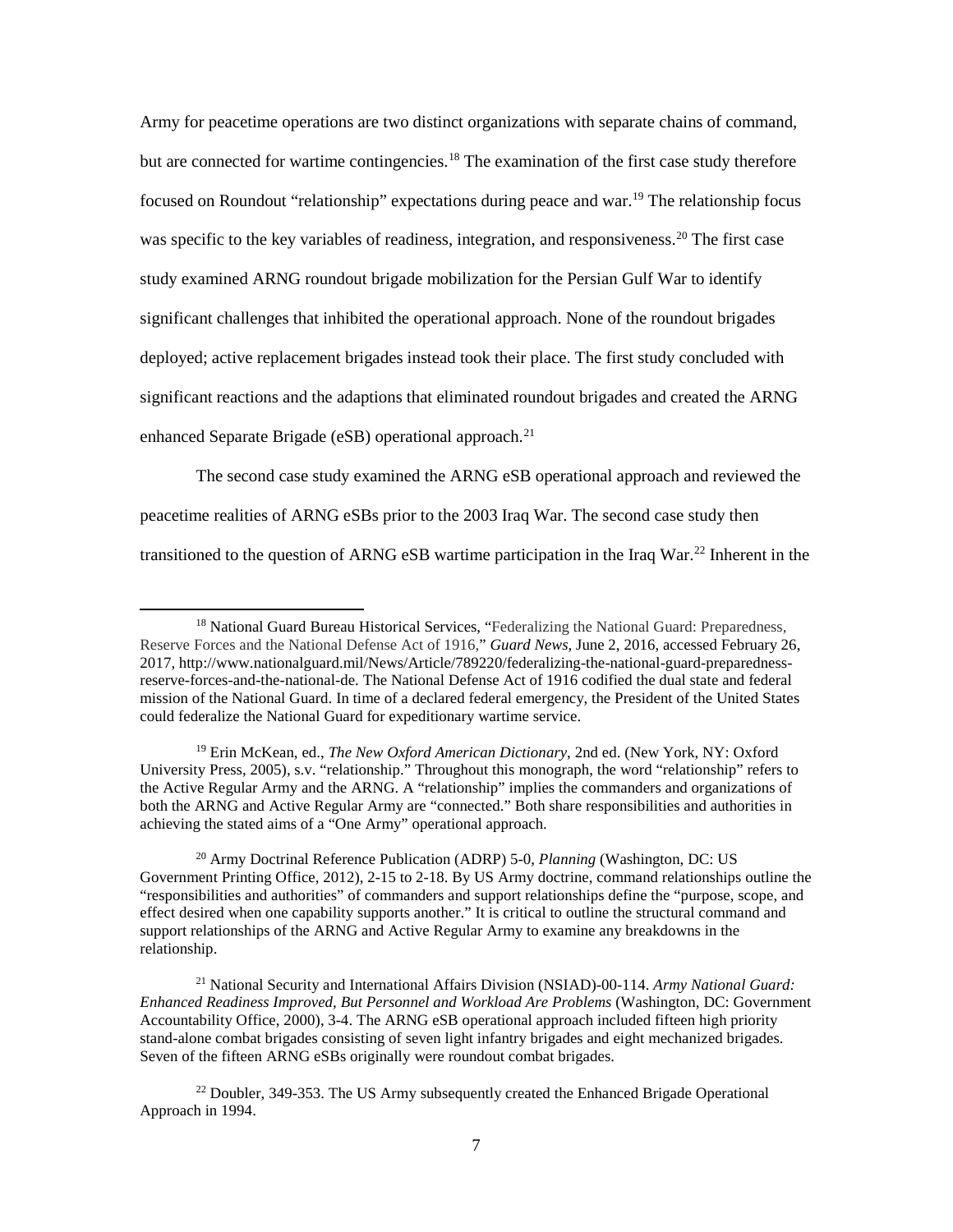branding of "One Army" is an overt assumption of parity and interchangeability between ARNG and Active combat brigades to perform as designed for major combat operations. In forty years, DOD policy preferences and political risks prevented this overt assumption from being challenged. Roundout combat brigades did not deploy. In contrast, the ARNG eSBs did complete mobilization, certification, and deploy to the Iraq War, but not for major combat operations. The second case study therefore examined how policy-makers and wartime commanders viewed ARNG eSBs in the Iraq War, both before and after major combat operations. The results again were controversial. Policy makers did not mobilize ARNG eSBs for major combat operations despite eighteen months of planning for an Iraq invasion. Eventually, wartime commanders used ARNG eSBs as complementary forces rather than interchangeable forces in the Iraq War.

Lastly, the Roundout and eSB operational approaches had significant peacetime and wartime challenges. The US Army announced the Associated Units Pilot program as a *new* "One Army" operational approach. A comparison of the Associated Units Pilot Program and the old operational approaches revealed that it is essentially the old Roundout operational approach. The US Army made only three cosmetic changes. It appears the US Army is ready to execute the Roundout operational approach again under a new name two decades later.

In context, the monograph summarizes the residual peacetime and wartime challenges that prevented ready, integrated, and responsive ARNG combat brigades from participating in major combat operations. These challenges will inhibit any future "One Army" operational approach for ARNG BCTs. The monograph concluded by challenging the Congress, the DOD, the US Army, and the ARNG to ask hard questions and consider if ARNG BCTs are appropriate for major combat operations?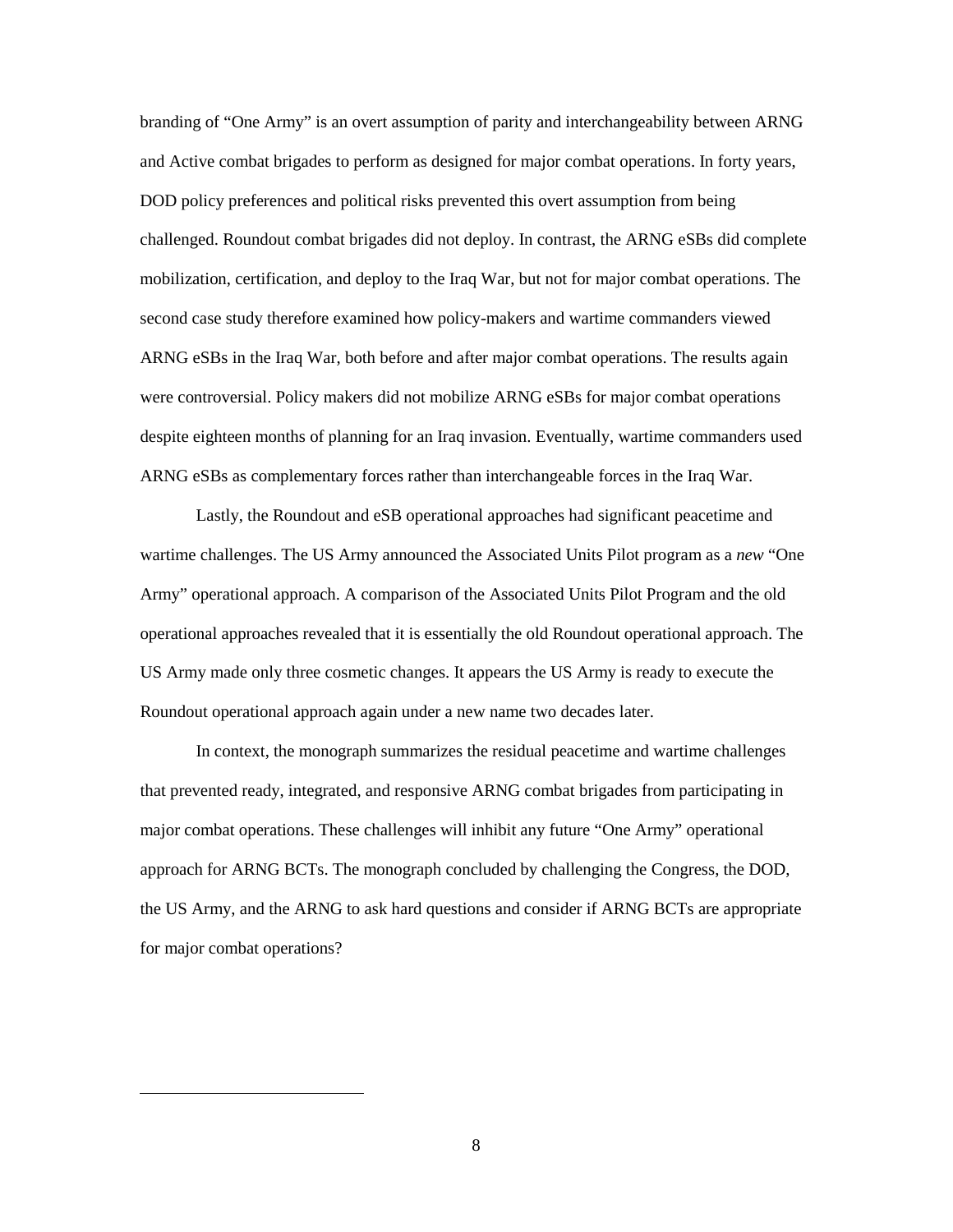### Key Terms, Variables, and Processes

To evaluate, compare, and record the evolution of "One Army" peacetime operational approaches for ARNG combat brigades, it is imperative that several key terms, variables, and processes be defined. The US Army created the Associated Units Pilot Program with the stated aim of increasing readiness, integration, and responsiveness in multi-component units for deploying Active Regular Army, ARNG, and Army Reserves together as "One Army."<sup>[23](#page-17-0)</sup> Therefore, the key variables of readiness, responsiveness, and integration must be defined. Each of these variables is defined below in relative isolation of one another, but have a strong interdependent relationship in terms of the effectiveness of a "One Army" operational approach. When considered in combination, these variables provide key insights into the evolution and challenges of "One Army" peacetime operational approaches, specifically ARNG combat brigades and major combat operations.

### Readiness Variable

 $\overline{\phantom{a}}$ 

What does it mean for an ARNG BCT to be "ready?" As a verb, the term "ready" implies that an entity is *organized* and *prepared over time* to achieve its *purpose*. As an adjective, the term "ready" implies that an entity is *fully prepared* to achieve its *purpose.*[24](#page-17-1) In US Army Regulations, the term "readiness" describes a unit's ability to deliver the core functions and capabilities for which it was *designed* in its modification table of organization and equipment  $(MTOE).<sup>25</sup>$  $(MTOE).<sup>25</sup>$  $(MTOE).<sup>25</sup>$ 

<span id="page-17-0"></span><sup>&</sup>lt;sup>23</sup> Patrick Murphy, "Army Public Affairs Guidance for Associated Units Pilot," Secretary of the Army Memorandum Enclosure (Washington, DC: dated March 21, 2016), 1-5.

<sup>&</sup>lt;sup>24</sup> McKean, s.v. "Ready." Key readiness attributes and characteristics are in italics for emphasis.

<span id="page-17-2"></span><span id="page-17-1"></span><sup>25</sup> Army Regulations (AR) 220-1, *Field Organizations: Army Unit Status Reporting and Force Registration – Consolidated Policies* (Washington, DC: US Government Printing Office, 2010), 1-3, 12, 100. The readiness attributes of purpose and design seem synonymous, but there are subtle differences. Design implies a structured plan for using an entity a certain way. Purpose implies there is an intent for using an entity and that it can change. Because of the overt "One Army" parity and interchangeability expectation of ARNG BCTs, this monograph expects the design and purpose to be the same.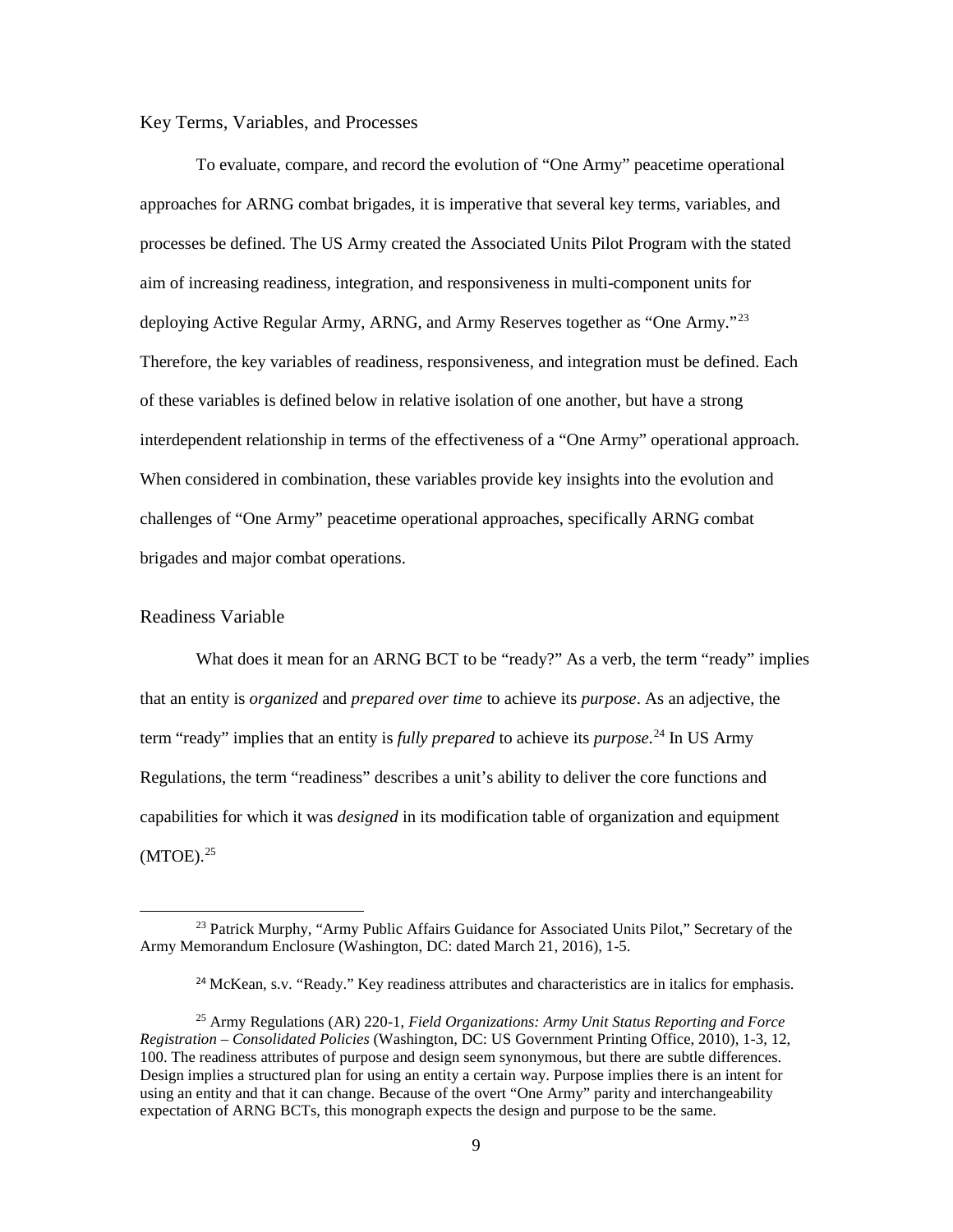These definitions capture the key attributes and characteristics of readiness: *time*, *organization*, *preparation*, *design*, and *purpose*. In this monograph, all five attributes and characteristics are described in the context of ARNG combat brigades. First, this monograph described the *time* assumptions and expectations for ARNG combat brigade to be made "ready" for major combat operations. Since 1902, US law constrains ARNG peacetime pre-mobilization training days to a minimum of thirty-nine days per year compared to approximately 240 days for active units.[26](#page-18-0) Each of the operational approaches had different time assumptions and expectations for ARNG combat brigades to be made ready for mobilization, certification, and deployment. The monograph covered the time expectations of each operational approach separately in the individual case studies. Second, this monograph briefly described how the US Army *organizes* [or resources] readiness through the provision and sustainment of resources, personnel, supplies, and equipment in compliance with its MTOE. In theory, a resourced ARNG combat brigade is organized to the extent that it can prepare to achieve its purpose. US Army Sustainment doctrine captures resourcing and the provisioning of readiness as follows:

"The quality of force readiness is measured by sustainment [the provision of resources and services]. Sustainment maintains Army forces by manning it with trained Soldiers and leaders; funding it with required resources; equipping it with the materiel (individual and unit); maintaining Soldier and Family readiness; and sustaining it for decisive action [major combat operations]."<sup>[27](#page-18-1)</sup>

<span id="page-18-0"></span><sup>26</sup> Jerry Cooper, *The Rise of the National Guard: The Evolution of the American Militia, 1865- 1920* (Lincoln, NE: University of Nebraska Press, 1997), 153-154. The modern-day requirement of thirtynine ARNG training days stipulated in Title 32 USC 502(a) (Required drills and field exercises) traces its origins to the 1902 Dick Act and the 1916 National Defense Act (NDA); Thomas Lippiatt, J. Michael Polich, and Ronald E. Sortor, *Post-Mobilization Training of Army Reserve Component Combat Units* (Santa Monica, CA: RAND Corporation, 1992), 4-8. ARNG Soldiers must complete a minimum of 24 days Inactive Duty Training (IDT), usually focused on administrative and individual training tasks, and one fifteen-day annual training (AT) period, traditionally focused on collective training tasks. ARNG Soldiers have the option to complete their IDT requirements during forty-eight IDT weekends as an individual, not necessarily as a collective unit. Team practice or readiness generation collectively is confined to AT periods.

<span id="page-18-1"></span><sup>27</sup> Army Doctrinal Reference Publication (ADRP) 4-0, *Sustainment* (Washington, DC: US Government Printing Office, 2012), 1-1.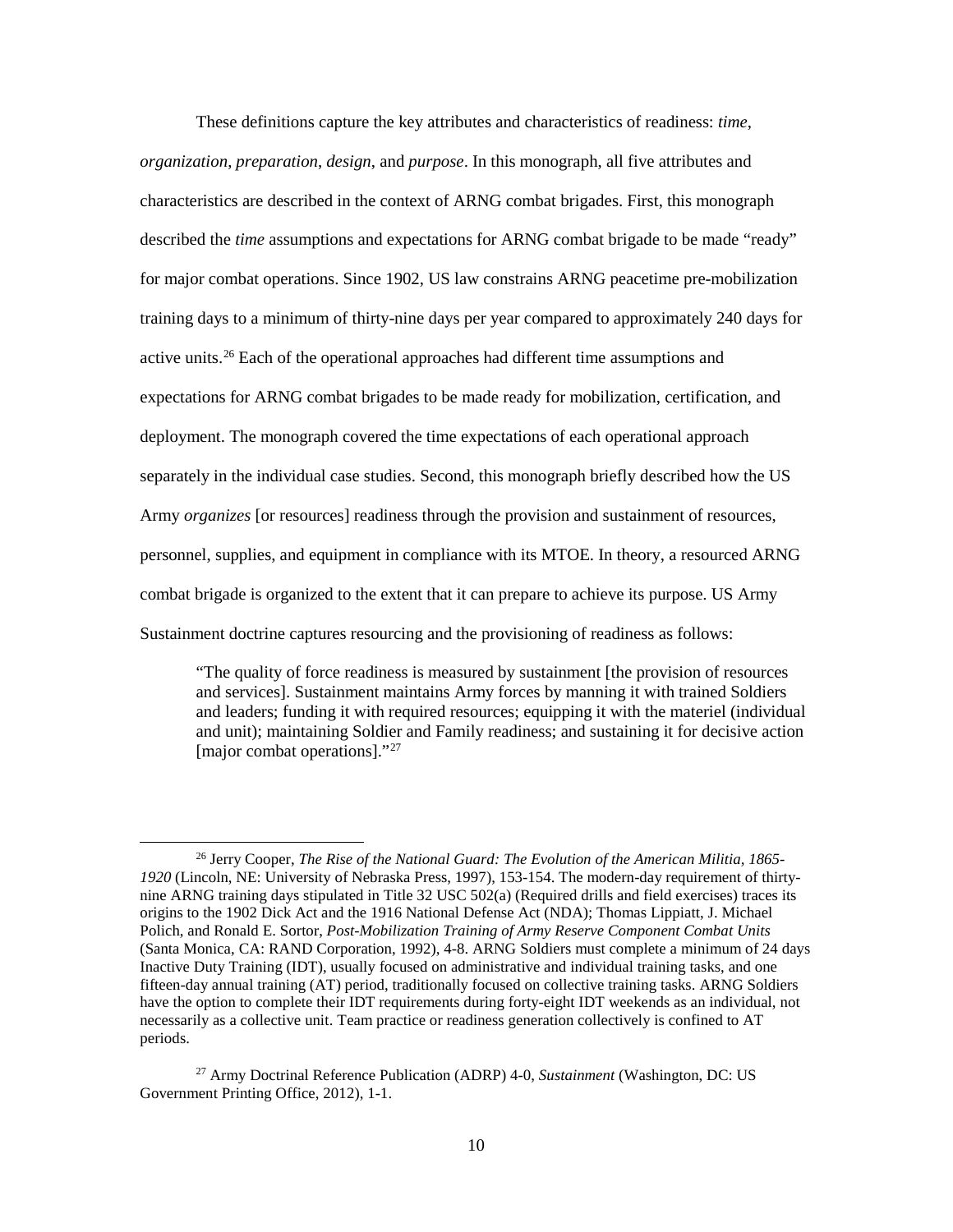Third, this monograph briefly describes the US Army's readiness *preparation or generation* strategy. Resourced units alone do not equal ready units. Units need time and collective training to practice. This generates readiness and makes units fully prepared for major combat operations. US Army Training doctrine states:

"The *foundation of a unit's readiness ties directly to the proficiencies of its individual Soldiers*… to perform specified tasks related to an assigned duty position and skill level. Training and education prepare individuals to perform assigned tasks to standard, accomplish their mission and duties, and survive on the battlefield."

"Unit collective training occurs... at home station, maneuver combat training centers, and mobilization training centers. *Unit collective training develops [generates] and sustains an organization's readiness* by achieving and sustaining proficiency in mission-essential tasks."

"*Leaders allot sufficient time and resources*…to plan, prepare, execute, and assess training."[28](#page-19-0)

Training individual Soldiers [to include leaders] sets the foundation. Conducting unit

collective training over time increases the likelihood of fully preparing a unit to survive in major

combat operations. An ARNG combat brigade has multiple echelons from individual, team/crew,

squad, platoon, company, battalion, to brigade that must be trained. Training starts at the

individual level and sequentially progresses through multiple training echelons to build and

sustain readiness at lower echelons while generating readiness in larger echelons units.<sup>[29](#page-19-1)</sup> The US

Army doctrine refers to this as multi-echelon training or the "crawl, walk, run training approach"

to generating unit readiness.<sup>[30](#page-19-2)</sup> This monograph discusses briefly how the US Army reports on

<span id="page-19-0"></span><sup>28</sup> Army Doctrinal Reference Publication (ADRP) 7-0, *Training Units and Developing Leaders* (Washington, DC: US Government Printing Office, 2012), 1-1 to 1-2, 2-1.

<span id="page-19-1"></span> $^{29}$  Lippiatt, Polich, and Sortor, 5. Higher echelon units require more complex training in such tasks as coordinating fire, movement, synchronization of activities, and integration with other functions such as artillery, maintenance, engineering, and other support (i.e. combined arms maneuver).

<span id="page-19-2"></span> $30$  ADRP 7-0, 3-1 to 3-12. The BCT's mission essential task list (METL) is a list of five to six collective tasks the unit must be able to execute during a wartime mission. Each METL task has supporting individual, collective, and leader tasks for evaluation. Ratings for collective tasks range from trained (T), needs practice (P), or untrained (U). Unit commanders develop annual training plans to achieve higher levels of unit readiness in their mission essential tasks (MET). Unit commanders conduct internal evaluations of their unit's individual and collective (t-level) training task proficiency for METs. Evaluations focus on the ability of not only the headquarters element to conduct METL collective tasks, but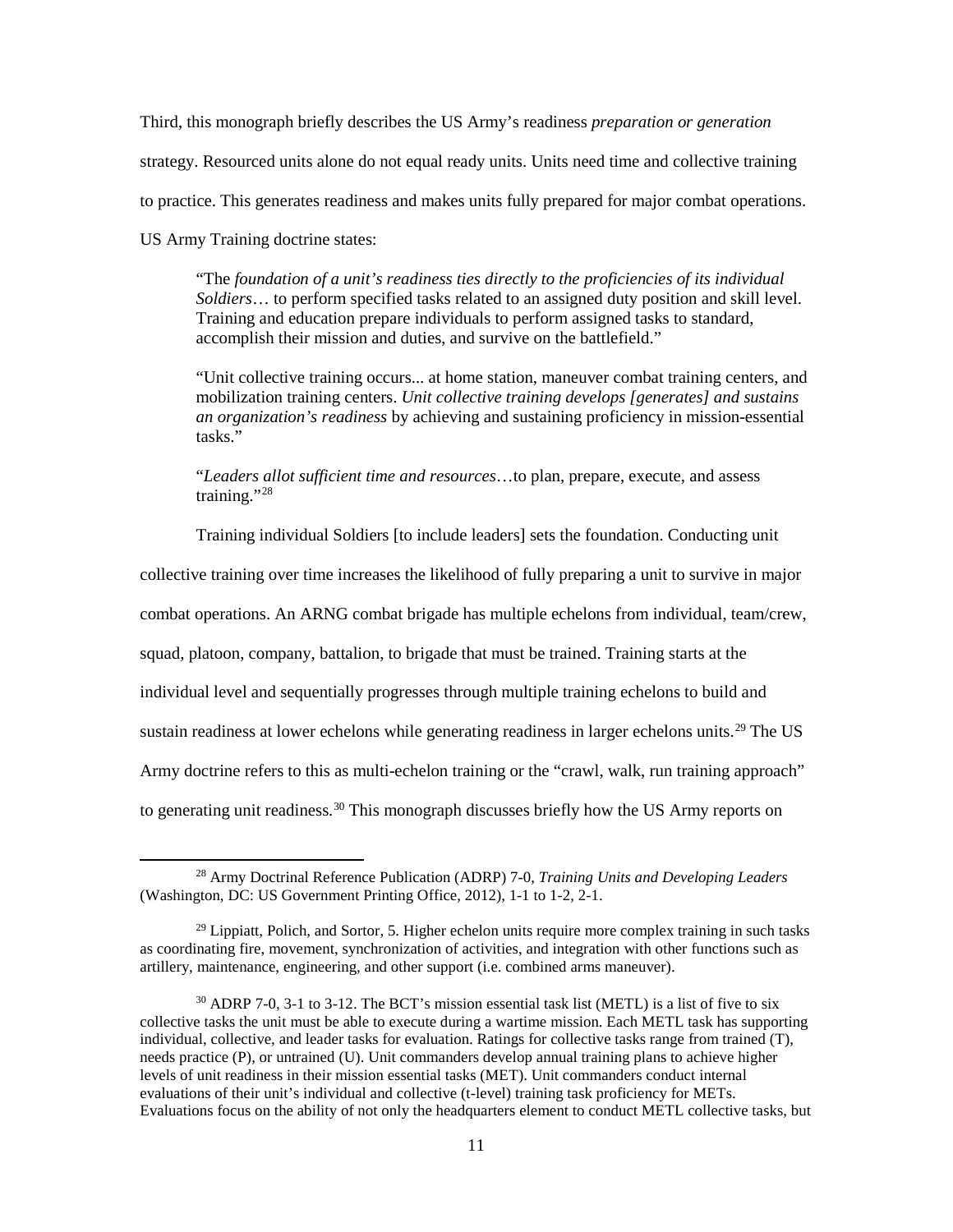generating readiness over time in the readiness reporting section of this paper. ARNG combat brigades cannot attain the highest unit readiness levels during peacetime without being activated and mobilized for a wartime contingency. ARNG combat brigades generate unit readiness through post-mobilization training and complete certification for deployment. This monograph briefly discussed this process in detail in the mobilization section of this paper. Fourth, this monograph described the overt "One Army" parity and interchangeability expectation that ARNG combat brigades can be made "ready" and utilized as *designed* comparable to Active Regular Army combat brigades for major combat operations. ARNG combat brigade MTOEs "are manned and equipped to reflect active units" to achieve a *designed* readiness expectation for major combat operations.<sup>[31](#page-20-0)</sup> Most importantly, this monograph discussed the *purpose* for which ARNG combat brigades were and were not made "ready" for major combat operations during peace and war. In both case studies, the policy preferences and political risks of policy makers and uniformed military advisors prevented ARNG combat brigades from achieving their designed purpose, participation in major combat operations.[32](#page-20-1)

#### Readiness Reporting Process

 $\overline{\phantom{a}}$ 

The US Army is in perpetual state of resourcing and generating unit readiness over time as *designed*. On a regular basis, the US Army measures and assesses unit readiness over time in four MTOE areas: personnel (p-level), equipment and supplies on hand/available (s-level), the readiness and serviceability of equipment (r-level), and unit collective training level proficiency

a holistic review of all subordinate organizations to conduct their METL collective tasks as well. Internal evaluations are inherently subjective. Therefore, the US Army requires external evaluations for unit collective training assessments at the battalion level and above. Outside organizations conduct external evaluations.

<span id="page-20-0"></span><sup>31</sup> Arthur L. Moxon, "US Reserve Forces: The Achilles' Heel of the All-Volunteer Force?" in *The Guard and Reserve in the Total Force: The First Decade 1973-1983*, ed. Bennie J. Wilson III (Washington, DC: National Defense University Press, 1985), 97.

<span id="page-20-1"></span><sup>32</sup> Stephen G. Lauer, "The Tao of Doctrine: Contesting an Art of Operations," *Joint Forces Quarterly*, 3rd Quarter (2016): 120-121.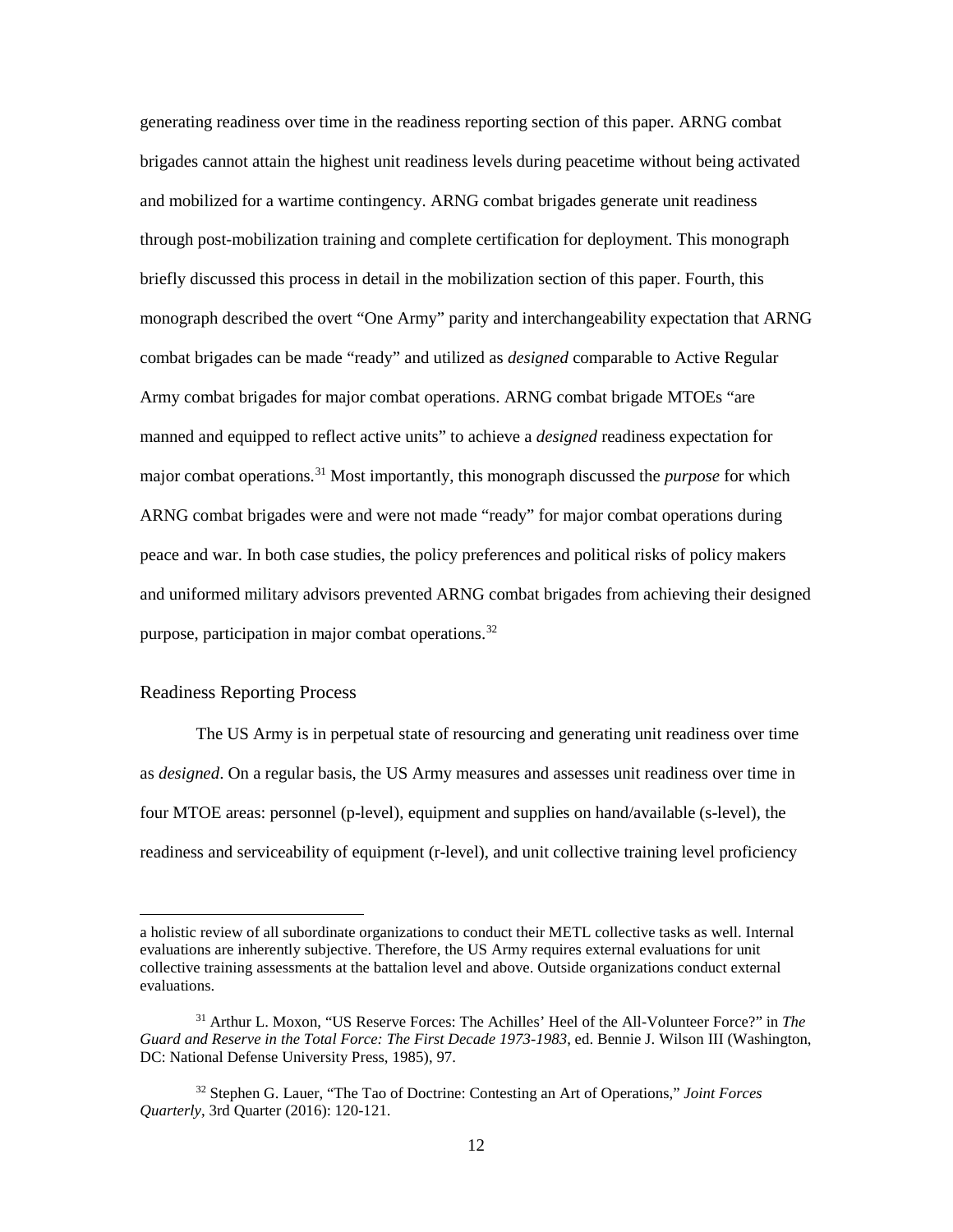(t-level). The US Army measures, assesses, and reports on each of these four areas on a scale from 1-5. A rating of "1" is the highest possible rating for any metric and "5" is the lowest. For simplicity, the US Army correlates a unit's overall readiness level (C-level) as a composite of these four primary readiness areas or metrics. A unit's C-level denotes its ability to perform the core functions and capabilities for which it was *designed* in its MTOE. For example, if an ARNG combat brigade notionally reported the following readiness metric assessments:  $P = 2$ ,  $S = 1$ ,  $R =$ 1, and  $T = 3$ , the highest readiness level the unit commander could report would be a "C-3" rating. The determination of the unit's C-level is constrained by its T-3 rating. In this example, the brigade needs more resources, time, and training opportunities to generate higher readiness (t $level$ ).  $33$ 

For deployment certification, combat brigades must traditionally achieve two readiness requirements. First, the combat brigade must receive a "C-1" rating, a "1" rating in each of the four primary readiness metrics discussed above.<sup>[34](#page-21-1)</sup> Second, US Forces Command (FORSCOM) must certify the readiness of combat brigades through an external evaluation.<sup>[35](#page-21-2)</sup> National defense policy for all "One Army" operational approaches is clear that "the training of each National Guard and reserve unit… [must] be held to the same performance standards and readiness criteria as active force units" for wartime deployments.<sup>[36](#page-21-3)</sup> This was the stated intent of Defense Secretary Richard Cheney in January 1990. This monograph examined the intent and practice of this peacetime readiness policy over four decades.

<sup>33</sup> AR 220-1, 10-17.

<span id="page-21-1"></span><span id="page-21-0"></span><sup>34</sup> Eric Fredland, Curtis Gilroy, and Roger D. Little, *Professionals on the Front Line: Two Decades of the All-Volunteer Force,* ed. W.S Sellman (Washington, DC: Brassey's, 1996), 154-156.

<span id="page-21-3"></span><span id="page-21-2"></span><sup>35</sup> NSIAD-91-72. *Army Training: Evaluations of Unit's Proficiency Is Not Always Reliable* (Washington, DC: Government Accountability Office, 1991), 20. FORSCOM external evaluations allow the US Army to control the subjectivity of readiness ratings.

<sup>36</sup> Fredland, Gilroy, and Little, 154-155.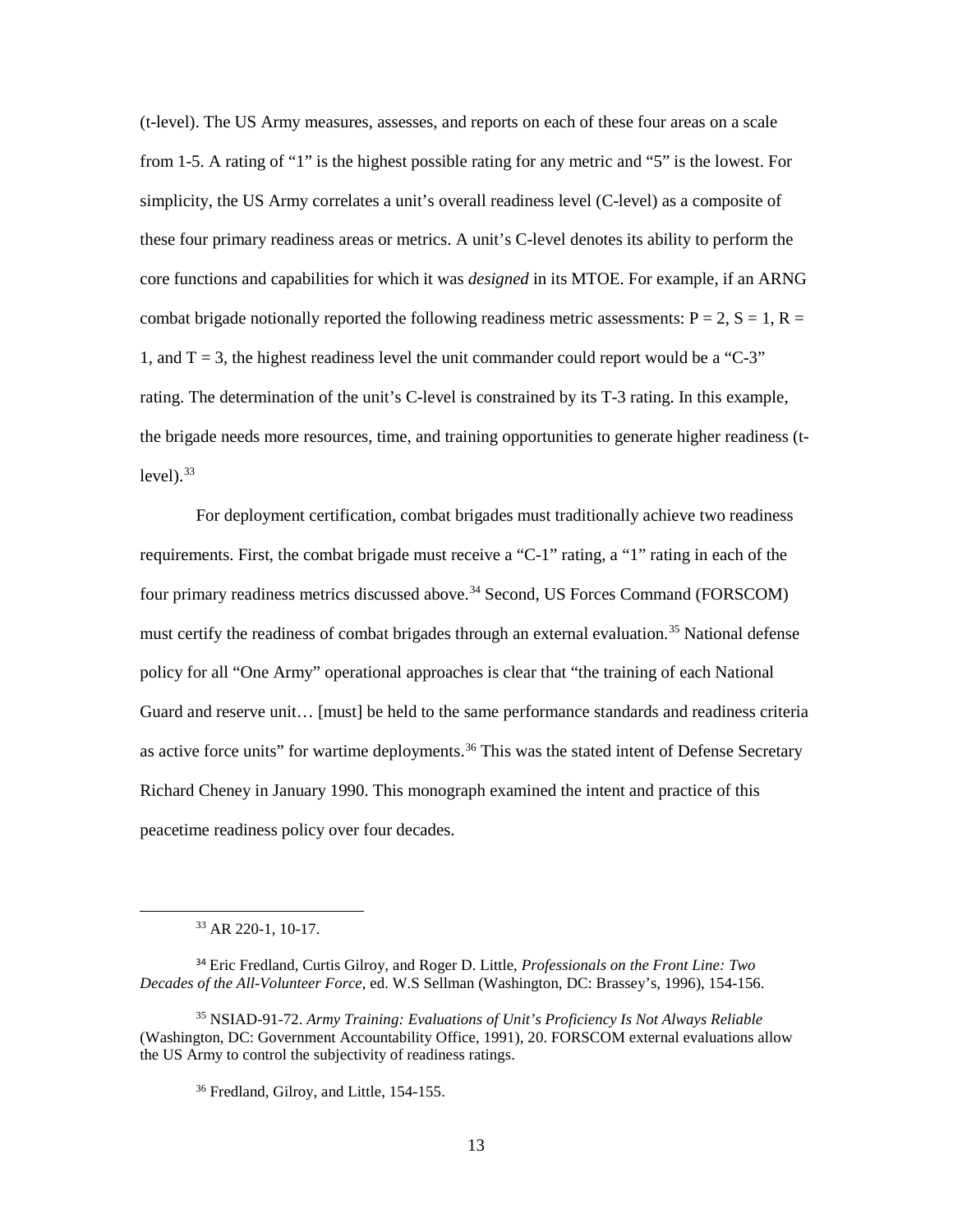#### Integration Variable

What does it mean to "integrate" an ARNG combat brigade into the Active Regular Army for "One Army?" As a verb, the term "integrate" means to bring an entity into *equal participation* or membership in an institution. As a noun, the term "integration" describes how an entity was previously segregated, but undergoes a *process* to combine with another to become a *whole*. [37](#page-22-0) The words *process, equal participation,* and *whole* relate well with what the DOD wants to achieve with ARNG combat brigades. Effective integration merits a strong mutual peacetime relationship for ARNG combat brigades and the Active Regular Army. The term "process" implies a "series of actions or steps taken in order to achieve a particular end."[38](#page-22-1) Effective integration requires equal participation between multi-component units to bring combat brigades into an equal whole, the "One Army." Thus, this monograph examined the authorities and responsibilities of the "series of actions or steps taken" by the participants to integrate during peace and war in each operational approach. It examined specifically the process and notion of equal participation.

### Mobilization Process

The integration of the ARNG and Active Regular Army units occurs through distinct phases common to all "One Army" operational approaches. In the US Army, integration is synonymous with mobilization, "the process of assembling, organizing, and bringing the Army to a state of readiness for war."[39](#page-22-2) US Army mobilization phases include: pre-mobilization training, activation and mobilization, post-mobilization training, certification, and deployment in support of major combat operations. For clarity, pre-mobilization training refers to planned weekend

<sup>37</sup> McKean, s.v. "Integration," "Integrate."

<sup>38</sup> Ibid, s.v. "process."

<span id="page-22-2"></span><span id="page-22-1"></span><span id="page-22-0"></span><sup>39</sup> Army Regulation (AR) 500-5, *Emergency Employment of Army and Other Resources: Army Mobilization* (Washington, DC: US Government Printing Office, 2015), 1.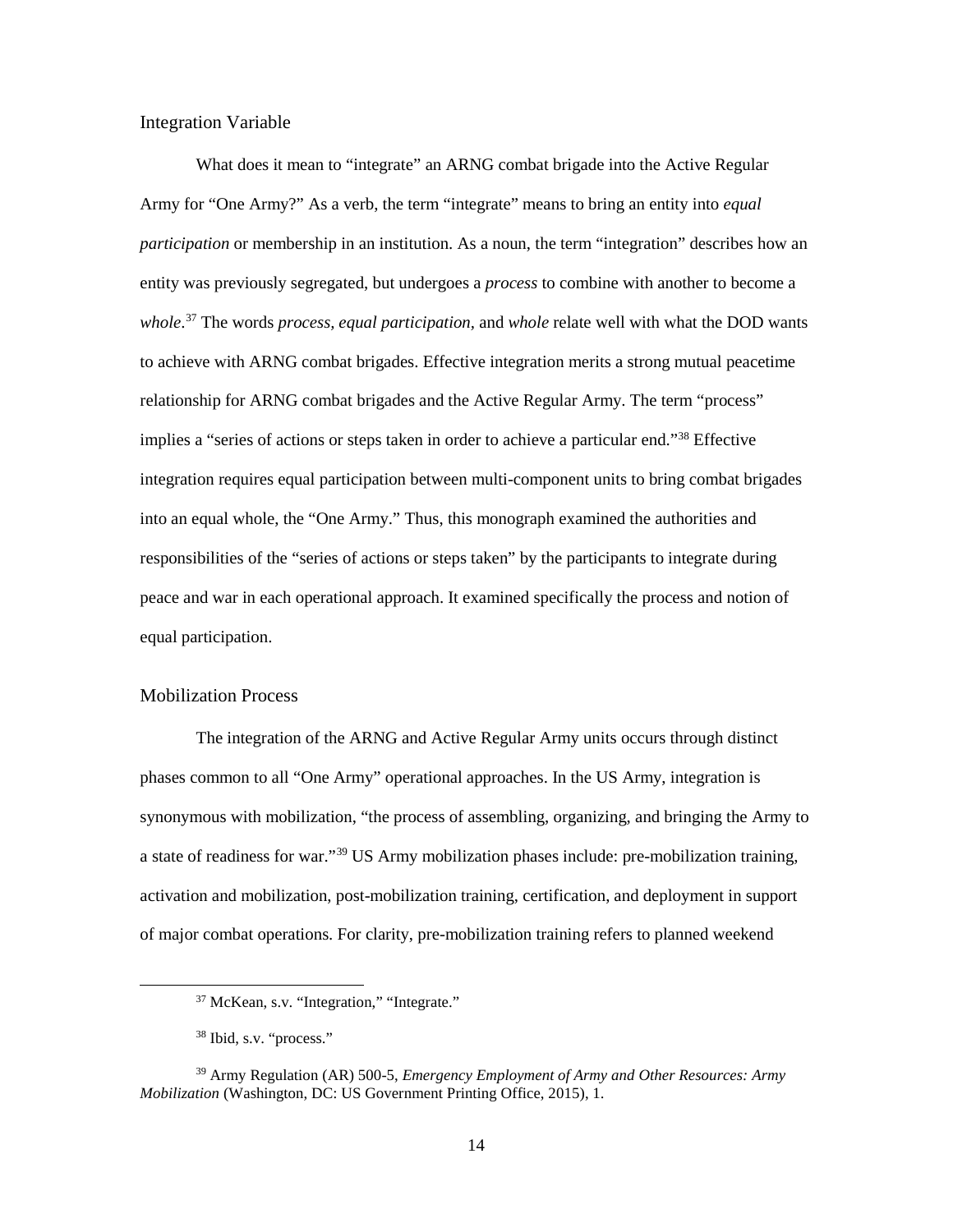inactive duty training (IDT) periods and annual training (AT) periods conducted by ARNG combat brigades to maintain readiness proficiencies. This is routine peacetime training conducted traditionally at home station. Since the 1920s, US law constrains ARNG pre-mobilization training days to a minimum of thirty-nine days per year.<sup>40</sup> Some high priority ARNG units, roundout brigades, did receive additional funding for approximately sixty pre-mobilization training days in 1990.[41](#page-23-1) This is not the norm. US law and funding constrains ARNG combat brigade premobilization training and the readiness foundation that can be achieved during peacetime. This affects the starting point and duration of ARNG mission essential task list (METL) collective training during post-mobilization. $42$ 

In terms of wartime integration, alert or activation occurs when the US Army notifies the ARNG combat brigade of a wartime deployment. ARNG combat brigades conduct mobilization at home station and confirm crew, squad, and platoon qualifications and proficiencies. ARNG combat brigades conduct post-mobilization training at a mobilization center, typically away from home station. During post-mobilization training, the DOD provisions training support to ARNG combat brigades from the Active Regular Army to evaluate and raise the scope and scale of METL collective training proficiencies to the highest possible levels prior to certification (i.e. battalion and brigade). [43](#page-23-3) Certification is the process of external verification and validation by the US Army that the ARNG combat brigade can execute its wartime METL prior to deployment. By precedent, certification occurs through a FORSCOM external evaluation.<sup>[44](#page-23-4)</sup>

<sup>40</sup> Cooper, 153-154.

<span id="page-23-1"></span><span id="page-23-0"></span><sup>41</sup> Robert L. Goldich, *The Army's Roundout Concept After the Persian Gulf War* (Washington, DC: Congressional Research Service, 1991), 30.

<span id="page-23-2"></span><sup>42</sup> Keith Vore, *The Training Relationship Between the Army National Guard Brigades and their Active Army Resident Training Detachments – Is this an Effective Relationship?* (Fort Leavenworth, KS: School of Advanced Military Studies, 1999), 6, 15-16.

<sup>43</sup> Lippiatt, Polich, and Sortor, 14, 39.

<span id="page-23-4"></span><span id="page-23-3"></span><sup>44</sup> Fredland, Gilroy, and Little, 149-152. The FORSCOM certification process of external evaluations on RCs to ensure they meet established deployment criteria dates back to the Korean War.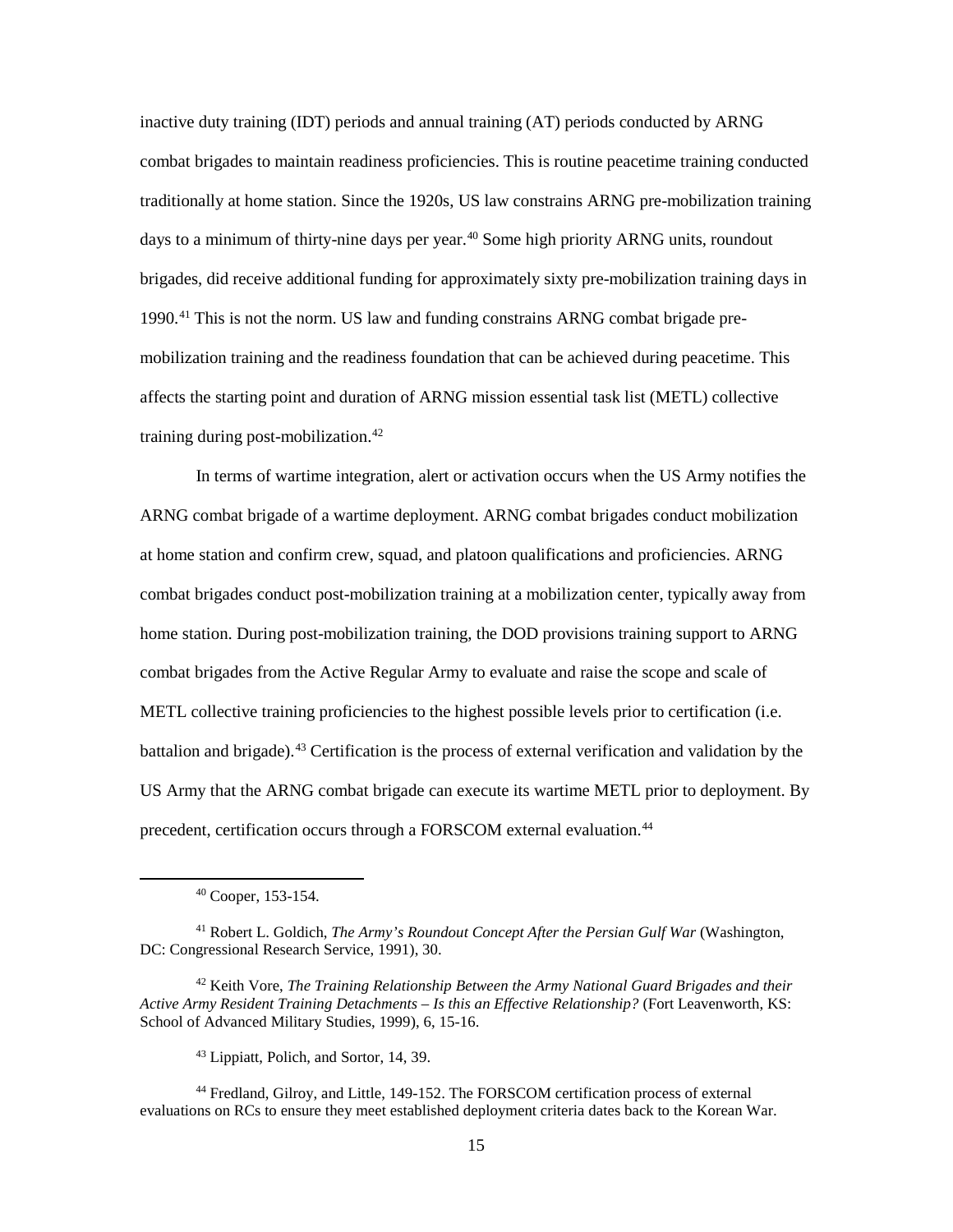### Responsiveness Variable

What does it mean for an ARNG combat brigade to be "responsive?" As an adjective, the term "responsive" means that an entity can react or respond quickly in a desired or positive way.<sup>[45](#page-24-0)</sup> By this definition, a "responsive" entity must achieve three pre-requisites. First, it is implied that the entity must receive *notification* to react or respond. For a "One Army" operational approach to be responsive; policy-makers must activate ARNG combat brigades for wartime contingencies to integrate with the Active Regular Army for major combat operations. Second, the entity must *act relative to expectation*. For a "One Army" operational approach to be responsive, ARNG combat brigades must complete certification and deployment in the expected time, measured in days. Third, the entity must *perform in a desired or positive way* (i.e. as designed). For a "One Army" operational approach to be responsive, ARNG combat brigades must be able to complete certification, deploy, and conduct major combat operations under the same standards and conditions as the Active Regular Army.

## Origins of the All-Volunteer Force and the Total Force Policy

We have paid, and paid, and paid again in blood and sacrifice for our unpreparedness. I don't want war, but I am appalled at the human cost that we've paid because we wouldn't prepare to fight.

> ---General Creighton Abrams Army Chief of Staff, 1972-1974 Presumptive Father of the AVF and TFP

Dating back to the early 1900s, historical precedent exists for a relationship between the Active Components (AC) and the Reserve Components (RC) for wartime operations.<sup>[46](#page-24-1)</sup> However,

<sup>45</sup> McKean, s.v. "Responsive."

<span id="page-24-1"></span><span id="page-24-0"></span><sup>46</sup> Stephen L. Goff and Ralph E. Kahlan, *The Roundout Program: Is It Still Valid?* (Carlisle Barracks, PA: US Army War College, 2012), 2-6. This reference documents the origins and history of the relationship of Active Regular Army and the Reserve Components, Army Reserves and the ARNG, to the early 1900s. The authors highlight the failure to call up reserves during the Vietnam War, the implementation of the TFP, and the creation of the Roundout Program as a pivotal moment in the relationship. For the first time, Army Reserve Components were now integral to the performance of Army Regular Army units in peacetime for wartime contingencies.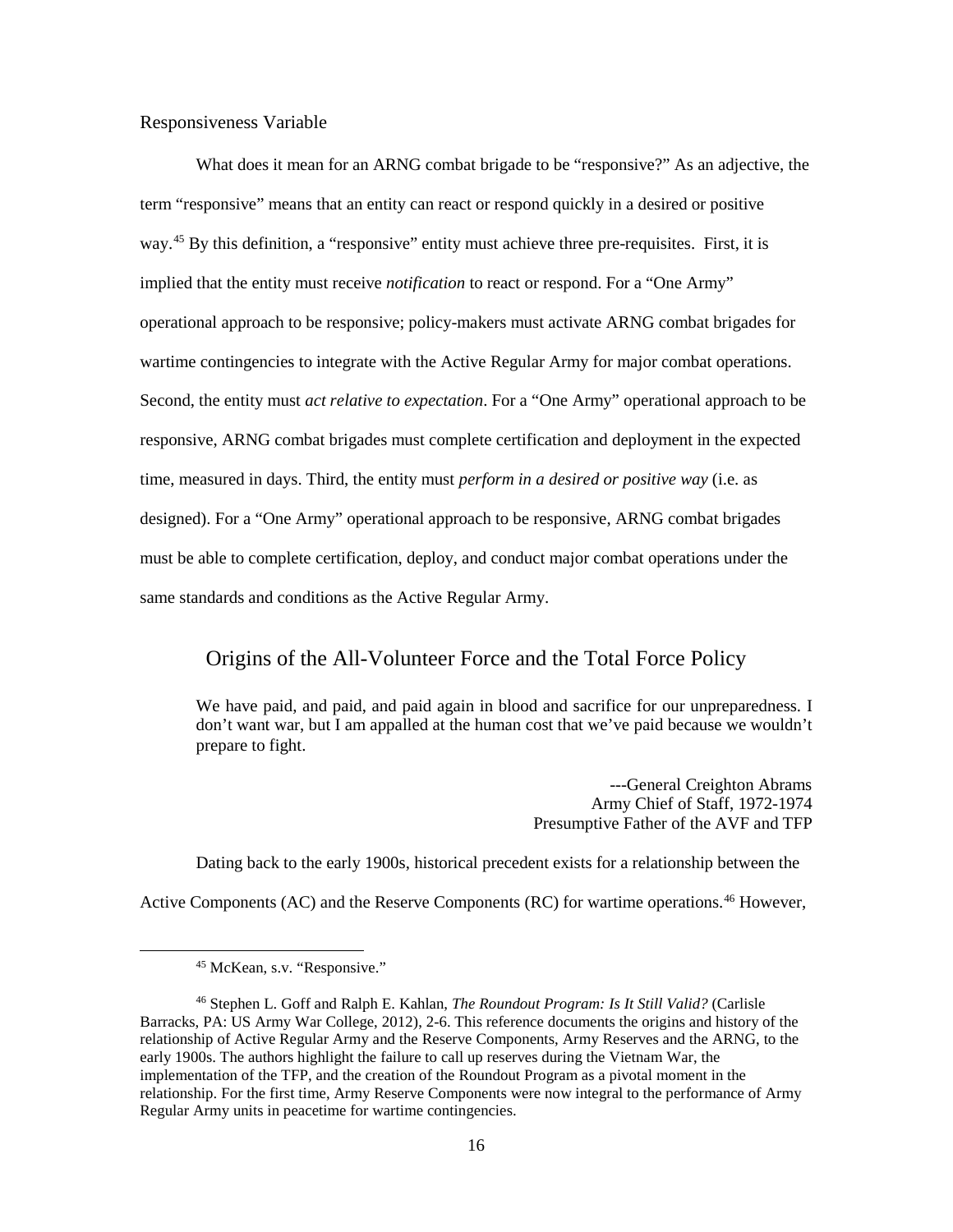the failure of President Lyndon Johnson, in not calling up reserves to active duty during the Vietnam War, challenged the notion of a future relationship between the Active Regular Army and the Army RCs. General Harold Johnson, the Army Chief of Staff, almost resigned in protest.<sup>[47](#page-25-0)</sup> President Johnson's decision allowed the US Army to relegate the Army RCs to a lower priority. The US Army neglected the RCs and diverted equipment, manpower, and resources to the Active Regular Army on a massive scale. After the war, observers noted that the RCs were in a state of "disrepair and disarray." Many in the Active Regular Army questioned the definitive military value of Army RCs for utilization in future conflicts.<sup>[48](#page-25-1)</sup>

In the context of the Vietnam War, the initial character of a future "relationship" between the Active Regular Army and Army RCs primarily rested on the question of draft reform, which emerged as a major campaign issue in the 1968 presidential election. At the forefront of the issue, Richard Nixon, the Republican presidential candidate, advocated ending the draft. He campaigned in part on a smaller professional, all volunteer military force.<sup>49</sup> Less than a month after his election, President Nixon commissioned an independent study on draft reform. He directed the Gates Commission "to develop a comprehensive plan for eliminating conscription and moving towards an all-volunteer force."[50](#page-25-3) President Nixon's policy guidance toward the Gates Commission implied to the Department of Defense (DOD), particularly the US Army, that the end of conscription was essentially a foregone conclusion. The real questions facing the US

<span id="page-25-0"></span><sup>47</sup> Lewis Sorley, *Thunderbolt: General Creighton Abrams and the Army of His Times* (New York, NY: Simon & Schuster, 1992) 361.

<span id="page-25-1"></span><sup>48</sup> Robert K. Griffith Jr., *The US Army's Transition to the All-Volunteer Force 1968-1974*, ed. Jeffrey J. Clarke (Washington, DC: US Government Printing Office, 1997), 263-71.

<span id="page-25-2"></span><sup>49</sup> Beth Bailey, *America's Army: Making the All-Volunteer Force* (Cambridge, MA: Harvard University Press, 2009), 1-4.

<span id="page-25-3"></span><sup>&</sup>lt;sup>50</sup> Griffith, 12-13. President Nixon established the "President's Commission on the All-Volunteer Force." Former Secretary of Defense Thomas S. Gates chaired a fifteen-member commission. It is commonly referred to as the Gates Commission.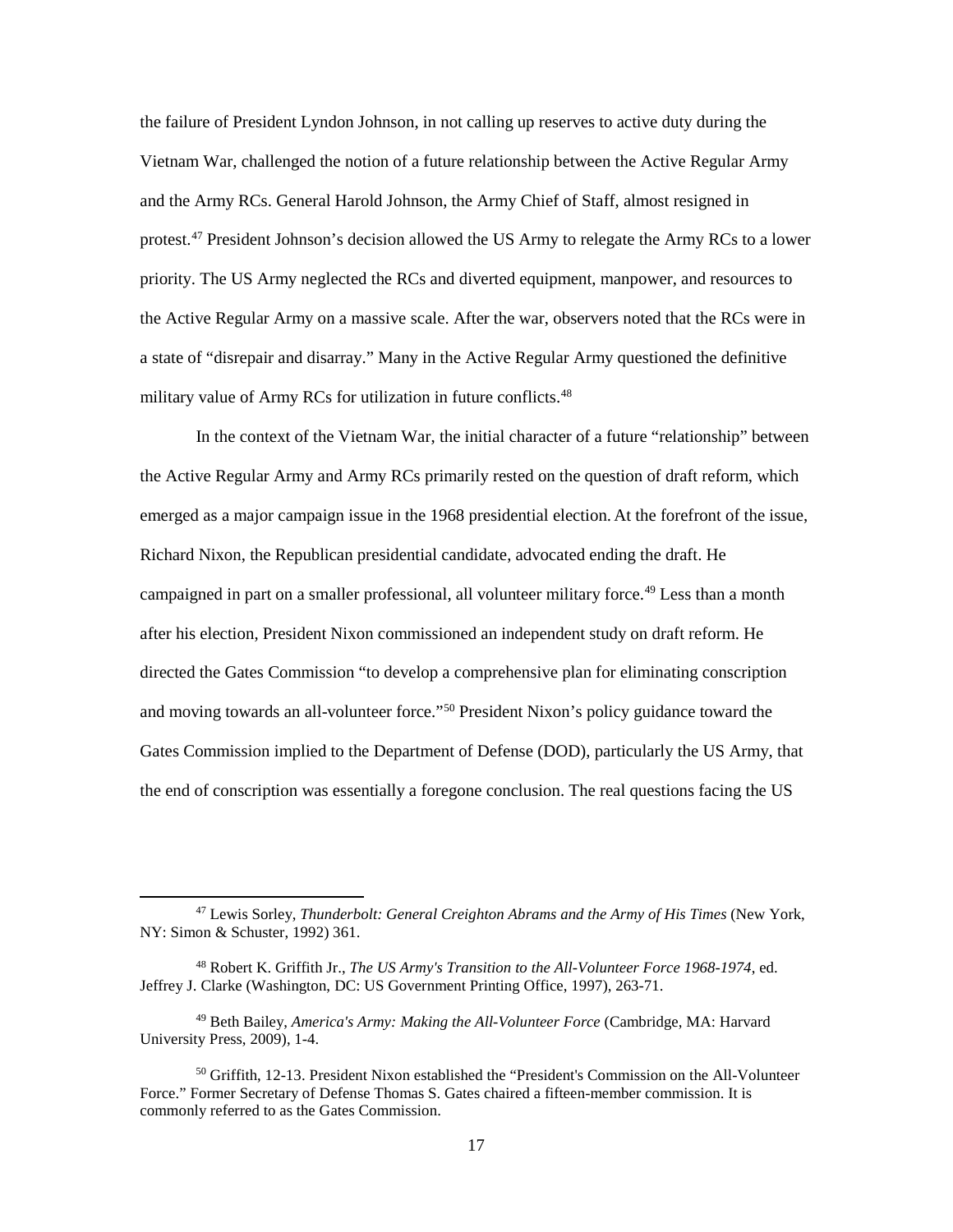Army included the timing and ramifications of switching to an AVF. An end to conscription necessitated a change in the relationship between AC and RC forces.

In a post-Vietnam War environment, the US Army understood that the national government would be entering an interwar period. Interwar periods are traditionally characterized by a rebalancing of national priorities and fiscal austerity. The post-Vietnam era was no different. A drawdown of DOD resources challenged US Army decision-making, particularly in the implementation of an AVF. The US Army made tough choices in end strength, equipment, and force structure. The US Army understood that a rebalancing would have serious consequences to the scale and scope of the future relationship. The US Army was not surprised by the policy direction of the Gates Commission nor of the challenges and timing of implementing an AVF. As early as 1968, the US Army launched several studies and experimental tests to include the Butler Study (1968), the Project Volunteer in Defense of the Nation study (PROVIDE) (1969), and the Volunteer Army Field Experiment (VOLAR)  $(1971)$ .<sup>[51](#page-26-0)</sup> The US Army leadership studied the effects of ending the draft, switching to an AVF, and researched several options for implementation.

From the beginning, the US Army understood that an AVF would be more expensive than conscripts in terms of pay, benefits, and recruiting costs. Many discussions centered around obtaining quality soldiers. Higher paid, quality soldiers would mean a smaller, professional force. Post-Vietnam budgetary constraints would force the US Army to drawdown the Active Regular Army to about "13 divisions and about 825,000 men [possibly smaller] ..., the smallest Army since before the Korean War."[52](#page-26-1) Not surprisingly, as early as 1970, General William Westmoreland, the Army Chief of Staff from 1968-1972, publicly stated that the end of

<span id="page-26-1"></span><span id="page-26-0"></span><sup>&</sup>lt;sup>51</sup> Griffith, 17-26, 81-91. The DOD and US Army had to adapt to the policy preferences of President Nixon.

<sup>52</sup> Sorley, 362.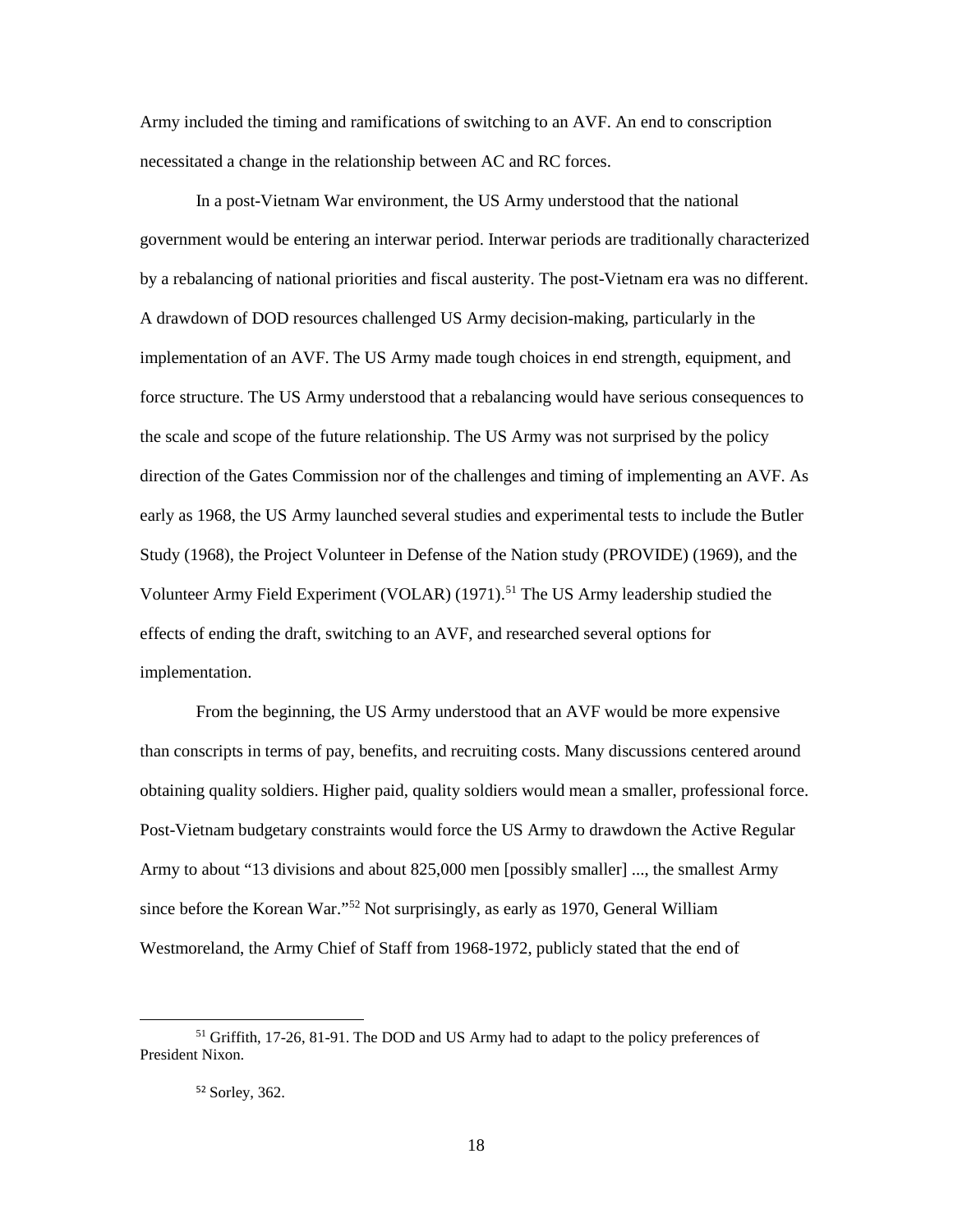conscription required increased reliance on the Army RCs for "One Army."[53](#page-27-0) A new "One Army" relationship implied a strong future connection.

At midnight on June 30, 1973, the DOD's induction authority expired, officially ending conscription, and marked the beginning of the professionalization of an AVF.<sup>[54](#page-27-1)</sup> This represented one of the most significant policy shifts in US military history, particularly in the evolution of a peacetime "One Army" from idea to a more formalized and structural operational approach for wartime contingencies. At a minimum, the AVF and budgetary constraints required force structure changes, cooperation, and partnership among all US Army components. In support of the "One Army" operational approach, DOD changes slowly ingrained and operationalized peacetime Army RCs to the extent that "military contingency operations simply could not be executed" for anticipated strategic conflicts in their absence.<sup>[55](#page-27-2)</sup>

On August 22, 1973, Defense Secretary James R. Schlesinger led the transformation in a forceful memorandum announcing the "Total Force Policy" that "Guard and Reserve forces *will* be used as the initial and primary augmentation of active forces."<sup>[56](#page-27-3)</sup> He mandated that the services take action to integrate all Active, Guard, and Reserve forces "into a homogenous whole" capable of meeting the readiness standards of wartime contingencies.[57](#page-27-4) General Creighton Abrams, the Army Chief of Staff from 1972-1974, set about implementing the TFP for the US Army.

<sup>53</sup> Griffith, 268.

<sup>54</sup> Fredland, Gilroy, and Little, 32.

<span id="page-27-2"></span><span id="page-27-1"></span><span id="page-27-0"></span><sup>55</sup> NSIAD-91-263, *National Guard Peacetime Training Did Not Adequately Prepare Combat Brigades for Gulf War* (Washington, DC: Government Accountability Office, 1991), 8. The Department of Defense reported to the US Congress in 1988 that Guard and Reserves were indispensable to wartime contingency plans, specifically a European, Warsaw-Pact conflict.

<span id="page-27-4"></span><span id="page-27-3"></span><sup>56</sup> Andrew Feickert and Lawrence Kapp, *Army Active Component (AC) / Reserve Component (RC) Force Mix: Considerations and Options for Congress* (Washington, DC: Congressional Research Service, 2014), 4.

<sup>57</sup> Doubler, 278.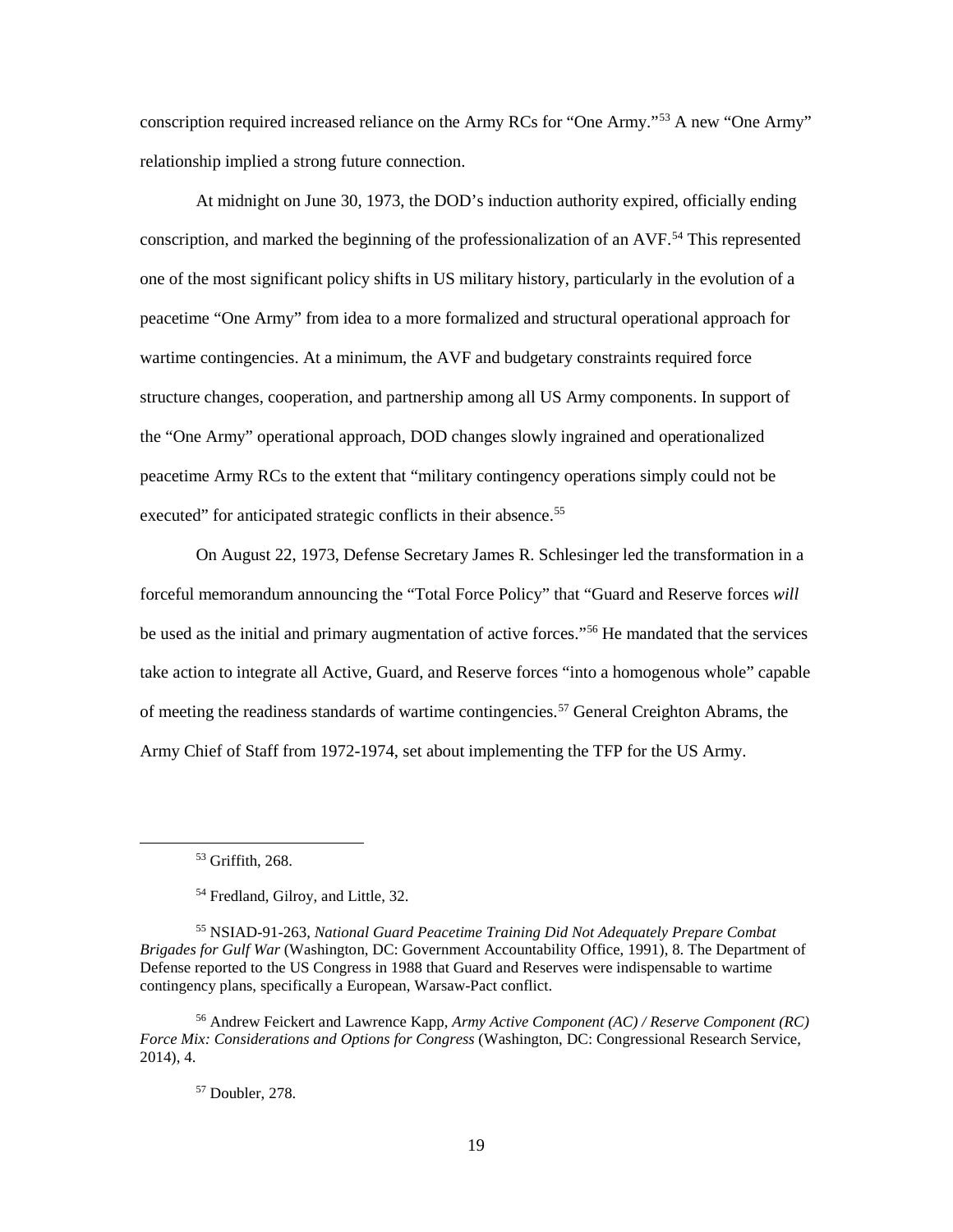The decision not to mobilize the Army RCs during the Vietnam War buildup left an indelible scar on General Abrams. As the former Vice Chief of Staff from 1964-1967, he personally witnessed the "price in blood and sacrifice the [Active Regular] Army had been forced to pay in lieu of reserve mobilization."[58](#page-28-0) On many occasions, General Abrams stated the nation is "not taking us to war again without calling up the reserves."[59](#page-28-1) General Abrams was not alone in these sentiments. Many senior Army general officers felt President Johnson's decision to exclude large reserve call ups from the Vietnam War allegedly created many moral, ethical, and civil-military problems.<sup>[60](#page-28-2)</sup> Individual conscripts in lieu of large reserve call ups dispersed the immediate political costs of going to war. Conscripts did not restrict participation in the war to any particular constituency or voting districts. Obtaining popular support and consensus was not an immediate factor for political leaders in deciding to go to war. What little political consensus existed for the Vietnam War deteriorated over time. A divide emerged between the Active Regular Army waging a protracted war in Vietnam and society. Failure to call up the reserves delayed the nation and its political leaders from asking tough questions.<sup>[61](#page-28-3)</sup> General Abrams

<sup>58</sup> Sorley, 350.

<span id="page-28-1"></span><span id="page-28-0"></span><sup>59</sup> Ibid, 360-366. General Abrams served under Army Chief of Staff General Harold Johnson who almost resigned in protest for failure to mobilize the Army Reserve Components during the Vietnam War.

<span id="page-28-2"></span><sup>60</sup> Harry G. Summers Jr., *On Strategy: A Critical Analysis of the Vietnam War* (New York, NY: The Random House Publishing Group, 2006), 11-32. President Johnson's domestic policy preferences for his "Great Society" initiative and the associated political risks of mobilizing the reserves and National Guard prevented him from widening the war; Stanley Karnow, *Vietnam: A History* (New York, NY: Penguin Books, 1997), 439-441, 562-580. In 1965, Secretary of Defense Robert McNamara tells President Johnson that failure to mobilize the reserves and National Guard would mean that the United States "could not meet its global security responsibilities." For the next three years, the US Army struggled to meet its global security obligations while maintaining combat ready divisions because President Johnson would not mobilize the reserves and National Guard. By 1968, the only combat-ready division in the US Army was the 82nd Airborne Division. After the North Vietnamese Tet Offensive, the US Army stripped one-third of the 82nd Airborne Division's troops to provide manpower to the Vietnam War. Thus, no US Army combat divisions were combat-ready. Chairman of the Joint Chiefs of Staff General Earle Wheeler repeatedly asked President Johnson to mobilize the reserves and National Guard after the Tet Offensive. Instead, President Johnson ordered a military strategy review to conclude whether sending more troops could achieve the strategic objectives of the United States in Vietnam. This was first military strategy review since the beginning of the war. The results of the military strategy review influenced President Johnson's decision not seek the nomination of his political party for a second term as President of the United States.

<span id="page-28-3"></span><sup>61</sup> Peter Feaver. *Armed Servants* (Cambridge, MA: Harvard University Press, 2003), 67.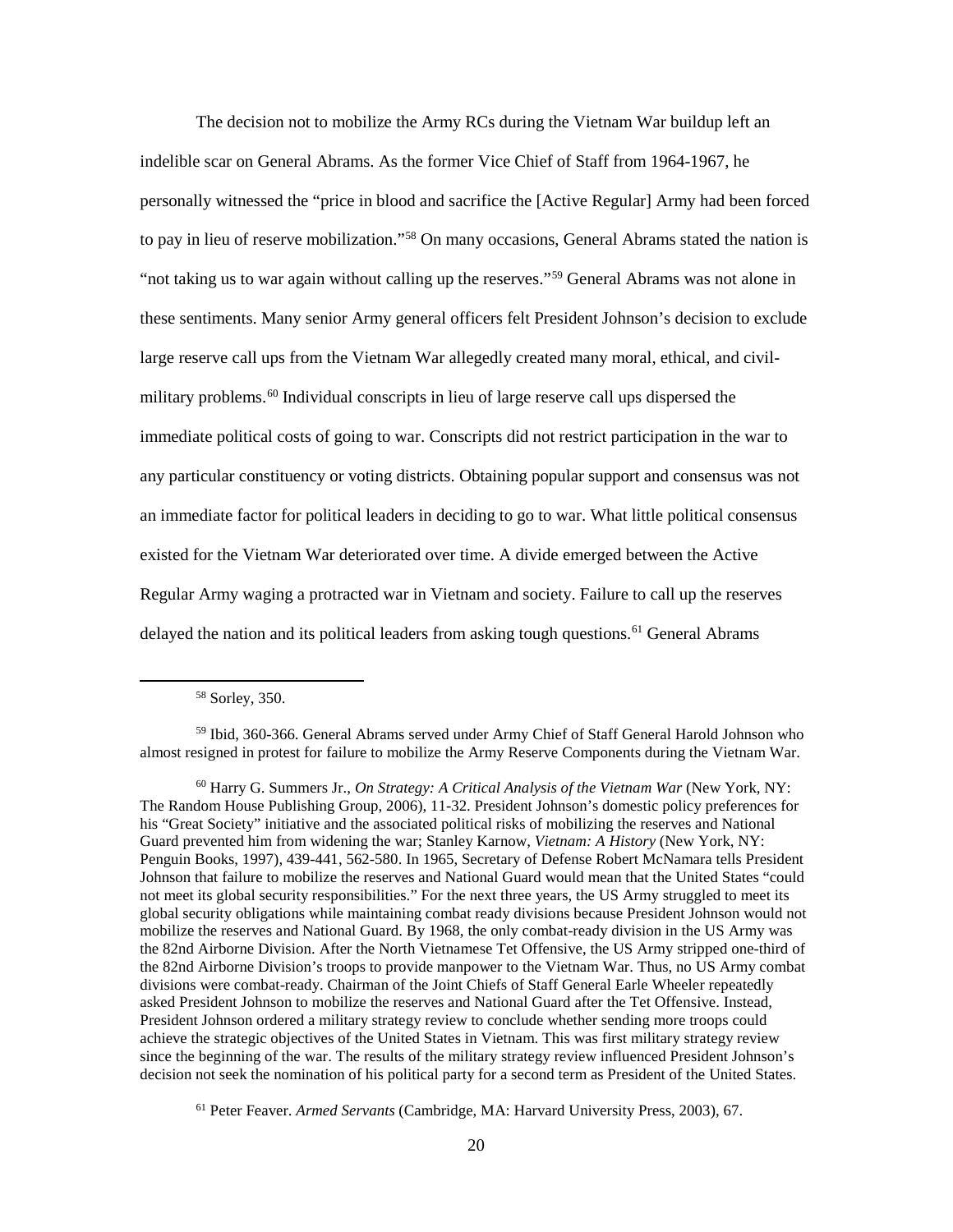personally felt that structural reliance on reserves for future conflicts would endow the US Army with the necessary national will and "military flexibility to prosecute a conflict (war) to military victory."[62](#page-29-0) In theory, the nation could not deploy the US Army for wartime contingencies without calling up the Army RCs.<sup>[63](#page-29-1)</sup> With the consent of Secretary Schlesinger and Congress, General Abrams' proposed a course of action that created the first peacetime structural "One Army" relationship between the Active Regular Army and the RCs. In 1974, this course of action created AC-RC multi-component units as the foundation for the ARNG Roundout Brigade operational approach.<sup>[64](#page-29-2)</sup>

## The ARNG Roundout Brigade Operational Approach

Combat units [roundout brigades] in particular require more time to coalesce and harden into tight, confident fighting teams. While unit building can be accelerated, it must not be done at the peril of soldier's lives.

> ---Brigadier General Robert Scales Author of the US Army Official Account of the Persian Gulf War

Strategic Context

In 1973, a major reassessment of US strategic policy, national military strategy, and resource allocations concluded that "American capacity to repel and deter aggression anywhere in the world was limited." Interwar rebalancing and fiscal austerity forced the United States to prioritize global security and resource commitments. The strategy demanded the US Army focus on fighting a "1½ war" contingency, essentially a full-scale conventional war in Europe and a  $\frac{1}{2}$ 

 $62$  Goldich, 5-6.

<sup>63</sup> Fredland, Gilroy, and Little, 104-105.

<span id="page-29-2"></span><span id="page-29-1"></span><span id="page-29-0"></span><sup>64</sup> Ronald R. Rollison, *Are Roundout Brigades a Viable Concept for the Future* (Carlisle Barracks, PA: US Army War College, 1990), 1-25. By traditional US Army doctrine, Active Army Divisions deploy and fight with three combat brigades. In an era of rebalancing national priorities and fiscal austerity following the post-Vietnam War, the US Army created the Roundout Brigade operational approach to retain more Active Army Divisions as a visible deterrent to the Soviet Union. This approach created the notion that Active Army Divisions would deploy and fight with two active combat brigades while waiting on a third ARNG combat brigade to mobilize, deploy, and link up with the division in the theater of war.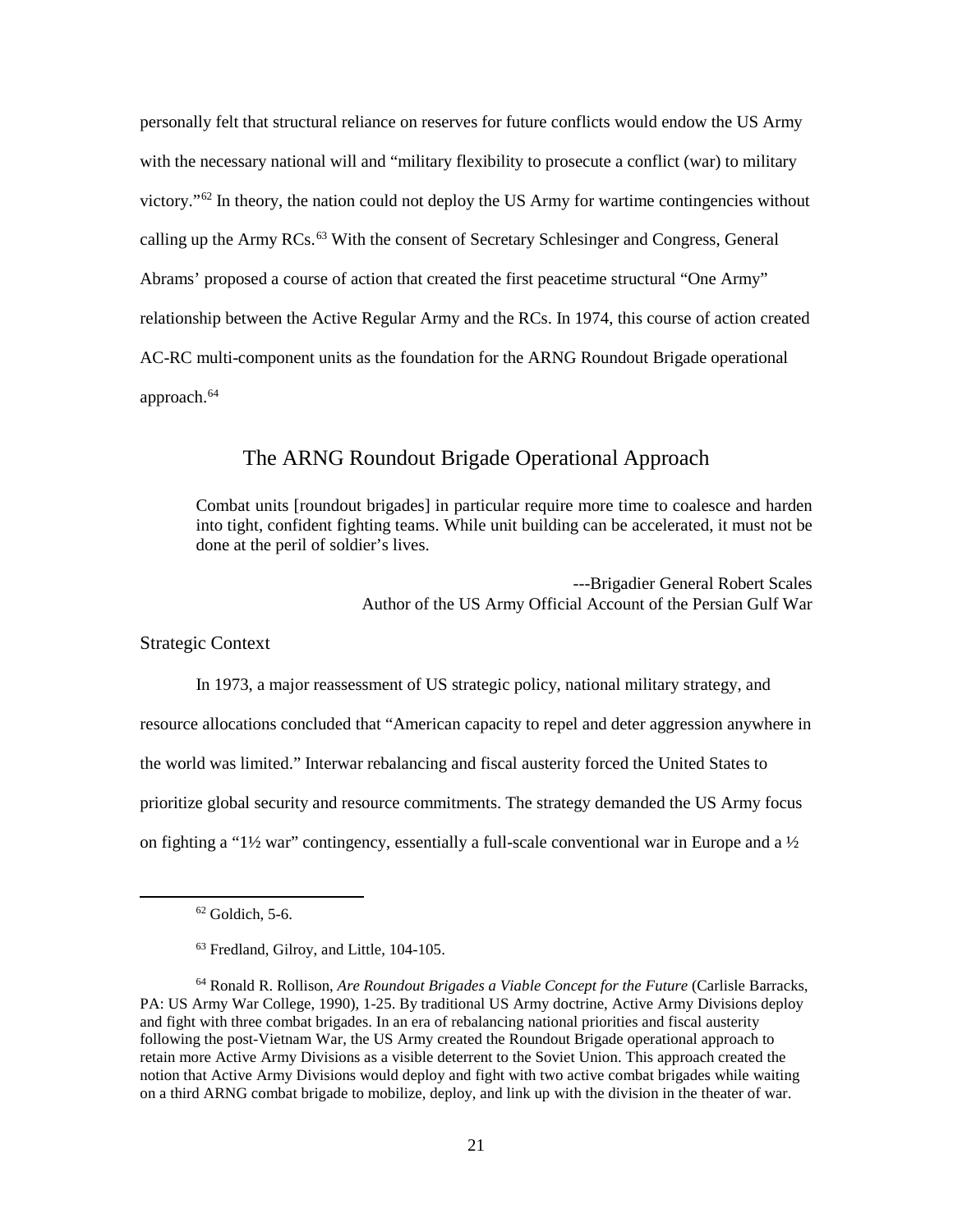small-contingency war in the Middle East.<sup>65</sup> The resource demands for the strategy influenced the creation of the ARNG Roundout Brigade operational approach.

Europe became the United States' "first priority security region" for several reasons. First, the pronounced political, military tensions between the North Atlantic Treaty Organization (NATO) nations and Soviet Union-backed Warsaw Pact nations increased the risk of a large, scale conventional war in Europe. Treaty obligations bound the United States to the defense of Europe. The Soviet Union posed a real threat. Second, the revitalization of a modern, conventional Soviet Army with increased offensive capabilities worried the US Army. The Soviet Army "had modernized its mechanized and armored forces and [possessed] massive mobile fire support in Europe." In contrast, the US Army emerged from Vietnam as a "broken Army" following a decade specializing in "light infantry combat" and counterinsurgency warfare.<sup>[66](#page-30-1)</sup> Army senior leaders expressed serious concerns. One general told General Abrams, "your Army is on its ass" in terms of discipline, modernization, training, and doctrine.<sup>[67](#page-30-2)</sup> Third, the "gradual" deployment of Soviet and Warsaw Pact [combat] units to bases closer to the borders [NATO], implied the adoption of a preemptive, nonnuclear strategy." This influenced the strategic thinking of senior Army leaders. Fourth, the United States believed it would be "fighting outnumbered" in a European conventional war against the Soviet Union.<sup>[68](#page-30-3)</sup>

<span id="page-30-0"></span><sup>65</sup> Paul H. Herbert, *Leavenworth Papers No. 16: Deciding What Has to Be Done: General William E. DePuy and the 1976 Edition of FM 100-5, Operations* (Fort Leavenworth, KS: US Army Command and General Staff College, 1988), 5-9.

<span id="page-30-1"></span><sup>66</sup> Henry G. Cole, *General William E. DePuy: Preparing the Army for Modern War* (Lexington, KY: The University Press of Kentucky, 2008), 213-235.

<span id="page-30-2"></span><sup>67</sup> Thomas E. Ricks, *The Generals: American Military Command from World War II to Today* (New York, NY: The Penguin Press, 2012), 335-353.

<span id="page-30-3"></span><sup>68</sup> Herbert, 5-9; Kenneth J. Coffey, "Defending Europe Against Conventional Attack: The Increasing Gap Between the Army's Capabilities and NATO Commitments and What to Do About It," in *The Guard and Reserve in the Total Force: The First Decade 1973-1983*, ed. Bennie J. Wilson III (Washington, DC: National Defense University Press, 1985), 203-216.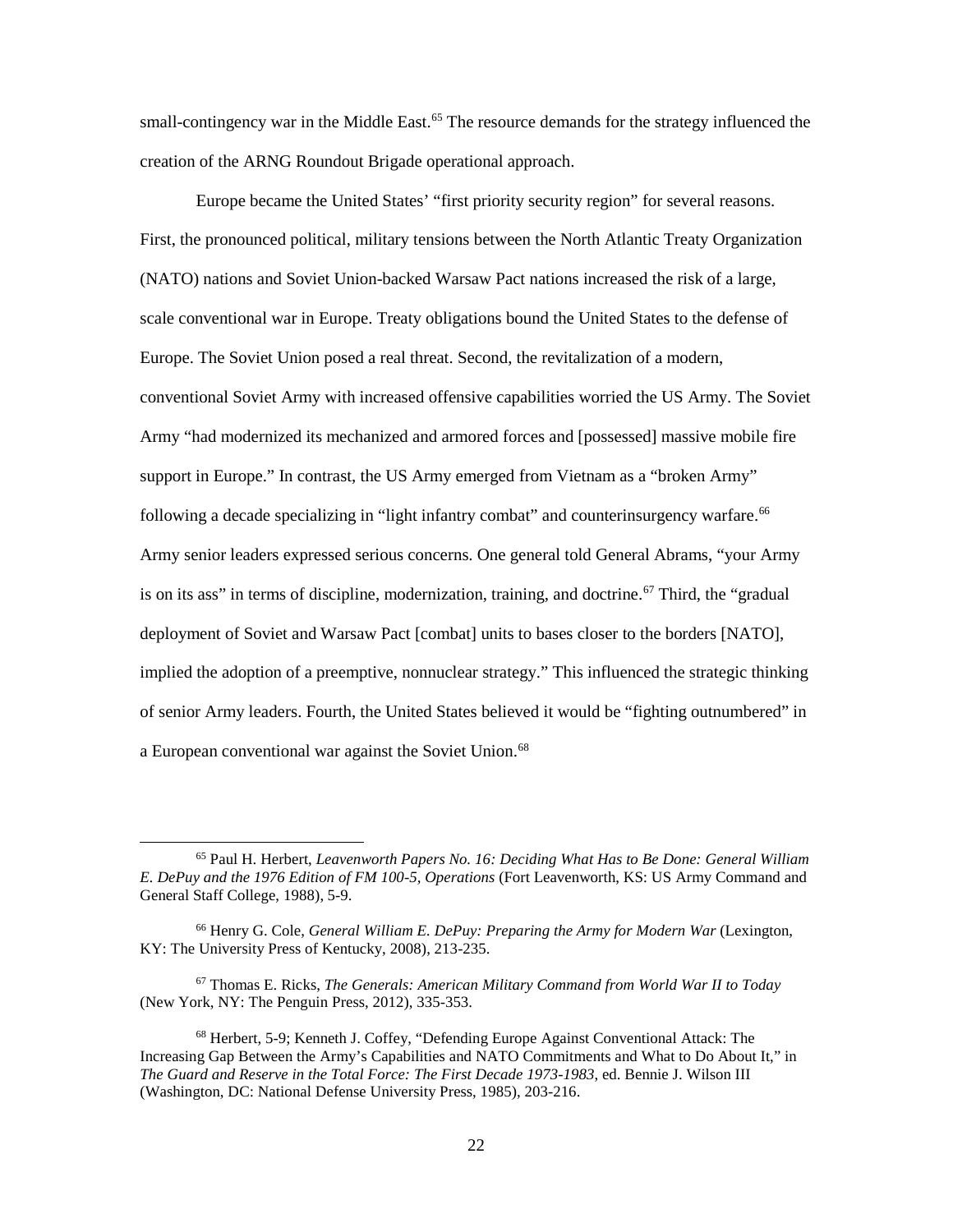The Middle East was significant for several reasons. First, instability in the Middle East jeopardized the global free flow of oil. Second, Middle East foreign policy captivated the United States. Throughout the 1970s and 1980s, the Middle East was a volatile region. Conventional wars flared among the nations of Israel, Egypt, Syria, Iran, and Iraq. The most significant was the 1973 Arab-Israeli War (Yom Kippur War). The impact of this twenty-day war on the strategic thinking of senior US Army generals was profound. Israel was outnumbered two to one against Egypt and Syria. With assistance from the Soviet Union, Egypt and Syria fought "large, highly equipped [conventional] forces with relative proficiency." From the opening of hostilities, the quickness and lethality with which both sides fought transcended previous wars. The "total tank and artillery losses for both sides together exceeded the entire tank and artillery inventory of the US Army" in Europe. This war convinced General William Depuy, the US Army Training and Doctrine (TRADOC) Commander from 1973-1977, that "future conventional warfare would be significantly different, if not altogether revolutionary, from previous American war experiences."[69](#page-31-0)

This war informed the strategic decision making and risk calculations of senior US Army generals. It forecasted what future Soviet aggression in NATO Europe might look like. General Depuy stated "the next war would be a deadly come-as-you-are affair requiring the United States to win the first battle while fighting outnumbered."[70](#page-31-1) Future conventional wars would be unpredictable, quicker, and more lethal against numerically superior enemy forces. Cooperation and collaboration at the highest levels between Germany and the United States operated on the critical assumption that the "bulk of U.S combat units [combat brigades and divisions] from the continental United States would reinforce NATO in any crisis" to deter the aggression of the

<sup>69</sup> Herbert, 29-36

<span id="page-31-1"></span><span id="page-31-0"></span> $70$  Cole, 237; Jon P. Bruinooge, "Mobilization for a European War: The Impact of Habeas Corpus," in *The Guard and Reserve in the Total Force: The First Decade 1973-1983*, ed. Bennie J. Wilson III (Washington, DC: National Defense University Press, 1985), 223-226.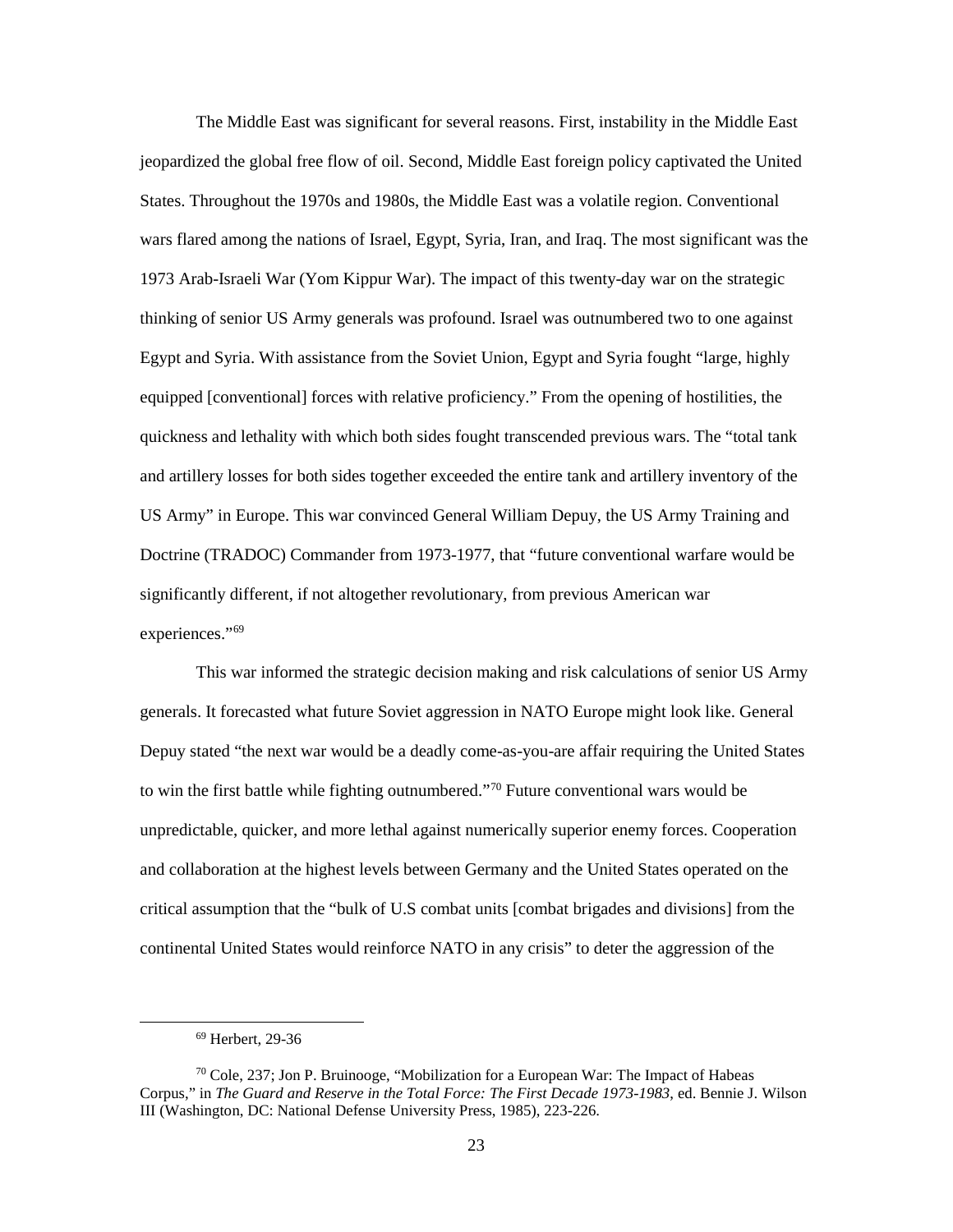Soviet Union.<sup>[71](#page-32-0)</sup> The Defense of NATO Europe for the next two decades dominated US Army strategic thinking to include force structure, training, doctrine, and modernization.<sup>[72](#page-32-1)</sup>

In contrast, interwar rebalancing and fiscal austerity dominated the preferences of the US government after Vietnam. The national government informed senior Army generals that the US Army would be getting smaller, possibly too small to some, not bigger. The Soviet Union seemed not only to be getting bigger, but more potent. The 1974 congressionally-budgeted force of thirteen and a third Active Regular Army divisions was insufficient to execute the national military strategy. General Abrams told the US Congress that the budgeted force structure "was sufficient only to provide a marginal chance of succeeding without the use of nuclear weapons." Per General Depuy, the strategic risk was even greater than what General Abrams had briefed Congress. General Depuy told General Abrams that the US Army had only "enough resources for ten good divisions, not thirteen." Resources were tight, but General Abrams thought that Active Regular Army divisions symbolized credible deterrence to Soviet aggression. In peacetime, Army Reserve Component units were monetarily cheaper to man, train, and maintain. General Abrams therefore proposed a budgeted force structure of sixteen Active Regular Army divisions, but with subordinate reserve units to "round out" and shore up the difference. During his proposal to Congress, General Abrams stated "we [the US Army] are committed firmly to the essential task of bolstering readiness and responsiveness of the Reserve Components, integrating them fully into the total force."[73](#page-32-2) His proposal gave birth to the first peacetime "One Army" operational approach, the 'rounding out' of Active Regular Army Divisions with ARNG combat brigades.

<sup>71</sup> Herbert, 61-68.

<span id="page-32-2"></span><span id="page-32-1"></span><span id="page-32-0"></span><sup>72</sup> Army Field Manual (FM) 100-5, *Operations* (Washington, DC: US Government Printing Office, 1977), 1-1 to 1-5. FM 100-5 represented the premiere US Army capstone doctrinal manual. The manual is built around the central premise that the US Army must be prepare to win the first battle, fight outnumbered, and win against enemy forces of the Soviet backed Warsaw Pact in Central Europe. Subsequent US Army capstone doctrinal manuals published in 1982 and 1986 altered the operating concept, but did not alter the central premise to fight outnumbered and win against the Soviet Union.

<sup>73</sup> Sorley, 362-365.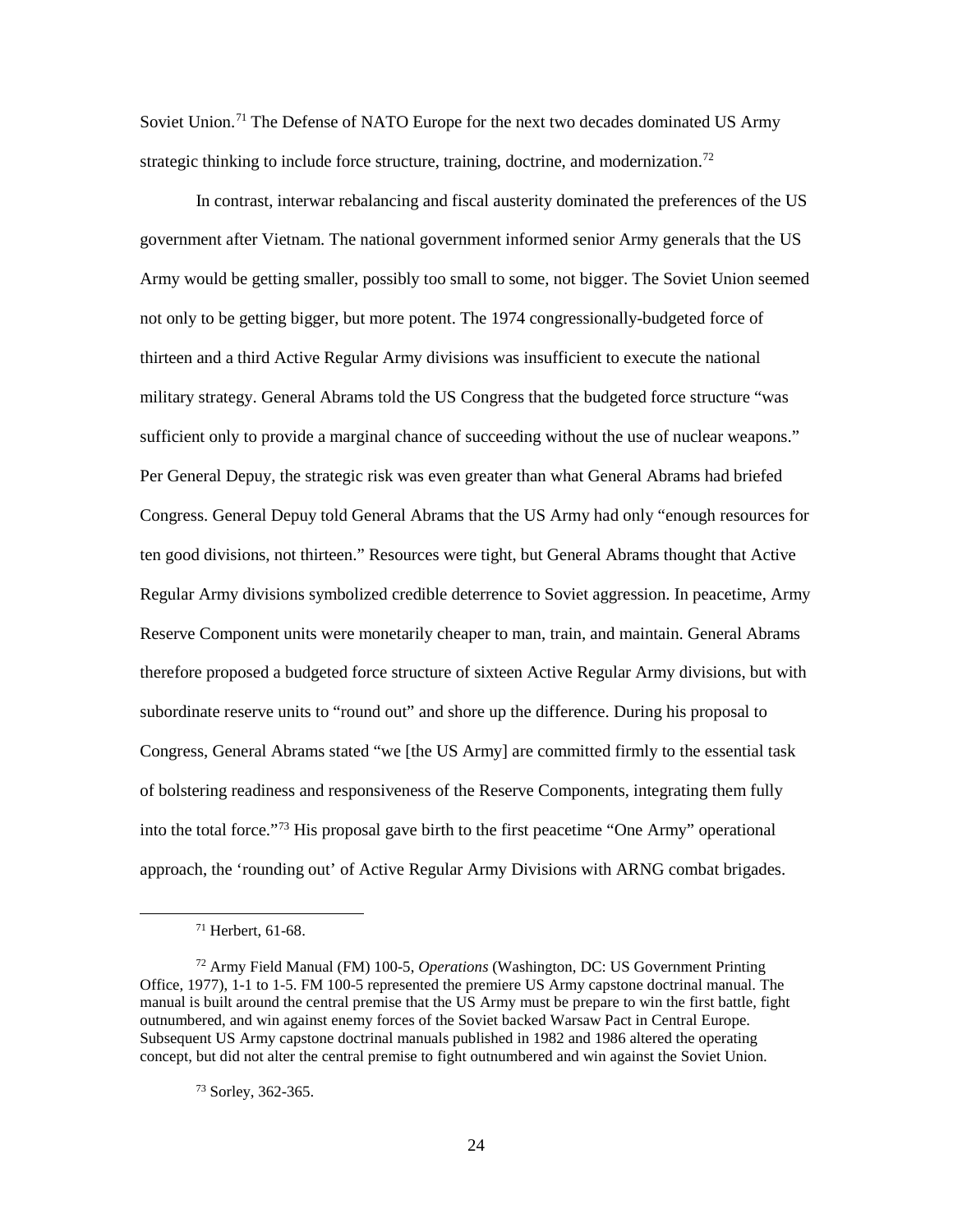For the first time in history, ARNG combat brigades became an integral fixture in Active Regular Army Division wartime planning, preparation, and execution considerations.

#### Peacetime Assumptions and Expectations

Given the strategic context, the national security policy, international commitments, and national military strategy, the DOD and the US Army made three major responsiveness assumptions. First, the US Army assumed US policy-makers would commit ARNG combat brigades to round out and form "an essential part of" their parent active division for wartime contingency operations. Any lapse in decision making by a policy-maker would undoubtedly affect the responsiveness of ARNG combat brigades mobilizing to meet up with their parent division into a wartime "One Army." Second, the US Army assumed that after federalization, M-Day, all affiliated ARNG combat brigades would complete mobilization, post-mobilization training, certification, and deploy to the theater of war within 120 days "to fight as organic parts of their active divisions."[74](#page-33-0) In the 1970s and 1980s, numerous DOD briefings and budget justifications to Congress repeatedly confirmed this expectation. In a NATO/Warsaw Pact conflict, war plans called for a surge from 660,000 combat-ready troops to 1.525 million within 120 days of the outbreak of hostilities. War planners anticipated ninety five percent of all available ARNG units would be available on M-Day. [75](#page-33-1) Third, DOD assumed that all nine ARNG combat brigades would "be ready to mobilize, deploy, and perform wartime missions with the same dispatch and competency as their active duty counterparts."<sup>[76](#page-33-2)</sup> The NATO deployment schedule called for the first ARNG roundout brigade, the 48th Infantry Brigade, to be in the

<span id="page-33-0"></span> <sup>74</sup> Moxon, 97; Wilfred L. Ebel, "Toward Total-Force Mobilization Readiness," in *The Guard and Reserve in the Total Force: The First Decade 1973-1983*, ed. Bennie J. Wilson III (Washington, DC: National Defense University Press, 1985), 260.

<sup>75</sup> Ibid, 92-102.

<span id="page-33-2"></span><span id="page-33-1"></span><sup>76</sup> Vincent H. Demma, ed. Susan Carroll, *Department of the Army Historical Summary: FY 1989.* (Washington, DC: Center of Military History, 1998), 137-138.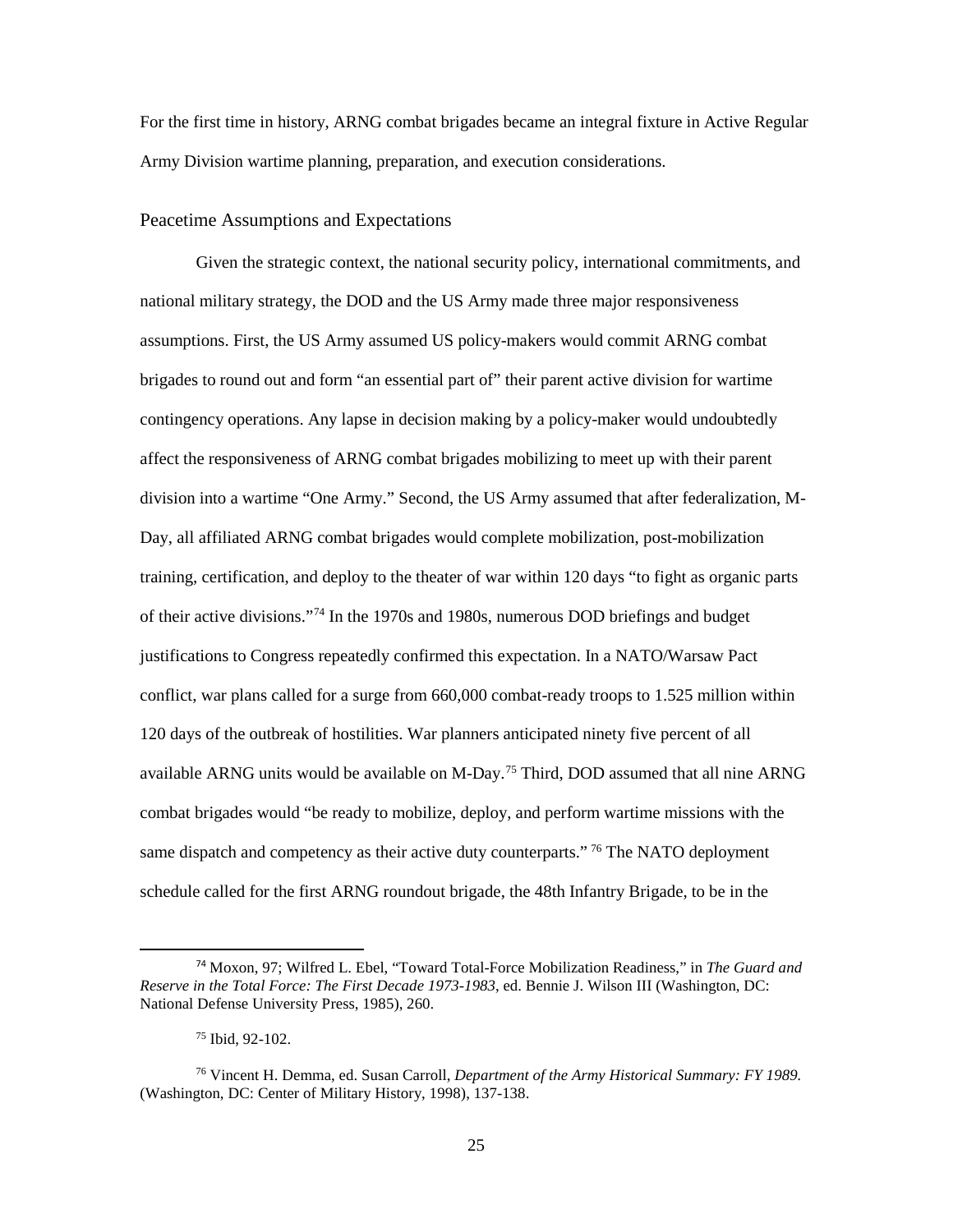European theater by  $M+29$  and all others by  $M+79$ .<sup>[77](#page-34-0)</sup> These responsiveness assumptions stipulated that ARNG combat brigades could maintain a high level of readiness, deploy early to a combat theater, integrate with their parent division, and perform as designed for major combat operations. Eager reserve leaders stated the "roundout units were ready to join their active counterparts after only a minimal period of added training, a period that have been anticipated in all contingency plans."[78](#page-34-1) The Assistant Secretary of Defense for Reserve Affairs from 1987-1993, Stephen M. Duncan, confirmed these expectations: roundout "brigades were to be part of "early reinforcing forces, i.e. those that would deploy to a crisis area between thirty and ninety days."<sup>[79](#page-34-2)</sup>

The US Army made a major integration assumption. Peacetime integration processes for ARNG combat brigades are explicitly dependent on all three responsiveness pre-requisites. Any lapse in decision making by a policy-maker undoubtedly disrupted the peacetime integration processes of the US Army to bring ARNG combat brigade into a wartime "One Army." Wartime deployment schedules and transportation assets were contingent on policy maker decisiveness. This was a major "One Army" integration assumption that all responsiveness pre-requisites would be met. Throughout the 1970s and 1980s, however, the US Army never validated the responsiveness assumptions and expectations. Integration was theoretical at best.

To achieve these responsiveness and integration expectations, the US Army, a federal agency, charged the gaining active division commander with the authority and responsibility to generate readiness during peacetime in its affiliated ARNG combat brigade, a state entity. The US Army tasked the gaining active division commander to provide "wartime mission guidance, approve METLs, provide training guidance and priorities for wartime mission planning, review

<span id="page-34-2"></span><span id="page-34-1"></span><span id="page-34-0"></span><sup>77</sup> Martin Binkin and William W. Kaufman. *US Army Guard & Reserve: Rhetoric, Realities, Risks*  (Washington, DC: The Brookings Institution, 1989), 12-17, 142-143; Ebel, 259-260.

<sup>78</sup> Fredland, Gilroy, and Little, 110.

 $79$  Duncan, 38.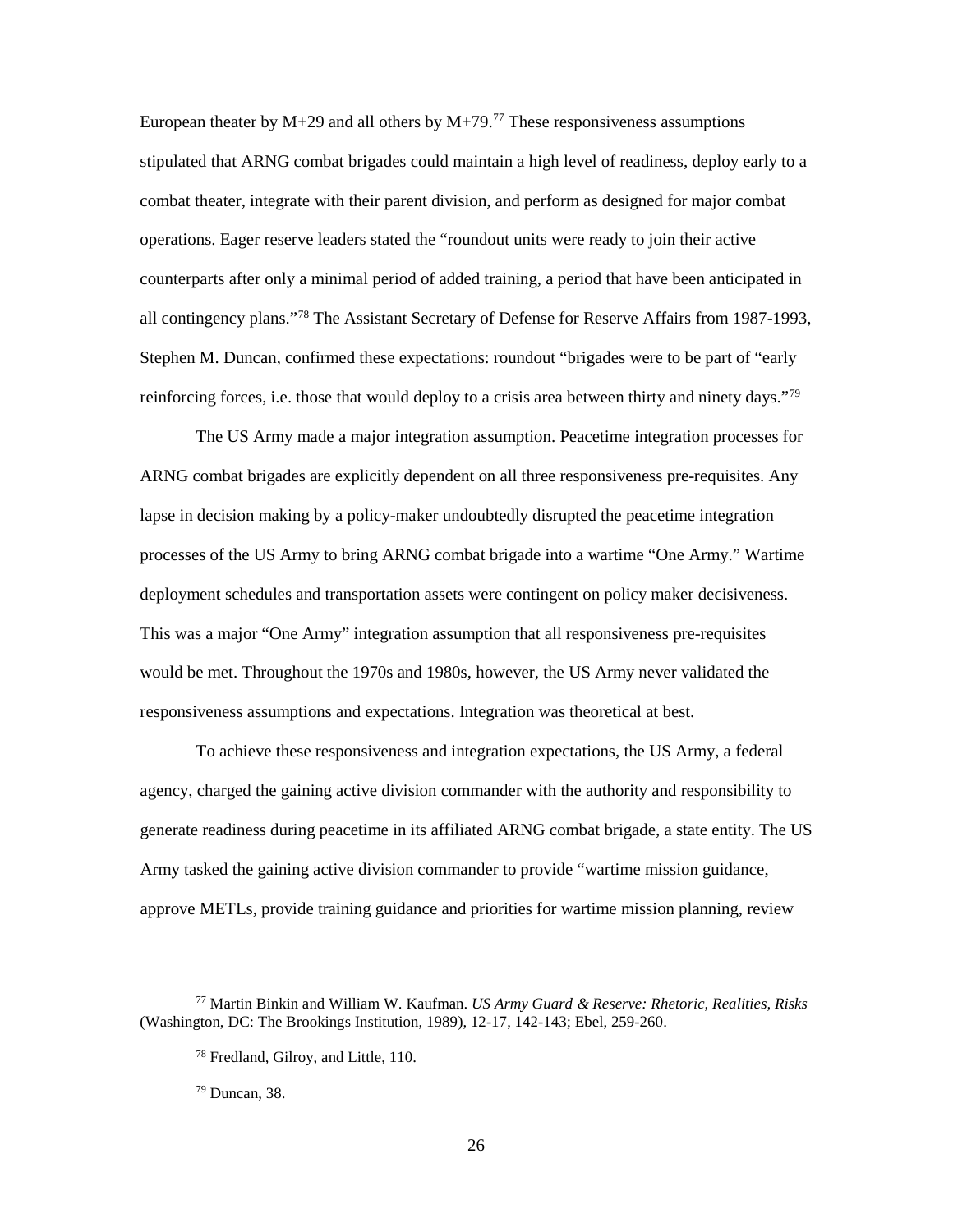training programs, review unit status reports, recommend force structure and integration actions, and conduct AT evaluations" for its ARNG combat brigade.<sup>[80](#page-35-0)</sup> The DOD Reserve Forces Policy Board (RFPB) reiterated the readiness responsibilities of the active division commander towards ARNG roundout brigades in their 1988 and 1989 annual reports to the DOD and Congress by stating: "the gaining command becomes involved in training the reserve component [roundout] unit and ensures the training is directed toward the mobilization mission."[81](#page-35-1) This seemed reasonable for planned wartime contingency operations, though in peacetime, ARNG combat brigades were "organic" to their State National Guards and not their affiliated active division.<sup>[82](#page-35-2)</sup> The State National Guard in peacetime had command authority, responsibility, and administrative control (ADCON), which is "the direction or exercise of authority over subordinate organizations [the ARNG brigades] in respect to administration and support, including organization of Service forces, control of resources and equipment, personnel management, unit logistics, individual and unit training, readiness, mobilization, demobilization, discipline, and other matters."<sup>[83](#page-35-3)</sup>

Given the circumstances, the US Army made two major relationship assumptions. First, the US Army assumed the command authorities were clear and sufficient between organizations for resourcing and generating readiness in ARNG combat brigades. Second, the US Army assumed that the generation of readiness inside ARNG combat brigades during pre-mobilization training was within the gaining active division commander's span of control. Structurally, the State National Guard and the gaining active division commander shared authorities and

<sup>80</sup> Goff and Kahlan, 1-2.

<span id="page-35-2"></span><span id="page-35-1"></span><span id="page-35-0"></span><sup>81</sup> John O. Marsh Jr., *Fiscal Year 1989: Report of the Reserve Forces Policy Board* (Washington, DC: US Government Printing Office, 1989), 71-73. Beginning in 1977, the Reserve Force Policy Board provided annual assessment reports, each over a hundred pages in length, to the Secretary of Defense, the President of the United States, and Congress on achieving readiness goals for Reserve Components at comparable levels to Active Components.

<sup>82</sup> Title 32 USC Statute104 (Units: Location; Organization; Command)

<span id="page-35-3"></span><sup>83</sup> ADRP 5-0, 2-15 to 2-17.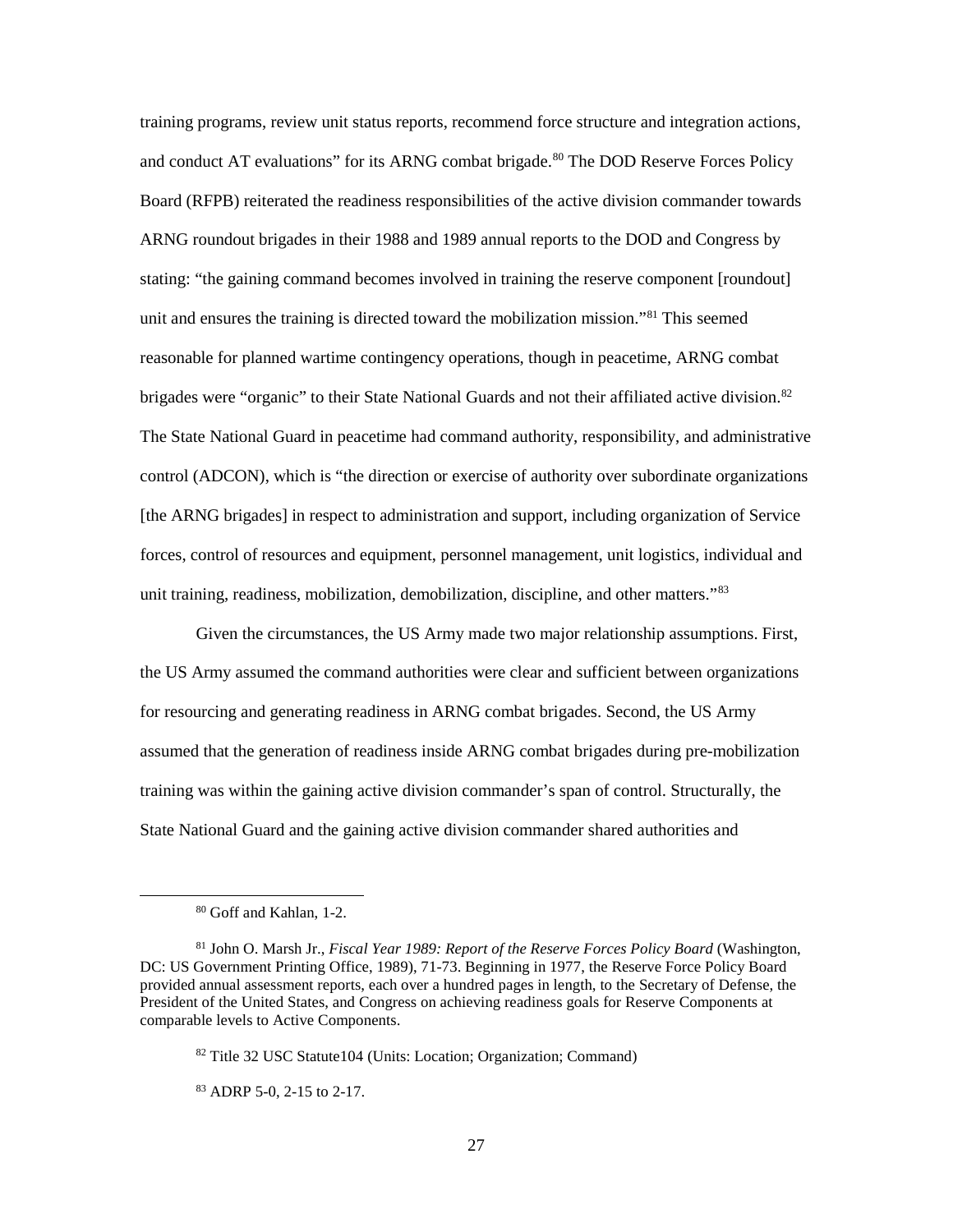responsibilities for readiness and integration in a unique cross organizational command relationship. The relationship expectation was that the ARNG brigade commanders executed the training plans of the wartime commander and it was assumed that the State National Guard would not work at cross purposes in achieving the intent of those plans. Integration required equal participation.

Tempering readiness expectations, the number of training days per year, mandatory administrative requirements, and geography constrained the peacetime readiness potential of ARNG combat brigades. Several statements in a report to Congress characterized these limitations: (1) "National Guard units train only 39 days each year, of which about one-half may be spent on administrative matters.… available training days include a 2-week period during which units spend at least 7 days in a tactical field environment [for collective training] to approximate wartime conditions." (2) battalions and brigades rarely conduct collective training as "one unit due to the geographic location of guard units."[84](#page-36-0) The US Army tasked the affiliated active divisions to conduct, evaluate, and generate readiness in ARNG roundout brigade during their AT periods. [85](#page-36-1) Per US Army Inspector General reports, this constituted anywhere from "8-9 days" to "no more than 11 days" "of useful collective training [that could be]…accomplished during the 14-day AT period." Complicating matters, the affiliated active divisions were often geographically separated from the affiliated ARNG brigade's battalions and companies. [86](#page-36-2) On average, ARNG units traveled 150 miles and sometimes upwards of 300 miles to major training

<span id="page-36-1"></span><span id="page-36-0"></span><sup>84</sup> NSIAD-93-4, *Army Training: Replacement Brigades Were More Proficient Than Guard Roundout Brigades* (Washington, DC: Government Accountability Office, 1994), 28; Goldich, 30. The roundout brigades were high priority ARNG units. The US Army planned roundout brigades for wartime contingencies. In FY1990, the two roundout brigades in the first case study received additional DOD funding for more peacetime pre-mobilization training days. The 48th brigade conducted sixty days of premobilization training. The 155th brigade conducted sixty-four days of pre-mobilization training.

<sup>&</sup>lt;sup>85</sup> Goff and Kahlan, 1-2.

<span id="page-36-2"></span><sup>86</sup> Binkin and Kaufman, 96-103.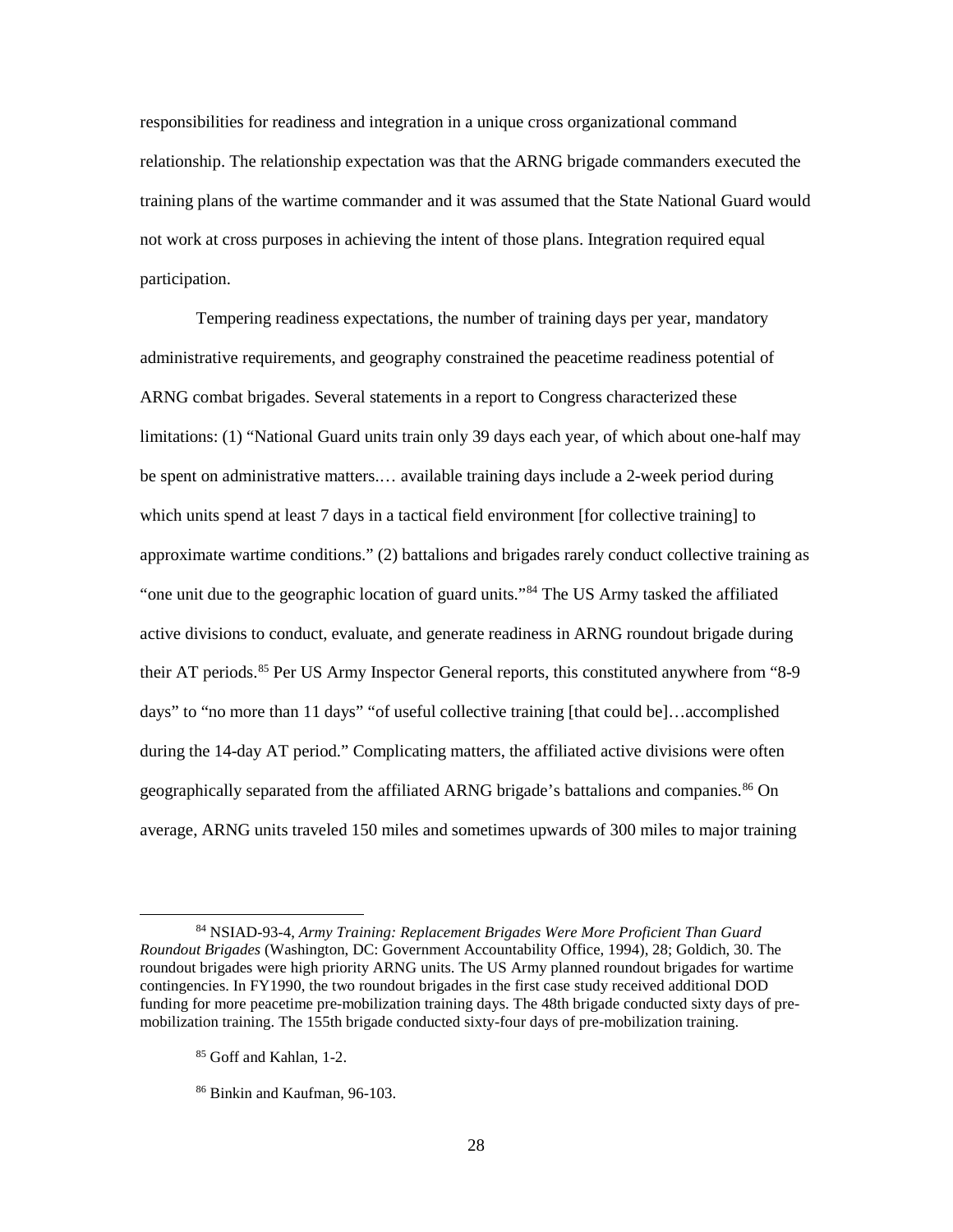areas for two-day drill weekends.<sup>87</sup> These realities naturally constrained t-level readiness generation strategies for realistic pre-mobilization training above small unit collective training. Realities inhibited command and staff training as well.

Generating t-level readiness for ARNG brigades would be a difficult task for affiliated active divisions during peacetime. Most importantly, the US Army made a major integration assumption, that in this shared command relationship, the affiliated active division commander could give the appropriate wartime training guidance on the scope and scale of ARNG collective training, review ARNG unit readiness status reports with accuracy, and effectively conduct and evaluate the ARNG unit training readiness (t-level) during their AT periods. The US Army assumed that the affiliated active division commander could do it in very brief periods of interaction, ARNG AT periods.<sup>[88](#page-37-1)</sup> The US Army assumed the affiliated active division commander could do all these peacetime integration tasks for the ARNG combat brigade while being geographically separated.<sup>[89](#page-37-2)</sup> The US Army assumed this could be done with the active division's own competing readiness requirements. [90](#page-37-3) Most importantly, the US Army made the first major readiness assumption that a t-level readiness foundation could be laid by the active division during pre-mobilization training for the ARNG combat brigade to generate higher t-level training readiness during post-mobilization training.

Given the constraints, the predominate strategy of the DOD and the US Army was provisioning readiness for ARNG combat brigades. Generating readiness could not be the focus. The DOD knew Guard and Reserve units were neglected in the Vietnam War. The DOD and the

<sup>87</sup> Lippiatt, Polich, and Sortor, 7-8.

<span id="page-37-3"></span><span id="page-37-2"></span><span id="page-37-1"></span><span id="page-37-0"></span><sup>88</sup> Normal Williamson, *Army Readiness and the Reserve Roundouts: A New Perspective* (Carlisle Barracks, PA: The US Army War College, 1993), 16-17. For years, the active Army provisioned mobile training teams (MTTs) to roundout units to conduct requested annual training, effectively undercutting reserve NCOs from preparing and conducting their own training.

<sup>89</sup> Duncan, 43-44.

<sup>90</sup> Goff and Kahlan, 7.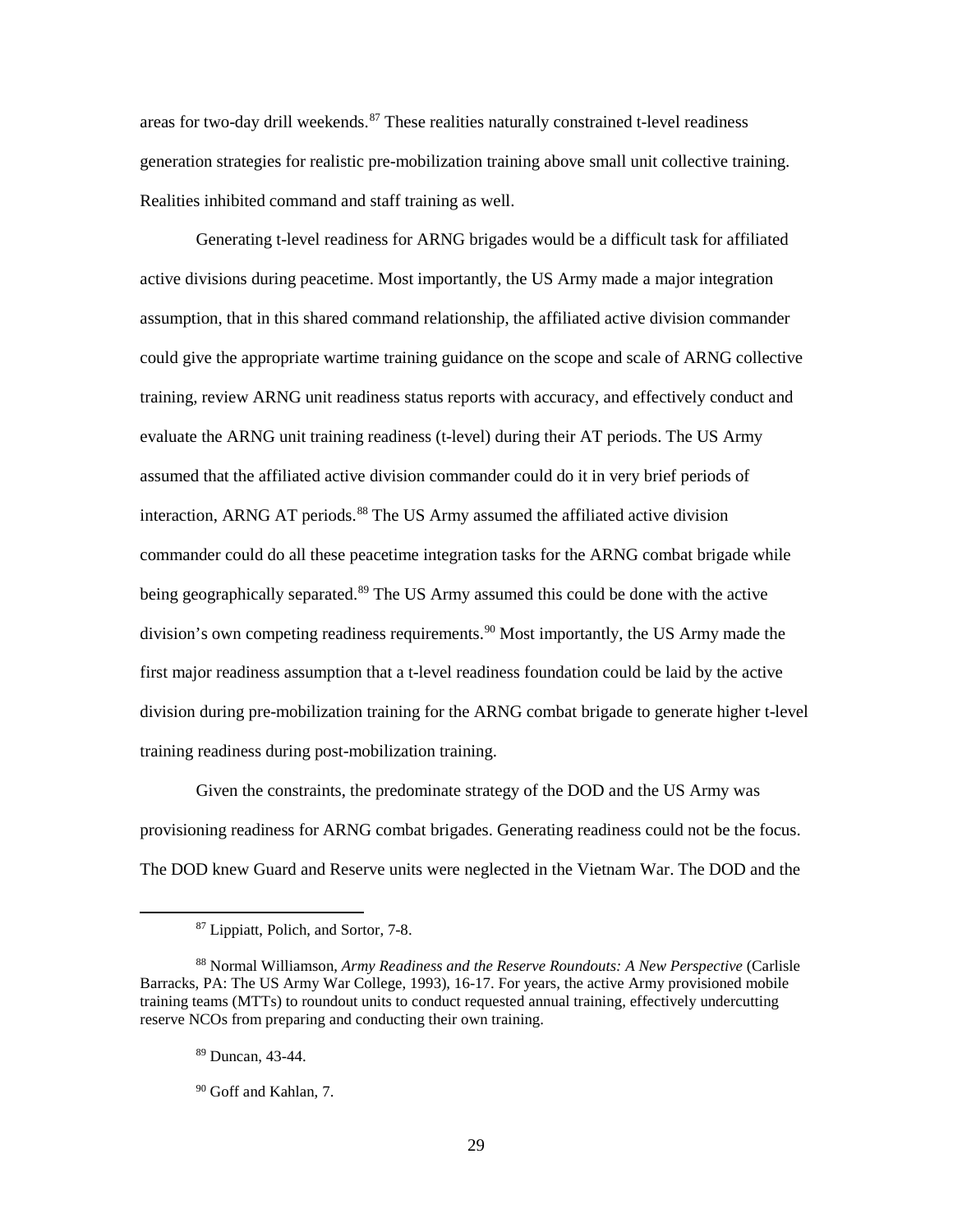US Army specifically sought to create "a force in being, not in Reserve." Their aim was to provision the RCs comparable to the AC.<sup>[91](#page-38-0)</sup> This was stated policy reiterated by President Ronald Reagan, the Congress, DOD, and every RFPB report since 1977. President Reagan stated "my administration is determined that these vital Reserve Forces will be manned, equipped, and trained to meet their full responsibility as a combat-ready element of the total force." In 1982, Defense Secretary Casper Weinberger narrowed this vision stating the "goal of the DOD is to equip all active, Guard, and Reserve units to full wartime requirements… units that fight first shall be equipped first regardless of component."  $92$  Based congressional limitations on training days, provisioning readiness was all the DOD could do for ARNG combat brigades.

In the RFPB reports from 1986-1989, resourcing readiness, vice generating readiness, permeated all training and mobilization recommendations. Training resources such as training simulators, facilities, contractors, ammunition, and equipment dominated recommendations, although those for generating readiness through more education and training opportunities received almost no attention at all. The only exception in the 1987 RFPB annual report was a few small paragraphs requesting more funding for increased Guard and Reserve training time. These paragraphs focused on the heart of the problem by stating: "it would be impossible [for most Reserve and Guard units] to maintain the high state of readiness demanded by the Total Force policy, if all selected reservists were limited to that amount of training [thirty-nine days per year]."<sup>[93](#page-38-2)</sup> This was a bold statement, but for unknown reasons, the 1987 RFPB's recommendation to fund increased training time did not make it into the report's executive summary. This

l

<span id="page-38-0"></span><sup>91</sup> Louis J. Conti, *Fiscal Year 1984: Readiness Assessment of the Reserve Components* (Washington, DC: US Government Printing Office, 1985).

<span id="page-38-1"></span><sup>92</sup> Bennie J. Wilson III and Wilfred L. Ebel, "Equipping the Total Force: Continuing Dialog" *in The Guard and Reserves in the Total Force: The First Decade 1973-1983, ed. Bennie J. Wilson III* (Washington, DC: National Defense University Press, 1985), 173-184.

<span id="page-38-2"></span><sup>93</sup> Will Tankersley, *Fiscal Year 1987: Report of the Reserve Forces Policy Board* (Washington, DC: US Government Printing Office, 1989), 113.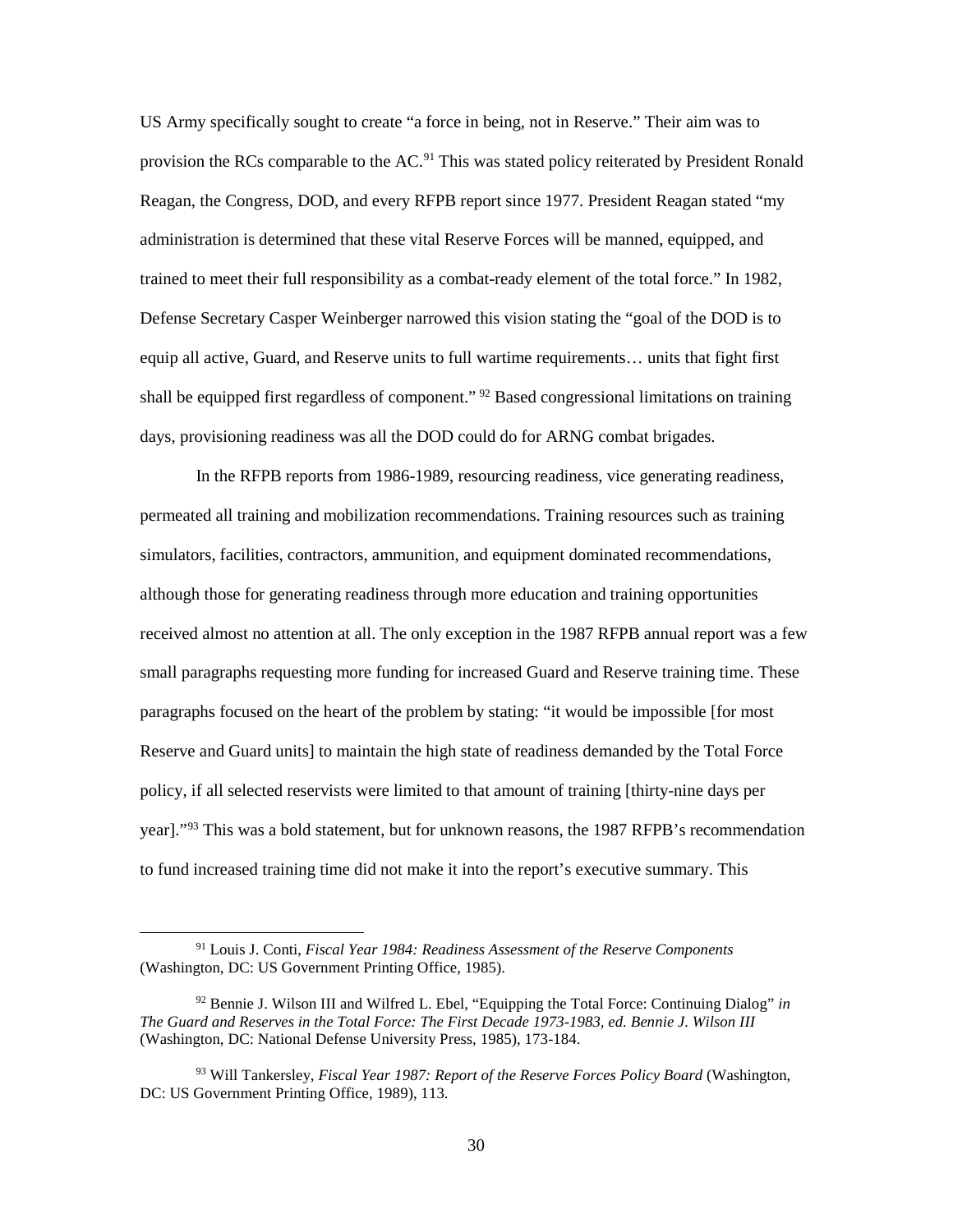statement was also absent in the next several annual RFPB reports while provisioning recommendations persisted.

The second major readiness assumption was that the provisioning of personnel (p-level), supplies and equipment (s-level), and maintenance (r-level) readiness for ARNG combat brigades would be sufficient to generate readiness during post-mobilization to meet responsiveness expectations. In the 1970s and 1980s, the US Army set about provisioning p-level readiness to ARNG combat brigades in three significant ways. [94](#page-39-0) First, the US Army sought to ensure ARNG combat brigades total personnel strengths were "manned… to reflect or mirror" their active counterparts.<sup>[95](#page-39-1)</sup> Second, the ARNG recruitment strategies focused on obtaining the appropriate mix of prior service (PS) and non-prior service (NPS) soldiers. NPS soldiers were "lowerquality," "first-time individuals" that required "six to twelve months of full time initial training" prior to joining the ARNG unit.<sup>[96](#page-39-2)</sup> PS soldiers provided the ARNG with "a resource of individuals, trained, and experienced in military skills" that were cost effective given annual training constraints.<sup>[97](#page-39-3)</sup> The US Army actively worked to raise ARNG personnel readiness by targeting and recruiting higher proportions of pretrained PS soldiers to transition to the Guard. The US Army set specific recruitment PS targets for critical military occupational specialties (MOSQ) and

l

<span id="page-39-0"></span><sup>94</sup> AR 220-1, 12, 42-45. US Army personnel readiness (p-level) is a composite of three subcategories: the total percentage available personnel strength, percentage of qualified military occupational specialty (MOSQ) personnel, and the percentage of trained senior grade personnel. The US Army measures total available personnel strength by dividing total available personnel on hand over authorized personnel in accordance with the unit's MTOE. The US Army measures availability of MOSQ personnel by dividing available MOSQ personnel over authorized MOSQ personnel in accordance with the unit's MTOE. The US Army measures the availability of trained senior grade personnel across five enlisted (E5-E9) and officer (O1-2, O3, O4, O5, O6) categories in accordance with the unit's MTOE. By regulation, the US Army counts a senior grade leader trained if he/she completed the required professional military education (PME) course that is commensurate with their grade category and MOSQ. The US Army believes that successful PME graduation is foundational to a unit's success and enables the leader to be successful in grade.

<sup>95</sup> Moxon, 97.

<sup>&</sup>lt;sup>96</sup> Ibid, 105-109.

<span id="page-39-3"></span><span id="page-39-2"></span><span id="page-39-1"></span><sup>97</sup> Bennie J. Wilson III and James R. Engelage, "Pretrained Individual Manpower: Albatross or Phoenix?" *in The Guard and Reserve in the Total Force: The First Decade 1973-1983, ed. Bernie J. Wilson III* (Washington, DC: National Defense University Press, 1985), 123-125.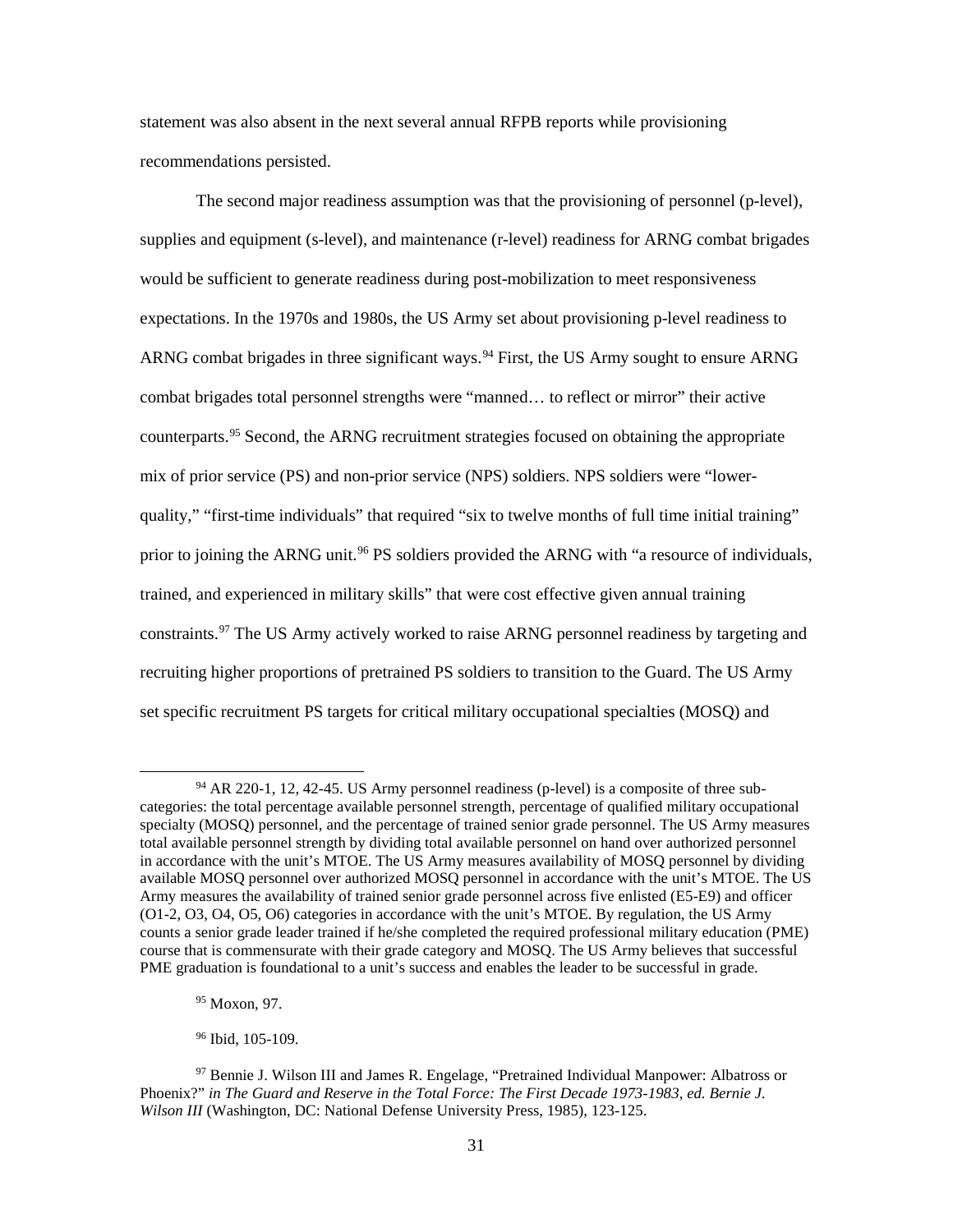senior grade noncommissioned officers (NCOs) and officers with commensurate professional military education (PME) completion.

In 1977, the US Army recruiting goal was a "35/ 65 mix" of NPS and PS soldiers for the ARNG.<sup>[98](#page-40-0)</sup> This recruitment strategy could only provision ARNG p-level readiness in the short term as "a substitution for [senior] career personnel."<sup>99</sup> A study found that reliance on PS soldiers contributed to "high compensation costs, grade stagnation, and an aging force" in ARNG reserve units. Grade stagnation specifically occurred because NPS and PS soldiers needed continuing PME over time to fill senior grade and MOSQ personnel readiness requirements for advancement in their ARNG units. [100](#page-40-2) Professional units require PME and MOSQ trained soldiers. ARNG units balanced the citizen-soldier's civilian employment requirements and the need to send soldiers to continuing PME and MOSQ schools for promotion. Course lengths ranged from days, weeks, months, or up to a year.<sup>[101](#page-40-3)</sup> ARNG brigades allowed senior grade categories and MOSQ personnel to serve one level up without PME and MOSQ for grade.<sup>[102](#page-40-4)</sup> This could be problematic for generating readiness during post-mobilization training for ARNG brigades.

Third, the US Army worked to provision personnel (p-level) readiness to ARNG brigades by creating shorter, more flexible, and available PME and MOSQ schools that were conducive to citizen-soldiers. [103](#page-40-5) The PME and MOSQ courses were not comparable with their active duty counterparts. [104](#page-40-6) Complicating personnel readiness generation was the fact that ARNG personnel

<span id="page-40-1"></span><span id="page-40-0"></span> $\overline{\phantom{a}}$ 

<sup>101</sup> Duncan, 43.

<span id="page-40-4"></span><span id="page-40-3"></span><span id="page-40-2"></span><sup>102</sup> NSIAD-91-263, *National Guard: Peacetime Training Did Not Adequately Prepare Combat Brigades for Gulf War* (Washington, DC: Government Accountability Office, 1991), 17.

<sup>103</sup> NSIAD-93-4, 14-18.

<span id="page-40-6"></span><span id="page-40-5"></span><sup>104</sup> Thomas C. Stredwick, *Title XI: An Underfunded Initiative* (Carlisle Barracks, PA: US Army War College, 1996), 15. AC and RC units had discrepancies in military education standards.

<sup>98</sup> Moxon, 103-104.

<sup>99</sup> Ibid, 109

<sup>100</sup> Ibid, 103,109.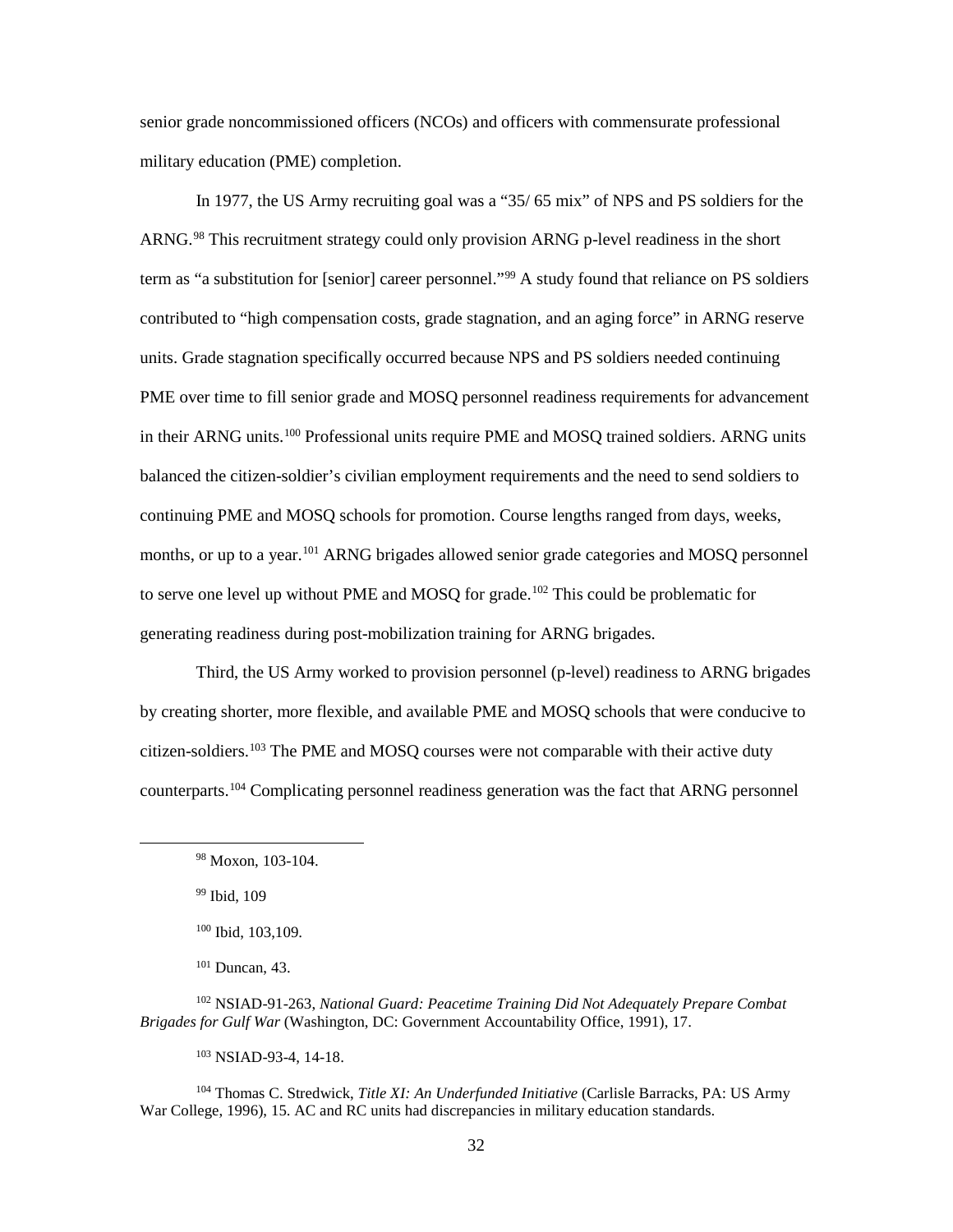trained only part-time and had to "retain skills over longer periods with less practice and supervision."<sup>[105](#page-41-0)</sup> ARNG often had to attend PME and MOSQ training during their AT instead of conducting collective training. This hurt unit peacetime t-level generation. Additionally, ARNG often completed MOSQ training on older equipment only to become unqualified upon being fielded new equipment, a constant problem with the goal of comparable equipment.<sup>[106](#page-41-1)</sup> The major personnel readiness assumption was that these provisioning readiness strategies to raise p-levels would not interfere with the ability of the ARNG brigade to generate t-level readiness during post-mobilization training.

The US Army sought to provision supplies and equipment (s-level) in ARNG combat brigades comparable to their active duty counterparts. In the 1970s, Congress agreed to the DOD's expansion of three more active divisions that would be rounded out by ARNG brigades, but did not fund the additional supplies and equipment. The DOD resourced the new commands and the ARNG brigades by reorganizing and restructuring existing supplies and equipment. [107](#page-41-2) To keep the Guard's readiness reporting levels high, the US Army designated older equipment as authorized substitutes for more modern equipment.<sup>108</sup> These substitutions were liberal and Guardsman subsequently referred to the TFP as the "Total Farce."<sup>[109](#page-41-4)</sup> As a result, the US Army provisioned supplies and equipment (s-level) readiness to the ARNG brigades that were not

<span id="page-41-0"></span> $\overline{\phantom{a}}$ 

<sup>109</sup> Doubler, 281.

<sup>105</sup> Moxon, 107.

<span id="page-41-1"></span><sup>106</sup> Duncan, 43-44; NSIAD-91-263, 13. ARNG soldiers repeatedly needed new equipment training following equipment modernizations. Examples included the modernization of ARNG roundout brigades from M60 Patton Main Battle Tanks to M1A1 Abrams Tanks in the 1980s and from M113 Infantry Personnel Carriers to M2A2 Bradley Infantry Fighting Vehicles (BFV) in the early 1990s.

<sup>107</sup> Doubler, 280.

<span id="page-41-4"></span><span id="page-41-3"></span><span id="page-41-2"></span><sup>108</sup> NSIAD-92-36. *Operation Desert Storm: Army Guard Combat Brigade War Lessons Reflect Long-Standing Problems* (Washington, DC: Government Accountability Office, 1992), 5-6. As an example, ARNG commanders reported commercial utility cargo trucks (the World War II M170 jeeps) as supply substitutions for high mobility multipurpose wheeled vehicles (HMMWVs) in their readiness reports.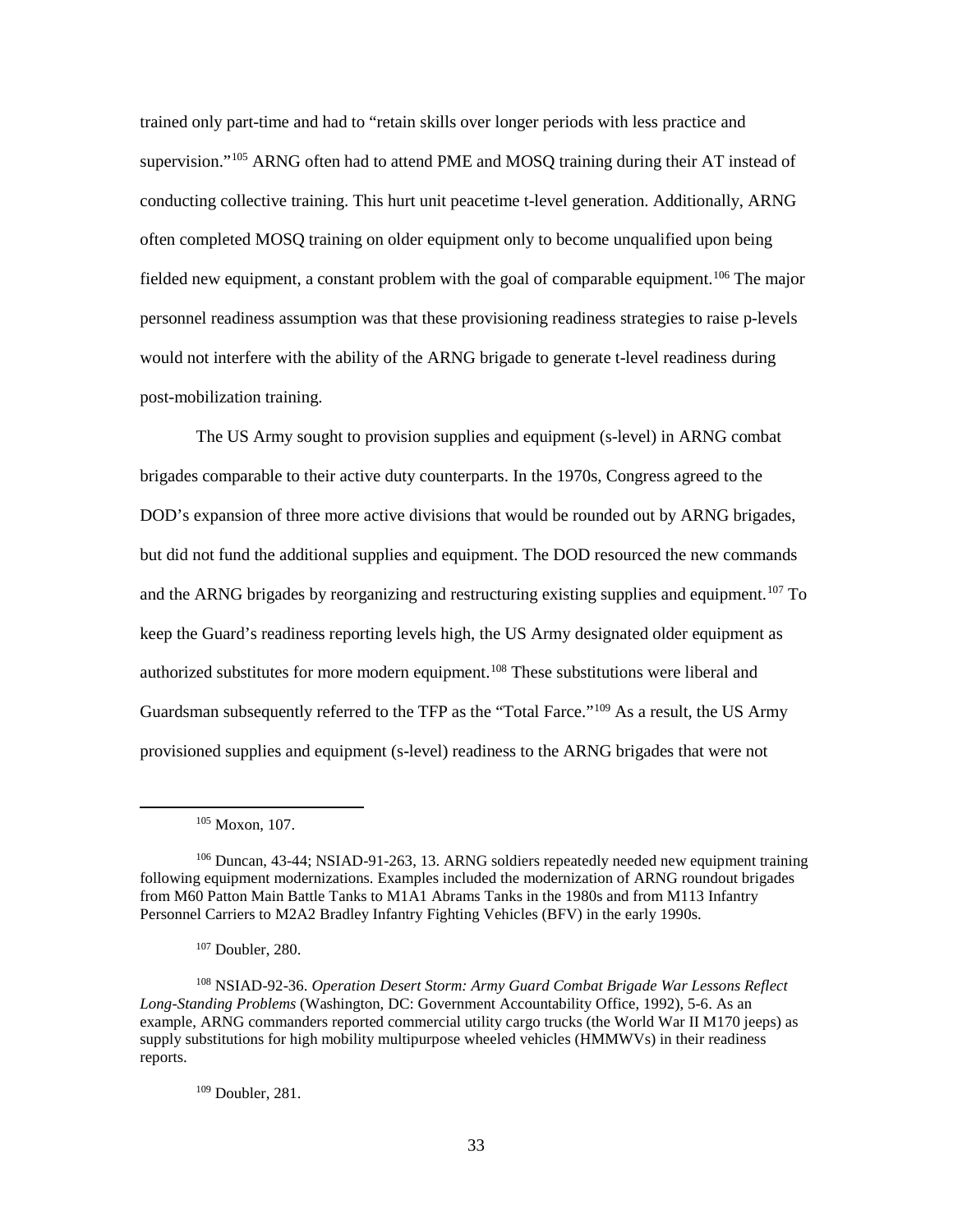comparable to their active duty counterparts' modern equipment. The DOD de facto policy was to issue first time equipment to active forces first, reserves second; obsolete equipment filled shortages in the reserves.<sup>[110](#page-42-0)</sup> The assumption was that this would not affect the generation of ARNG brigade readiness during post-mobilization training.

Attempting to equip the ARNG combat brigades comparable to their active counterparts created equipment and serviceability (r-level) readiness challenges. No doubt, this was exacerbated with limited annual training days. Equipment operational readiness (OR) rates might deteriorate over time without adequate time to maintain equipment. This could impede the unit's ability to meet readiness generation expectations during post-mobilization training. Thus, the US Army sought to provision r-level readiness for ARNG combat brigades. The US Army created centralized mobilization and training equipment sites (MATES) to provision civilian contractors to maintain ARNG combat brigade equipment. Civilian contractors kept r-level readiness reporting high during peacetime.[111](#page-42-1) Contracted civilians largely, not Guardsman, would troubleshoot and perform maintenance on ARNG combat brigade equipment during peacetime. Contracted civilians formed the foundation of the unit's peacetime equipment serviceability, not Guardsman. Again, the assumption was that this would not inhibit the generation of ARNG combat brigade readiness during post-mobilization training.

#### Persian Gulf War Mobilization

 $\overline{\phantom{a}}$ 

On August, 2 1990, Iraq invaded Kuwait. On August 6, the US Army ordered the 24th Infantry Division (Mechanized) and 1st Calvary Division to deploy to the Persian Gulf. On

<span id="page-42-1"></span><span id="page-42-0"></span><sup>110</sup> Duncan, 43; James Browning II et al. "The US Reserve System: Attitudes, Perceptions, and Realities" in *The Guard and Reserve in the Total Force: The First Decade 1973-1983*, ed. Bernie J. Wilson III (Washington, DC: National Defense University Press, 1985), 76-77. The authors discuss the "modernization bow wave" from AC to RC units. The authors also state the ARNG had equipment that was three to five generations behind current first-line equipment.

<sup>111</sup> NSIAD-91-263, 13-14.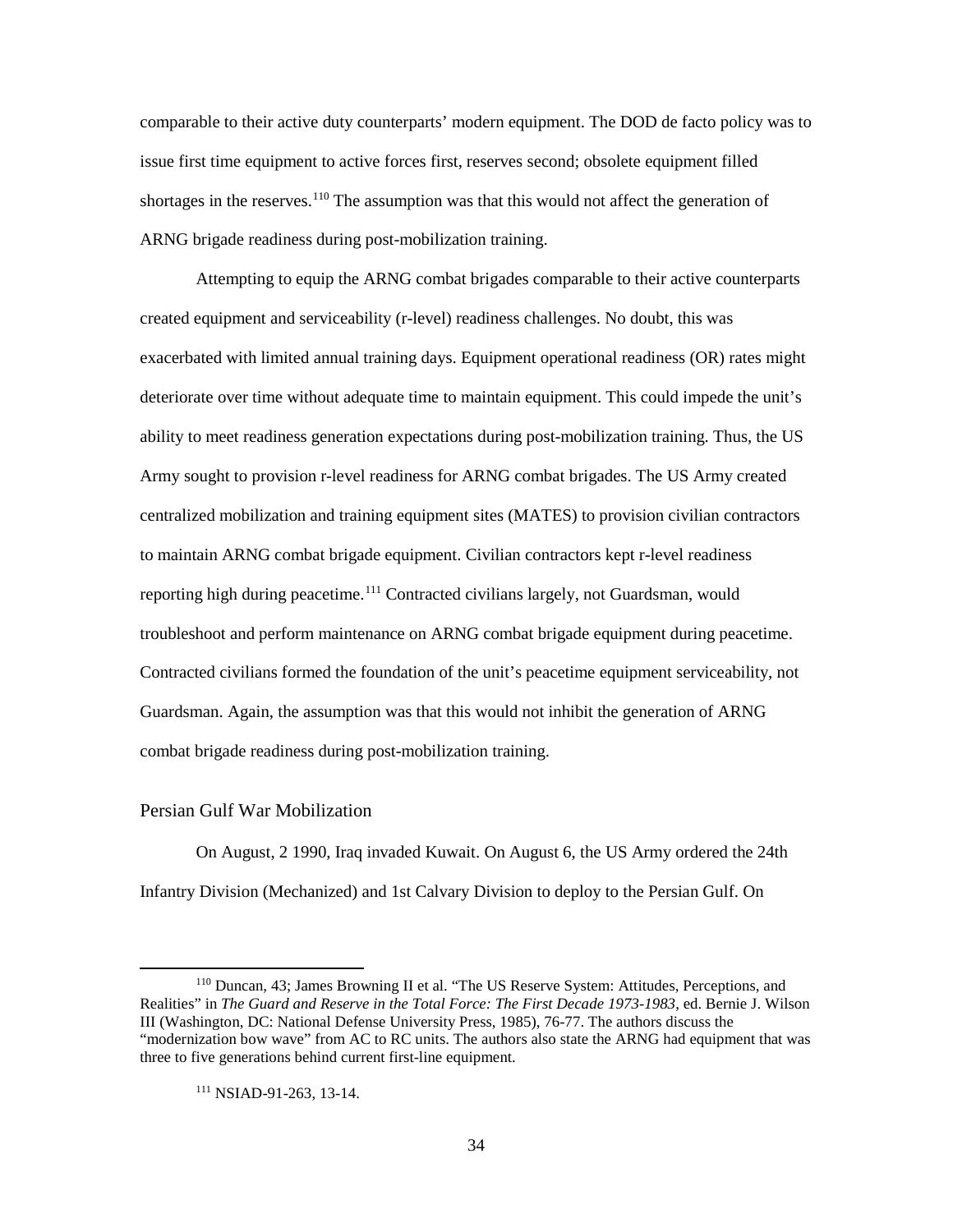August 10th and September 11th, both active divisions respectively loaded sealift ships. Plans called for the two divisions to be 'rounded out' by the ARNG's 48th Infantry Brigade (Mech) and 155th Armor Brigade respectively. In September 1990, DOD policy makers replaced the deployment of the roundout brigades with active replacement brigades instead, the 197th Infantry Brigade (Mech) and 1st Brigade, 2nd Armored Division.<sup>[112](#page-43-0)</sup> For the Persian Gulf War, the 24<sup>th</sup> Infantry Division and 1<sup>st</sup> Cavalry Divisions would receive and integrate active replacement brigades. Neither had worked with one another during peacetime.

On August 22, President George H.W. Bush signed executive order 12727 ordering a partial mobilization and authorizing the deployment of "those special categories of reservists that are essential to completing our mission."[113](#page-43-1) High on the special categories list were combat support reservists, not the roundout combat brigades.<sup>[114](#page-43-2)</sup> Congressman and the NGB wanted to validate the roundout operational approach. Defense Secretary Richard Cheney and the Chairman of the Joint Chiefs of Staff (CJCS) General Colin Powell both told Congress that the deployment of roundout combat brigades was impractical because congressional restrictions limited their mobilization to 180 days.<sup>[115](#page-43-3)</sup> This was the narrative. Heated disagreements among senior DOD leaders took place out of the public eye and persisted into October 1990.

Secretary Cheney stated "it was dumb to spend significant resources on reserve units that the military services were reluctant to use simply because it was the politically correct thing to do."[116](#page-43-4) General Powell stated "we can't permit Congress and the reserve lobbies to make Desert

l

<sup>116</sup> Ibid, 80-81.

<span id="page-43-0"></span><sup>&</sup>lt;sup>112</sup> Duncan, 36. The US Army never validated the readiness, responsiveness, and integration of roundout brigades for wartime deployment. Both roundout brigades were not ready. The AC assumed strategic risk with integrating AC brigades into AC divisions that had not trained together in peacetime. Fortunately, Operation Desert Storm did not occur until January 15, 1991, and this risk abated over time.

<sup>113</sup> Ibid, 26, 48.

<span id="page-43-4"></span><span id="page-43-3"></span><span id="page-43-2"></span><span id="page-43-1"></span><sup>114</sup> Peter Petre, *General H. Normal Schwarzkopf: The Autobiography: It Doesn't Take A Hero* (New York, NY: Bantam Books, 1993), 375-376.

<sup>115</sup> Duncan, 50-52. These are first-hand accounts from the Assistant Secretary of Reserve Affairs.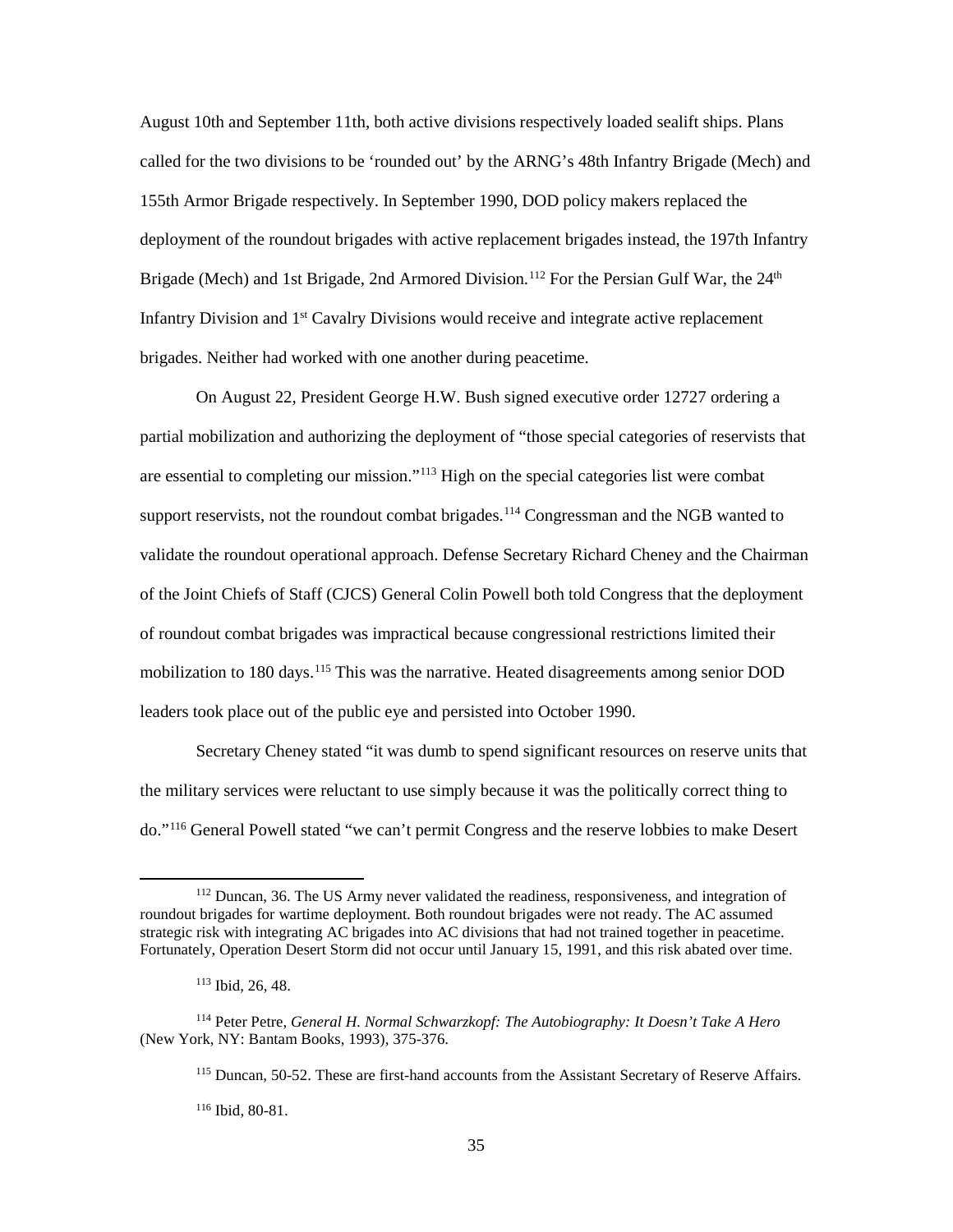Shield a test of the types of reserve forces that would be needed in the future." He felt roundouts were outdated.<sup>[117](#page-44-0)</sup> General Carl Vuono, the Army Chief of Staff, affirmed the deployment of the roundout brigades was vital and "at the heart of the Total Army concept."<sup>[118](#page-44-1)</sup> He pressed Secretary Cheney for the deployment of roundout brigades. He believed the 48th Infantry Brigade would be ready in sixty days. General Vuono considered it the best trained roundout in the US Army after completing a National Training Center (NTC) rotation in July 1990.<sup>[119](#page-44-2)</sup>

The US Central Command (CENTCOM) Commander, General Norman Schwarzkopf, firmly disagreed and stated "I understand your political problem, but goddammitt, we're fighting a war."<sup>[120](#page-44-3)</sup> He privately "had never supported the roundout concept" and from experience, questioned the 48th brigade's readiness.<sup>[121](#page-44-4)</sup> He stated "I knew precisely what we needed: truck drivers, stevedores, ammunition handlers, telephone installers, mechanics – workers to take on the nitty-gritty tasks of supporting a deployment in a combat zone."<sup>[122](#page-44-5)</sup> He believed roundout combat brigades were unprepared and "might better be suited to a longer war."[123](#page-44-6) The US FORSCOM Commander, General Ed Burba, concurred and spoke against utilizing the roundout brigades and acknowledged the risk of sending "men to war unprepared."<sup>[124](#page-44-7)</sup>

From the beginning, DOD policy-makers and wartime commanders had private policy preferences for not to mobilizing ARNG roundout combat brigades for their designed purpose,

<sup>119</sup> Ibid, 63-64.

<span id="page-44-1"></span><span id="page-44-0"></span> $\overline{\phantom{a}}$ 

<sup>120</sup> Petre, 376.

<span id="page-44-7"></span><span id="page-44-6"></span><span id="page-44-5"></span><span id="page-44-4"></span><span id="page-44-3"></span><span id="page-44-2"></span><sup>121</sup> Duncan, 36-37. General Schwarzkopf served as the former affiliated active division commander for the 48th Infantry Brigade roundout from 1983-1985.

<sup>122</sup> Petre, 375.

<sup>123</sup> Ibid, 376.

<sup>117</sup> Duncan, 80-81.

<sup>118</sup> See Footnote 7 of this monograph.

 $124$  Ibid, 376. This quote is directly from General Schwarzkopf's autobiography.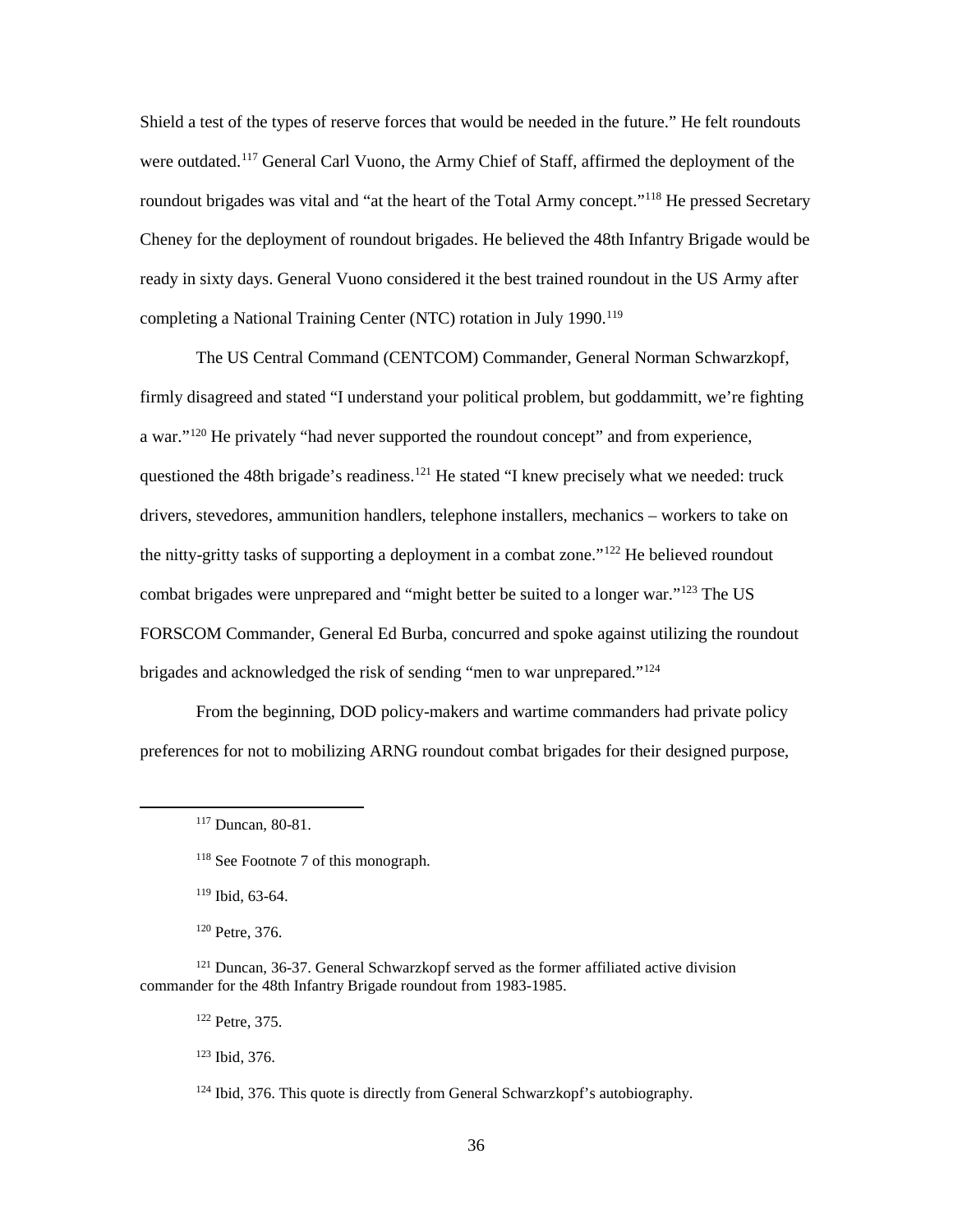major combat operations. They all assumed risk if unproven and untrained ARNG roundout brigades failed in the Persian Gulf War. They did not want to widen the war if active replacement brigades were trained and ready.<sup>[125](#page-45-0)</sup> DOD policy-makers and wartime commanders professed policy preferences that had low political risks. To counter the DOD public narrative on the nonmobilization of roundout combat brigades, Congress authorized changes in the provisions of Section 673b restricting their mobilizations to 180 days.<sup>[126](#page-45-1)</sup>

On November 30, 1990, after intense political pressure, the DOD activated the 48th and 155th roundout brigades to begin post-mobilization training, a full 112 days after affiliated active divisions deployed. The operational approach failed the first pre-requisite of a responsive roundout brigade that of notification and thus, by default, all integration assumptions and expectations for wartime plans failed. On February 28, 1991, FORSCOM trainers prematurely certified the 48th Infantry Brigade at the NTC after ninety-one days of post-mobilization training. [127](#page-45-2) The 155th Armored Brigade never completed certification and began demobilization

<sup>126</sup> Duncan, 66-92.

 $\overline{\phantom{a}}$ 

<span id="page-45-2"></span><span id="page-45-1"></span><sup>127</sup> Lippiatt, Polich, and Sortor, 21-22. FORSCOM certified the 48th Infantry Brigade without platoons completing the Advanced Gunnery Tables X-XIIs or companies completing combined arms live fire exercises (CALFEX). The US Army structures twelve gunnery tables for crews to develop and test proficiency in a progressive manner. Tables I-IV (Basic Gunnery) requires individual crews to engage stationary targets. Tables V-VIII (Intermediate Gunnery) requires individual crews to demonstrate proficiency against single, multiple, and simultaneous targets while the crews are stationary and moving. Tables IX-XII (Advanced Gunnery) requires vehicle sections and the platoon to engage multiple and simultaneous stationary and moving targets. Tables IX-XII simulates actual wartime offensive and defensive missions at the platoon level. A company CALFEX trains companies to integrate, coordinate, and synchronize combined arms maneuver competencies (infantry, armor, engineer, indirect fire, and aviation assets) for major combat operations. The Department of the Army Inspector General (DAIG) estimates that it would require another seventeen days to complete these requirements, maybe more. It may or may not be coincidental that FORSCOM certified the 48th Infantry Brigade on the day of the Persian Gulf War cease-

<span id="page-45-0"></span> $125$  Williamson, 8-14, 27. Mobilization is an act of political will that sends strong signals to domestic constituencies, allies, and foes. Compared to combat support and combat service support units, the mobilization of ARNG combat brigades represents a strong political symbol for imminent major combat operations. Political risks for miscalculation are high for both DOD policy-makers and wartime commanders. In the Persian Gulf War, both DOD policy-makers and wartime commanders did not recommend ARNG combat brigades for mobilization in support of major combat operations. In the future, hypothetically, DOD policy-makers could delay ARNG combat brigade mobilization for participation in major combat operations for political reasons counter to the recommendations of wartime commanders and planners. This could increase the pressure on wartime commanders to take bold action in the absence of favorable force ratios against an adversary and assume more strategic risk in major combat operations.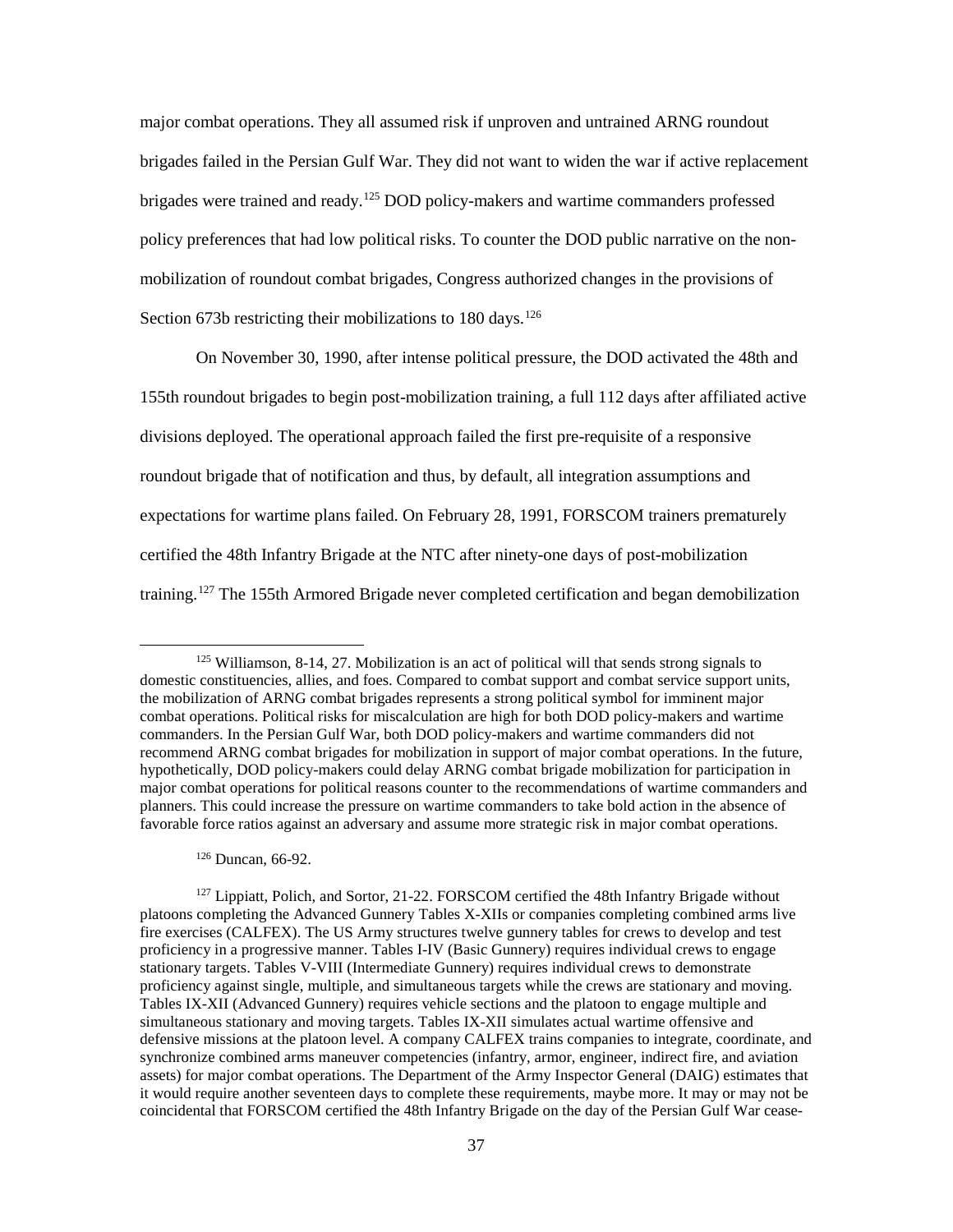after 105 days of post-mobilization training.<sup>[128](#page-46-0)</sup> The operational approach failed the second responsiveness pre-requisite that of the war plan expectations and estimates of availability in unit status reports. Roundout war plan expectations for post-mobilization, certification, and deployment to theater were  $M+29$  and  $M+79$  for the 48th and 155th brigades respectively.<sup>[129](#page-46-1)</sup> The month prior to activation, the 48th and 155th brigades reported overall unit readiness ratings of C-2 and C-3 respectively. Each requested twenty-eight and forty days of post-mobilization training respectively to generate a C-1 overall unit readiness rating and complete certification. Upon activation, both immediately revised their overall readiness ratings downward to C-3 and C-5 respectively. Accordingly, both revised their training plans and post-mobilization training day estimates for certification down to ninety-one and 135 days respectively.<sup>[130](#page-46-2)</sup> The operational approach failed the third responsiveness pre-requisite of performing in a positive way. War plans called for the 48th Infantry Brigade to be the first roundout to be ready as it was the best trained of the roundouts having completed a peacetime NTC rotation five months prior. The best ARNG roundout brigade, however, did not meet war plan expectations. The other roundout brigade never certified. This was not positive.

Throughout the 1970s and 1980s, the DOD repeatedly provisioned p-level, s-level, and rlevel readiness to ARNG roundout brigades. The US Army tasked the affiliated active division commanders to review the accuracy of roundout brigade unit readiness reports monthly and to conduct external evaluations during their AT periods. The affiliated division commander had the responsibility to ensure a t-level readiness foundation was laid in the roundout brigade to generate

- <sup>129</sup> Binkin and Kaufman, 12-17, 142-143.
- <span id="page-46-2"></span><sup>130</sup> NSIAD-91-263, 24.

<span id="page-46-1"></span><span id="page-46-0"></span>fire; NSIAD-95-91, *Army National Guard: Combat Brigades' Ability To Be Ready For War In 90 Days Is Uncertain* (Washington, DC: Government Accountability Office, 1995), 2, 50. The GAO estimated another twenty-four days would be required to recover, prepare, and load the 48th Infantry Brigade to meet original responsiveness expectations in theater. FORSCOM prematurely certified the 48th Infantry Brigade.

<sup>128</sup> Goldich, 1, 12-14.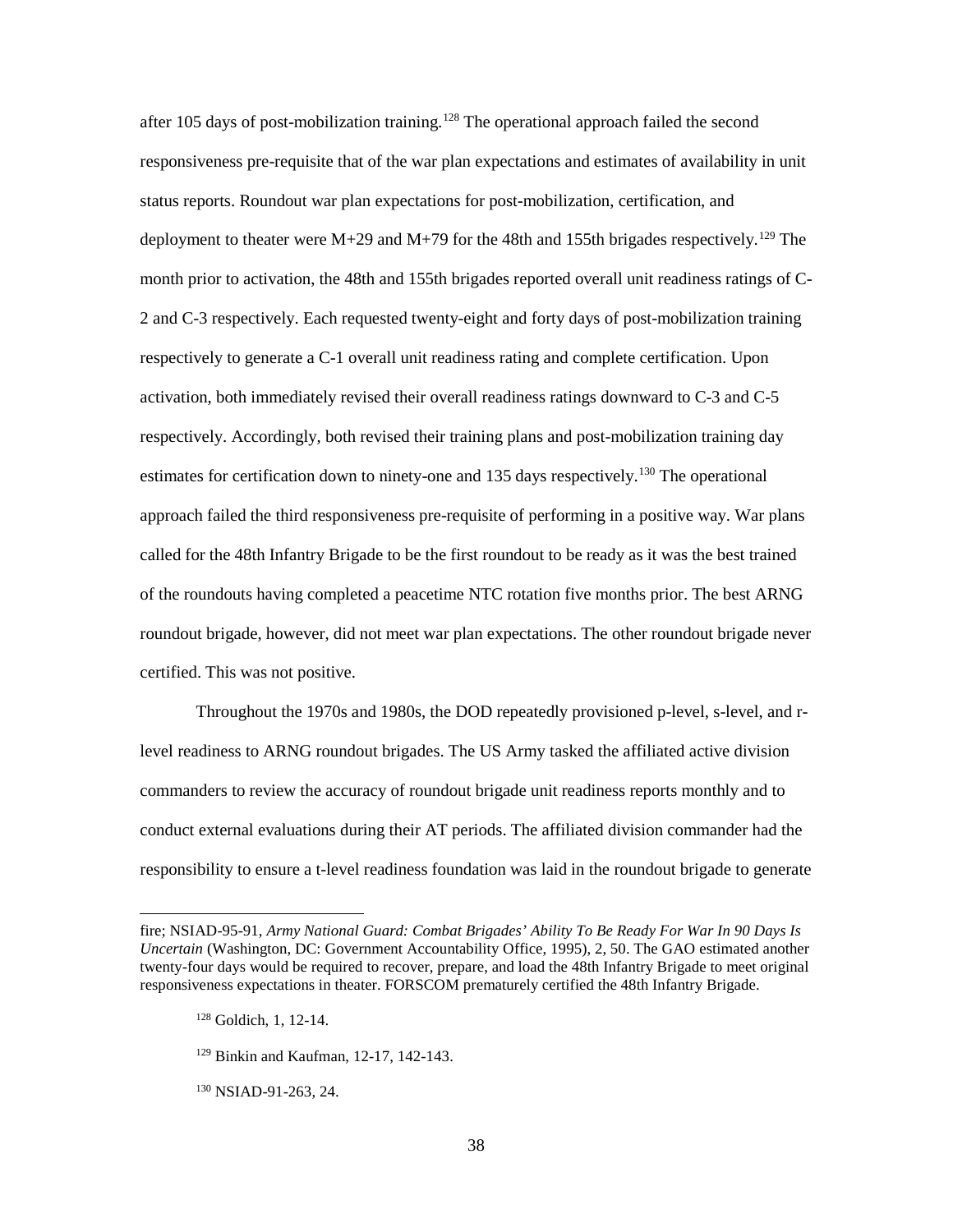higher t-level readiness during post-mobilization training. To this end, the US Army provisioned an "extraordinary commitment of active Army personnel and resources" to generate the individual, collective, and leader proficiencies of the roundout brigades during post-mobilization training.[131](#page-47-0) ARNG brigade and battalion commanders "were unstinting in their praise of active Army assistance [during post-mobilization integration] to achieve standards."<sup>[132](#page-47-1)</sup> The US Army committed 4,370 active trainers to assist and certify the 48th brigade at the NTC for two months. This commitment canceled a planned rotation of a brigade from the 4th Infantry Division. Instead, the US Army committed 1,800 active trainers from the 4th Infantry Division to assist and certify the 155th brigade at Fort Hood, TX for four months. [133](#page-47-2) In context, the peacetime command relationships for pre-mobilization training and the active resources applied to postmobilization integration were inadequate to generate the required t-level readiness to meet war plan responsiveness expectations.

The question was, could the US Army in the future provision more p-level, s-level, rlevel, and t-level resources during pre-mobilization and post-mobilization to generate readiness quicker? Department of the Army Inspector General (DAIG) reports, congressional investigations, after action reviews, special reports, and the official US Army account of the Persian Gulf War all revealed wishful thinking on the part of the DOD and US Army that provisioning more resources, besides more peacetime collective training time, could generate readiness and responsiveness expectations faster.

The official US Army account of the Persian Gulf War revealed that the p-level readiness foundation was not sufficient: "the post-mobilization plan [for roundout brigades] called for crew and small-unit training to begin immediately after call-up, but collective training had to be

<span id="page-47-0"></span><sup>131</sup> NSIAD-91-263, 25-27.

<span id="page-47-1"></span><sup>132</sup> Goldich, 23.

<span id="page-47-2"></span><sup>133</sup> NSIAD-91-263, 25-27.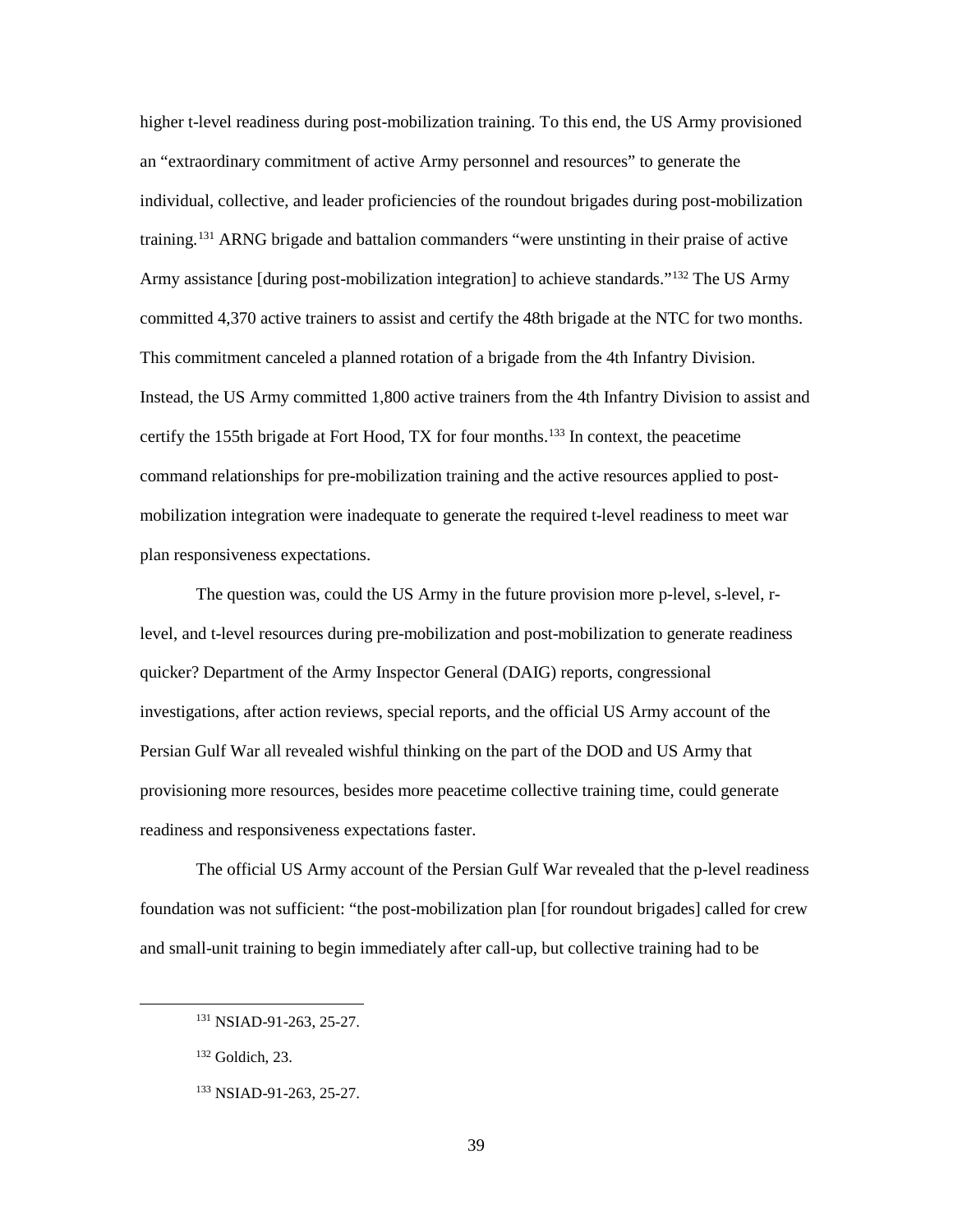delayed until individual soldiers' skills were brought up to standard."<sup>134</sup> The total available plevel strengths of the 48th and 155th brigades was eighty-four and eighty-two percent respectively. This was thirteen percent lower than the active replacement brigades that deployed to the Persian Gulf War. Because of soldier non-deployables, the roundout brigades made it worse by cross-leveling "personnel and equipment to balance resources available among the units" at the mobilization stations. This broke up small units that had trained together during peacetime, effectively bringing the unit training readiness rating to a "T-4."[135](#page-48-1) P-level readiness deficiencies wreaked havoc on post-mobilization t-level training. The roundout brigades were short critical combat arms specialties in infantry, armor, and artillery. This resulted in "10-15 percent of the M1 tank crews and 25-50 percent of the infantry squads not fully manned" for post-mobilization collective training.<sup>[136](#page-48-2)</sup> The total available strength alone was not the sole p-level factor that inhibited t-level readiness generation.<sup>[137](#page-48-3)</sup>

The MOSQ and PME qualifications of roundout soldiers "never matched the levels attained by the replacement brigades" or came close at any time during post-mobilization.<sup>[138](#page-48-4)</sup> Though total available strength hovered around approximately eighty three percent at mobilization, roundout brigade effective strengths for post-mobilization training averaged between sixty-five and seventy percent. Many soldiers from the 48th and 155th brigades, 834 and 673 soldiers respectively, did not complete MOS qualifications during peacetime. [139](#page-48-5) General

<sup>136</sup> NSIAD-93-4, 19-20.

<span id="page-48-0"></span><sup>134</sup> Robert H. Scales, *Certain Victory: The US Army in the Gulf War* (Washington, DC: Brassey's, 1993), 53.

<span id="page-48-1"></span><sup>&</sup>lt;sup>135</sup> NSIAD-91-263, 10. Higher than normal medical non-deployable soldiers also contributed to the cross-leveling of personnel in subordinate organizations.

<span id="page-48-5"></span><span id="page-48-4"></span><span id="page-48-3"></span><span id="page-48-2"></span><sup>&</sup>lt;sup>137</sup> Roundout brigades had large numbers of non-deployment soldiers for medical and dental readiness. For brevity, this monograph does not discuss this at length.

<sup>138</sup> NSIAD-91-263, 12.

<sup>139</sup> NSIAD-93-4, 19-20.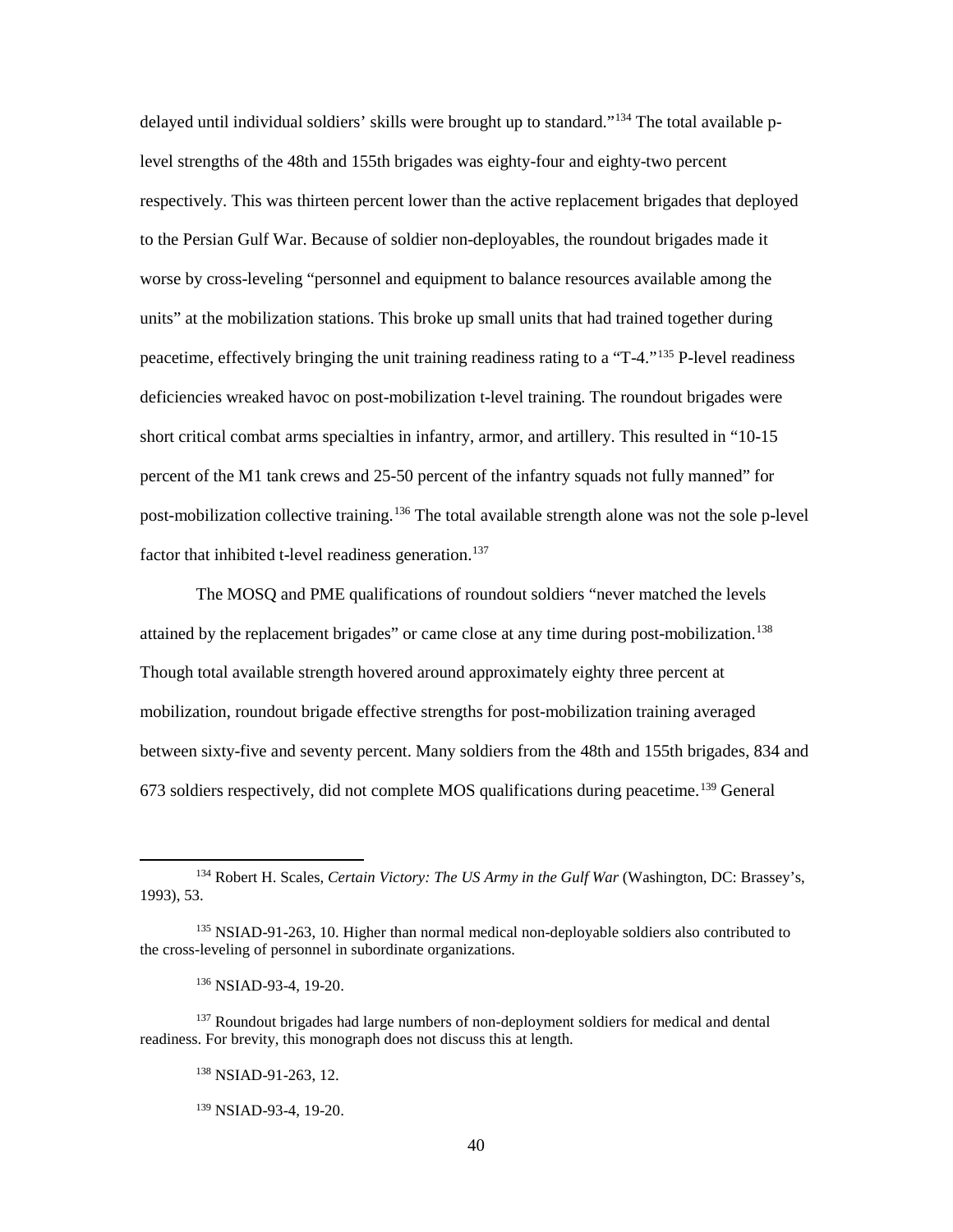Vuono vowed "no [reserve] soldier would deploy who was not trained and ready for combat.["140](#page-49-0) During post-mobilization training, approximately 600 roundout non-MOSQ soldiers left their brigades to complete formal p-level MOSQ schooling for forty-two specialties, which meant missed collective training opportunities. This further prevented t-level readiness generation. The other non-MOSQ soldiers completed collective training, but received waivers in lieu of the MOSQ requirement.<sup>[141](#page-49-1)</sup> Thus, the standard was lowered.

ARNG units did not get officers and NCOs to PME courses in peacetime. This complicated post-mobilization readiness generation. Post-mobilization leadership deficiencies occurred despite US Army initiatives to accommodate ARNG units for more non-resident, shorter PME courses. These PME courses were not equivalent to their active counterparts.<sup>[142](#page-49-2)</sup> The standards were lowered. This became transparent during post-mobilization training; ARNG "NCOs were generally one rank behind the active Army in completing [PME] required courses."[143](#page-49-3) The NGB exacerbated the problem by instituting a policy authorizing "immediate promotions upon mobilization for soldiers occupying a position graded higher than their current rank."[144](#page-49-4) Like dominos, brigades promoted NCOs in all grades. Roundout brigade NCO PME completion rates averaged thirty percent for sergeants, forty five percent for staff sergeants, sixty five percent for sergeants first class, and ten percent for first sergeants. In contrast, the active replacement brigades that deployed early, averaged eighty five percent or higher for all NCO PME grade categories. US Army observer controller-trainers (OC/T) noted that a solid p-level

- <span id="page-49-1"></span><sup>141</sup> NSIAD-91-263, 25-26.
- <span id="page-49-2"></span><sup>142</sup> Goldich, 30-32.
- <span id="page-49-3"></span><sup>143</sup> NSIAD-93-4, 16.
- <span id="page-49-4"></span><sup>144</sup> NSIAD-91-263, 17.

<span id="page-49-0"></span><sup>140</sup> Scales, 52.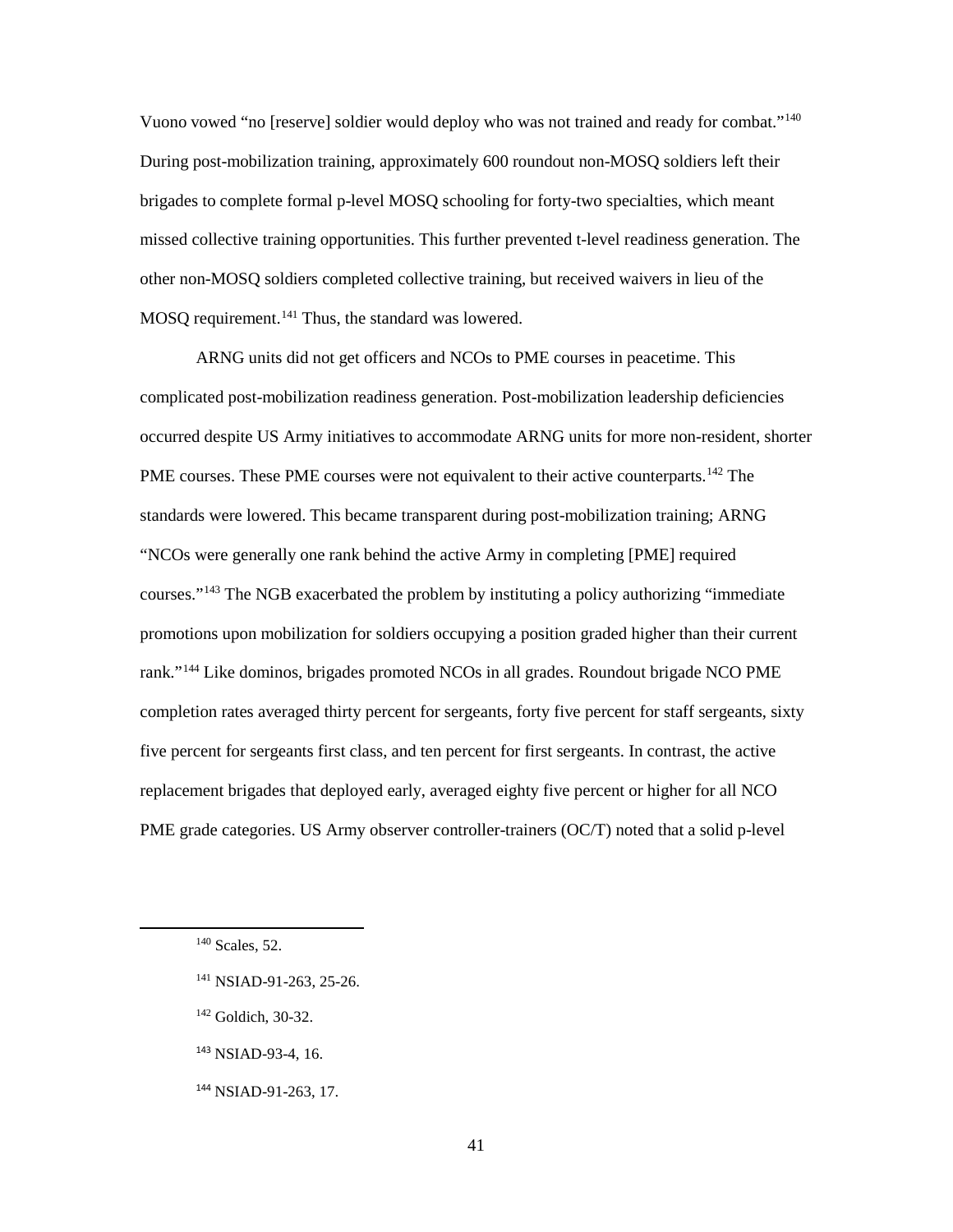foundation in roundout brigades was absent.<sup>[145](#page-50-0)</sup> US Army OC/Ts stated: "lacking technical and tactical skills, many [roundout] NCOs could not make routine operations happen.["146](#page-50-1) The trend was consistent for ARNG officers as well. Roundout brigade officer PME completion rates averaged seventy percent for lieutenants, fifty percent for captains, and sixty percent for majors. Trained company and field grade officers are critical to t-level readiness generation. In contrast, the active replacement brigades averaged ninety-three percent or higher for all officer PME grade categories. US Army OC/Ts noted that the "Officers on the brigade and battalion staffs displayed insufficient knowledge of the difficult tasks of coordinating combined arms operations."<sup>[147](#page-50-2)</sup> NCO and officer p-level readiness deficiencies occurred despite a peacetime ARNG "35 NPS / 65 PS mix" recruitment strategy to provision PME/MOSQ p-level readiness. NCO and officer grade stagnation did occur at substantial levels in the roundout brigades during peacetime.<sup>[148](#page-50-3)</sup> There are no shortcuts to p-level readiness generation. Provisioning it alone proved unsatisfactory.

There were, however, readiness provisioning bright spots. In a congressional report, investigators revealed that resourcing s-level readiness was more positive over past mobilizations. Investigators noted "investments in modern equipment for the Guard, especially the roundout brigades, did not have to take place after mobilization…unprecedented when compared to past reserve call-ups."[149](#page-50-4) Prior to 1973, past mobilizations of brigades required approximately 189-231 days for certification prior to deployment. [150](#page-50-5) Past mobilizations required "more supply [s-level]

<span id="page-50-2"></span><span id="page-50-1"></span><span id="page-50-0"></span><sup>&</sup>lt;sup>145</sup> Lippiatt, Polich, and Sortor, 8. ARNG schooling requirements are typically conducted during AT periods. School attendance during annual training periods detracts from tactical vehicle crew integrity and affects gunnery qualifications.

<sup>146</sup> NSIAD-93-4, 18.

<sup>147</sup> Doubler, 315.

<span id="page-50-3"></span><sup>148</sup> Moxon, 103-104; Goldich, 13.

<span id="page-50-4"></span><sup>149</sup> Goldich, 24.

<span id="page-50-5"></span><sup>150</sup> Williamson, 9-10.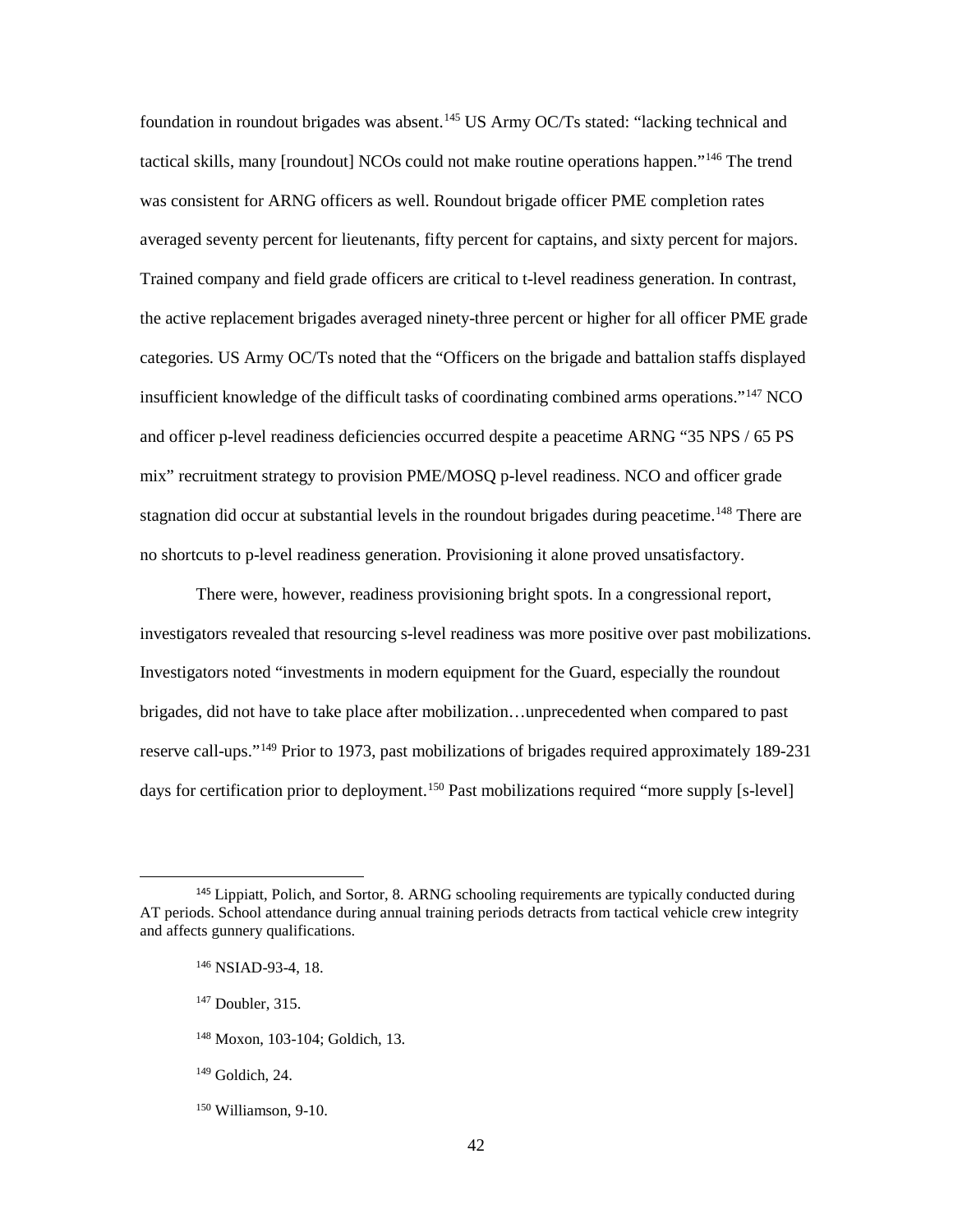stocks to bring the units to acceptable readiness levels."<sup>[151](#page-51-0)</sup> In this case only, s-level resource problems were comparable between the roundout brigades and the active replacement brigades.<sup>[152](#page-51-1)</sup> This is not surprising. Roundout brigades received high priority for peacetime equipment modernization because of their expected direct wartime integration into the nation's operational plans and missions. [153](#page-51-2) The 1980s reports of a "Total Farce" appear exaggerated for equipment in the roundout brigades in 1991. [154](#page-51-3) Major s-level readiness deficiencies did occur with new personnel and supply system equipment, but p-level MOSQ and PME deficiencies in understanding Active Army processes and procedures magnified this problem. For these systems, the US Army awaited funding for planned equipment fieldings. [155](#page-51-4) These s-level issues are to be expected with any large combat unit.

The official US Army account of the Persian Gulf War reveals that the r-level readiness foundation was not sufficient: "the brigade had difficulty with maintenance of equipment due to a general lack of operator knowledge, mechanic diagnostic skills, and knowledge of the Army maintenance system."<sup>[156](#page-51-5)</sup> Post-mobilization observers noted that both the 48th and 155th brigades frequently had more vehicles disabled in their support areas due to mechanical problems than in use against opposing forces in simulated brigade battles. US Army OC/Ts reported that ARNG brigades experienced vehicle operational readiness (OR) rates in the range of fifty percent while comparable active units traditionally had eighty-five to ninety percent equipment OR rates during similar training exercises.<sup>[157](#page-51-6)</sup> This was extremely problematic given the roundout brigades had

- <span id="page-51-2"></span><sup>153</sup> Duncan, 152.
- <span id="page-51-3"></span><sup>154</sup> Rollison, 19.
- <span id="page-51-4"></span><sup>155</sup> Goldich, 24, 32.
- <span id="page-51-5"></span><sup>156</sup> Scales, 53.
- <span id="page-51-6"></span><sup>157</sup> NSIAD-93-4, 13-14.

<span id="page-51-0"></span><sup>151</sup> Williamson, 14.

<span id="page-51-1"></span><sup>152</sup> NSIAD-93-4, 3, 32-37.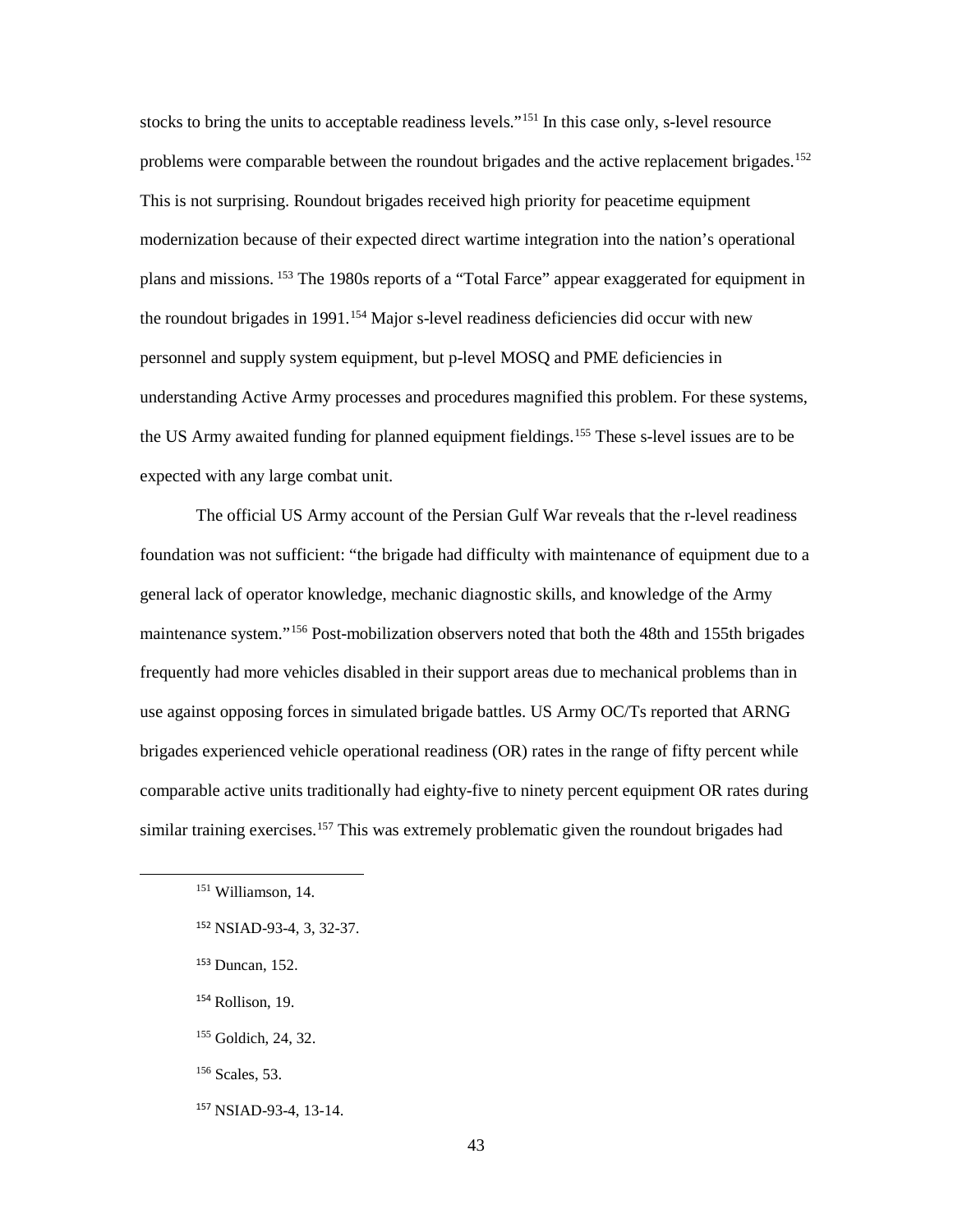more critical low-density personnel specialties in comparison to their replacement brigades in medical, maintenance, supply, communications, and chemical operations. Unfortunately, the critical maintenance specialties were largely untrained MOSQ personnel. Peacetime contracted civilian contractors did prevent trained ARNG mechanics from "fully learning their jobs and … their maintenance responsibilities."[158](#page-52-0) Once again, there could be no shortcuts to r-level readiness generation. Provisioning it alone proved unsatisfactory.

A t-level readiness generation foundation did not get laid during pre-mobilization for the 48th and 155th roundout brigades despite increased peacetime training days, sixty and sixty-four days respectively.<sup>[159](#page-52-1)</sup> Both failed to generate t-level readiness during post-mobilization training to meet expectations. The ARNG blamed the failures on the Active Regular Army for not "understanding each Brigade's post activation training proficiency level," active micromanagement of post-mobilization training, and unclear certification standards. This criticism, however, is inaccurate for the assumptions and expectations of the operational approach.<sup>[160](#page-52-2)</sup> Roundout brigade training plans lacked focus for attainable pre-mobilization goals.<sup>[161](#page-52-3)</sup> The basic crew qualifications and low echelon collective training lanes established by the roundout brigades during the mobilization phase provide the evidence. For example, the 48th brigade scheduled ten days at home station for tank and Bradley fighting vehicle (BFV) Gunnery Qualification Tables IV-VIII (Basic and Intermediate). This was prior to the integration of active Army OC/Ts to assist with post-mobilization training. The 48th brigade could only qualify fortythree percent of its Tank and thirteen percent of its BFV crews[.162](#page-52-4) Crew qualifications continued

<sup>&</sup>lt;sup>158</sup> NSIAD-93-4, 13

<sup>159</sup> Goldich, 30.

<span id="page-52-4"></span><span id="page-52-3"></span><span id="page-52-2"></span><span id="page-52-1"></span><span id="page-52-0"></span><sup>160</sup> Donald Burdick, *ARNG After Action Report (02 August 1990 – 28 February 1991): Operation Desert Shield and Operation Desert Storm* (Washington, DC: National Guard Bureau, June 28, 1991), 34- 35.

<sup>161</sup> Vore, 17.

<sup>162</sup> Lippiatt, Polich, and Sortor, 21-22, 39.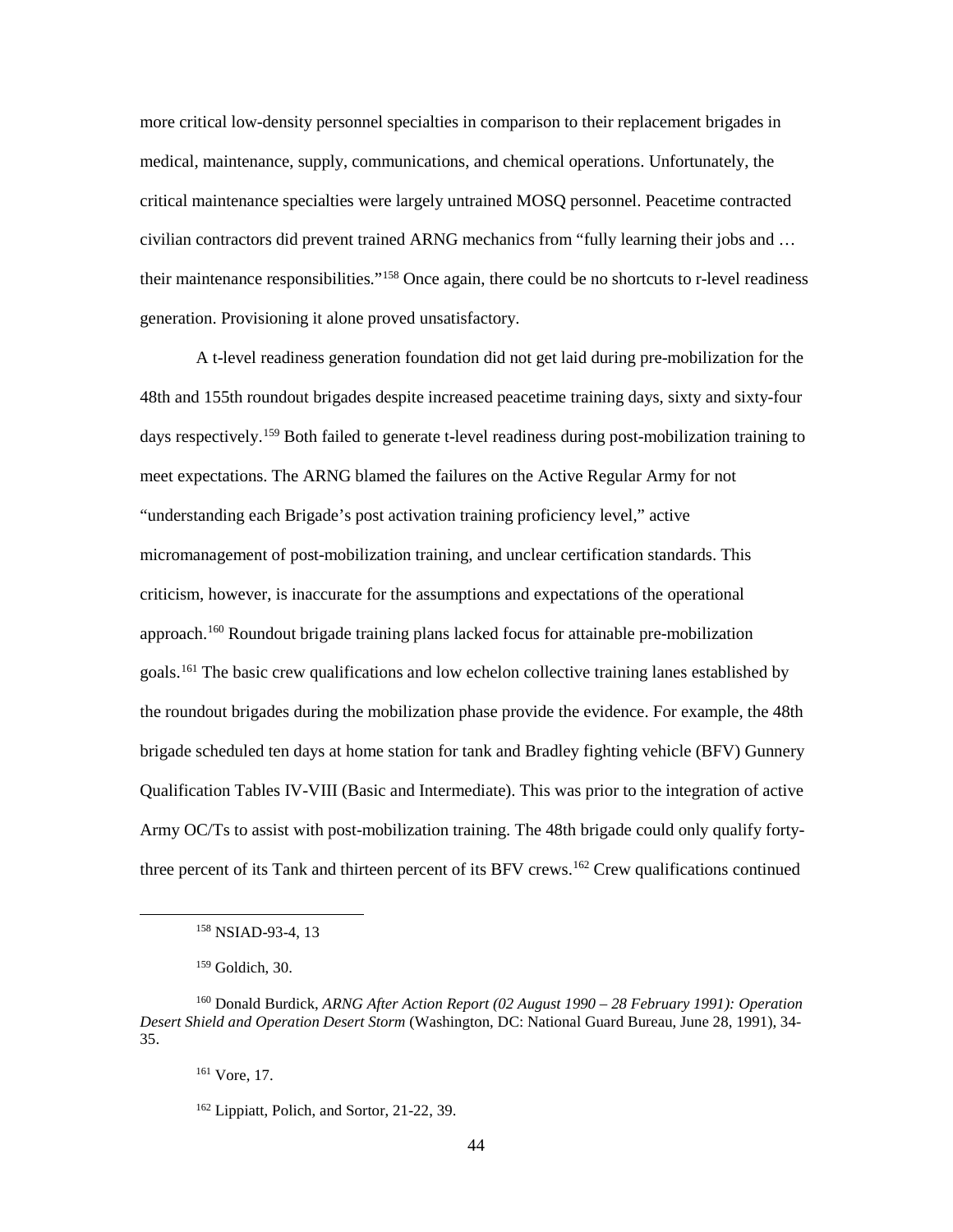at NTC during post-mobilization training. Active trainers assisted. ARNG crew qualification failures during mobilization meant crews attempted to qualify during unit collective training opportunities at NTC. It is not collective if *all* do not attend the training. Most importantly, the 48th brigade did not attempt the advanced gunnery tables expected of the Active Regular Army, Tables XI-XII.<sup>[163](#page-53-0)</sup>

The 155th brigade had similar challenges, spending an "excessive" amount of time conducting gunnery qualifications. The DAIG found that "many [155th] Guard crews [tanks and BFVs] required as many as eight attempts to qualify, while active Army crews normally qualify in one or two attempts." This was four times an active brigade's annual standard allocation for ammunition. The  $155<sup>th</sup>$  battalions took between seventeen and twenty-four days to complete crew qualifications; active units usually completed this task in a week.<sup>[164](#page-53-1)</sup> The DAIG found that roundout crews rarely used their tank and BFV Unit Conduct of Fire Trainer (UCOFT) simulators during pre-mobilization training. The ARNG had mobile UCOFTs to use once per quarter. At NTC, active trainers offered UCOFT training opportunities to the 48th brigade during postmobilization training. The unit "only partially exercised this opportunity."[165](#page-53-2) Pre-mobilization training plans failed to set a crew qualification t-level generation foundation. DAIG reports revealed that ARNG crew qualification training practices in pre-mobilization were unrealistic. The ARNG "did not hold crews accountable for meeting Army firing-time standards, used

<span id="page-53-0"></span><sup>&</sup>lt;sup>163</sup> Lippiatt, Polich, and Sortor, 21. Tables XI-XII prepare platoons for simulated offensive and defensive missions in major combat operations. The 48th Infantry Brigade completed only intermediate gunnery for individual crews (Tables V-VIII).

<sup>164</sup> NSIAD-93-4, 29-30.

<span id="page-53-2"></span><span id="page-53-1"></span><sup>165</sup> Ibid, 8; Lippiatt, Polich, and Sortor, 5-8. A COFT is a Tank and BFV crew simulator with realistic controls and display screens that simulate the view of opposing vehicles, terrain, and elaborate sets of targets and situations representing varying levels of difficulty. Most active divisions require four to six hours of UCOFT time per month for new crews. Reserve companies have access to mobile COFTs once a quarter.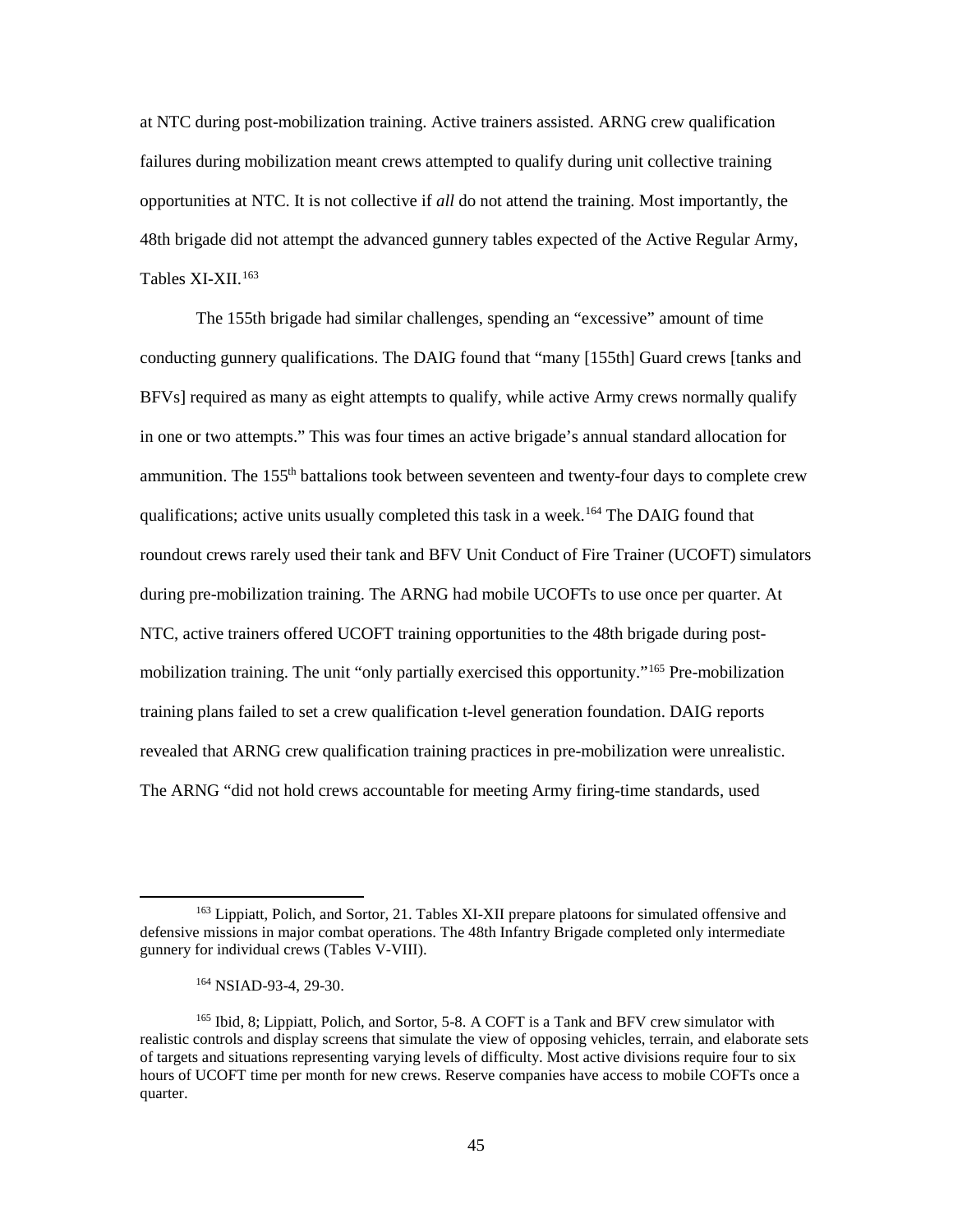outdated firing ranges, and allowed unit master gunners to boresight all tank, rather than requiring tank crews to learn procedures."[166](#page-54-0)

The infantry squad and platoon t-level generation foundation was no better. The 155th brigade set aside eight days for squad and platoon situational training exercises on attack and defend METL collective tasks at their home station mobilization center. Forty three percent of the 155th brigade's platoons received unsatisfactory external evaluations after multiple attempts. Retraining days did not get scheduled.<sup>[167](#page-54-1)</sup> Despite not training lower echelons to standard, the 155th brigade continued to train to the next echelon: company team attack and defend situational training exercise (STX) lanes. Forty one percent of all companies in the 155<sup>th</sup> brigade received unsatisfactory ratings after multiple attempts.<sup>[168](#page-54-2)</sup> The US Army continued to progress the ARNG combat brigades to the battalion and brigade echelon training levels with a substantial number of untrained crews, platoons, and companies.

The US Army naturally faced a conflict between training ARNG combat brigades to standard and executing the post-mobilization training plan to meet responsiveness expectations. War expediency in the post-mobilization training plan required that readiness be generated at each echelon quickly. National defense readiness policy also required that "the training of each National Guard and reserve unit…[must] be held to the same performance standards and readiness criteria as active force units" for wartime deployments.<sup>[169](#page-54-3)</sup> US Army training management standards, practices, and regulations required that each ARNG brigade echelon receive satisfactory evaluations in lower METL collective tasks prior to conducting training at the

<span id="page-54-0"></span>l

<sup>166</sup> NSIAD-91-263, 14-16.

<span id="page-54-3"></span><span id="page-54-2"></span><span id="page-54-1"></span><sup>167</sup> James T. Brady II, *Ready to Serve? The 48th, 155th, and 256th Brigades and the Roundout Concept during operations in Desert Shield and Desert Storm* (Fort Leavenworth, KS: Command and General Staff College, 2007), 96-97.

<sup>168</sup> Lippiatt, Polich, and Sortor, 21-22, 40.

<sup>&</sup>lt;sup>169</sup> Fredland, Gilroy, and Little, 154-155. See the Readiness section of this paper, pages 9-10.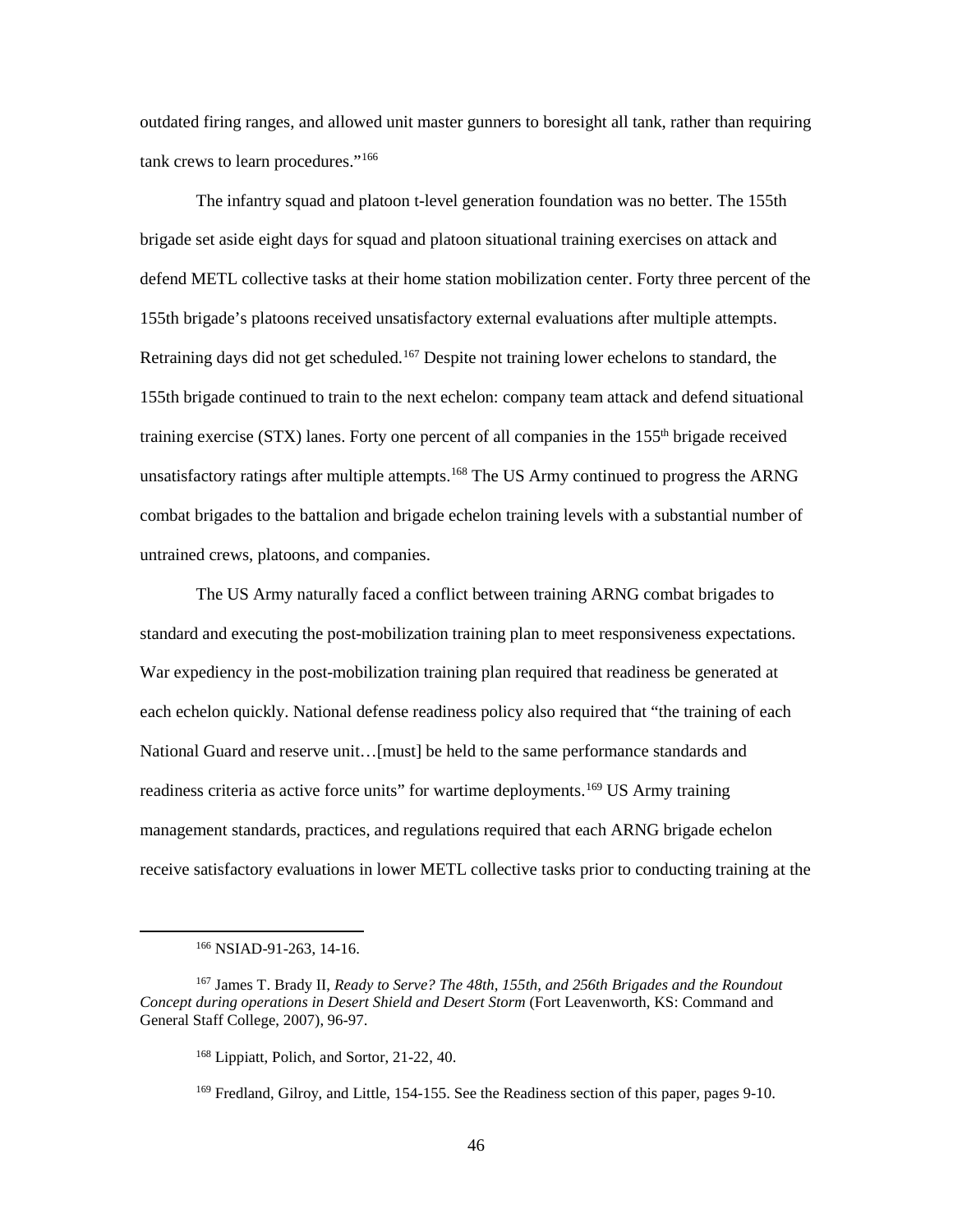next higher echelon. [170](#page-55-0) Training standards are not arbitrary requirements. Training standards mitigate risks associated with anticipated enemy and friendly hazards that occur frequently in major combat operations. In major combat operations, the probability and severity of enemy and friendly hazards to include fratricide are extremely high.<sup>[171](#page-55-1)</sup> The US Army built the postmobilization training plans of ARNG combat brigades based on Active Regular Army standards, but ARNG combat units took longer than anticipated. A DAIG report concluded that the postmobilization training "was often inconsistent with Army standards because of the inadequate leadership and weak technical skills" of ARNG combat brigades.<sup>[172](#page-55-2)</sup> Faced with an ethical dilemma, the US Army balanced training standards and what was possible for ARNG combat brigades. War expediency in post-mobilization plans tempted different standards. Expediency pushed the US Army to generate t-level readiness ratings for ARNG combat brigades quickly, but artificially in comparison to US Army standards. This was not simple, but gross negligence on the part of the US Army to underwrite such risks for major combat operations.<sup>[173](#page-55-3)</sup>

On February 28, 1991, the US Army prematurely certified the 48th brigade with numerous untrained lower echelons, without advanced gunnery tables, and without company CALFEXs. The 155th brigade attempted advanced gunnery tables and company CALFEXs, but

<span id="page-55-0"></span><sup>170</sup> Army Field Manual (FM) 7-0. *Train To Win In A Complex World* (Washington, DC: US Government Printing Office, 2016), 1-1 to 1-18, 3-1 to 3-5. Multi-Echelon Training: An effective logic trail clearly nests from one echelon to the next and effectively crosswalks the tasks up the echelons and down the echelons. Retraining: Units never depart a training event with tasks not trained to standard and training objectives not met. Army Regulations (AR) 683-35. *Range Safety*. (Washington, DC: US Government Printing Office, 2003), 161-164. This section covers Exercise Planning.

<span id="page-55-1"></span><sup>171</sup> Army Techniques Publications (ATP) 5-19. *Risk Management* (Washington, DC: US Government Printing Office, 2014), 1-1 to 1-7.

<sup>172</sup> NSIAD-93-4, 16.

<span id="page-55-3"></span><span id="page-55-2"></span><sup>173</sup> Army Regulations (AR) 735-5. *Property Accountability* (Washington, DC: US Printing Office, 2016), 93-34. Gross negligence is an extreme departure from due care resulting from an act or omission of a person accountable or responsible that falls far short of that degree of care that a reasonably prudent person would have taken under similar circumstances. It is reckless, deliberate, or wanton disregard for foreseeable loss or damage.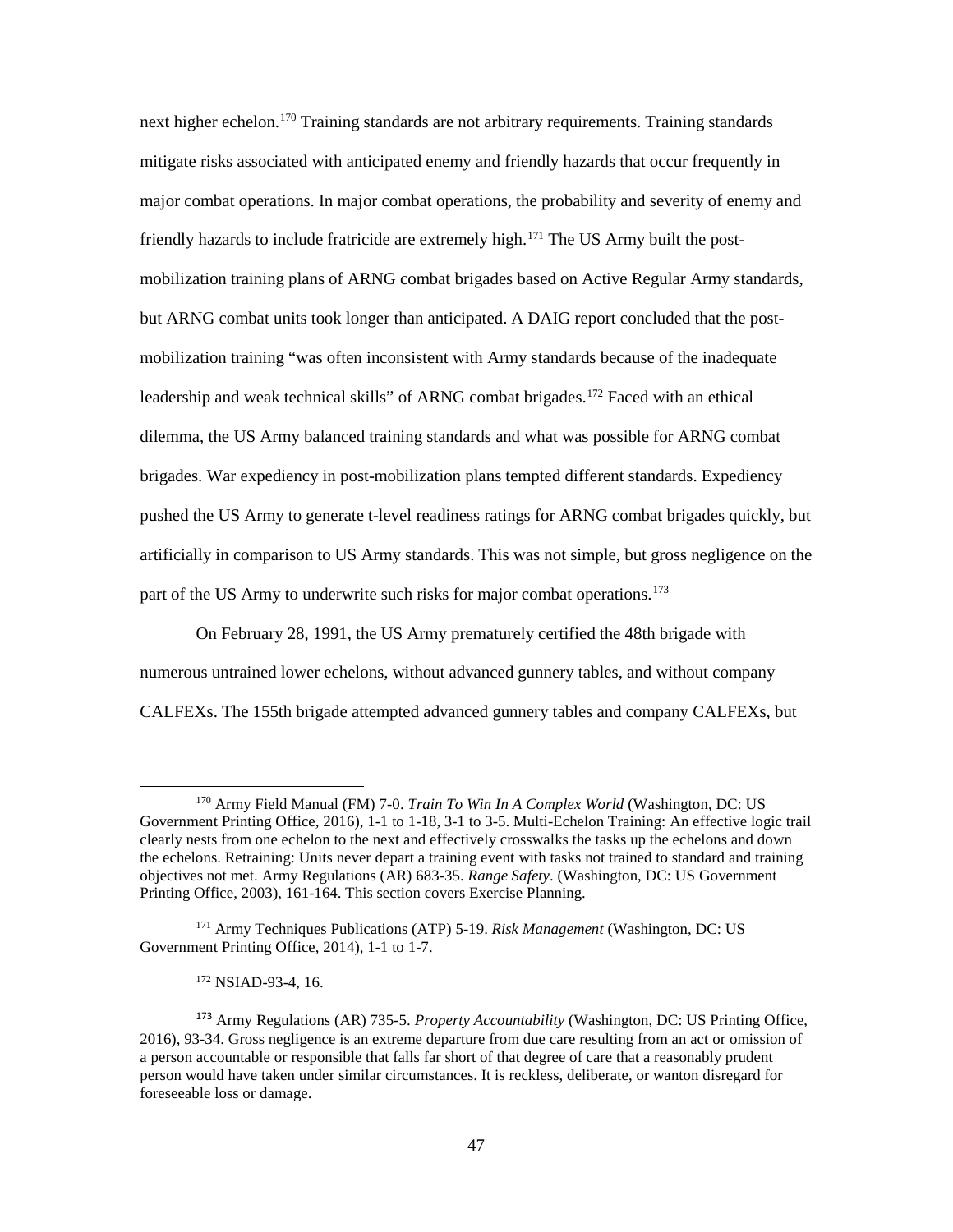never completed certification. It began demobilization after 105 post-mobilization training days. Recriminations abounded in the Active Regular Army, the ARNG, the DOD, and Congress, but the bottom line was that the Roundout Brigade operational approach did not live up to all readiness, integration, and responsive assumptions and expectations. It failed to generate t-level readiness in post-mobilization training. It failed despite DOD peacetime attempts to provision plevel, r-level, and s-level readiness to the ARNG combat brigades.

Congress immediately wanted answers to post-mobilization training failures. The Government Accountability Office (GAO) told Congress that a major disparity existed between Active and ARNG combat brigade preparations for war. The GAO stated "the active replacement brigades' post-deployment training took on a "honing skills" character, while roundout brigades focused on "developing skills" for the first time."[174](#page-56-0) The GAO poignantly identified that almost all ARNG echelons were developing too many skills for the first time. Thus, AC-RC integration relationship for post-mobilization training took on a decided different character for preparing ARNG combat brigades for major combat operations than active combat brigades. Postmobilization had to be an unequal, AC-driven integration process because ARNG combat brigade pre-mobilization training constraints did not set a p-level, r-level, and t-level training foundation for t-level generation during post-mobilization training. It fostered an "us and them" relationship that already existed in the shared ADCON relationship.<sup>[175](#page-56-1)</sup>

Many studies, reports, and investigations concurred with this assessment. A DAIG investigation revealed that ARNG pre-mobilization training plans lacked focus. Another GAO investigation revealed that ARNG readiness evaluations were "not fully reviewed by higher commands" due to lack of time.<sup>[176](#page-56-2)</sup> If the peacetime command relationship was to be taken

<span id="page-56-0"></span><sup>174</sup> NSIAD-93-4, 8.

<span id="page-56-1"></span><sup>175</sup> NSIAD-95-91, 3-5.

<span id="page-56-2"></span><sup>176</sup> NSIAD-91-72, 33.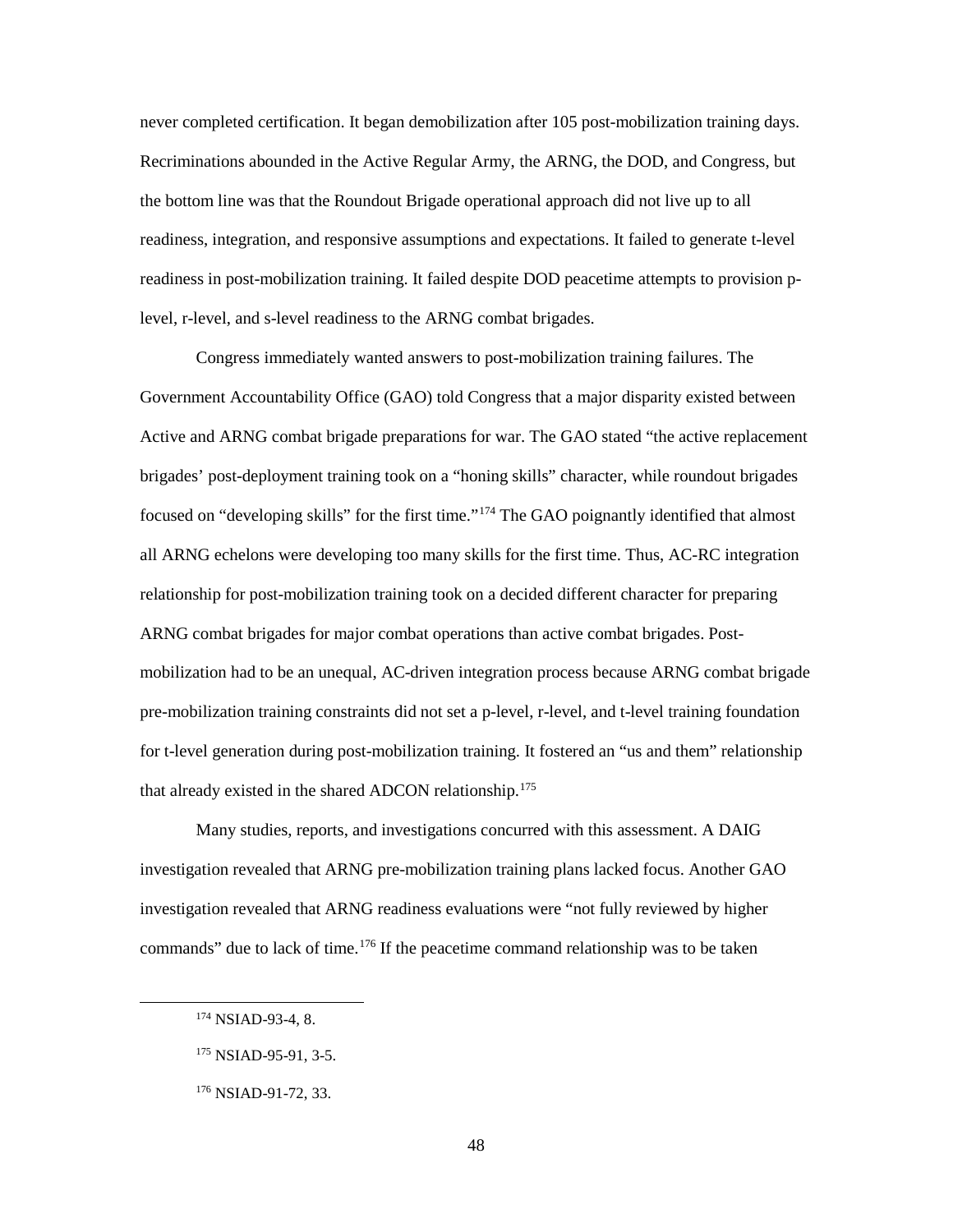literally, the active division commander failed. The command relationship dictated that it was his responsibility to provide that focus, despite shared authorities. The active division commander failed to set attainable pre-mobilization training goals for roundout brigades, despite shared authorities. The DAIG investigation reported that the ARNG pre-mobilization training plans were unrealistic and did not "focus the limited amount of training available for reservists during peacetime on the fundamental building blocks [echelons] of Army training."[177](#page-57-0) The active division commander failed to review ARNG readiness reports for accuracy. Lacking experience, ARNG brigade commanders also failed to construct reasonable pre-mobilization training plans. ARNG brigade commanders trained like their active brigade counterparts and thought too optimistically about the validity of their readiness reports.

In 1990, the roundout brigades conducted higher pre-mobilization training days than normal, between sixty and sixty-four days in comparison to the normal thirty-nine. The roundout brigades conducted multi-echelon training in an unprogressive, unsequential manner during premobilization training. Instead of training lower echelons to standard, the roundout brigades moved to train higher echelons. More training days did not yield a sufficient peacetime readiness foundation for post-mobilization. In 1990, on average, the roundout brigades conducted thirteen field training exercises (FTXs), six command post exercises (CPX) for staff, and twenty-one live fire exercises (LFX) during pre-mobilization training. Roundout brigade pre-mobilization training echelons ranged from crews, squads, platoons, companies, and/or battalions to an NTC rotation for the 48th brigade.<sup>[178](#page-57-1)</sup> A failure to set realistic, attainable goals for pre-mobilization training inhibited effective and efficient post-mobilization readiness generation.

<span id="page-57-1"></span><span id="page-57-0"></span>l

<sup>&</sup>lt;sup>177</sup> NSIAD-93-4, 7.

<sup>178</sup> NSIAD-91-263, 24-26; NSIAD-93-4, 28-29.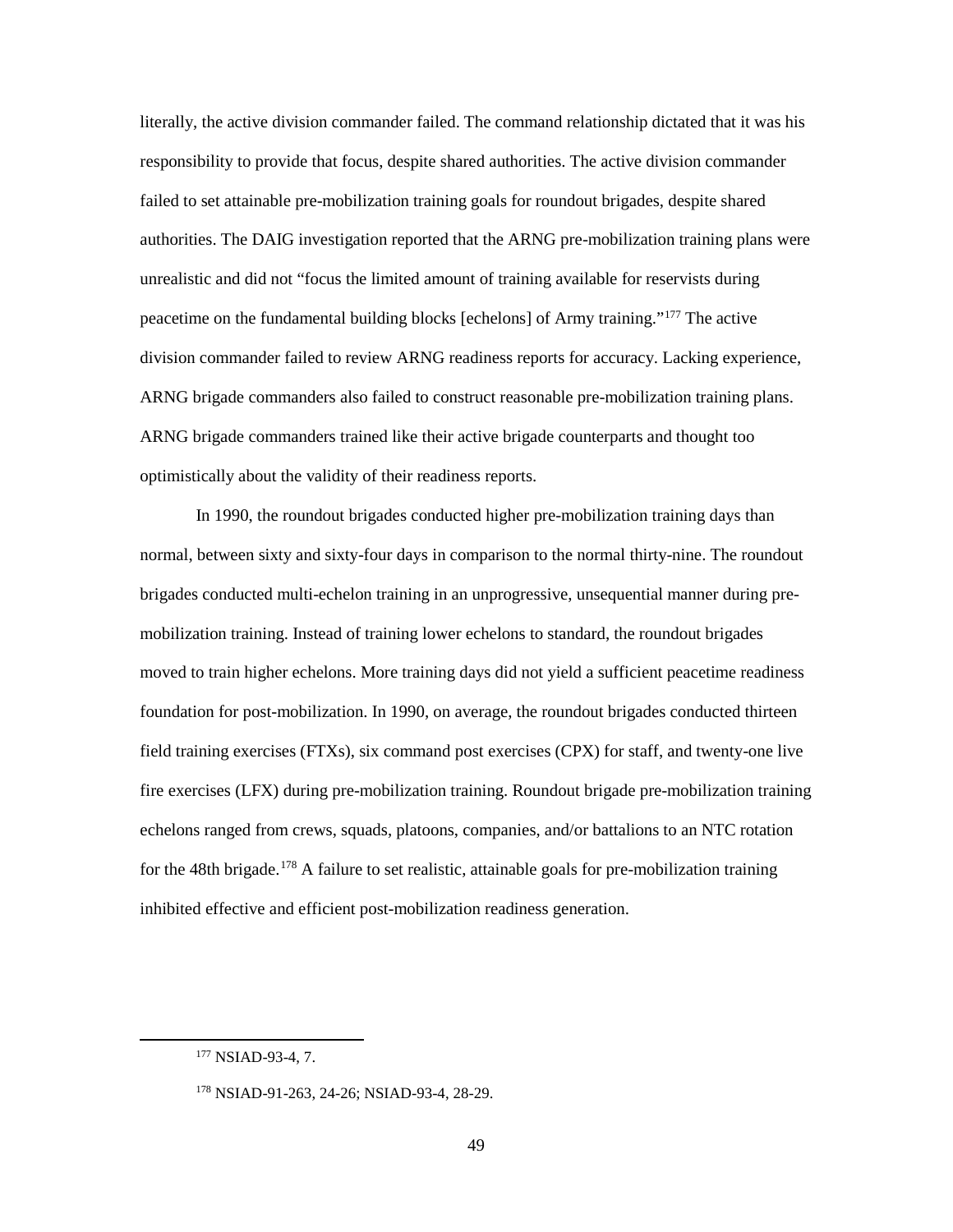## Reactions

l

On March 31, 1991, it was clear to the DOD that the ARNG Roundout Brigade operational approach had failed all readiness, responsiveness, and integration expectations. In direct language to a reporter, Defense Secretary Cheney stated clearly that "the concept of mixing a brigade of combat reserves with active-duty combat forces (multi-component units) is not a good one." He was adamant that "in the future, the Army's rapid-deployment divisions should be composed entirely of active-duty forces." He concluded that guard combat units should not be aligned against wartime contingency plans because guard combat brigades were better suited for "second and third echelon" forces.<sup>179</sup>

In 1992, the DOD and the US Army commissioned an extensive study to review the roundout brigade operational approach, determine the appropriate training tasks and timelines for the pre-mobilization and post-mobilization phases, and recommend future certification options to generate readiness in an effective and efficient manner. The study's goal was to establish realistic, attainable goals that roundout brigades could accomplish in pre-mobilization that would lay a foundation for post-mobilization readiness generations. It concluded that roundout brigades needed approximately 128 days of post-mobilization training to complete certification and deploy for major combat operations.<sup>[180](#page-58-1)</sup> The study made thirteen major mobilization assumptions. The 48th and 155th brigades did not achieve seven of these assumptions. The study made an analytical best guess on training tasks, timelines, and training days based on a partial mobilization

<span id="page-58-0"></span><sup>179</sup> Melissa Healy, "Cheney Would Reduce Reserve Combat Role" (Los Angeles Times, March 1, 1991), accessed December 8, 2016, http://articles.latimes.com/1991-03-14/news/mn-149\_1\_u-s-centralcommand. Defense Secretary Cheney also told the reporter that in the future "planning [for guard combat brigades] would take into account not that they deploy the first day of the war but rather that they get 90 days to 120 days of work-up before you send them." It was obvious to Defense Secretary Cheney that the Roundout Brigade operational approach failed all readiness, responsiveness, and integration expectations.

<span id="page-58-1"></span><sup>180</sup> Fredland, Gilroy, and Little, 157; Lippiatt, Polich, and Sortor, ix-43. The RAND study makes thirteen major assumptions for how pre-mobilization and post-mobilization tasks should occur in a partial mobilization to achieve this estimate. The roundout brigades did not achieve seven of these assumptions. The other six assumptions may not be applicable in a full mobilization. An estimate of 128 days may be overly optimistic.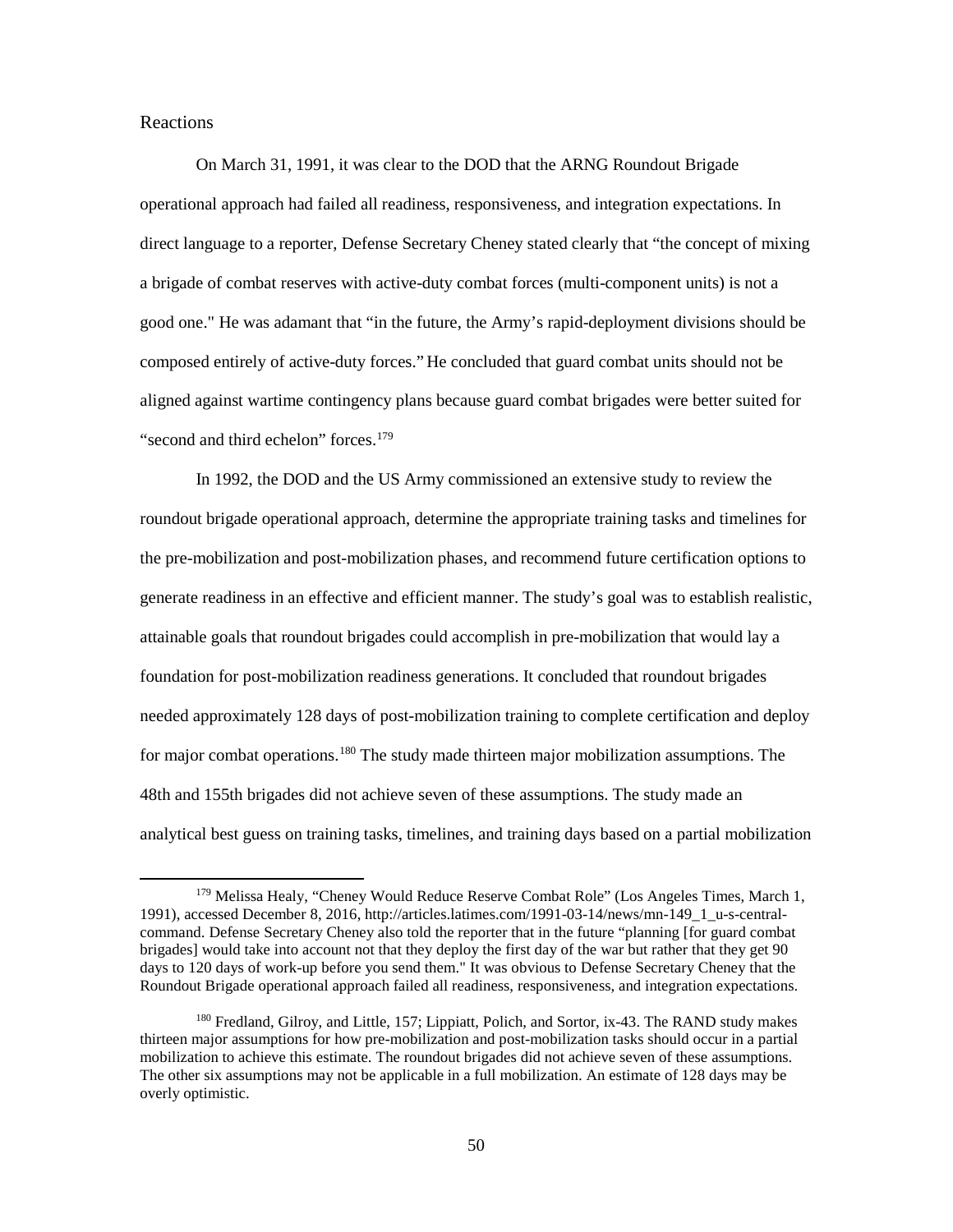like the Persian Gulf War. The study's other six assumptions related to full mobilizations. The last full mobilization in US history was World War II. The other six also assumed that roundout brigades would receive the same amount of active resources during a full mobilization as had been received during the Persian Gulf War partial mobilization. The analytical best guess of approximately 128 days for the certification of roundout combat brigades was optimistic at best.

The US Army official account of the Persian Gulf War also concluded that "combat units [roundout brigades] in particular require more time to coalesce and harden into tight, confident fighting teams" and that "while unit building can be accelerated, it must not be done at the peril of soldier's lives.["181](#page-59-0) This was a significant lesson learned. In 1992, the US Army removed all ARNG roundout brigades from wartime contingency plans, organic parts of the active divisions, and assigned them as 'roundup' brigades.<sup>[182](#page-59-1)</sup> This relegated ARNG combat brigades to second and third echelon reinforcement forces. Recriminations ensued. State Adjutant Generals complained, we need "more routine AC sponsor support in the form of mobile training teams (MTT), equipment, and participation in major training exercises that would enhance training opportunities and the training effectiveness of their roundout units."<sup>[183](#page-59-2)</sup> AC commanders voiced their frustrations with the NGB and State Adjutant Generals, "We [the AC divisions] don't own you

<span id="page-59-0"></span> $\overline{\phantom{a}}$ 

<span id="page-59-2"></span><sup>183</sup> Goff and Kahlan, 7.

<sup>181</sup> Scales, 380.

<span id="page-59-1"></span><sup>&</sup>lt;sup>182</sup> Stredwick, 14. Congress mandated in the 1992 Army National Guard Readiness Reform Act that the DOD associate each ARNG combat unit considered *essential* to the national military strategy. Congress mandated that AC commanders at brigade or higher: (1) approve the RC unit training program; (2) review readiness reports; (3) assess manpower, equipment, and training resource requirement; and (4) validate, at least annually, compatibility of the RC unit with AC forces they are assigned to support. This was the original AC-RC command relationship that failed with the roundout operational approach. Congress authorized the determination of *essential* to the Secretary of the Army. In 1994, the Secretary of the Army exercised this authority to remove roundout brigades; Fredland, Gilroy, and Little, 305. A roundup brigade augments and provides a fourth brigade to an active division that during peacetime already has its normal complement of three active combat brigades; NSIAD-92-36, 1-3. On May 5, 1992, the GAO briefed Congress that US Army expectations for ARNG combat brigades were completely unrealistic given that "the synchronization of combined arms maneuver is the most difficult doctrinal and leadership task in the Army."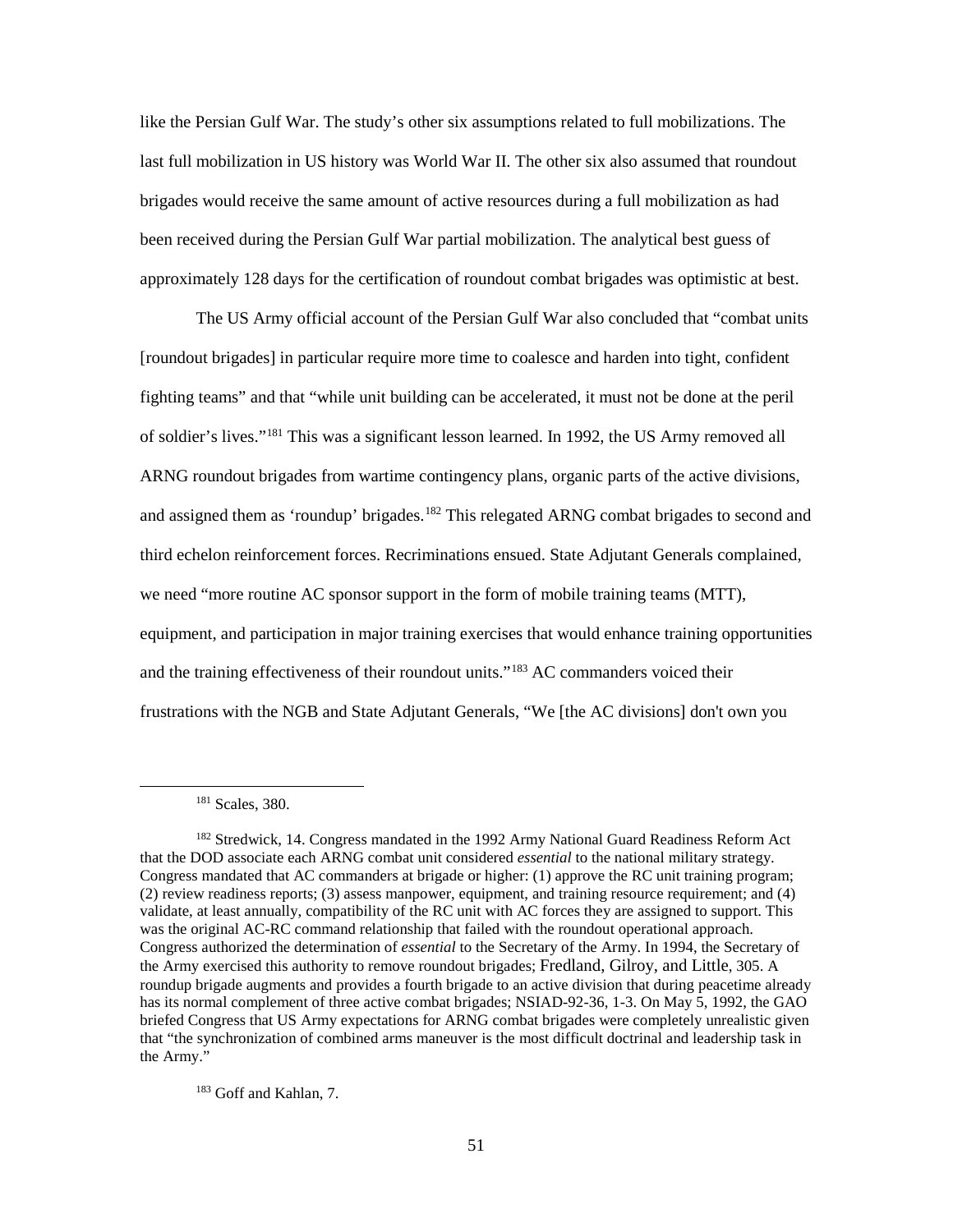[roundout brigades], so we'll only do the minimum to ensure you're well trained."[184](#page-60-0) Ultimately, in 1994, DOD eliminated ARNG brigades as roundup forces or attachments to active divisions after numerous readiness and integration reforms initiatives were underway. The DOD created stand-alone eSBs. The eSB operational approach reaffirmed the ARNG as the "principle combat reserve of the Army." ARNG eSBs were not contingency, but strategic reserve forces.<sup>[185](#page-60-1)</sup>

## Peacetime Adaptions

The failure of the Roundout Brigade operational approach had a profound effect. It spawned studies, reform initiatives, and much legislation. Holding constant ARNG peacetime pre-mobilization days for readiness generation, Congress, the DOD, the US Army, and the ARNG overwhelmingly adopted more provisioning readiness strategies. These mandates continued to shift the burden of AC-RC peacetime integration to an unequal AC driven process.[186](#page-60-2) In 1991, Congress began legislation for a "pilot program" to provide "AC advisors to RC combat units."<sup>[187](#page-60-3)</sup> From 1992-1996, Congress enacted the legislative foundations of that "pilot program." Congressional authorizations from 1992-1996 under Title XI of the US Code and the Army National Guard Readiness Reform Act (ANGRA) forced the DOD to delegate sweeping authorities and resources to FORSCOM, specifically 1st Army as the executive agent for providing readiness and training support to the Army National Guard.<sup>[188](#page-60-4)</sup> Through Title XI,

<span id="page-60-1"></span><span id="page-60-0"></span>l

<sup>186</sup> Vore, 13-15.

<span id="page-60-3"></span><span id="page-60-2"></span><sup>187</sup> Ibid, 14, 45; Pilot Program for Active Component Support of the Reserves, Public Law 102-190, US Code, 102d Congress, 1st Session, vol. 1, sec. 414 (1991).

<span id="page-60-4"></span><sup>188</sup> Stredwick, 8-17; Pub. L 102-484, div. A, Title XI, October, 23, 1992, 206 Statute 2536, Sections 1111-1136 cover the provisions and mandates of the ANGCRA. Congress amended it four times from 1992-1996.

<sup>&</sup>lt;sup>184</sup> Stredwick, 22.

<sup>185</sup> Doubler, 350-352.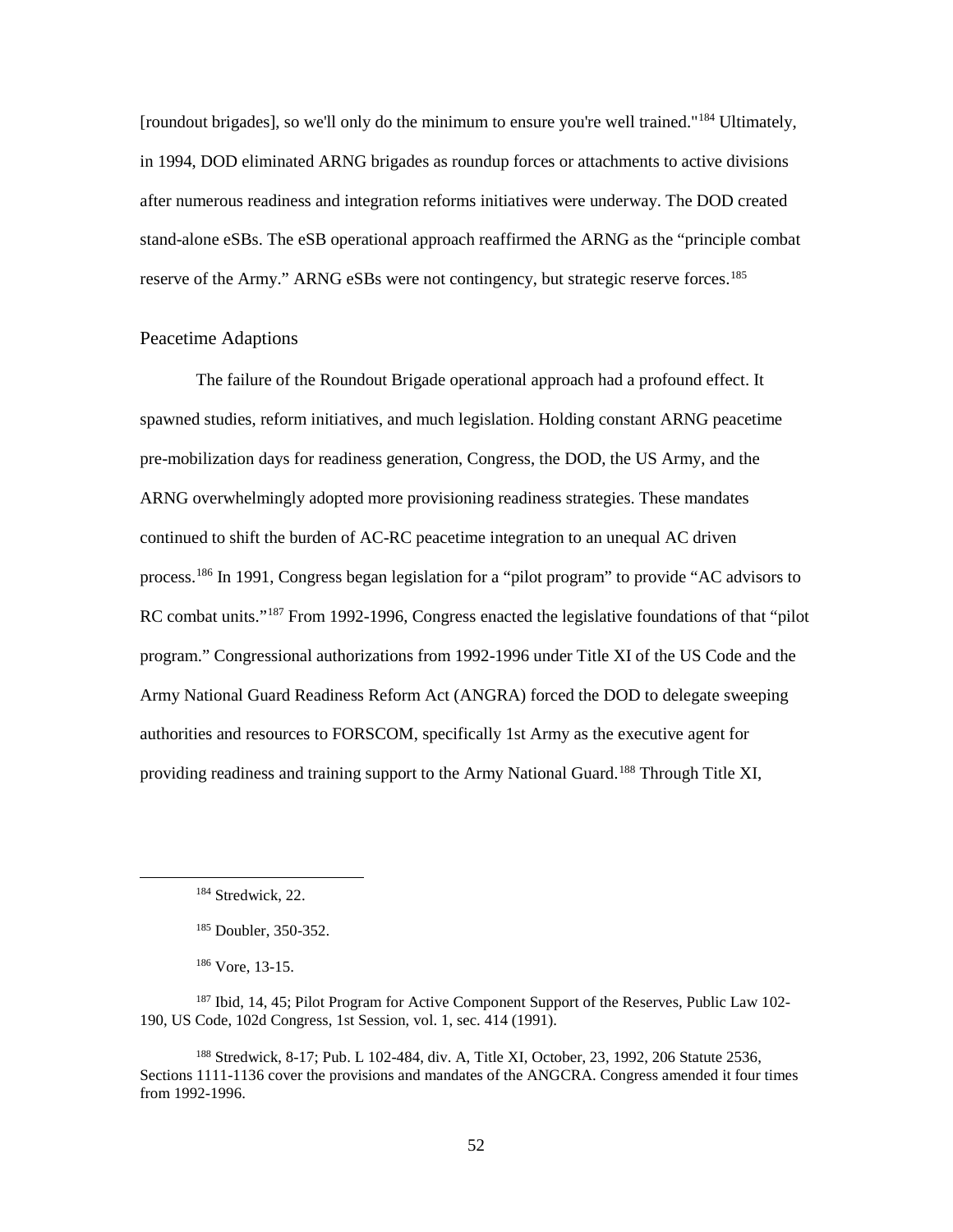Congress mandated and the DOD implemented nineteen new provisions, requirements, and authorizations to provide advisors to prepare ARNG combat units for major combat operations.<sup>189</sup>

In terms of p-level readiness, Congress mandated more ARNG provisions. Congress provisioned a fourteen percent increase in ARNG full time support (FTS) personnel authorizations from 1989 to increase readiness.<sup>[190](#page-61-1)</sup> Throughout the 1990s, the ARNG continued to ask for more FTS personnel and Congress kept provisioning more. ARNG FTS authorizations rose from 25,327 in 1987 to 71,928 in 2003.<sup>[191](#page-61-2)</sup> For p-level PME and MOSQ readiness, Congress initially attempted to increase the PS / NPS mix. Congress mandated sixty percent of all officers and fifty percent of all enlisted in the ARNG have two years of active PS experience. Congress authorized enlisted and officer strategies to obtain these goals.<sup>[192](#page-61-3)</sup> Congress authorized a PS enlistment bonus system to provision more p-level PME and MOSQ readiness.Congress authorized DOD to allow service academy and distinguished ROTC graduates to complete their obligations in the Selected Reserve after two years of active duty service. [193](#page-61-4) Ultimately, Congress and the DOD compromised on the original PS / NPS mandate. It was infeasible.<sup>[194](#page-61-5)</sup>

<span id="page-61-0"></span><sup>&</sup>lt;sup>189</sup> Stredwick, 11. Vore, 14-15. Congress did not specify what exactly the Active Army advisors would do. Congress made provisions and DOD delegated to the Active Regular Army. The Active Regular Army under Title 10 made advisory programs for RC units that unfortunately had no authority in peacetime for Title 32 RC units.

<span id="page-61-1"></span><sup>190</sup> Public Law 103–337, div. A, title XVI, §1661(a)(3)(B), Oct. 5, 1994, 108 Stat. 2980; Rapp, William, *2015-2016 How the Army Runs Senior Leader Handbook* (Carlisle Barracks, PA: The US Army War College, 2015), 6-9. FTS personnel consist of Active Guard and Reserve (AGR) soldiers on active duty, military technicians, DA civilians, and AC Soldiers assigned to RC units. FTS personnel may and may not fill MTOE authorizations.

<span id="page-61-4"></span><span id="page-61-3"></span><span id="page-61-2"></span><sup>191</sup> Binkin and Kaufman, 71; *The United States Army 2004 Posture Statement* (Washington, DC: US Government Printing Office, 2004), 15. Reserve FTS personnel plans called for continued growth to 85,840 by FY 2012.

<sup>192</sup> Stredwick, 14.

<sup>193</sup> Ibid, 14-15.

<span id="page-61-5"></span><sup>194</sup> Public Law 103-139, 107 Statute 1441.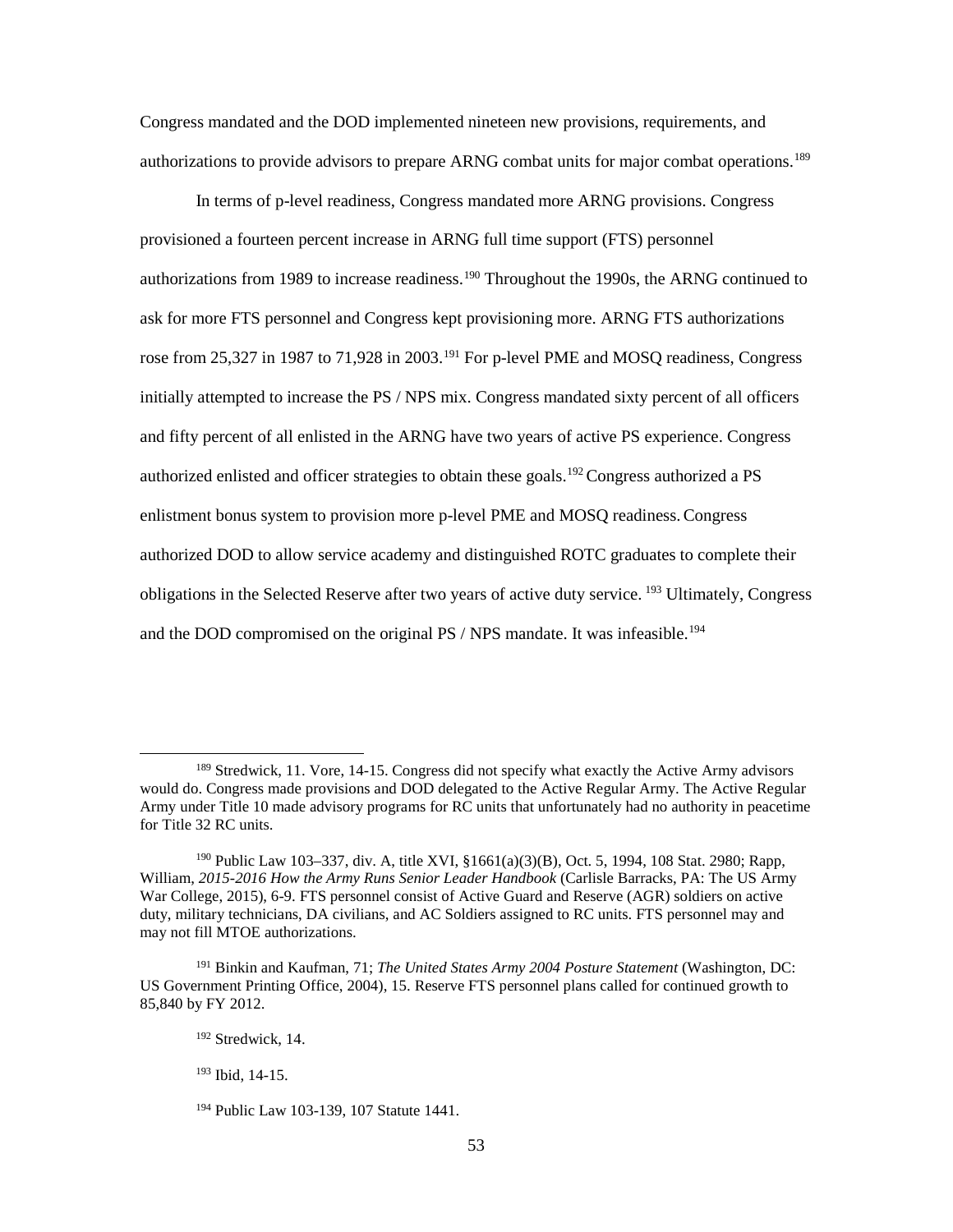To ensure AC oversight of RC officer PME, Congress mandated that the Senior Army Advisor, an active duty officer, review all promotions for the grades of first lieutenant and higher and if necessary, recommend promotions to each State's Adjutant General for vacant positions. The intent was to ensure ARNG officers meet p-level PME qualifications prior to promotion. The DOD implemented this recommendation.<sup>[195](#page-62-0)</sup> For NCO PME, Congress mandated to the DOD "non-waiverability" of a one military education standard for all AC and RC enlisted and NCO promotions[.196](#page-62-1) Theoretically, this mandate would prevent the automatic ARNG enlisted or NCO promotions upon activation that occurred in roundout brigades at the expense of p-level PME readiness. Unfortunately, the authorization allowed the Secretary of the Army to waive this requirement if necessary "to preserve unit leadership continuity under combat conditions."<sup>[197](#page-62-2)</sup> Congress essentially allowed the Secretary to waive soldier and NCO PME requirements under same circumstances that occurred in the Persian Gulf War mobilization.

To increase p-level available personnel strength readiness, Congress mandated the creation of special initial entry training and non-deployable personnel accounts to enable the DOD to have greater p-level visibility for ARNG units. <sup>[198](#page-62-3)</sup> In the Persian Gulf War, a high number of roundout combat brigade soldiers were non-deployable.<sup>199</sup> In addition, Congress mandated that DOD conduct annual dental and medical screenings and examinations to reduce nondeployable soldiers from ARNG combat units.<sup>[200](#page-62-5)</sup> Congress increased ARNG administrative

<span id="page-62-3"></span><span id="page-62-2"></span><span id="page-62-1"></span><span id="page-62-0"></span> $\overline{\phantom{a}}$ 

<sup>198</sup> Stredwick, 12.

<span id="page-62-4"></span><sup>199</sup> NSIAD-91-263, 18-22; NSIAD-94-3, 4, 24-25.

<span id="page-62-5"></span> $200$  Stredwick, 13.

<sup>195</sup> Stredwick, 15.

<sup>196</sup> Ibid, 12.

<sup>197</sup> Public Law 102-484, div. A, Title XI, October, 23, 1992, 206 Statute 2536, Section 1114.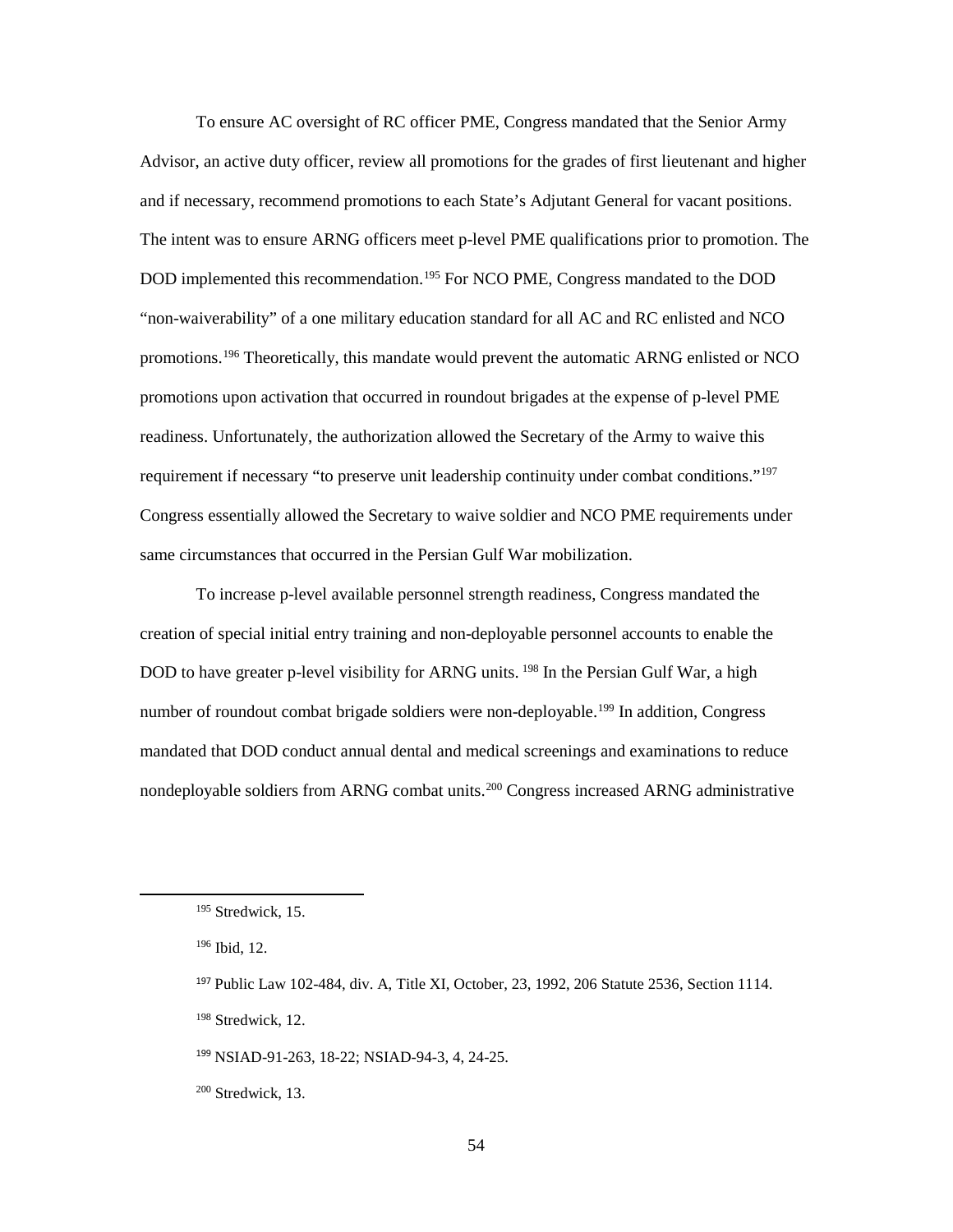requirements without increasing ARNG training days. In 1996, though, DOD protests led Congress to repeal the ARNG dental and medical readiness mandates. [201](#page-63-0)

In terms of additional t-level resources, Congress mandated that the DOD provision more combat simulators and simulations training opportunities to RC units. In response, the DOD provided more Weaponeer, GUARDFIST I/II, and Simulator Networking/Close Combat Tactical Trainer (SIMNET/CCTT) simulators.<sup>[202](#page-63-1)</sup> The DOD provided more mobile UCOFTs for all ARNG tank and BFV units. Congress and DOD acknowledged that ARNG combat units needed a better t-level readiness foundation for individuals and lower echelons during pre-mobilization training. For simulations training opportunities, the DOD created Operations Group C of the Battle Command and Battle Staff Training (BCBST) Program at Fort Leavenworth, KS to train ARNG eSB brigade and battalions staffs on an annual basis.<sup>[203](#page-63-2)</sup>

In terms of t-level generation, Congress mandated the DOD increase multi-component unit authorities, organization, personnel, and responsibilities to supervise, provision, train, assess, and inspect ARNG combat units during pre-mobilization and post-mobilization. Congressional intent was to provision more AC supervision to RC units, particularly ARNG combat brigades. DOD delegated this authority to 1st Army, the FORSCOM executive agent for providing AC to

<sup>201</sup> Public Law 104-106, div. A, Title VII, 702(b), February 10, 1996, 110 Statute 372.

<span id="page-63-1"></span><span id="page-63-0"></span><sup>&</sup>lt;sup>202</sup> Stredwick, 15-16, 19. The Weaponeer is an indoors training simulator to train soldiers on basic rifle marksmanship without rifles, ammunition, or going to a rifle range. The GUARDFIST I is an indoors training simulator designed to increase tank crew proficiency up to Table VIII. The GUARDFIST II is an indoors training simulator to train indirect fire forward observers using a map, protractor, compass, and binoculars to call in fire missions to a Fire Direction Center and observe a simulator screen to make indirect fire adjustments. The GUARDFIST II simulator also trained forward observers to complete close air support missions. The SIMNET/CCTT simulator provided infantry, armor, mechanized, and cavalry units from squad through battalion and squadron level, including battle staffs, collective training opportunities in a virtual training environment.

<span id="page-63-2"></span><sup>203</sup> Ibid, 15-16, 19. Today, the BCBST program is the Mission Command Training Program (MCTP).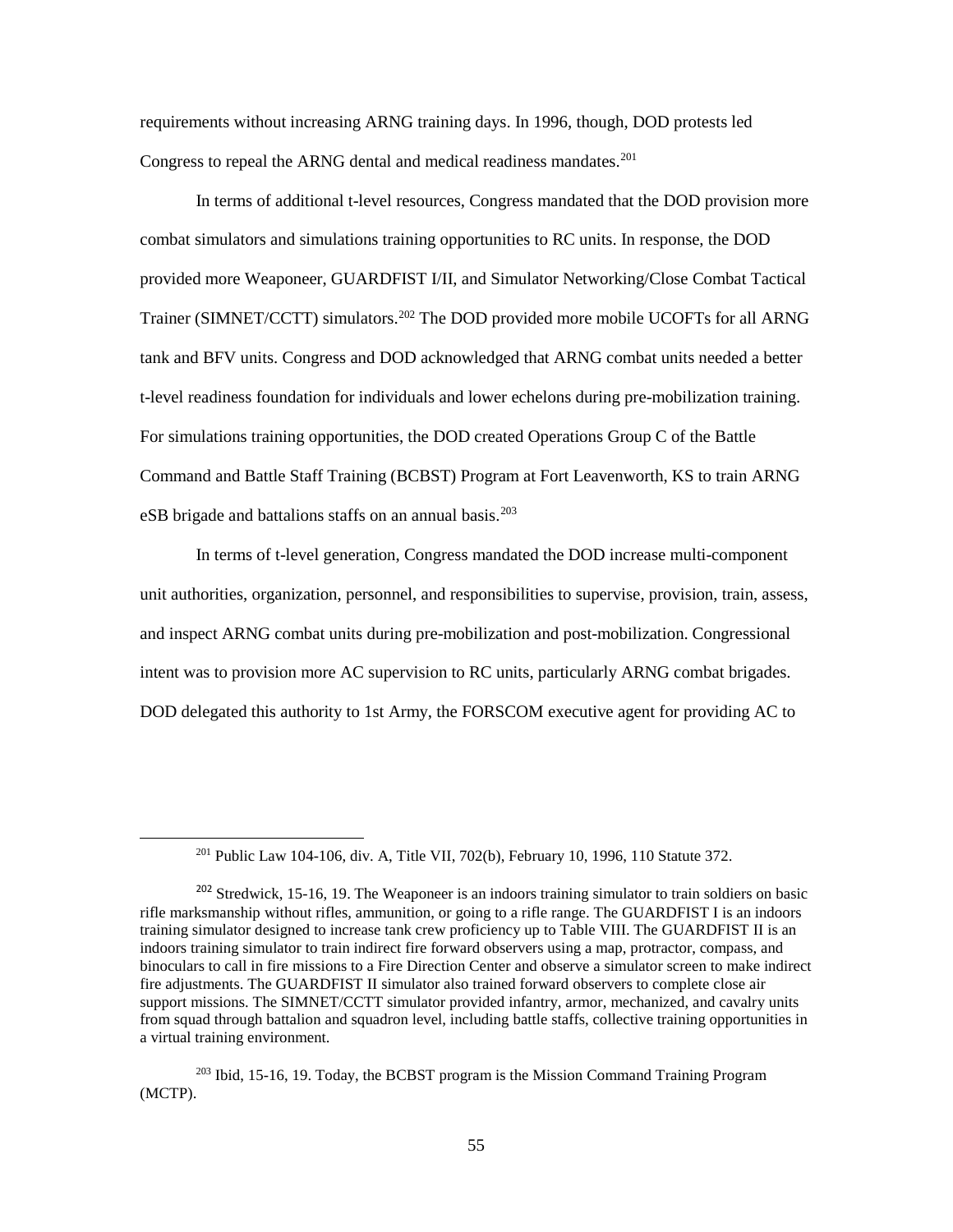RC training support, mobilizations, and providing federal oversight to State ARNG forces.<sup>[204](#page-64-0)</sup> Congress mandated that the DOD create an Operational Readiness Evaluation (ORE) Program. Under this program, DOD tasked FORSCOM, and ultimately 1st Army, an AC-RC multicomponent unit, to determine whether ARNG combat units were meeting AC readiness (p-level, s-level, r-level, and t-level) standards and requirements.<sup>[205](#page-64-1)</sup> Congress mandated that the DOD provision 5,000 AC soldiers to serve as advisors to high priority RC units. Congress mandated that the DOD assign 2,000 AC soldier-*advisors* to RC units as Resident Detachment Trainers (RDT). The DOD would assign 700 RDTs to eight ARNG eSB. [206](#page-64-2) In addition, Congress mandated that the DOD provision 3,500 AC soldiers to train high priority RC units. DOD assigned the 3,500 AC Soldiers to 1st Army to provide unit maneuver training lanes to RC combat units.<sup>[207](#page-64-3)</sup>

Immediately after the roundout operational approach failed, the Active Regular Army and the ARNG entered a period of self-reflection, reform, and adaption searching for improved ARNG combat brigade readiness generation strategies.<sup>[208](#page-64-4)</sup> General Gordon Sullivan, the Army Chief of Staff, led US Army reform efforts. In 1991, he announced the Bold Shift program, a new

l

<span id="page-64-0"></span><sup>204</sup> Jason Joose. "Briefing to SAMS: First Army Mission and Authorities" (Fort Leavenworth, KS: The School for Advanced Military Studies, September 12, 2016), slide 3 and 4. Originally, both Fifth and First Army had this authority. Fifth Army transferred this authority solely to First Army in 2004.

<span id="page-64-1"></span><sup>&</sup>lt;sup>205</sup> Williamson, 18-19. The intent of the ORE program was to ensure no AC-RC readiness double standard.

<span id="page-64-2"></span><sup>&</sup>lt;sup>206</sup> Vore, 17-28. RDTs could only advise and assist, not evaluate or train ARNG combat brigades. Active RDTs had no command relationship with ARNG combat units. Active RDTs provided recommendations and RC units could follow or ignore. The roundout brigade command relationship had the same problems when Title 10 and Title 32 priorities conflicted.

<span id="page-64-4"></span><span id="page-64-3"></span><sup>207</sup> Stredwick, 17-18; 10 USC 12001; [Pub. L. 108–375, div. A, title V, §515\(a\), Oct. 28, 2004, 118](http://uscode.house.gov/statviewer.htm?volume=118&page=1883)  [Stat. 1883 increased from 3,000 AC soldiers for AT periods to 3,500 AC soldiers. V](http://uscode.house.gov/statviewer.htm?volume=118&page=1883)ore, 16. General Sullivan, the Army Chief of Staff, instructed 1st Army to plan, prepare, resource, and provide a "turn key" operation for RC combat units.

<sup>208</sup> Williamson, 15-20. This source documents the origins of the Bold Shift program.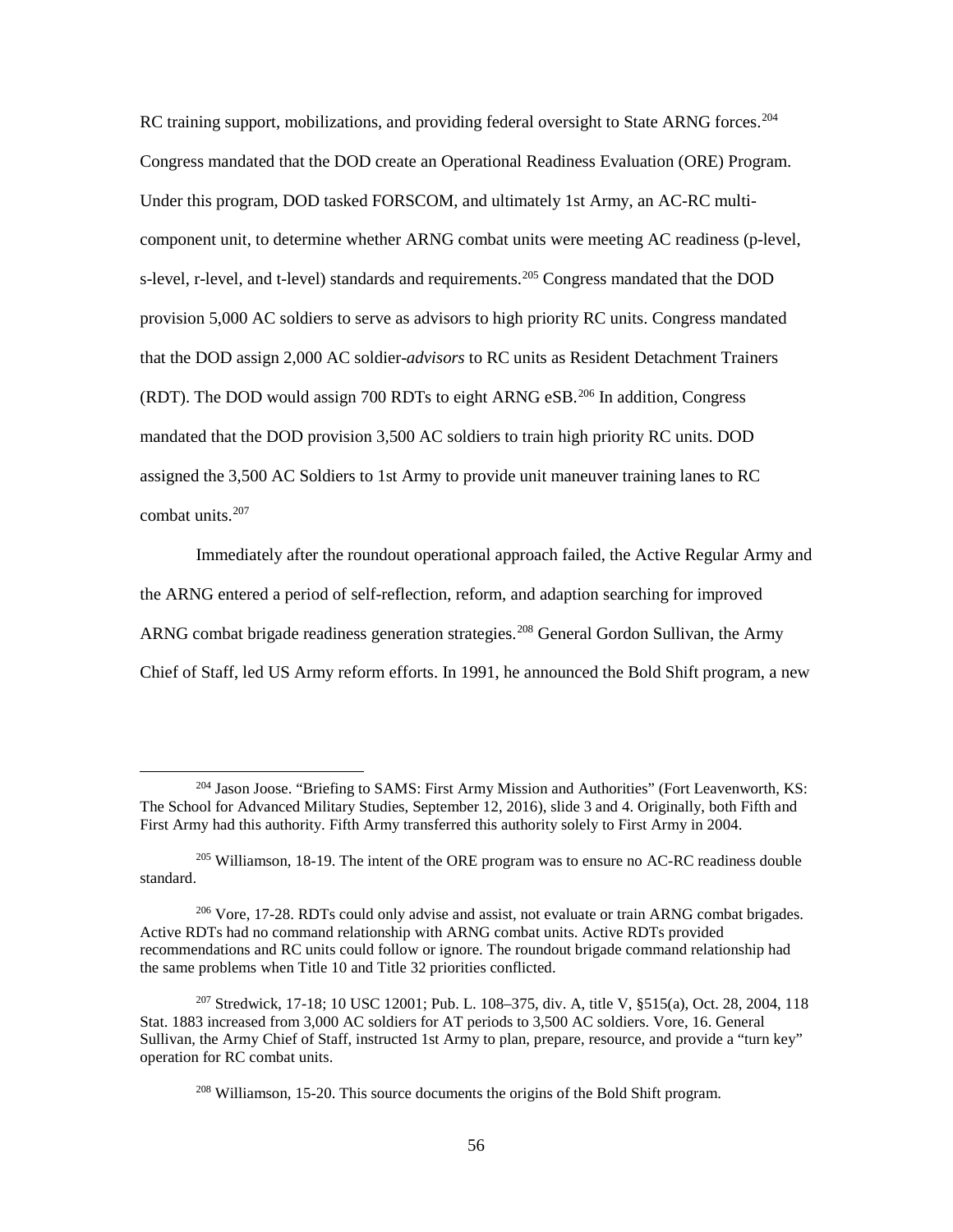integrated readiness generation training strategy for high priority ARNG combat units.<sup>[209](#page-65-0)</sup> It emphasized the need to set realistic, attainable peacetime training goals during pre-mobilization. The intent was to set a peacetime t-level readiness foundation that would allow for the effective and efficient t-level readiness generation of ARNG combat units during post-mobilization. Though extensive feasibility studies were underway, General Sullivan's stated goal for ARNG combat brigade responsiveness for wartime contingencies was ninety days or less.<sup>[210](#page-65-1)</sup> To achieve General Sullivan's goal, 1st Army implemented in 1992 the AC driven Bold Shift program: (1) All ARNG soldiers would be fully trained and proficient on assigned weapons systems annually. (2) All tank and BFV crews would be fully trained and proficient up to gunnery table VIII (Immediate) annually. (3) All ARNG eSB brigade and battalion level headquarters would conduct one CPX simulation annually. (4) All ARNG combat units would receive a 'trained rating' in three platoon METL tasks: attack, defend, and movement to contact. Units would conduct platoon echelon METL training lanes twice annually, once in IDT and once during the annual training period. [211](#page-65-2)

Armed with new authorities and personnel, DOD established eighteen Regional Training Brigades (RTB) under 1st Army to implement the Bold Shift program.<sup>[212](#page-65-3)</sup> Throughout the 1990s, the RTB mission evolved to ensure "the eSBs' ability to deploy and fight a major combat operation, ninety days after mobilization."[213](#page-65-4)

<sup>209</sup> Vore, 13. This source discussed General Sullivan's Bold Shift program intent.

<span id="page-65-1"></span><span id="page-65-0"></span><sup>210</sup> Richard E. Arnold, *Active Component Support to Reserve Component Training Changes to Training Support XXI* (Carlisle Barracks, PA: US Army War College, 2003), 3. GAO/NSIAD-95-91, 40- 48; Vore, 13, 15-17.

<sup>211</sup> Stredwick, 19; Vore, 16-19; Williamson, 16-20.

<span id="page-65-3"></span><span id="page-65-2"></span><sup>212</sup> Global Security, "Training Support Brigades History," accessed December 13, 2016, http://www.globalsecurity.org/military/agency/army/brigade-tsb.htm.

<span id="page-65-4"></span><sup>213</sup> Richard G. Greene, *Assessing the Army National Guard's Enhanced Separate Brigade Concept: Searching for Readiness and Relevance* (Fort Leavenworth, KS: Command and General Staff College, 2003), 43; Williamson, 16. The US Army refers to RTBs as Training Support Brigades (TSB) today.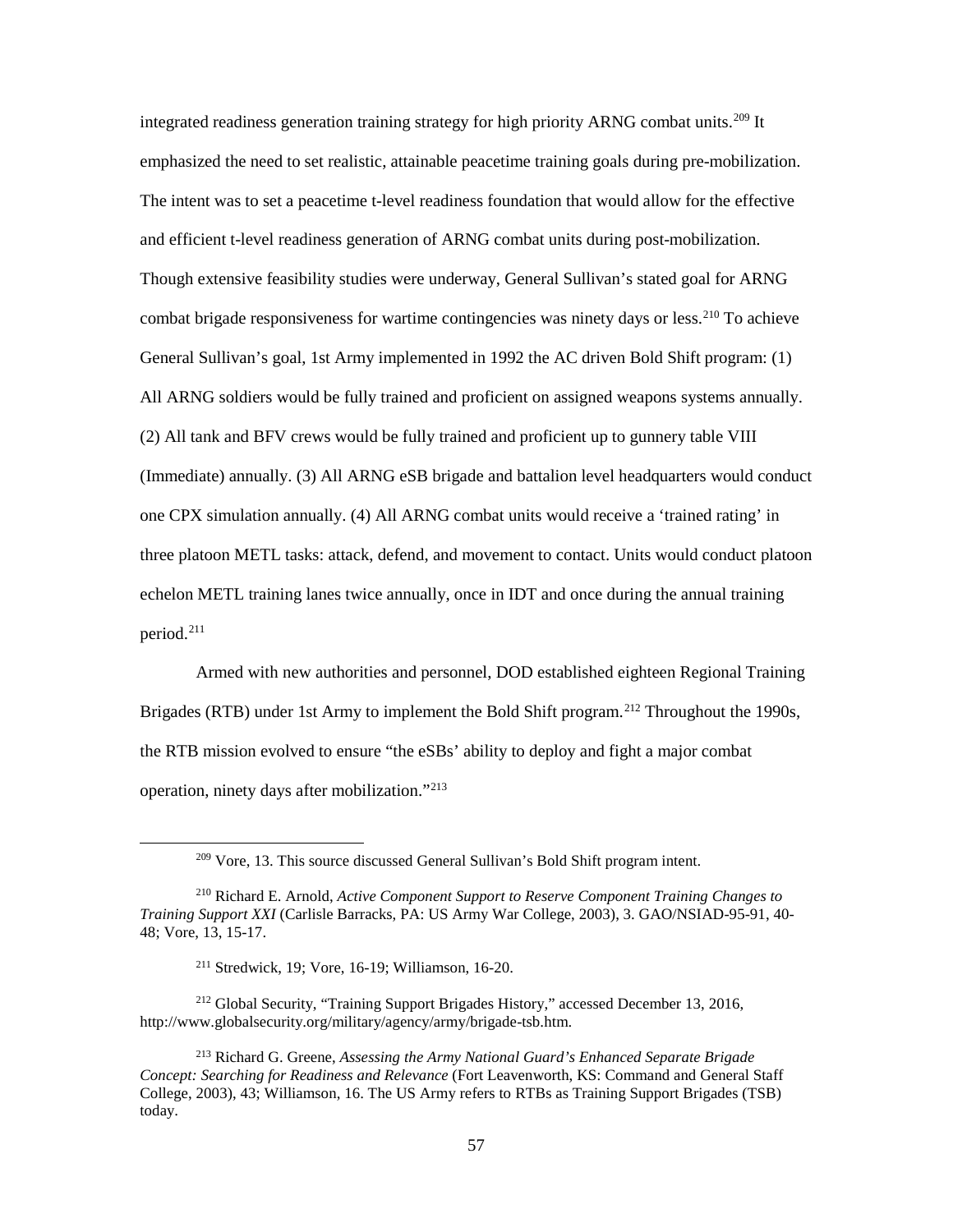In 1991, the ARNG announced its own program, Project Standard Bearer, to provision and "enhance the capability and readiness" of ARNG combat brigades to maintain its wartime contingency missions. ARNG eSBs would "receive resources, training, and validation as "standard bearers" for the entire ARNG." The goal was to attain and maintain at least a ninety-five percent MOSQ p-level in combat brigades.<sup>[214](#page-66-0)</sup> In 1993, the ARNG failed to achieve this goal. The primary cause for non-deployable soldiers in these brigades was incomplete PME and MOSQ training. Secondary causes included soldier legal, medical, and disciplinary issues. Undeterred, the DOD and the ARNG provisioned a 125 percent personnel MTOE authorization for eSBs. [215](#page-66-1) This gave ARNG eSBs a thirty percent buffer for failure in the event of a mobilization. The ARNG refused to let ARNG eSBs fail, funding expensive recruiting and retention bonuses from their own budgets in an attempt fill higher authorizations.<sup>[216](#page-66-2)</sup>

# The ARNG Enhanced Separate Brigade Operational Approach

Beware the twelve-division strategy for a ten-division Army

---General Eric Shinseki Army Chief of Staff, 1999-2003 Controversial Retirement Speech

### Peacetime Realities for ARNG Major Combat Operations

From 1992-1996, the provisions, mandates, authorities, and adaptions of Congress and DOD created the 1st Army support structure that enabled the creation of a new peacetime "One Army" operational approach, stand-alone ARNG eSBs.<sup>[217](#page-66-3)</sup> ARNG eSBs represented a new

<span id="page-66-1"></span><span id="page-66-0"></span><sup>214</sup> Dwight D. Oland and Daniel W. Hogan Jr*., The Department of the Army Historical Summary FY1992* (Washington, DC: Center of Military History, 2001), 64-65.

<sup>215</sup> NSIAD-00-114, 10.

<sup>216</sup> NSIAD-95-91, 22-28.

<span id="page-66-3"></span><span id="page-66-2"></span><sup>217</sup> NSIAD-00-114, 3-4. The ARNG eSB operational approach included fifteen high priority standalone combat brigades consisting of seven light infantry brigades and eight mechanized brigades. Seven of the fifteen ARNG eSBs were originally roundout brigades.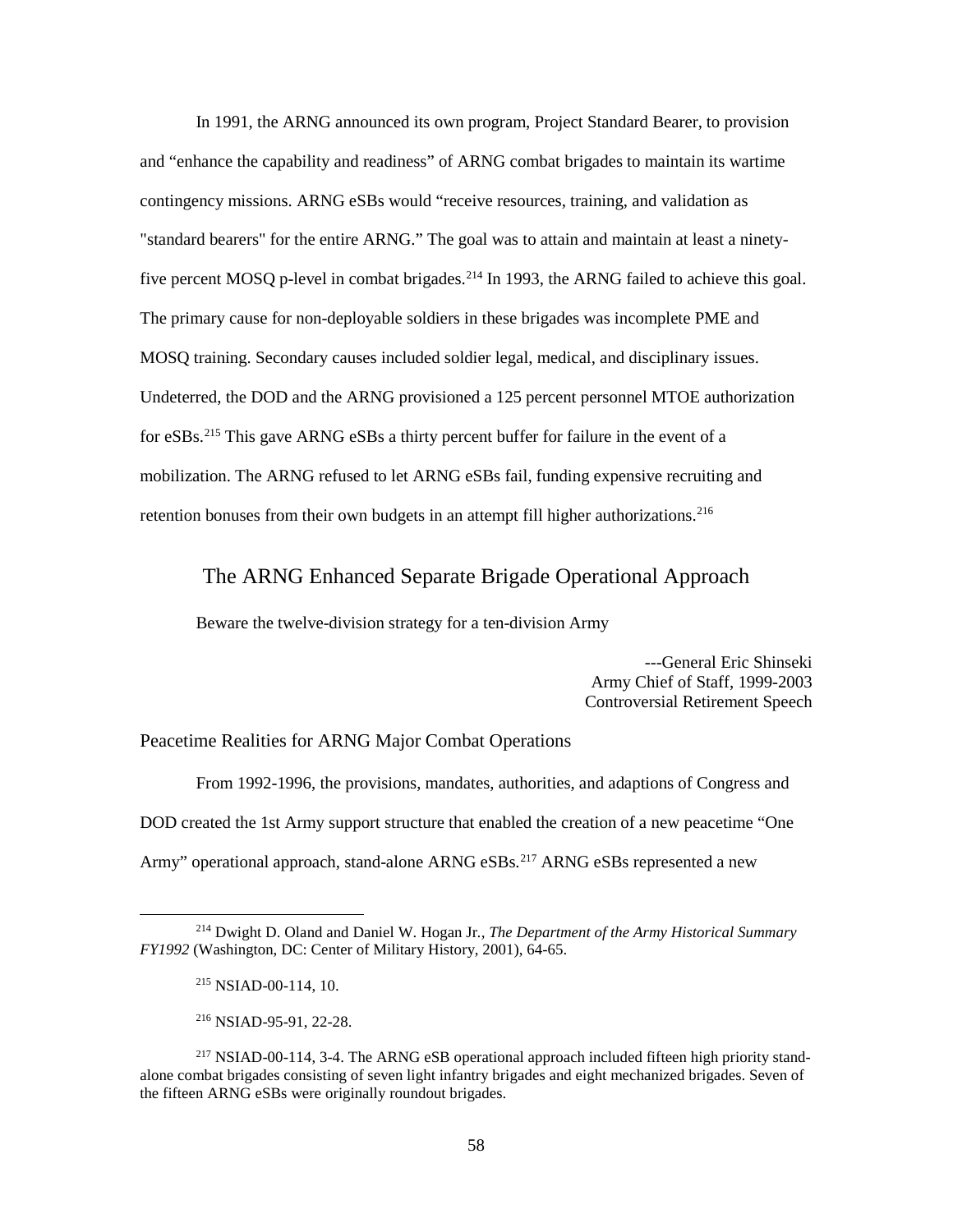operational approach for preparing ARNG combat brigades for major combat operations in peacetime.

In 1995, Congress was curious about the returns on investment and the feasibility of ARNG eSBs to prepare for major combat operations. It tasked the GAO to investigate and answer three questions: (1) Is the Bold Shift training strategy enabling ARNG eSBs to meet peacetime training goals? (2) Are RDTs assigned to ARNG eSBs working effectively to improve training readiness? (3) What are the prospects of having ARNG eSBs ready for major combat operations within ninety days? $2^{218}$  $2^{218}$  $2^{218}$ 

For the first question, from 1992-1994 the GAO concluded that none of the ARNG eSBs "came close to achieving the training proficiencies sought by the Bold Shift training strategy" to prepare them for major combat operations in peacetime.<sup>[219](#page-67-1)</sup> This included p-level soldier and leader MOSQ, PME, and total available strength goals. This also included t-level crew gunnery qualification goals, the three platoon METL collective training goals, and brigade and battalion staff training goals, of which none were met. The reports most damning p-level readiness challenge was that soldier and leader MOSQ, PME, and total available strength goals could not be achieved even with a thirty percent buffer when twenty-three percent of the eSB soldiers turned over annually.<sup>[220](#page-67-2)</sup> The report found that only three battalions out of all fifteen eSBs came close to achieving gunnery qualification goals, only fourteen percent of all platoons received trained ratings in the three METL tasks, and p-level schooling requirements prevented effective staff training during the annual training period.<sup>[221](#page-67-3)</sup> The GAO told Congress that the more measured Bold Shift strategy appeared reasonable and improved, but "it may take another 5 to 10

<sup>219</sup> Ibid, 3.

<span id="page-67-3"></span><span id="page-67-2"></span><span id="page-67-1"></span><span id="page-67-0"></span> $\overline{\phantom{a}}$ 

<sup>221</sup> Ibid, 3, 15-22.

<sup>218</sup> NSIAD-95-91, 2, 13-14.

<sup>220</sup> Ibid, 3, 22-28.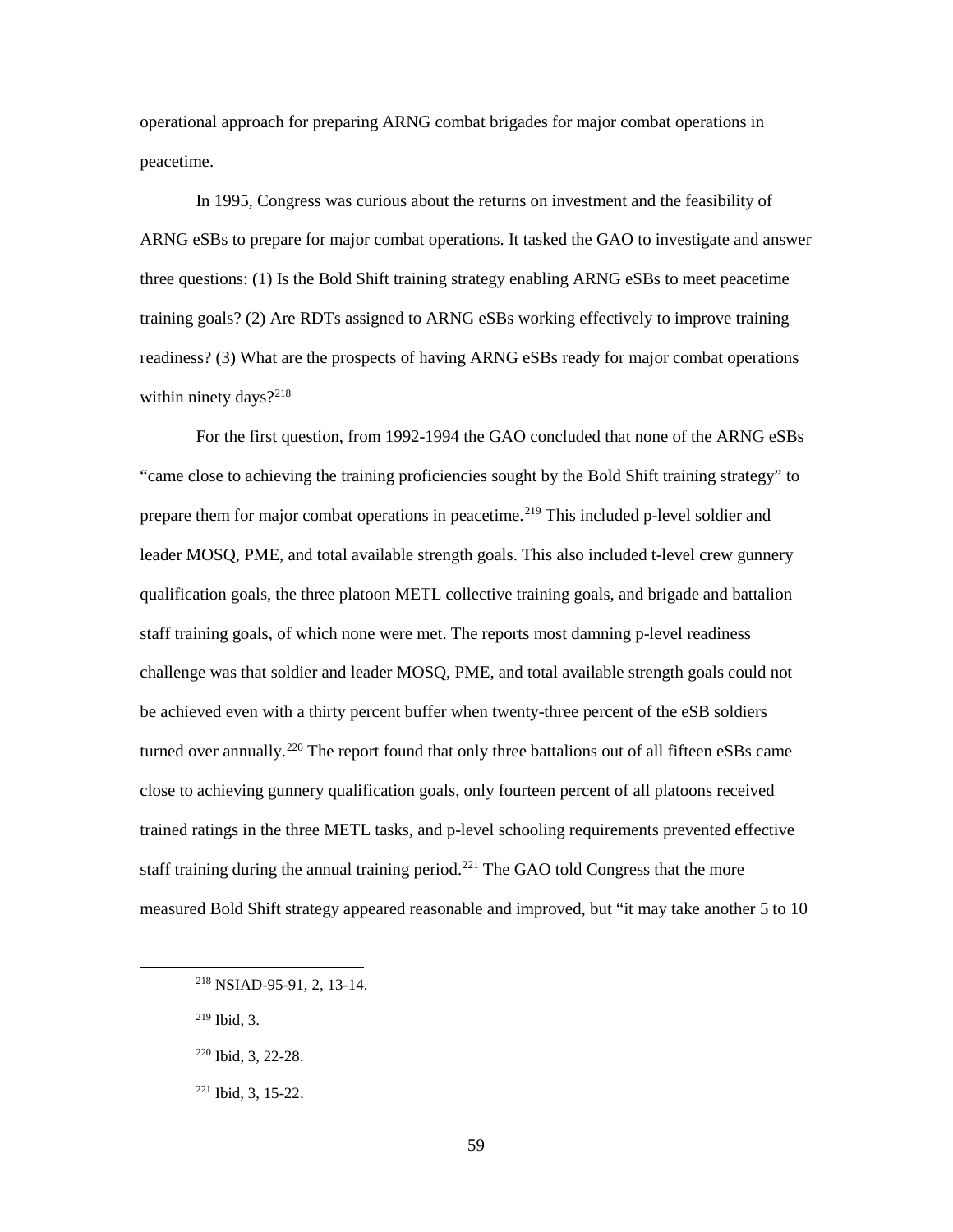years before the impact of the strategy is clearly known." The DOD concurred with these findings.[222](#page-68-0)

For the second question, the GAO concluded that "the role of active Army advisers [RDTs] in the state-run brigade operations has not been clearly defined by the Army" because "advisors have no formal authority."<sup>[223](#page-68-1)</sup> GAO characterized the Title 10 and Title 32 authority relationship as an "us and them" relationship. RDTs could only advise and assist, not evaluate or train ARNG eSBs. Active RDTs had no command relationship with ARNG eSBs. Active RDTs provided recommendations and ARNG eSBs could follow or ignore. The previous roundout brigade ADCON command relationship had the same problem. The DOD concurred with these findings.[224](#page-68-2)

For the third question, the GAO concluded "it is highly uncertain whether the National Guard combat brigades can be ready to deploy 90 days after mobilization" to perform major combat operations. It even noted that General Sullivan in 1992 questioned whether ARNG combat brigades could ever "deploy with less than 60 to 90 days of post-mobilization preparation time." General Sullivan acknowledged in a Congressional briefing the real problem of the brigade's "difficulty in reaching high enough levels of peacetime training proficiency, in only 39 days of [pre-mobilization] training [per year]." Ultimately, the GAO recommended to Congress that more time be given to see if Bold Shift could work for ARNG eSBs. The DOD concurred with these findings, but it needed more time to examine other mobilization strategies.

<sup>222</sup> NSIAD-95-91, 13, 29, 53-55.

<span id="page-68-1"></span><span id="page-68-0"></span><sup>223</sup> Ibid, 3, 13, 30-37. Title 10 of the US legal code gives the Department of Defense, a federal agency, clear legal authorities and administrative control (ADCON) over the Armed Forces to include the Active Regular Army during peace and war. Title 32 of the US legal code subordinates the National Guard under the authority and administrative control (ADCON) of each State during peacetime. The GAO characterized it as an "us and them" relationship because legally the National Guard and Active Regular Army are separate entities during peacetime.

<span id="page-68-2"></span><sup>224</sup> NSIAD-95-91, 55-57; Vore, 17-28. The NGB stated RDTs were 'counter-productive.' Today, RDTs do not exist.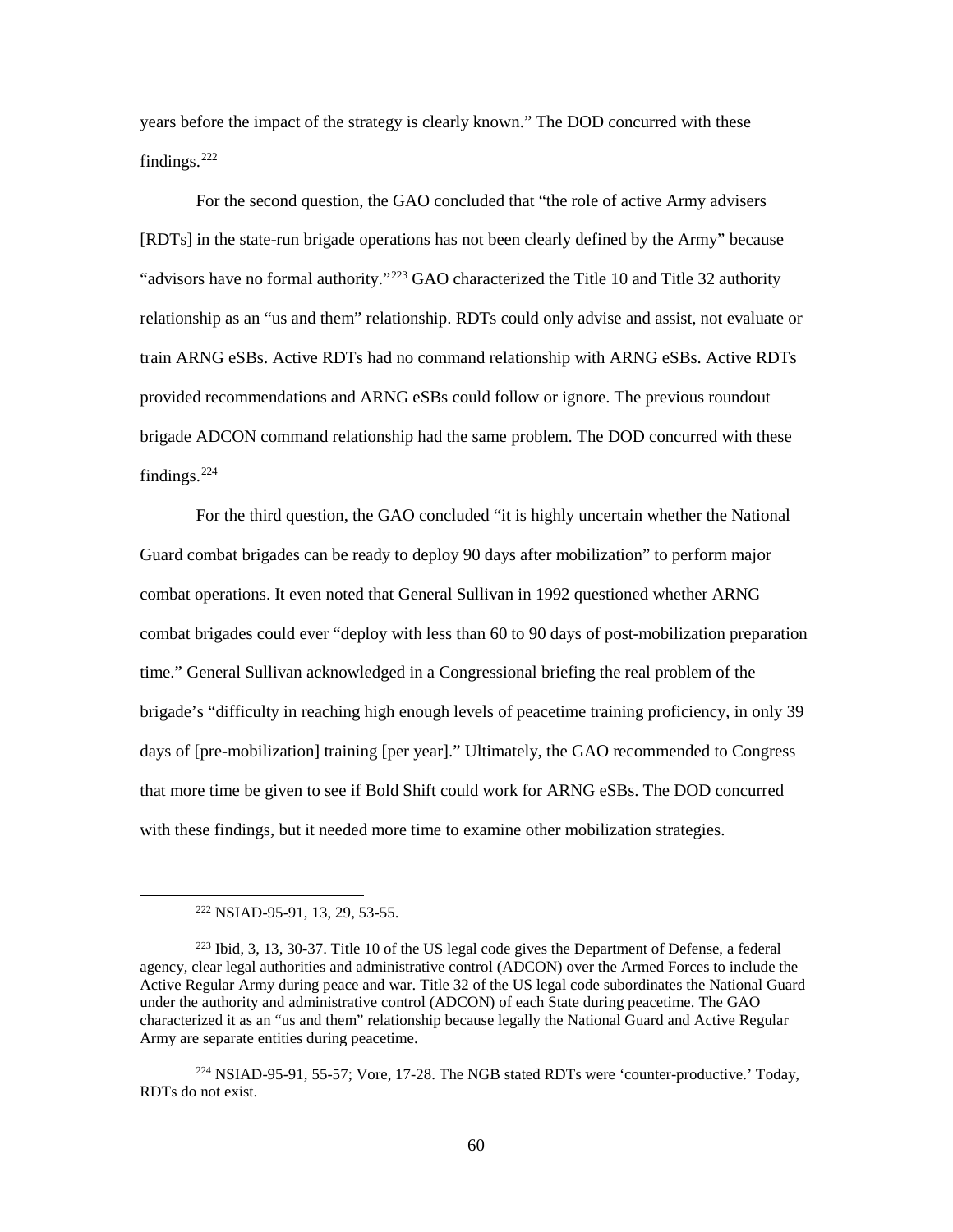Early on, the Active Regular Army recognized the infeasibility of some Bold Shfit goals. To reach attainable goals, the Active Regular Army modified and lowered goals, essentially making the "shift" not so "bold." In 1992, the Active Regular Army cut the original Bold Shift goal of 100 percent qualification on Table VIII for all ARNG tank and BFV crews to seventy five percent for tank crews and sixty percent for BFV crews annually. In 1995, the Active Regular Army cut the ARNG platoon METL collective training proficiency goal by two thirds. ARNG eSBs would train their platoons on *one* of the three METL collective tasks annually and train all three over a three-year period.<sup>[225](#page-69-0)</sup>

In 2000, after five years, Congress again tasked the GAO to investigate its returns on investment for the eSB operational approach. Congress wanted answers to three questions: (1) Are eSBs meeting current training and personnel readiness goals? (2) What are the key reasons for any continuing difficulties in eSBs meeting these goals? (3) Does the Army have an effective system for assessing eSB readiness and the time required for brigades to be ready for major combat operations?[226](#page-69-1)

For the first question, the GAO concluded that "only one brigade" met p-level readiness goals for a ninety percent total available strength and eighty-five percent of all soldiers and leaders PME and MOSQ qualified.<sup>[227](#page-69-2)</sup> This occurred despite increased personnel MTOE authorization buffers. For t-level readiness, the GAO noted a slight improvement for the reduced Bold Shift goals, but ultimately concluded that "only forty-two percent of twenty-four mechanized battalions met gunnery standards [Table VIII]" and "only three of fifteen brigades reported their platoons met training goals" for the *one* annual METL task. [228](#page-69-3) After almost a

<sup>228</sup> Ibid, 5-7.

<sup>225</sup> NSIAD-95-91, 19-20.

<sup>226</sup> NSIAD-00-114, 4, 20-21.

<span id="page-69-3"></span><span id="page-69-2"></span><span id="page-69-1"></span><span id="page-69-0"></span> $227$  Ibid, 5, 8-10, 14. The GAO found that on average only sixty-seven percent of personnel attended ARNG combat brigade collective training during the annual training periods 1998.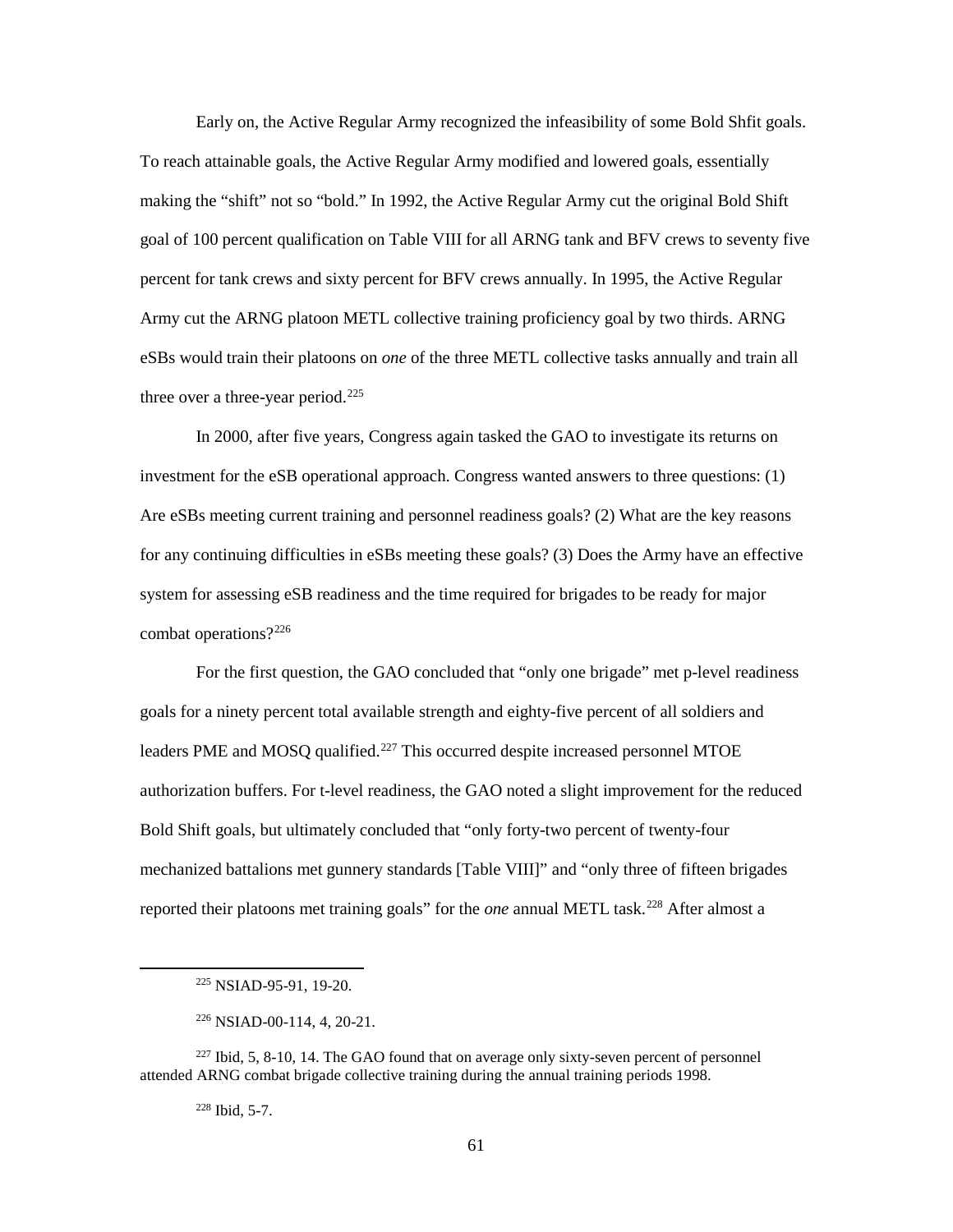decade of provisioning readiness strategies, ARNG combat brigade readiness only marginally improved. The DOD concurred, but disturbingly acknowledged that the original Congressional mandate for "one military education standard for all AC and RC enlisted and NCO promotions" would not be the same in the future.<sup>[229](#page-70-0)</sup> DOD stated it was launching the "ARNG Distance Learning Initiative," essentially creating a separate military education system and standards for ARNG soldier and leader p-level readiness.<sup>[230](#page-70-1)</sup> Once again, the DOD lowered the standard.

For the second question, the GAO gave ARNG brigade officials fifteen potential problems to rank order. ARNG brigade officials surprised GAO investigators with another major problem not listed. ARNG brigade officials frequently reported to the GAO that "the problem of too much to do in the time available" was a major, longstanding peacetime problem for ARNG combat brigades and major combat operations. [231](#page-70-2) The DOD concurred and emphasized that the ARNG must do more to "concentrate their limited training time on the most critical wartime planning requirements" and that Army staff will continue "conducting missioning study groups."[232](#page-70-3) The Army staff continued to focus all efforts on making the impossible, possible in ninety days by playing with the assumptions of theoretical post-mobilization training modules.

For the two parted third question, the GAO reported that "the Army does not have an effective system for assessing [eSB] brigade readiness and deployment times" because ARNG peacetime "training readiness assessments are subjective and unrealistic."[233](#page-70-4) This answered the

<span id="page-70-1"></span><span id="page-70-0"></span> $\overline{\phantom{a}}$ 

 $233$  NSIAD-00-114, 6, 14-17.

<sup>229</sup> Stredwick, 12.

<sup>230</sup> NSIAD-00-114, 31.

<sup>231</sup> Ibid, 5, 10-14.

<span id="page-70-4"></span><span id="page-70-3"></span><span id="page-70-2"></span> $232$  NSIAD-95-91, 40-50; NSIAD-00-114, 29. The DOD and US Army conducted numerous modeling exercises attempting to determine the optimal post-mobilization training plan to prepare ARNG combat brigades for major combat operations in the shortest amount of time possible. Repeated modeling studies continued to prove that it was nearly an impossible task to prepare ARNG combat brigades for major combat operations in less than ninety days.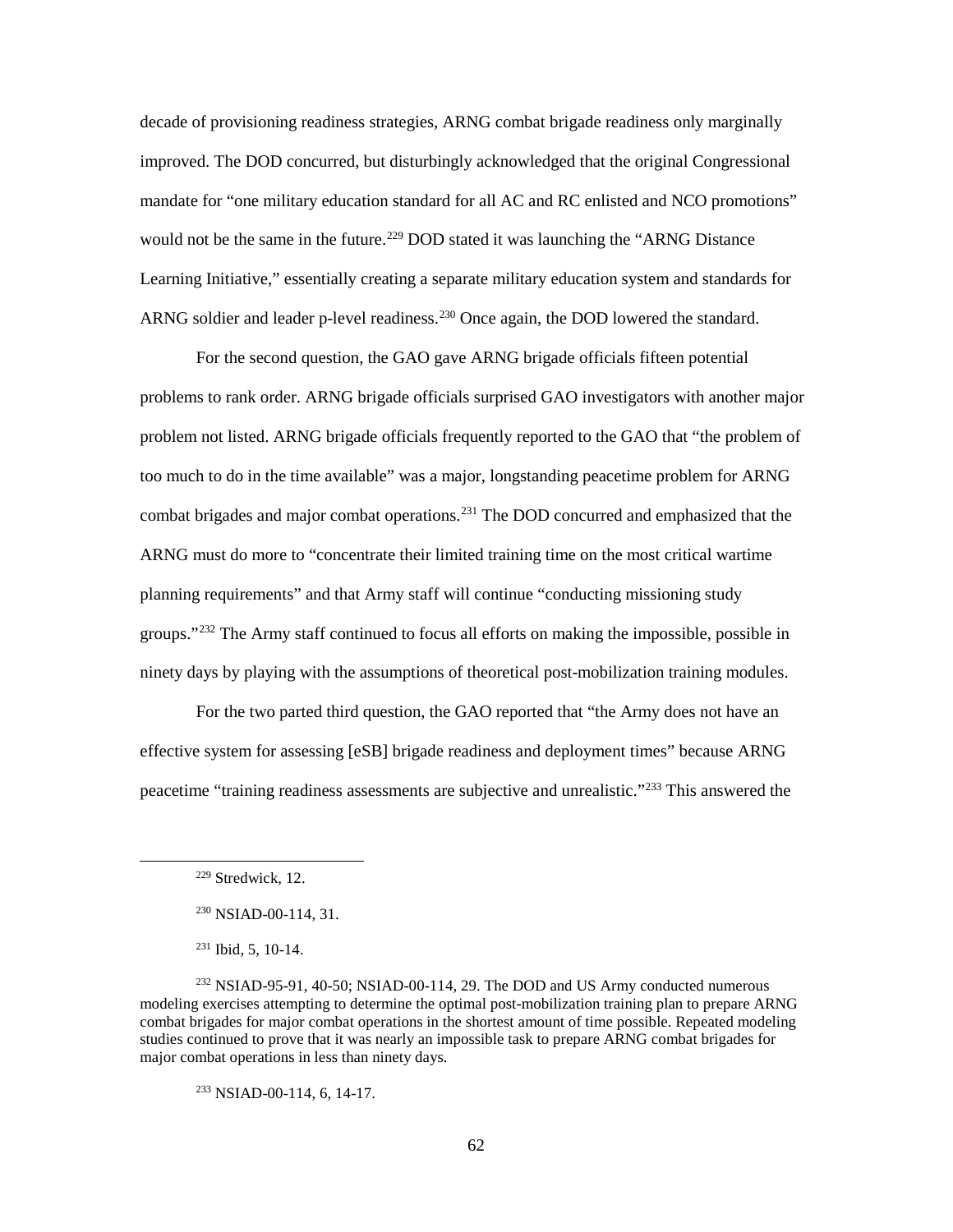first part of the third question, assessing readiness, but caused problems with the question's second part, preparing ARNG combat brigades for major combat operations. Thus, the GAO essentially told Congress that the Army needed to "clarify the goal concerning the amount of time the brigades have to be ready for war" because peacetime readiness reports were unreliable.<sup>[234](#page-71-0)</sup> The GAO could not reconcile the second part of the third question with unreliable ARNG eSB readiness reports juxtaposed against their *designed purpose*, major combat operations. The GAO rather requested the Army should redefine their *purpose* by "linking requirements to time frames established in the war plans" or realistic missions counter to their *designed purpose*, major combat operations. [235](#page-71-1) Basically, the GAO ignored the intent of Congress' question and deferred to the DOD. The DOD happily ignored the big question of whether ARNG eSBs could deploy or not in ninety days for major combat operations. [236](#page-71-2)

After three decades of provisioning peacetime readiness strategies, both peacetime "One Army" operational approaches for preparing ready, integrated, and responsive ARNG combat brigades for major combat operations failed. The Iraq War would temporarily change the debate on "One Army" operational approaches for ARNG combat brigades.

## Iraq War Strategic Context

In the aftermath of September 11, 2001, the US worldview appeared anew. Non-state actors, Al Qaeda, committed acts of terrorism against the United States from Afghanistan. The enmity and solidarity of the American people demanded reprisals. President George W. Bush authorized a Global War on Terrorism. US military special operations forces and paramilitary forces quickly invaded Afghanistan, built local coalitions, and toppled a primitive Taliban regime

<span id="page-71-0"></span><sup>234</sup> NSIAD-00-114, 18-19.

<span id="page-71-1"></span><sup>235</sup> Ibid, 19.

<span id="page-71-2"></span><sup>236</sup> Ibid, 29-30.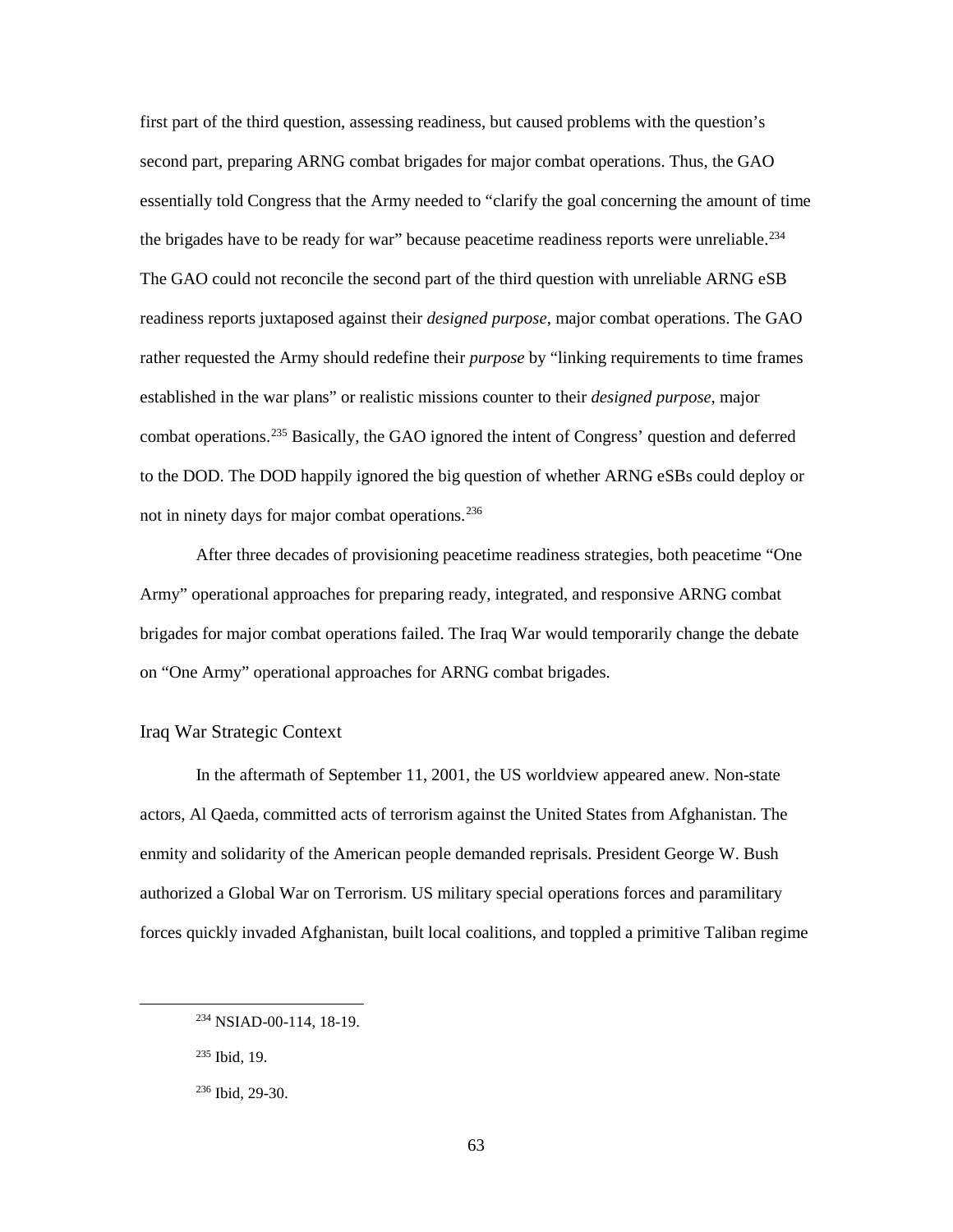in November 2001. Three Active Regular Army divisions soon followed, occupied Afghanistan, and began conducting counter-terrorism operations against Al Qaeda and its affiliates.<sup>[237](#page-72-0)</sup> Shortly thereafter, DOD policy-makers, in accordance with their preferences, announced a revolution in military affairs, a desire to harness US military special operations forces and paramilitary forces in future wars. Considering the circumstances, President Bush made a simple political decision that incurred few, if any, political risks. The decision to invade Afghanistan put terrorist groups and the nation-states that harbored them on notice.<sup>[238](#page-72-1)</sup> The American public expected a quick reprisal.

Unfortunately, future political decisions by President Bush would not be so easy, particularly what to do about old adversaries such as Iraq, Iran, and North Korea. Old paradigms and preferences shaped DOD policy-maker recommendations inside the Bush administration. These would guide Iraq war planning for major combat operations and post-war occupation activities.<sup>[239](#page-72-2)</sup> The "target sets" between Iraq and Afghanistan were completely different. Afghanistan was a primitive regime.<sup>[240](#page-72-3)</sup> Iraq was not a near-peer military competitor, but in comparison to Afghanistan, a formidable enemy none the less. Iraq war plans would require

l

<span id="page-72-2"></span><sup>239</sup> Michael R. Gordon and Bernard E. Trainor, *COBRA II: The Inside Story of the Invasion and Occupation of Iraq* (New York, NY: Pantheon Books, 2006), 363. CENTCOM to Coalition Forces Land Command Component (CFLCC) Iraq war planning began in September 2001, OPERATION VIGILANT GUARDIAN; Fontenot, Degen, and Tohn, 44-45. CLFCC to V Corps formal Iraq war planning began in November 2001; Ricks, 32-34. President Bush and DOD policy-maker oversight began in November 2001.

<span id="page-72-0"></span><sup>237</sup> Gregory Fontenot, E.J. Degen, and David Tohn, *On Point: The United States Army in Operation Iraqi Freedom* (Annapolis, MD: Naval Institute Press, 2005), 24-25. In Afghanistan, counterterrorism (CT) operations were the priority, not nation-building. Army conventional forces initially included the 10th Mountain Division, 101st Airborne Division, and the 82nd Airborne Division in 2003 and 2004. The United States also had elements of the 101st Airborne Division committed to Kosovo during the same time.

<span id="page-72-1"></span><sup>238</sup> Ibid, 22-23. President Bush articulated to a joint session of Congress the Bush Doctrine on 20 September 2001.

<span id="page-72-3"></span><sup>240</sup> Thomas E. Ricks, *Fiasco: The American Military Adventure in Iraq* (New York, NY: Peguin Books, 2006), 117. The US-led ground invasion force consisted of approximately 145,000 troops. It faced an Iraqi Army consisting of approximately 400,000 Iraqi troops, approximately 4,000 tanks and other armored vehicles, and tens of thousands of irregular fighters. Unconventional, special operations forces and paramilitary options alone would be insufficient.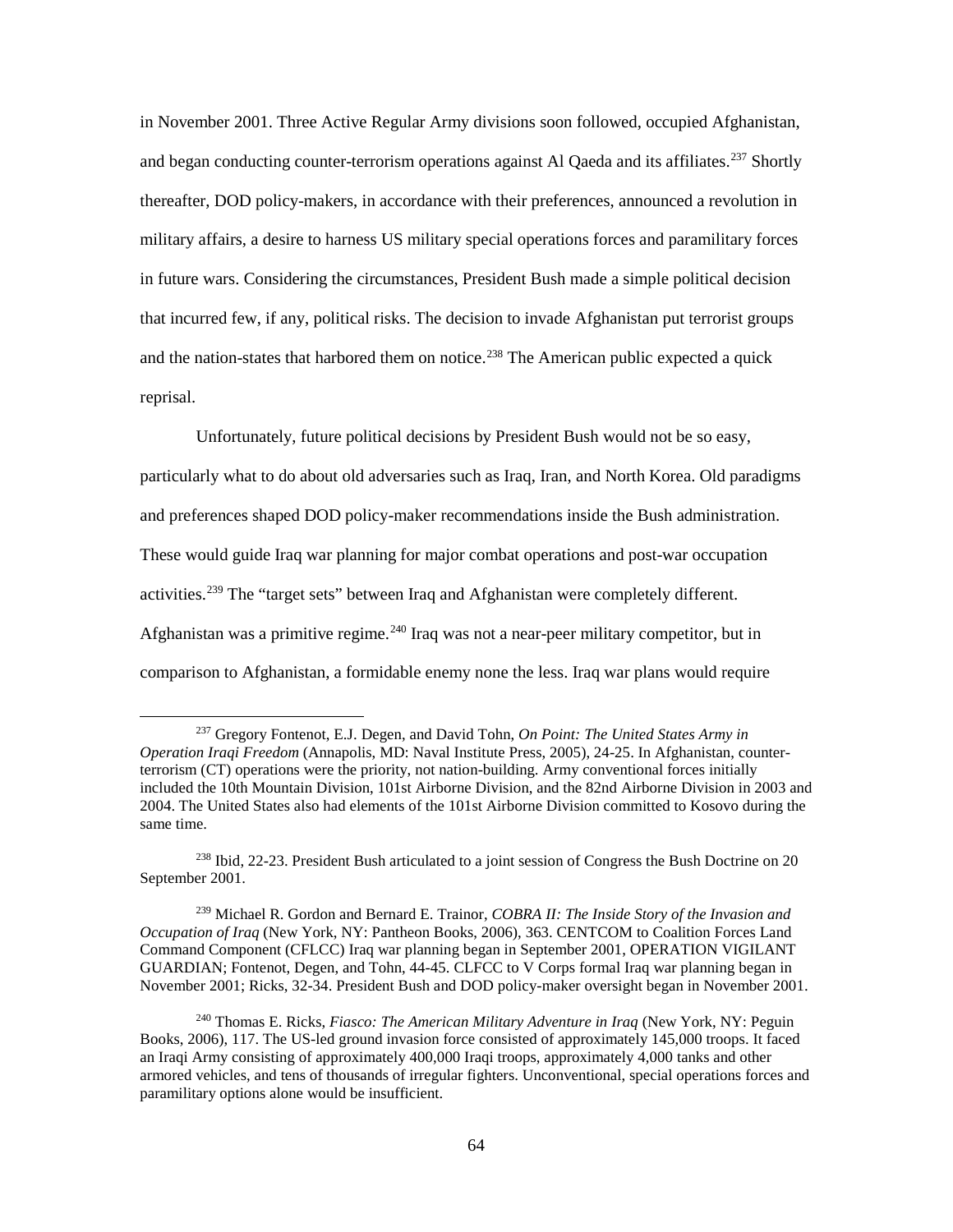increased force levels and conventional approaches.<sup>[241](#page-73-0)</sup> To military planners, the mobilization of ARNG combat brigades for an Iraq War seemed both appropriate and logical.<sup>[242](#page-73-1)</sup> Such an act, however, would defy policy-maker preferences and the existing political environment. Absent clear evidence that Iraq posed an existential threat, policy-makers would incur substantial political risks for the mobilization of ARNG combat brigades.<sup>[243](#page-73-2)</sup> At the time, the search and justification for weapons of mass destruction intelligence was highly politicized and controversial.[244](#page-73-3)

Iraqi President Saddam Hussein frustrated US policy-makers and pundits throughout the 1990s.[245](#page-73-4) CENTCOM commanders and military planners conducted years of in-depth analysis and war planning for Iraq war contingencies. By 1998, CENTCOM completed operational plan (OPLAN) 1003-98, an Iraq war plan for major combat operations and post-war occupation activities. Its estimates for major combat operations called for an invasion force of three heavy armored corps and approximately 400,000 troops. Its estimates for post-war occupation called for  $500,000$  troops to conduct security operations and nation building activities.<sup>[246](#page-73-5)</sup> Interagency wargames pointed to an occupation that would last up to ten years.<sup>[247](#page-73-6)</sup> Per the national military

<span id="page-73-0"></span> $\overline{\phantom{a}}$ 

<span id="page-73-6"></span><span id="page-73-5"></span><span id="page-73-4"></span><span id="page-73-3"></span><sup>244</sup> Ibid, 3-111. On September 8, 2002, National Security Advisor Condoleezza Rice tells the New York Times "we do not want the smoking gun [WMD] to be a mushroom cloud," 58.

 $^{241}$  Ricks, 100-101.

<span id="page-73-1"></span><sup>242</sup> Ibid, 4-8, 26-27. CENTCOM OPLAN 1003-98 contained different force packages for various scenarios. Force level estimates ranged from 380,000 troops to 500,000 troops. In 2001, the entire Active Regular Army consisted of 476,000 soldiers. Fontenot, Degen, and Tohn, xix, 176.

<span id="page-73-2"></span><sup>&</sup>lt;sup>243</sup> Ibid, 96-100. After fifteen months of planning, Defense Secretary Donald Rumsfeld was reluctant to mobilize RC combat support and combat service support units prior to Christmas, December 25, 2002. This was almost three months prior to the Iraq invasion. The political risks of mobilizing RC combat support and combat service support units was too high; Fontenot, Degen, and Tohn, 73-74.

<sup>245</sup> Ibid, 3-28. This source discusses US Iraq Containment Policies.

<sup>246</sup> Gordon and Trainor, 4.

<sup>247</sup> Ibid, 26.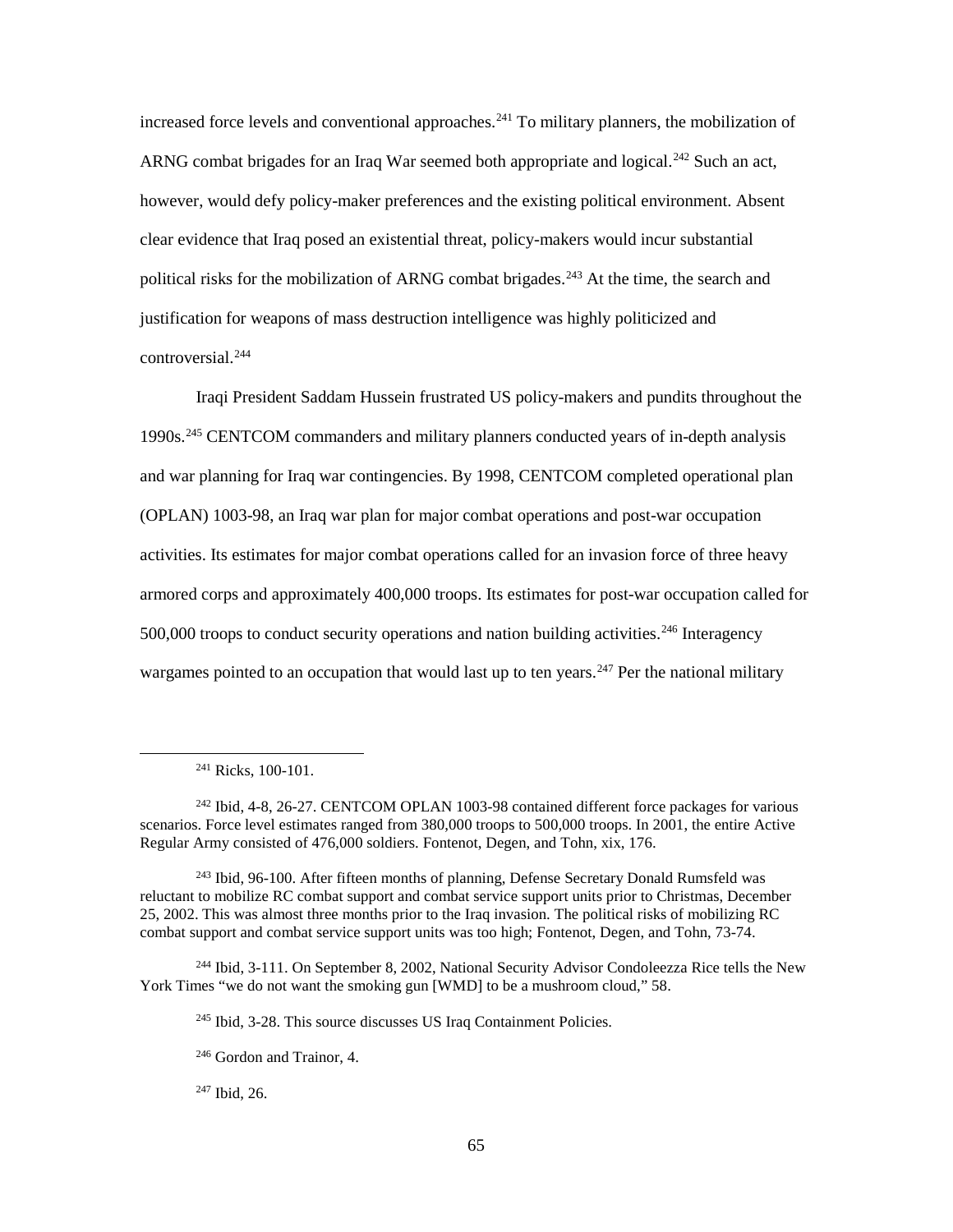strategy, OPLAN 1003-98 would require the mobilization of ARNG combat brigades as its implementation would quickly outstrip the combined arms maneuver capabilities of the Active Regular Army, ten active divisions.<sup>[248](#page-74-0)</sup> Regardless, the mobilization of significant ARNG combat power by policy makers was never a planning consideration.<sup>249</sup>

In November 2001, President Bush publicly remained focused on Afghanistan, but secretly began engaging the DOD on formal Iraq War planning. The invasion would not begin for another sixteen months. Regrettably, the Bush administration would need all sixteen months to present its case to the American people and the world for the Iraq War. On January 29, 2002, President Bush started presenting his case. At the annual 'State of the Union' address, he formally announced what many deemed a "declaration of war."[250](#page-74-2) He referred to Iraq, Iran, and North Korea as an 'Axis of Evil.' He openly stated "the United States will not permit the world's most dangerous regimes to threaten us with the world's most destructive weapons." He continued presenting his case throughout 2002 and 2003 in six major speeches.<sup>[251](#page-74-3)</sup> On January 28, 2003, he vocally changed policy for Iraq, Iran, and North Korea from containment to regime change.<sup>[252](#page-74-4)</sup>

<sup>250</sup> Ricks, 35-38.

<span id="page-74-0"></span><sup>248</sup> NSIAD-99-47, *Force Structure: Opportunities for the Army to Reduce Risk in Executing the Military Strategy* (Washington, DC: Government Accountability Office, 1999), 1-39. "The Army did not assess risks in its 1998 force structure review." "Requirements increased as force structure decreased." The study concluded future risk mitigation might require the mobilization of two Army National Guard Divisions.

<span id="page-74-1"></span><sup>&</sup>lt;sup>249</sup> Gordon and Trainor, 4. In November 2001, Defense Secretary Rumsfeld received his first Joint Staff briefing on OPLAN 1003-98 for 500,000 troops. Without military justification, Defense Secretary Rumsfeld stated "in exasperation that he did not see why more than 125,000 troops would be required and even that was probably too many" for the current policy preferences of the Bush administration. The political risks of an Iraq War at the time were high. The bar for considering ARNG combat brigades for mobilization was too high. At the time, the Bush administration had not presented a case to the American people or the world for an Iraq War.

<span id="page-74-3"></span><span id="page-74-2"></span><sup>251</sup> *Selected Speeches of President George W. Bush 2001-2008*. The six speeches were the West Point Commencement Speech (June 1, 2002), Middle East Peace Process Speech (June 24, 2002), Address to the United Nations General Assembly Speech (September 12, 2002), State of the Union Address to the 108th Congress (January 28, 2003), Remarks on the Future of Iraq Speech (February 26, 2003), Address to the Nation on Military Operations in Iraq Speech (March 19, 2003), 103-114, 125-133, 139-164, 167-177.

<span id="page-74-4"></span><sup>252</sup> *Selected Speeches of President George W. Bush 2001-2008*. "State of the Union Address to the 108th Congress" (January 28, 2003), 149-165.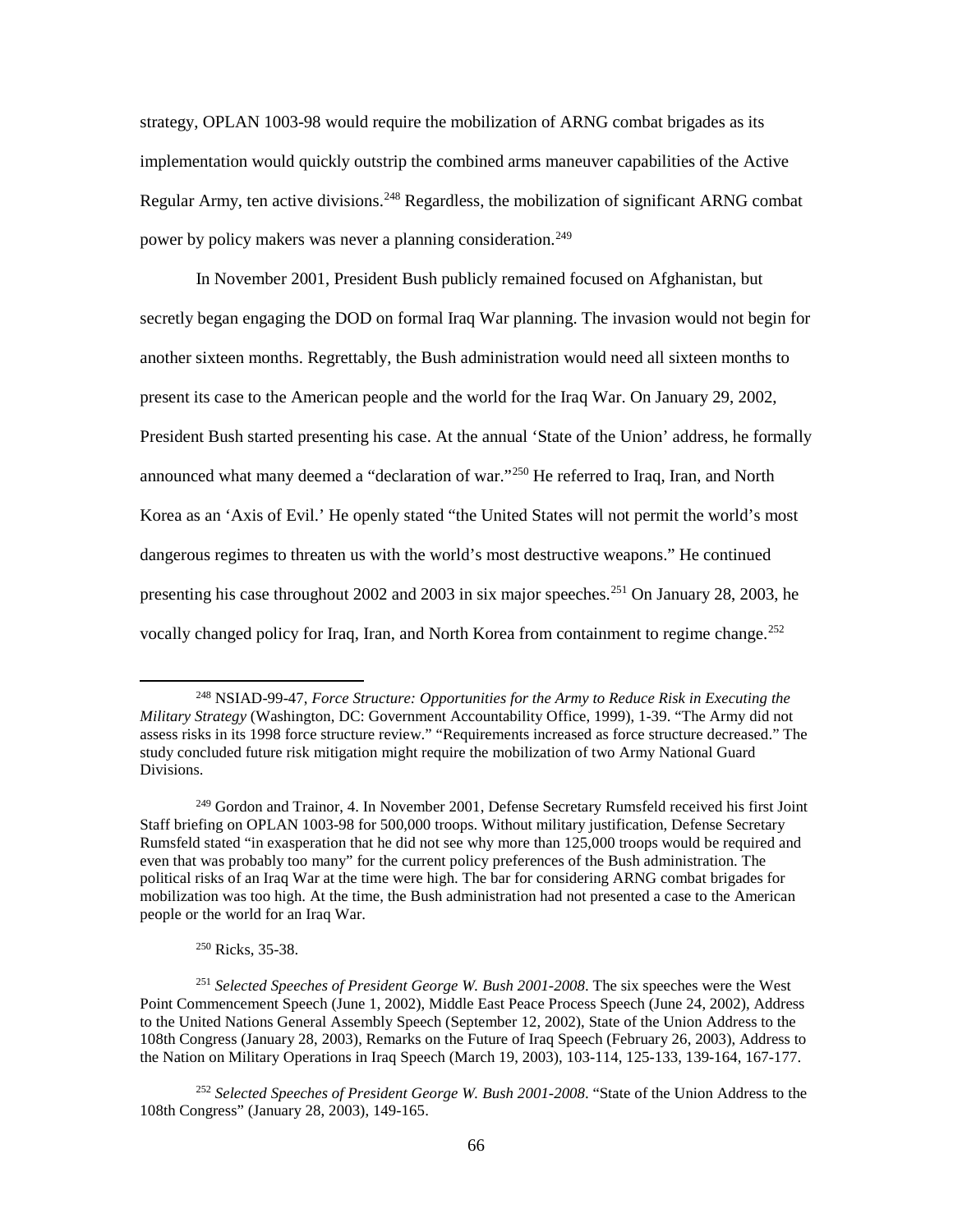Iraq would be the initial target as it had defiantly challenged and agitated US policies throughout the 1990s.

On February, 2003, President Bush needed Secretary of State Colin Powell, a private skeptic, to go before the United Nations Security Council, layout the intelligence, cement a coalition, and secure authorization for an Iraq War.<sup>[253](#page-75-0)</sup> Politics, policy preferences, and political risks prevented DOD policy-makers from mobilizing significant ARNG combat power despite mounting Active Regular Army commitments. Only a handful of ARNG light infantry battalions mobilized and deployed prior to the Iraq invasion. By necessity, many battalions were broken up and did not participate in major combat operations. War planners stated "all [ARNG light infantry battalions] were intended to secure sensitive sites, including Patriot units, theater support units, and air and seaports." [254](#page-75-1) Active Regular Army global commitments mounted, but DOD policymakers did not authorize ARNG combat brigades to mobilize.

By March 2003, DOD policy-makers authorized the commitment of four Active Regular Army divisions plus two armored cavalry regiments for an Iraq invasion.<sup>[255](#page-75-2)</sup> Elsewhere, global commitments included one active division each for Afghanistan and South Korea.<sup>[256](#page-75-3)</sup> Pending authorization, the Active Regular Army hastily prepared the other four active divisions for major combat operations. The Active Regular Army also prepared one active combat brigade for

<span id="page-75-0"></span><sup>253</sup> Ricks, 31, 48, 52, 71, 90-94. The day before his address to the United Nations, Secretary of State Powell needed confirmation from the intelligence community that the intelligence was accurate. His private and public narratives were different.

<sup>254</sup> Fontenot, Degen, and Tohn, 176-177. ARNG combat units were called 'orphan' units.

<span id="page-75-2"></span><span id="page-75-1"></span><sup>255</sup> Ibid, 86-87. V Corps combat maneuver forces in Iraq included the 3rd Infantry Division, the 101st Airborne Division, the 82nd Airborne Division, the 4th Infantry Division, the 2nd Armored Cavalry Regiment, the 3rd Armored Cavalry Regiment, and the 173rd Airborne Brigade. This was four and half active divisions out of ten.

<span id="page-75-3"></span><sup>&</sup>lt;sup>256</sup> The Active Regular Army also had the 10th Mountain Division and the 2nd Infantry Division in Afghanistan and South Korea respectively. Six and half Active Regular Army divisions were committed. The other three and half Active Regular Army divisions actively generated peacetime readiness for potential commitment to major combat operations.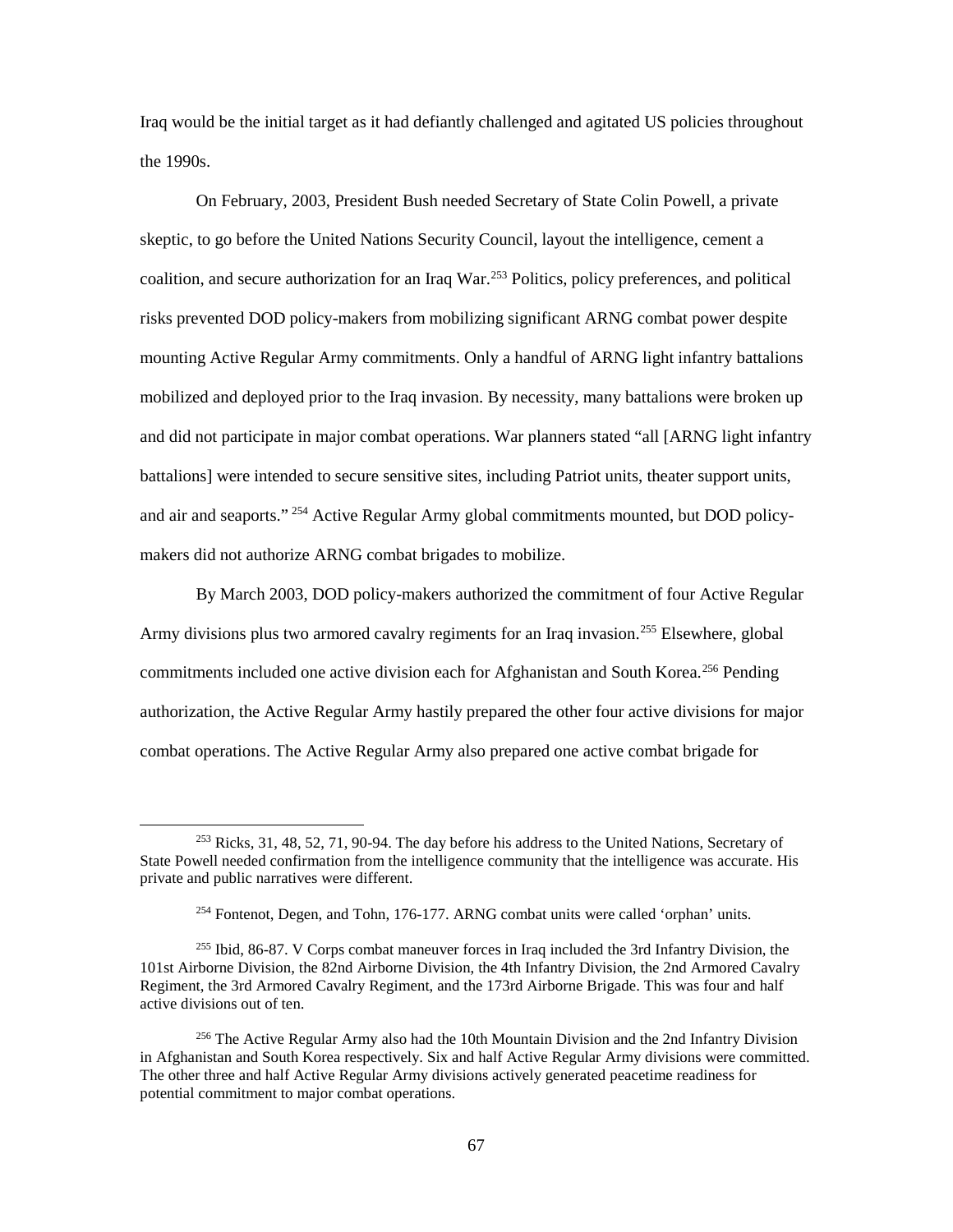Kosovo[.257](#page-76-0) Despite mounting Active Regular Army commitments, DOD policy-makers did not act prudently. DOD policy-makers assumed strategic risk and did not authorize the mobilization of ARNG eSBs. DOD policy-makers eventually did mobilize ARNG eSBs, five months after major combat operations were over.<sup>[258](#page-76-1)</sup>

### Politics, Policy Preferences, Political Risks, and Military Mobilization

The military policy preferences of President Bush, Vice President Richard Cheney, and Defense Secretary Donald Rumsfeld are well documented. On September 23, 1999, in a major national security speech at the Citadel, Republican Presidential Candidate Bush announced complete disdain for the difficult and lengthy peacekeeping operations of the Clinton administration. He believed this was not the role of the military. He pledged to "develop lighter, more mobile, and more lethal [military] forces." He vowed to appoint a strong Secretary of Defense that would develop a new military structure.<sup>[259](#page-76-2)</sup> On October 11, 2000, Republican Presidential Nominee Bush espoused a strong policy preference for intervention, but not nationbuilding. He stated: "I believe the role the military is to fight and win war… I think our troops ought to be used to help overthrow a dictator... when it's in our best interests."<sup>260</sup> On the campaign trail, the Republican Vice Presidential Nominee, Richard Cheney, repeated similar sentiments and recommended, Donald Rumsfeld, an old mentor, to be the next Secretary of Defense. He felt he needed a strong ally that shared his views in upcoming policy debates within the administration. [261](#page-76-4)

<span id="page-76-0"></span><sup>&</sup>lt;sup>257</sup> Ricks, 118-123. Senior DOD military officials worry about the lack of "combat depth" and debated how fast two other active divisions, the 1st Armored Division and the 1st Cavalry Division, could be made ready to deploy to Iraq. DOD policy-makers were unconcerned.

<span id="page-76-4"></span><span id="page-76-3"></span><span id="page-76-2"></span><span id="page-76-1"></span><sup>258</sup> Ibid, 145-146. President Bush announced on May 1, 2003 that "Major Combat Operations in Iraq have ended."

 $259$  Gordon and Trainor, 5.

<sup>260</sup> Ricks, 24-25.

<sup>261</sup> Ibid, 25.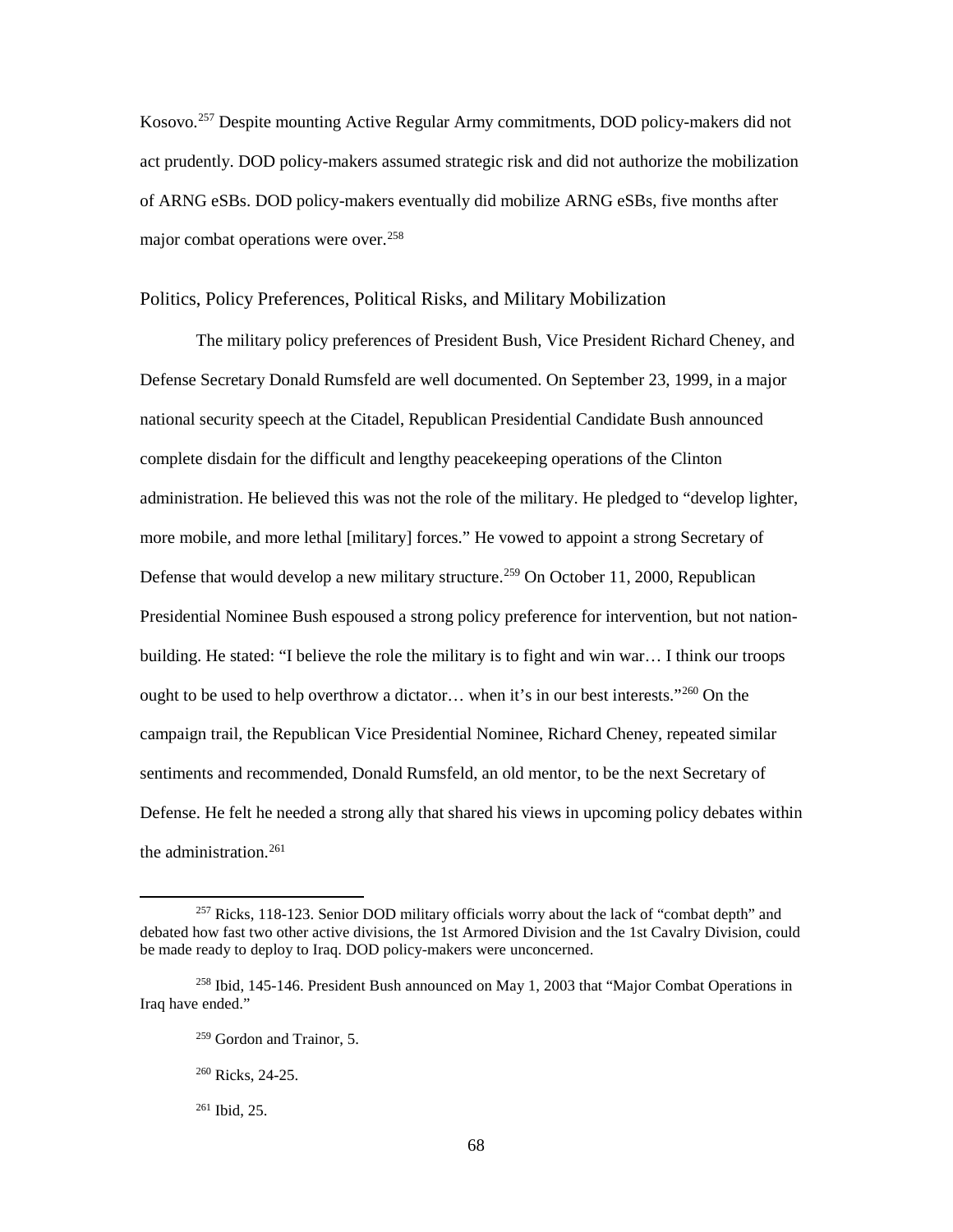From the beginning, Defense Secretary Rumsfeld vowed to reform DOD bureaucratic processes, provide strong civilian oversight, and overrule an uncooperative military.<sup>[262](#page-77-0)</sup> At his confirmation, he proclaimed an intention to transform the military and begin a revolution in military affairs. To him, a large Active Regular Army represented "legacy thinking" and everything that was wrong with the military. Per Defense Secretary Rumsfeld, new war and transformation emphasized technology, information, speed, mobility, and lethality. He held strong DOD policy preferences against the Powell-Weinberger doctrine and the buildup of "a large ground force," termed the principle of mass by military professionals.<sup>[263](#page-77-1)</sup> In August 2001, intense DOD debates occurred between Defense Secretary Rumsfeld and the Army about the possibility of reducing active divisions from ten to eight.<sup>[264](#page-77-2)</sup> His strong policy preferences would eventually prevent RC deployment authorizations for the Iraq War, to include the mobilization of ARNG combat brigades.<sup>[265](#page-77-3)</sup>

Paranoid and overbearing, Defense Secretary Rumsfeld built a team of political loyalists over the course of eighteen months of Iraq war planning.<sup>[266](#page-77-4)</sup> He frequently bypassed the Joint Staff and expressed disdain for its "rival source of power."<sup>[267](#page-77-5)</sup> To ensure military planning consensus

<sup>264</sup> Ricks, 69.

 $\overline{\phantom{a}}$ 

<sup>265</sup> Gordon and Trainor, 99-117.

<sup>266</sup> Ricks, 4-111.

<span id="page-77-1"></span><span id="page-77-0"></span><sup>262</sup> Donald Rumsfeld, "Bureaucracy to Battlefield" speech, September 10, 2001. http://www.defenselink.mil/speeches/2001/S20010910-secdef.html. On September 10, 2001, Defense Secretary Rumsfeld announced at a Pentagon town hall meeting that he faced "an adversary that poses a threat to the security of the United States." He named it the "Pentagon Bureaucracy."

<sup>263</sup> Gordon and Trainor, 3-9.

<span id="page-77-5"></span><span id="page-77-4"></span><span id="page-77-3"></span><span id="page-77-2"></span><sup>267</sup> Gordon and Trainor, 7-8, 46. Defense Secretary Rumsfeld accused CJCS Hugh Shelton of disloyalty. CJCS Shelton almost resigned. Secretary Rumsfeld then recommended General Richard B. Myers and General Peter Pace for Chairman and Vice Chairman of the Joint Chiefs of Staff not for their "best military advice," but because they were team players. Congress later questioned their independence; Ricks, 66-67. Later, the Joint Staff was put on notice not to question Iraq War intelligence and Lieutenant General Greg Newbold, Deputy Chief of Operations for the Joint Staff, quietly retired.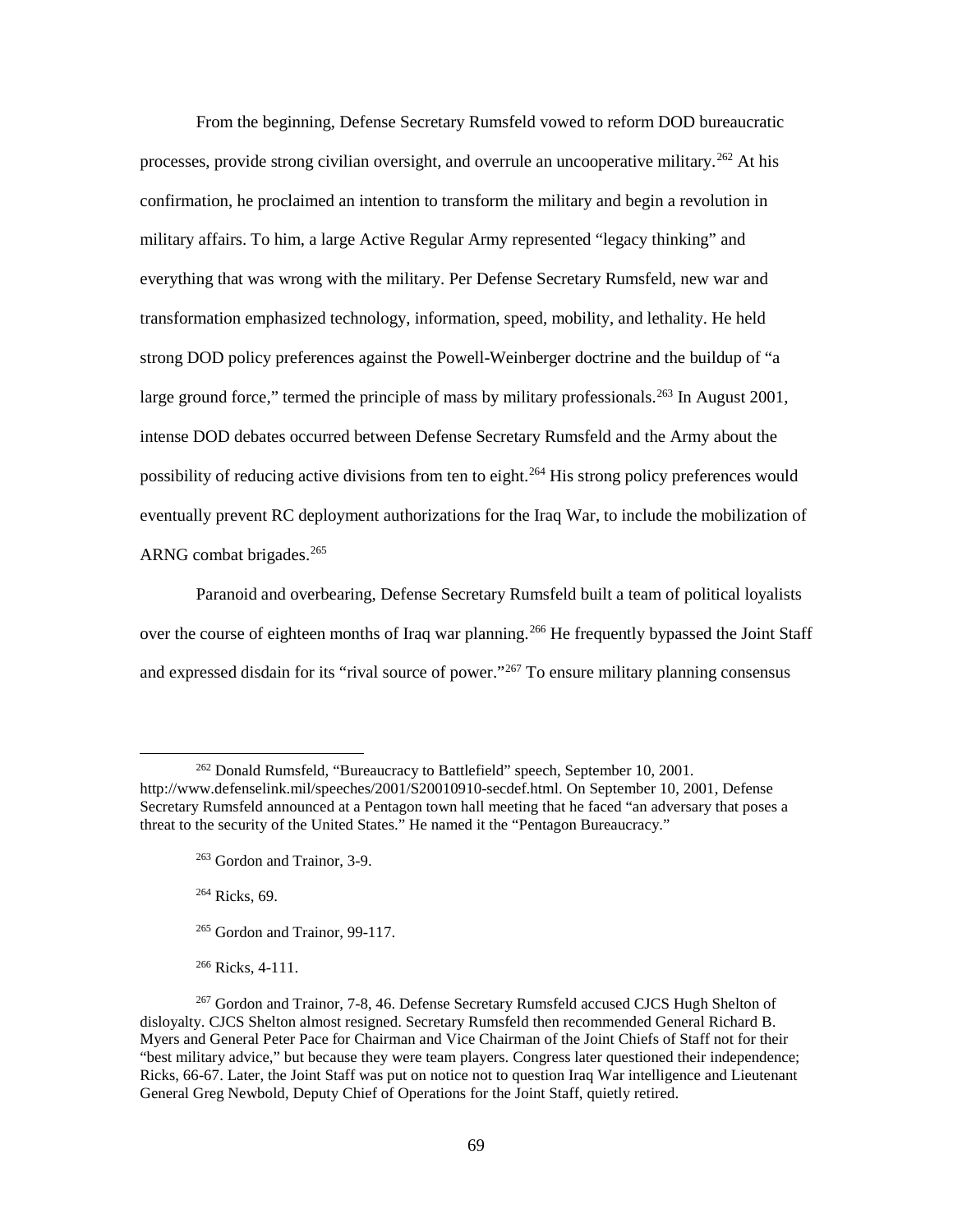for smaller Iraq force packages, in an unprecedented move, he appointed two Office of the Secretary of Defense (OSD) civilians to the CENTCOM planning staff.<sup>[268](#page-78-0)</sup> General Tommy Franks, the CENTCOM Commander, repeatedly adjusted Iraq war planning assumptions not for tactical or operational reasons, but for the policy preferences and the political risks of the administration, particularly those of Defense Secretary Rumsfeld.<sup>[269](#page-78-1)</sup>

The Bush administration continued to make its case in a mid-term election year for the use of force in Iraq. Over eighteen months, General Franks and the CENTCOM planners repeatedly manipulated assumptions and revised force packages downward for an invasion over five major plans. An initial estimate included 500,000 soldiers (OPLAN 1003-98), then 380,000 soldiers (revised OPLAN 1003-98), then 145,000-275,000 soldiers (OPLAN BLUE: A Generated Start), then 18,000-250,000 soldiers (OPLAN IMMINENT BADGER: A Running Start), and then  $20,000$ -130,000 soldiers (OPLAN HYBRID).<sup>[270](#page-78-2)</sup> After the "Use of Military Force Against Iraq" became domestically palatable, only then did Defense Secretary Rumsfeld approve OPLAN COBRA II, which comprised  $103,000-145000-275,000$  soldiers.<sup>[271](#page-78-3)</sup> Even then, he vowed to be

<span id="page-78-0"></span><sup>&</sup>lt;sup>268</sup> Ricks, 32-54. CENTCOM planners were unhappy. OSD planners kept feeding Defense Secretary Rumsfeld planning information on force packages that were contrary to his policy preferences.

 $269$  Ibid, 4-163.

<span id="page-78-2"></span><span id="page-78-1"></span> $270$  Gordon and Trainor, 26-29, 47-48, 52-54, 67-70, 86-89, 563. The first number of soldiers represented the number planners recommended to start the invasion. The second number of soldiers represented the number planners needed from the TPFDL to continue to flow after the start of the invasion; Ricks, 120. The third number of soldiers for the COBRA II plan represented the entire post-war TFPDL force package that wartime commanders and planners anticipated might be needed for Iraq war post-war activities. In an unprecedented move, Defense Secretary Rumsfeld retained the authority of approving each unit and controlling their notification for a wartime deployment to Iraq.

<span id="page-78-3"></span><sup>271</sup> *Selected Speeches of President George W. Bush 2001-2008* (Address to the United Nations General Assembly, September 12, 2002). President Bush's speech exclusively focused on Iraq regime change. The speech focused on domestic and international audiences; Ricks, 58-64. In October 2002, the US Congress voted, 77 of 100 senators and 296 of 435 representatives, for the 'Authorization for Use of Military Force Against Iraq.' In November 2002, the Republicans owned both the House and Senate after the mid-term elections. Gordon and Trainor, 91-94. President Bush approved before the election the Hybrid plan (small force package). Defense Secretary Rumsfeld approved COBRA II on December 12, 2002. Defense Secretary Rumsfeld tells General Franks that he did not think it was necessary to get President Bush's approval again on the war plan.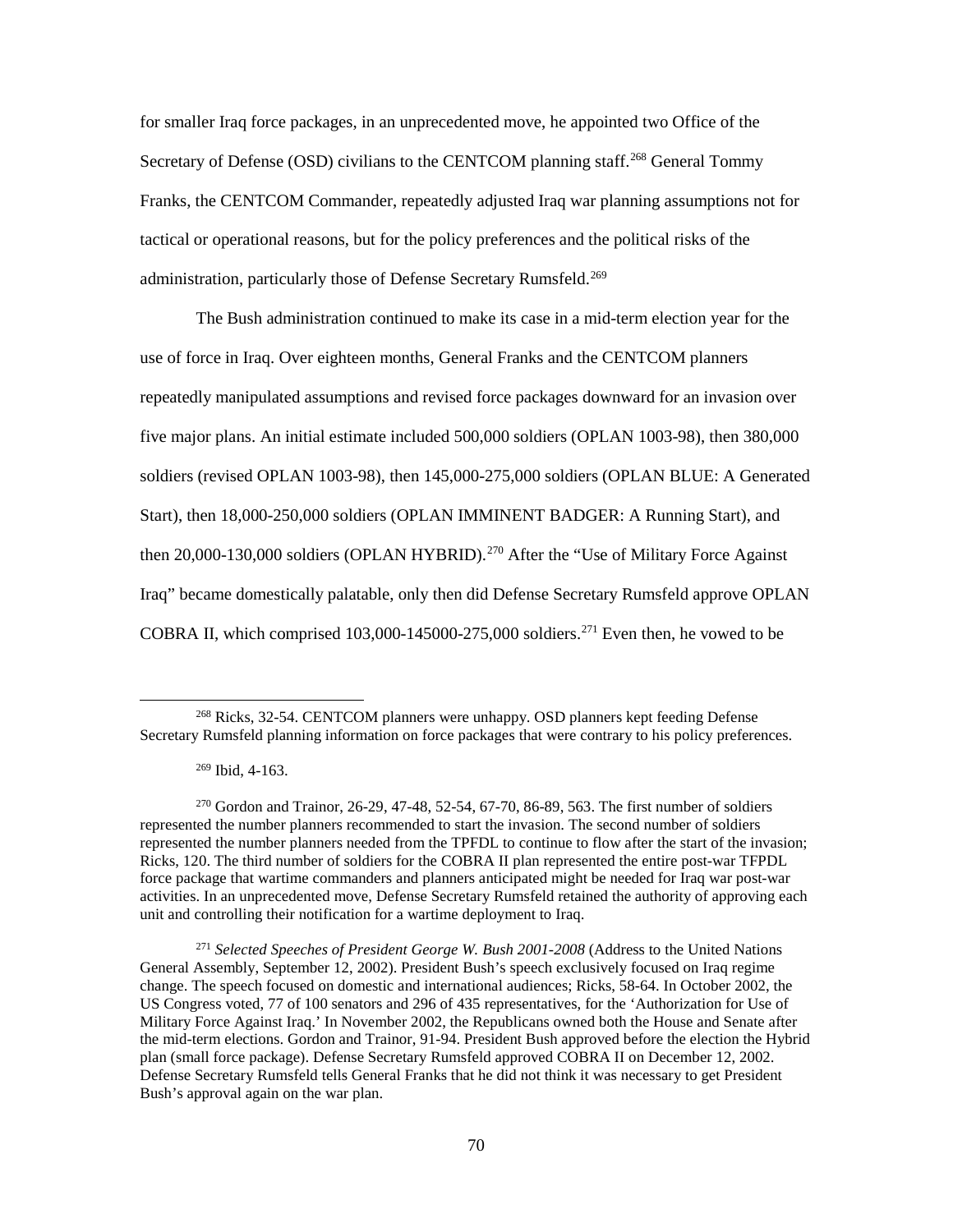"the arbiter" of force packages moving into theater by approving every unit authorization, not the entire time phased force deployment list (TPFDL) package traditionally submitted by wartime commanders and approved by the Defense Secretary as a whole. <sup>[272](#page-79-0)</sup> Politics, strong policy preferences, and political risk prevented even the slightest consideration for the mobilization of ARNG eSBs. Politics, not the enemy, drove war planning and force packages.  $273$ 

Interestingly, Defense Secretary Rumsfeld would censure, fire, and force many DOD military professionals and planners to resign or retire if they expressed even the slightest of public or private sentiments counter to OSD policy preferences for smaller force packages.  $^{274}$  $^{274}$  $^{274}$  One of many notable examples, included the Army Chief of Staff, General Eric Shinseki, a transformation ally.<sup>[275](#page-79-3)</sup> He testified before the Senate Arms Services Committee on February 25, 2002 and responded to a question from Senator Carl Levin, "Could you give us some idea as to the magnitude of the Army's requirements for an occupation of Iraq following the successful completion of the war?" General Shinseki answered that "something on the order of several hundred thousand soldiers... would be required." He only repeated Joint Staff planning estimates, but unfortunately spoke against OSD policy preferences. The Defense Secretary's preferences

<span id="page-79-0"></span> $272$  Gordon, 94-102; Ricks, 121-122, 157, 221. In April 2003, wartime commanders began asking for the entire COBRA II TPFDL force package of 275,000 soldiers. Defense Secretary Rumsfeld attempted to "off-ramp" the 1st Armored and 1st Cavalry Divisions from the TPFDL. The Joint Staff begged Defense Secretary Rumsfeld not to do so. Defense Secretary Rumsfeld compromised and put both divisions in a "holding pattern."

<sup>273</sup> Ricks, 117.

<span id="page-79-2"></span><span id="page-79-1"></span><sup>274</sup> Ibid, 121-122, 157, 221. In July 2003, Defense Secretary Rumsfeld continued to force his original policy preference for a forced withdrawal and a drawdown to approximately 34,000 soldiers by late summer. Wartime commanders became extremely frustrated.

<span id="page-79-3"></span><sup>275</sup> Army Field Manual (FM) 3-0, *Operations* (Washington, DC: US Government Printing Office, 2001), foreword, 1-2 to 1-17. This Army operating concept or capstone manual, approved by General Shinseki, revolutionized the way the US Army viewed the spectrum of conflict beyond major combat operations. Combined arms maneuver units must be prepared not only for major combat operations, but military operations other than war (MOOTW; smaller-scale contingencies, peacetime military engagements). General Shinseki put in motion transformation from a division based force structure to one based on the brigade combat teams.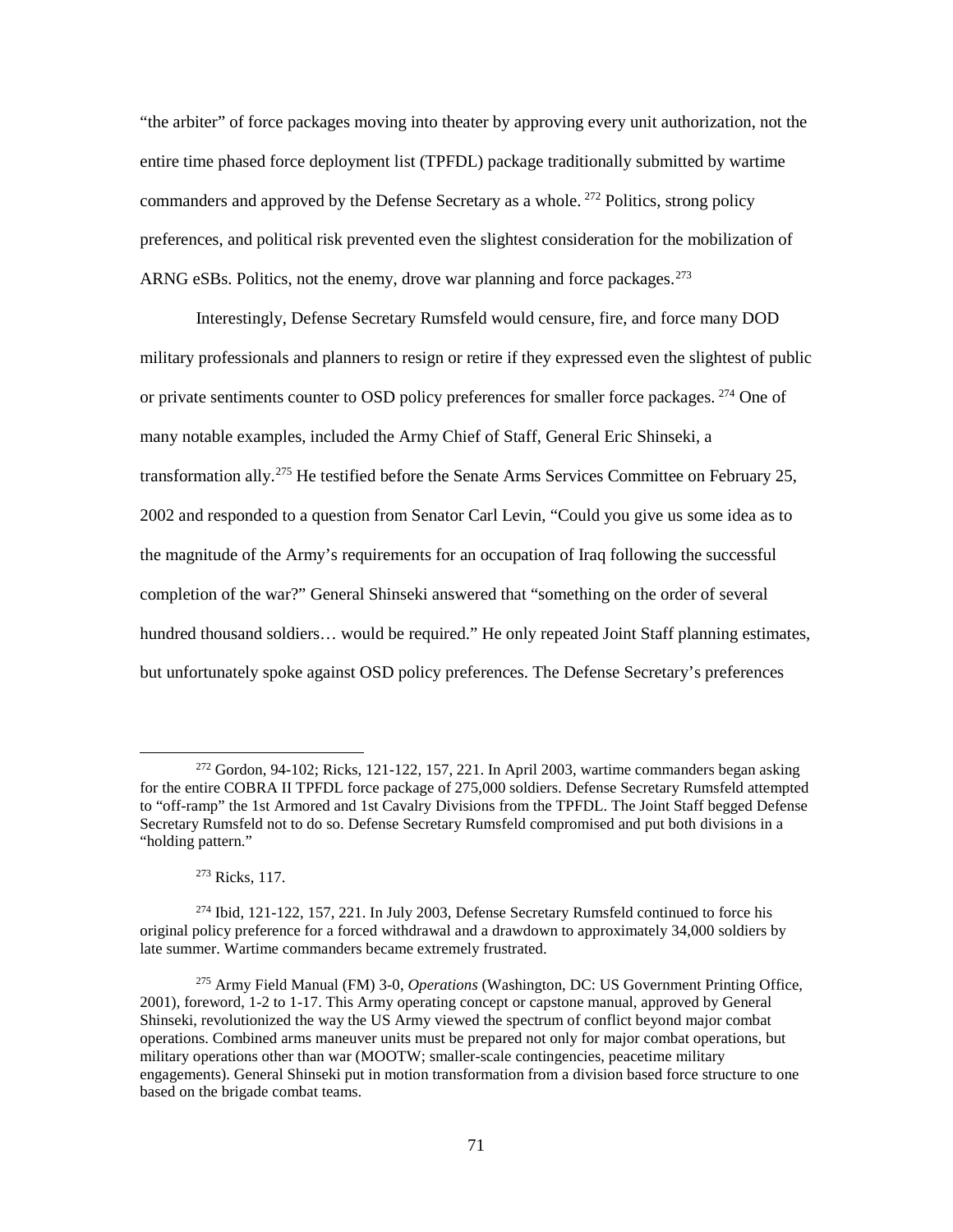were much lower, approximately thirty-four thousand soldiers. Publicly, the OSD narrative was that the Congress had pressured General Shinseki's answer. A month later, to the disdain of OSD, General Shinseki reaffirmed his post-war estimates to Congress. [276](#page-80-0) Despite being an OSD transformation alley, General Shinseki's "best military advice" went against OSD policy preferences.

In an unusual announcement, Defense Secretary Rumsfeld subsequently nominated General Shinseki's replacement, a full year in advance of his four-year term. Instead of nominating within the active ranks, Defense Secretary Rumsfeld pulled General Peter Schoomaker from retirement. He acknowledged he wanted to steer the Army in a new direction. Most importantly, he preferred that the Army do more in the future with less force structure.<sup>[277](#page-80-1)</sup> General Shinseki eventually opted for early retirement.<sup>[278](#page-80-2)</sup> On June 11, 2003, General Shinseki openly discussed at his farewell the tensions between OSD and the Army. He mentioned the friction between "best military advice" and the principle of civilian control of the military. He

<sup>276</sup> Gordon and Trainor, 101-104; Ricks, 96-100.

<span id="page-80-1"></span><span id="page-80-0"></span><sup>277</sup> Ricks, 157; Daniel Bolger, *Why We Lost: A General's Inside Account of the Iraq and Afghanistan Wars* (New York, NY: Houghton Mifflin Harcourt, 2014), 206-207. In 2004, General Schoomaker realized the Army needed more land combat power and full spectrum capabilities at the tactical level in Iraq and Afghanistan. He realized that the active divisions needed a fourth combat brigade for force generation. The Active Regular Army had a lot of force structure tied up in the augmentation of divisions and corps for major combat operations. He knew that expanding Active Regular Army force structure was not politically palatable to the administration or Defense Secretary Rumsfeld. He decided to create more combat brigades from existing force structure by reorganizing division and corps augmentation units to create modularized brigade combat teams. Modularized brigade combat teams (BCT) had more combined arms assets and more full spectrum capabilities comparative to the force structure of older combat brigades with an additional third maneuver battalion, a field artillery battalion, a cavalry squadron, a brigade engineer battalion, a military intelligence company, and a signal company. Each division now had a fourth BCT. The transformation added ten more BCTs to the Active Regular Army, increasing the force generation capabilities of the Active Regular Army for Iraq, Afghanistan, global commitments, and potential wartime contingencies. In May 2005, ARNG combat brigades (eSBs) began the process of converting to the more complex brigade combat team MTOE.

<span id="page-80-2"></span><sup>278</sup> "Rumsfeld Fired Army Secretary Thomas White," *USA Today*, April 25, 2003, accessed December 30, 2016, http://usatoday30.usatoday.com/news/washington/2003-04-25-white-resigns\_x.htm. In April 2003, Defense Secretary Rumsfeld asked for the resignation of Army Secretary Thomas White. He nominated his replacement not from the Army, but the Air Force. He wanted to move the Army in a new direction.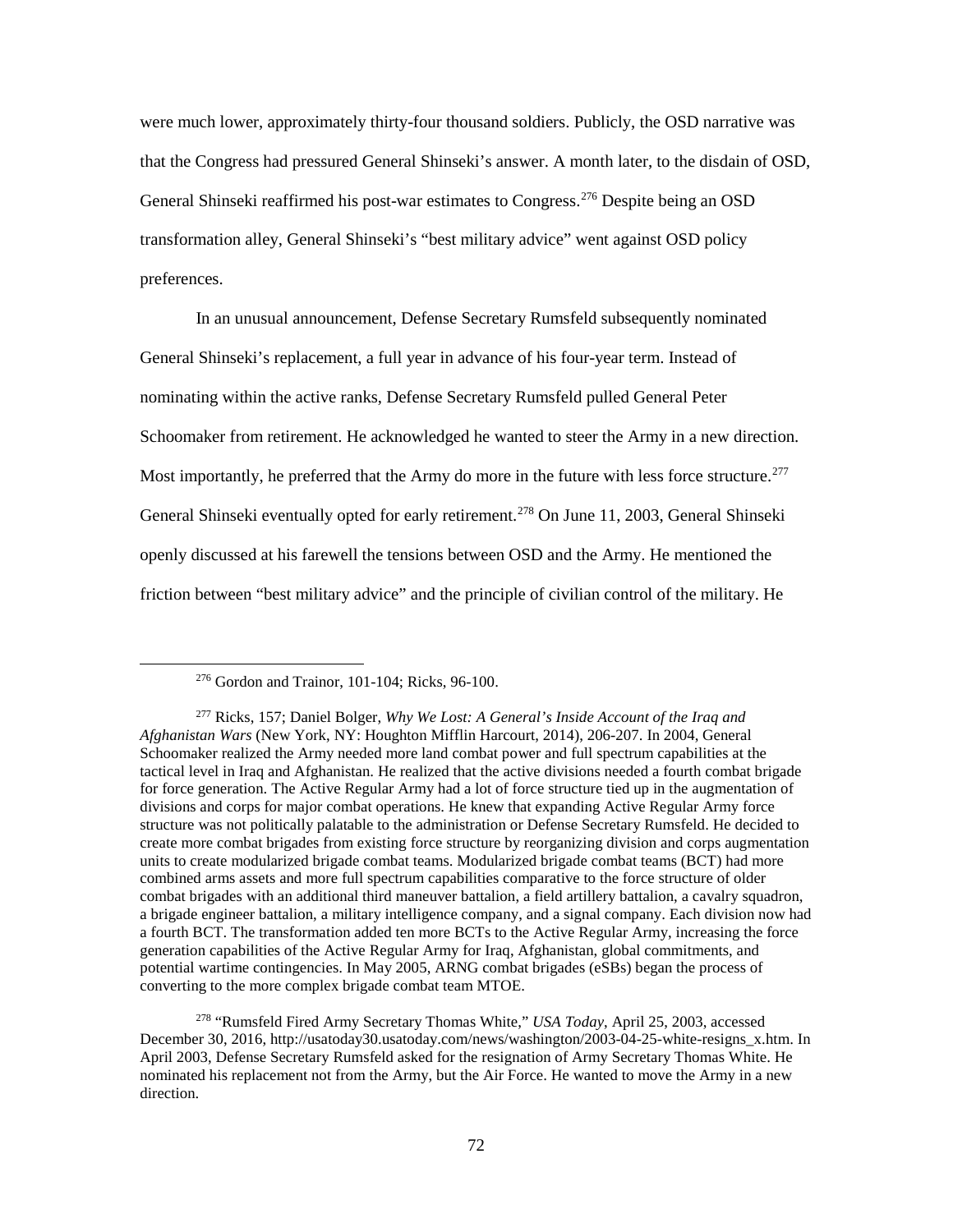characterized the existing policy friction as Vietnam-like. He openly stated the Army needed to be big enough for the missions it was assigned. He advised his successors to "beware the twelve-division strategy for a ten-division Army."<sup>[279](#page-81-0)</sup> Essentially, he was pointing out that the DOD committed six and half active divisions and only had three and half active divisions generating readiness to replace them. Still, Defense Secretary Rumsfeld did not relent to mobilizing ARNG combat brigades.

In retrospect, many journalists point to General Shinseki's retirement speech as the moment when the security situation in Iraq started to unravel. In context, General Shinseki privately knew the intelligence and the peacetime readiness pipeline of current active combat brigades and divisions in FORSCOM. He had to see the early signs of a flawed post-war Iraq strategy on the horizon. With low soldier force ratios comparative to the large Iraq population, conditions in Iraq began to deteriorate rapidly. In May 2003, early indicators of an Iraq insurgency emerged.[280](#page-81-1) At the time, wartime commanders requested the entire COBRA II TPFDL force package from Defense Secretary Rumsfeld. As the Army Chief of Staff, General Shinseki knew that the Active Regular Army needed to expand or authorize RC mobilizations, or both, to fulfill their TPFDL requests.<sup>[281](#page-81-2)</sup> Regrettably, none of these options matched the policy preferences of the administration and OSD. At the time, Defense Secretary Rumsfeld was "off ramping" active divisions from the COBRA II TPFDL force package.

<span id="page-81-0"></span><sup>&</sup>lt;sup>279</sup> Ricks, 156-157. Defense Secretary Rumsfeld elected not to attend General Shinseki's retirement.

<span id="page-81-2"></span><span id="page-81-1"></span><sup>280</sup> Donald P. Wright and Timothy R. Reese, *On Point II: Transition to the New Campaign* (Fort Leavenworth, KS: Combat Studies Institute, 2008), 92-129. On May 16, 2003, the Coalition Provisional Authority (CPA) announced the de-Bathification of 300,000 Iraqi soldiers, 12,000 police, and up to two million public servants. From May 2003, insurgent attacks increase by fifty percent every month for the next six months. In July 2003, General John Abizaid, the CENTCOM commander, openly stated coalition forces are witnessing the beginning of a "classic guerilla type campaign."

<sup>281</sup> Gordon and Trainor, 101-105.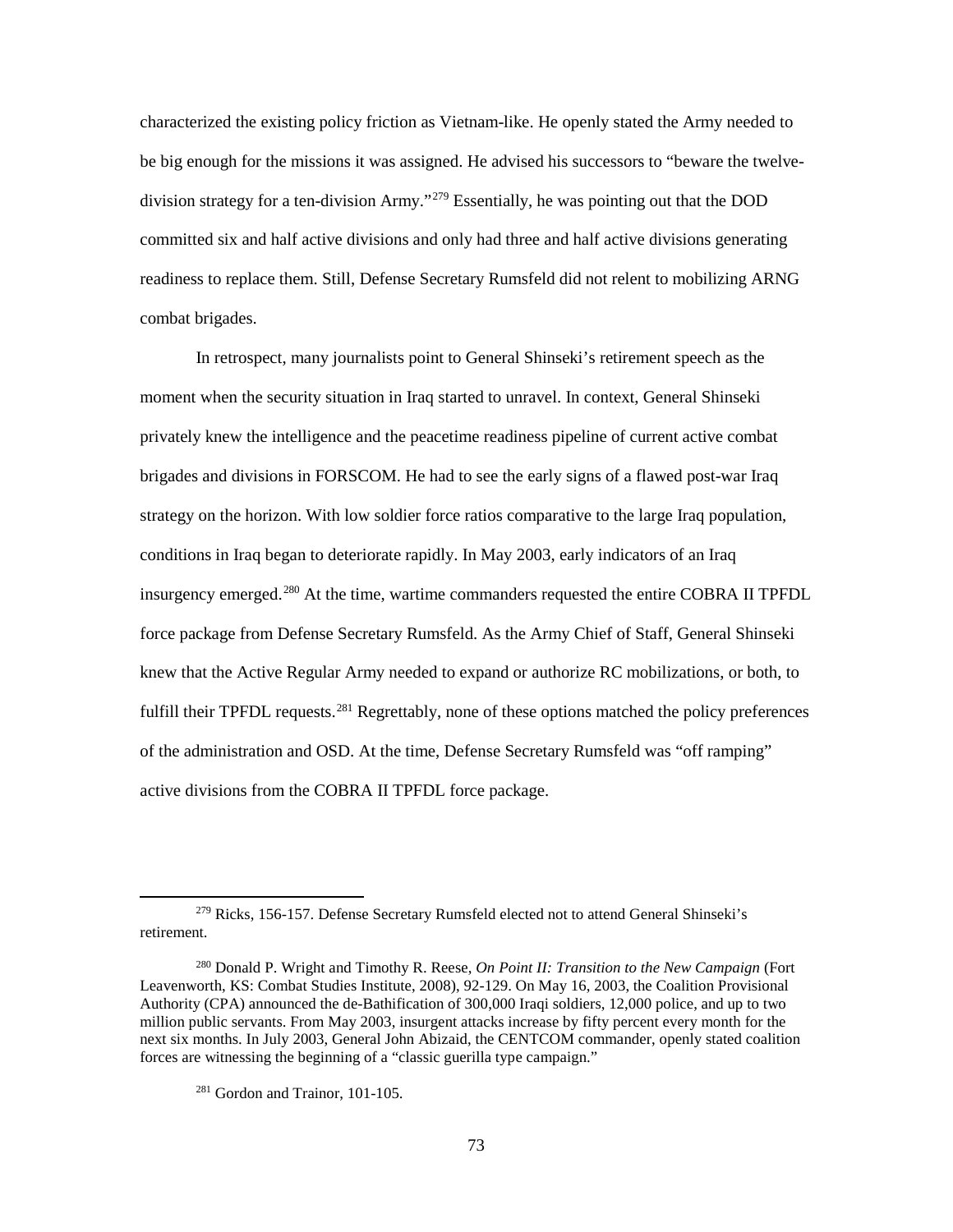Initially, politics, policy preferences, and political risks prevented the mobilization of ARNG eSBs for their designed purpose, major combat operations. Initially, DOD policy-makers also did not mobilize ARNG eSBs to mitigate the possibility of failure. Only when it became obvious that the Active Regular Army might fail or break long term did Defense Secretary Rumsfeld even consider ARNG eSB mobilizations.<sup>[282](#page-82-0)</sup> Hypothetically, if the Active Regular Army did fail on the battlefield, the big question would be how long it would take the US Army to mobilize ARNG eSBs. This is a fair question given the Active Regular Army was overextended.

### ARNG Enhanced Separate Brigade Mobilizations

On July 23, 2003, DOD policy-makers authorized the notification of two ARNG armored or heavy eSBs to participate in Operation Iraqi Freedom. They would begin mobilization in October 2003. DOD policy-makers notified them that they would deploy not as designed armored brigades but instead as motorized brigades. The ARNG eSBs would deploy with up-armored vehicles, not their organic tanks and BFVs.<sup>[283](#page-82-1)</sup> The DOD announced that the ARNG eSBs would likely deploy sometime between January and May 2004. Ultimately, the DOD and 1st Army did not know how long it would take to certify the ARNG eSBs. It had never been done before. The original responsiveness expectation of the "One Army" eSB operational approach was ninety days. DOD policy-makers needed ARNG eSBs to replace Active Regular Army combat brigades in Iraq as interchangeable entities or battlespace owners. The Active Regular Army was stretched thin. [284](#page-82-2) Unfortunately, as Operation Iraqi Freedom progressed, DOD policy-makers opted to use

<sup>282</sup> Wright and Reese, 87-129.

<span id="page-82-1"></span><span id="page-82-0"></span><sup>283</sup> GAO-05-21, *Reserve Forces: Actions Needed To Better Prepare The National Guard For Future Overseas and Domestic Missions* (Washington, DC: Government Accountability Office, November 2004), 12.

<span id="page-82-2"></span><sup>&</sup>lt;sup>284</sup> James Conachy, "Pentagon Calls Up 10,000 National Guard for Combat Duty in Iraq" (World Socialist Website: October 4, 2003), accessed December 30, 2016, https://www.wsws.org/en/articles/2003/10/ng-o04.html?view=article\_mobile.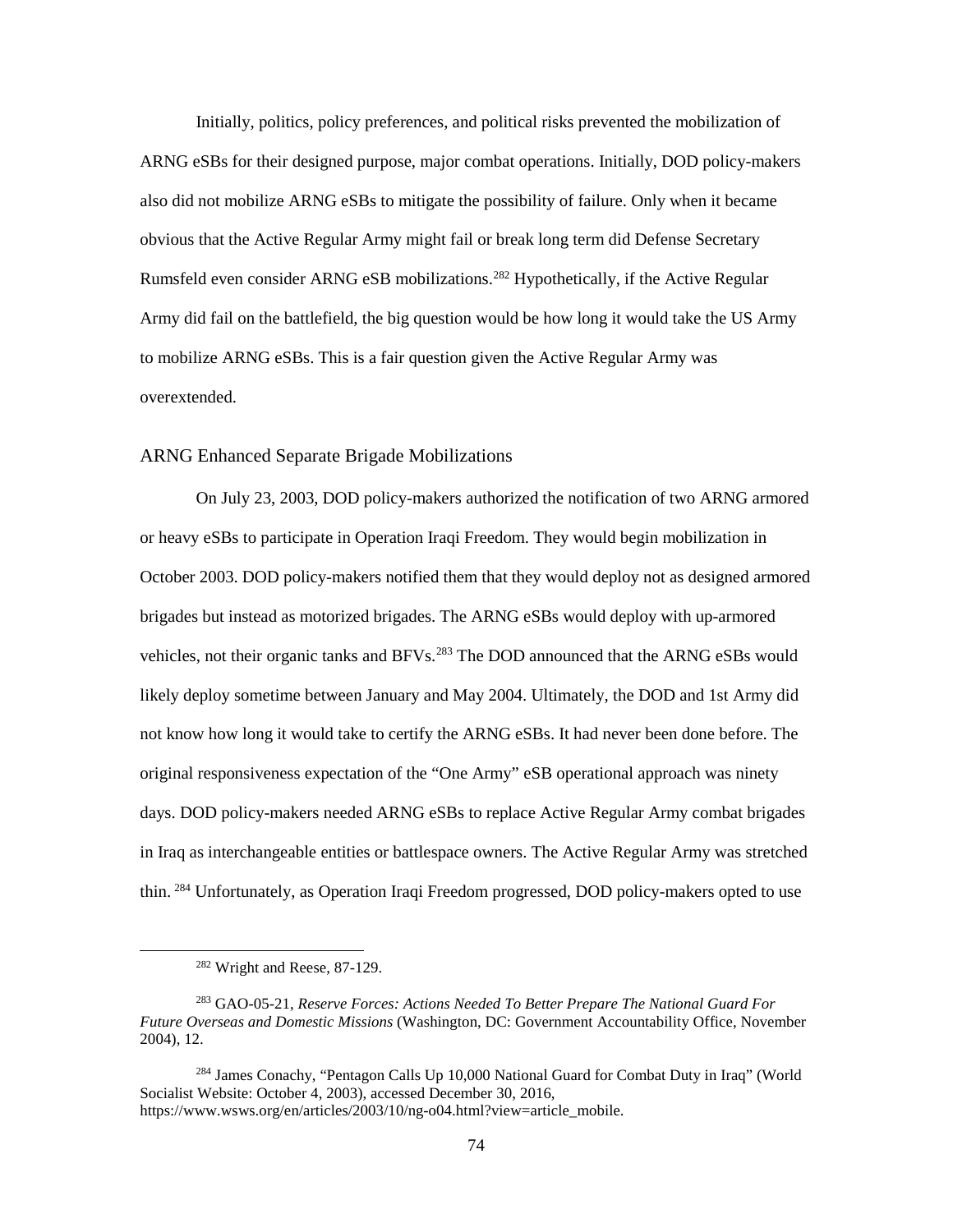ARNG eSBs not as interchangeable forces with the Active Regular Army, but as complementary forces. This occurred predominately after General Schoomaker created an additional ten Active Regular Army BCTs from existing active force structure. DOD policy-makers and wartime commanders, counter to the "One Army" moniker, selected mission purposes for ARNG eSBs different from the Active Regular Army combat brigades.

In October 1, 2003, at three active duty installations, 1st Army supervised the mobilization and federalization of the 30th ARNG eSB, the first eSB notified for deployment. 1st Army trained the  $30<sup>th</sup>$  ARNG eSB under existing post-mobilization training modules for major combat operations. [285](#page-83-0) In January 2004, the reorganized 30th ARNG eSB (motorized) deployed to the Joint Readiness Training Center (JRTC) to complete certification. The "One Army" eSB operational approach, however, did not meet the ninety-day mobilization expectation. On March 9, 2004, the 30th ARNG eSB conducted its first combat patrol in Iraq. It replaced an Active Regular Army combat brigade in Iraq.[286](#page-83-1) This was a little over six months after it mobilized and eight months after it received its first alert. 1st Army and the 30th ARNG eSB did not meet any wartime readiness, integration, or responsive mobilization expectations for the "One Army" eSB operational approach.

On October 12, 2003, 1st Army supervised the mobilization and federalization of the 39th ARNG eSB, the second eSB notified for deployment. 1st Army trained the 39th ARNG eSB

<span id="page-83-0"></span><sup>285</sup> Thomas F. Lippiatt, James C. Crowley, Patrick K. Day, and Jerry M. Sollinger, *Post-Mobilization Training Requirements: Army National Guard Heavy Enhanced Brigades* (Santa Monica, CA: RAND Corporation, 1996), 1-196; Honore, Russell and Daniel L. Zajac, "Theater Immersion: Postmobilization Training in the First Army." *Military Review* (Fort Leavenworth, KS: Vol. 85, No. 1, January/February 2005). The 30<sup>th</sup> ARNG eSB mobilized at Fort Bragg, NC, Fort Stewart, GA, and Fort Drum, NY.

<span id="page-83-1"></span><sup>286</sup> Michael D. Doubler, *The National Guard and the War on Terror: Operation Iraqi Freedom* (Washington, DC: National Guard Bureau, 2008), 55-60; "39th Infantry Brigade: The Arkansas Brigade Heritage," February 02, 2012, accessed December 30, 2016, http://www.firstteam.us./legacies/cmdunits/39th\_bde; "30<sup>th</sup> Brigade Combat Team to Deploy to Iraq," October 30, 2007, accessed December 30, 2016, http://www.wral.com/news/local/story/1985801; Wright and Reese, 605.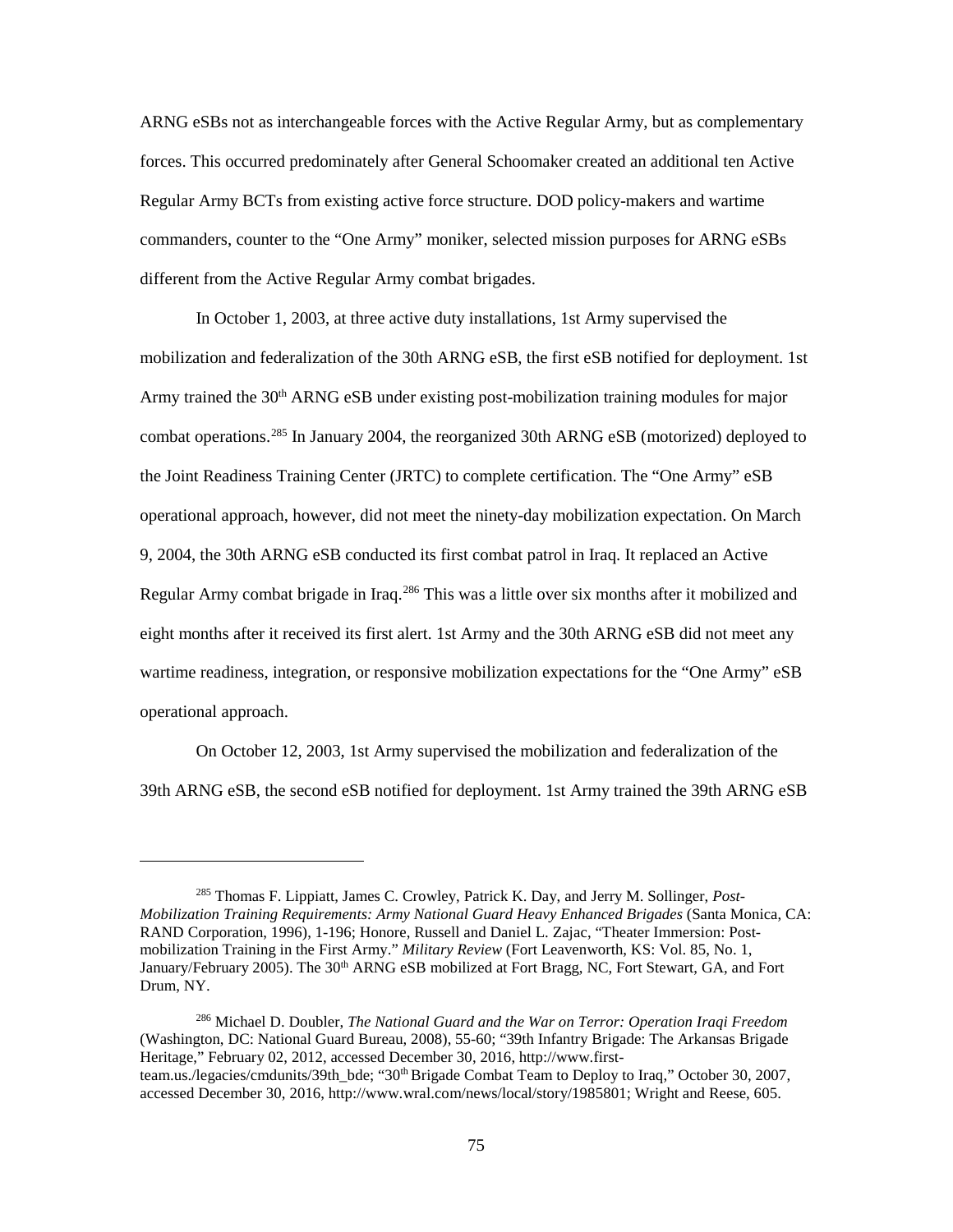under existing post-mobilization training modules for major combat operations.<sup>[287](#page-84-0)</sup> In February 2004, the reorganized 39th ARNG eSB (motorized) deployed to the JRTC to complete certification. The "One Army" eSB operational approach did not meet the ninety-day expectation. In March/April 2004, the 39th ARNG eSB arrived in Iraq approximately six months after mobilization and eight months after it was first notified, replacing an Active Regular Army combat brigade in Iraq.<sup>[288](#page-84-1)</sup> 1st Army and the 39thARNG eSB did not meet any wartime readiness, integration, or responsive mobilization expectations for the "One Army" eSB operational approach.

In 2005, General Russell Honore, the 1st Army Commanding General, commented on the challenges and lessons learned for the mobilizations of the 30th and 39th ARNG eSBs. He revealed that many of the expected assumptions noted in the DOD-sponsored ARNG eSB postmobilization study, *Post-Mobilization Training of Army Reserve Component Combat Units,*  proved false. Most importantly, he confirmed the impossibility of mobilizing, certifying, and deploying ARNG eSBs as a post-mobilization training goal after ninety days. General Honore alluded to many obstacles. First, he specifically discussed the open competition and friction between AC units and ARNG eSBs for limited installation resources. AC units were preparing for wartime deployments as well. ARNG eSBs were mobilizing at multiple AC installations. His solution was to move all ARNG eSB mobilization and post-mobilization training to Camp Shelby, MS. He predicted that even with centralization, ARNG eSBs would still require ninety days of initial post-mobilization training before they were ready for the FORSCOM certification exercise, another thirty days. Second, General Honore discussed the challenge of scheduling Active Regular Army and ARNG combat brigades for limited FORSCOM CTC facilities. He

<span id="page-84-0"></span> $^{287}$  Lippiatt, Crowley, Day, and Sollinger, 1-196; Honore and Zajac. The 39th ARNG eSB completed post-mobilization training at Fort Hood, TX.

<span id="page-84-1"></span><sup>288</sup> Doubler, *The National Guard and the War on Terror: Operation Iraqi Freedom*, 42-43; Wright and Reese, 605.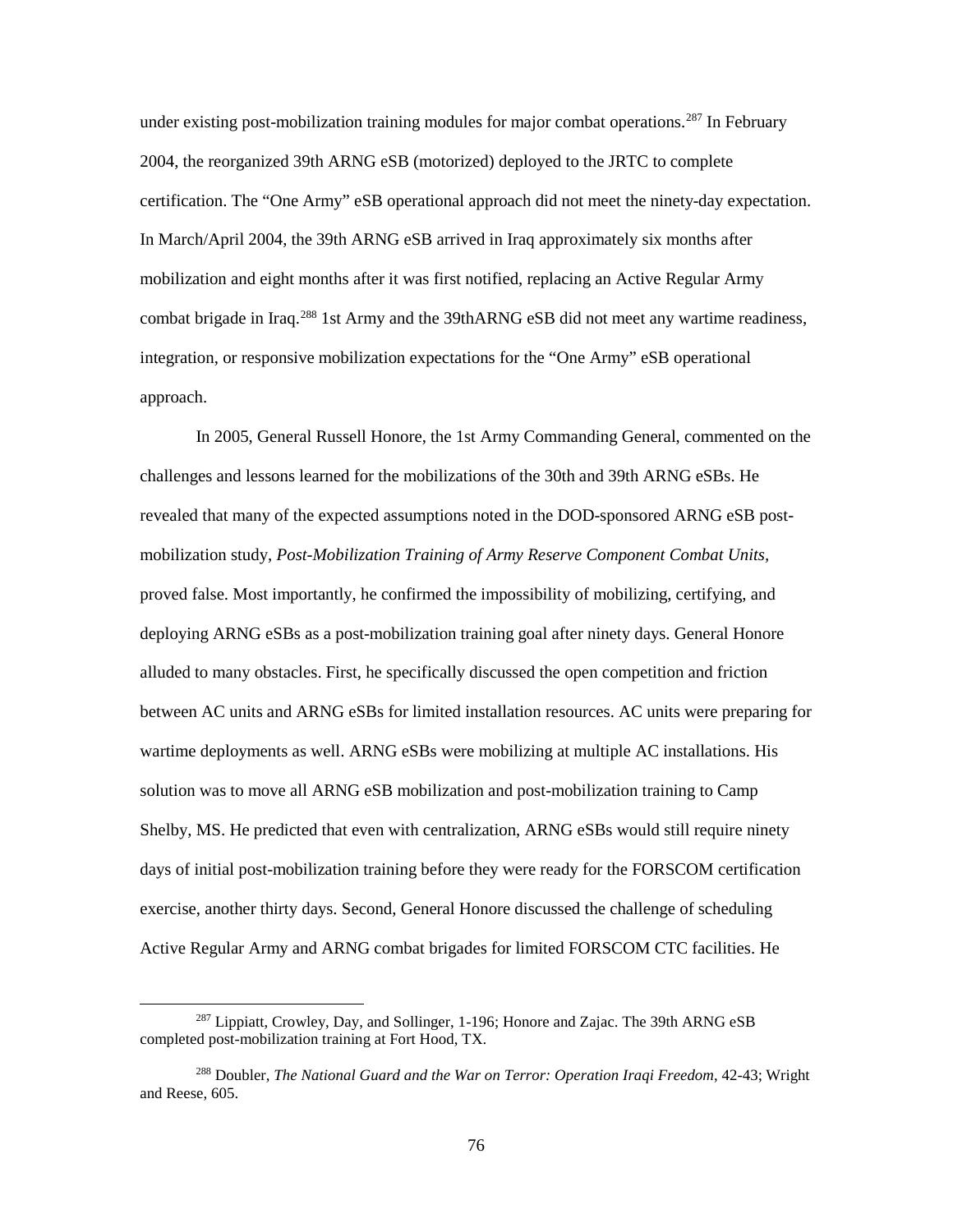forecasted that ARNG eSBs would be staggered and sequenced with Active Regular Army combat brigades for FORSCOM certifications in the future. [289](#page-85-0)

General Honore's estimates accurately acknowledged the impossibility of making ARNG eSBs ready, integrated, and responsive after ninety days of post-mobilization training, certification, and deployment. He challenged the possibility of "One Army" operational approaches for ARNG eSBs and major combat operations, their designed purposes. He reported that the post-mobilization training of ARNG eSBs would be dictated not by their designed MTOE purposes, major combat operations, but by theater mission requirements to include availability of ARNG eSBs for deployment to relieve units and training for missions other than major combat operations.[290](#page-85-1) Instead of making ARNG eSBs ready, integrated, and responsive for major combat operations, General Honore concluded that 1st Army in the future had to lower ARNG eSB postmobilization collective training requirements to meet theater mission requirements. General Honore essentially alluded that it took 1st Army too long, approximately six months of postmobilization training to prepare ARNG eSBs for major combat operations. The DOD mobilized ARNG eSBs for eighteen months to complete mobilization training, deployment, and demobilization.[291](#page-85-2) Training ARNG eSBs comparable to Active Regular Army standards took too long and minimized their deployment availability. This partially confirms why from 2004-2011 ARNG eSBs were used as complementary forces in Iraq, rather than interchangeable forces comparable to Active Regular Army combat brigades.<sup>[292](#page-85-3)</sup> This challenged the overt "One Army" parity assumption.

<sup>290</sup> Ibid.

<span id="page-85-1"></span><span id="page-85-0"></span> $\overline{\phantom{a}}$ 

<sup>291</sup> Ibid.

<sup>289</sup> Honore and Zajac.

<span id="page-85-3"></span><span id="page-85-2"></span><sup>292</sup> Raphael S. Cohen, *Demystifying the Citizen Soldier* (Santa Monica, CA: RAND Corporation, 2015), 24-25. The other reason ARNG eSBs were used as complementary rather than interchangeable forces from 2004-2011 includes the fact that the DOD began converting ARNG eSBs from combat brigades to brigade combat teams in 2005. The new brigade combat team MTOE possessed more fullspectrum capabilities than previous legacy combat brigade MTOEs. ARNG BCTs required more peacetime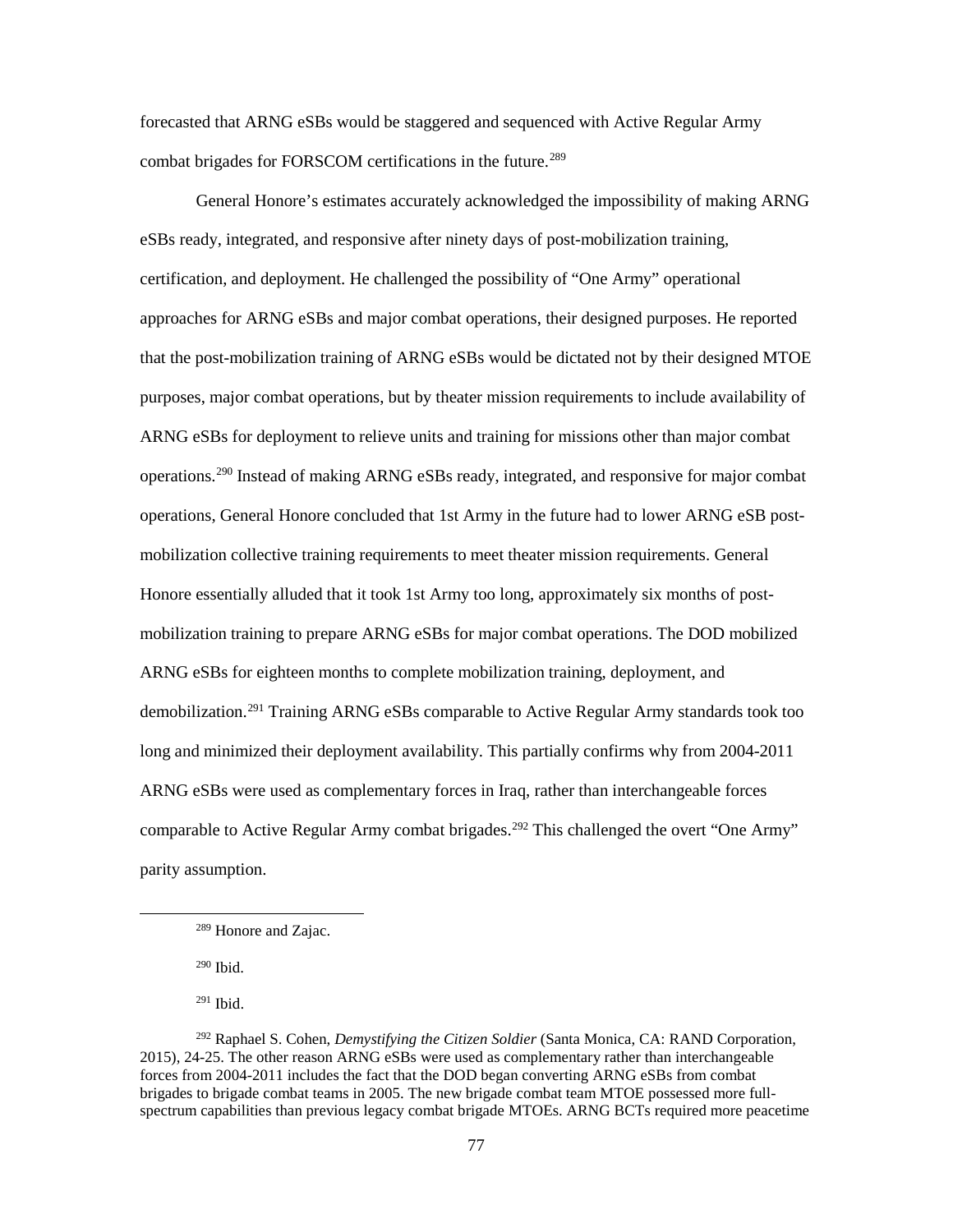#### ARNG Enhanced Separate Brigade Wartime Missions

A recent RAND corporation study noted that forty-seven ARNG combat brigades deployed to Iraq and Afghanistan between 2004 and 2013, concluding that ARNG and Active Regular Army combat brigades comparatively performed different roles and missions. Clearly, DOD policy-makers and wartime commanders treated ARNG combat brigades not as the interchangeable forces, the overt implication of the "One Army" moniker, but as complementary forces to the Active Regular Army. ARNG combat brigades were initially treated as interchangeable, but over time received the "less tactically complex missions."[293](#page-86-0) Interestingly, the study only counted the number of ARNG combat brigade unit identification codes (UICs) that deployed. The study did not include the ARNG combat brigade's subordinate units that deployed separate from their assigned brigades as 'orphan units,' i.e. separate companies and battalions.<sup>[294](#page-86-1)</sup> This happened frequently, particularly in the beginning of the war. The statistics discussed below are lower for ARNG combat units conducting COIN missions and higher for SECFOR and TF PHOENIX missions comparative to Active Regular Army combat units.<sup>295</sup>

From 2004-2013, ARNG combat brigades deployed and conducted three types of missions: Security Force (SECFOR), Task Force Phoenix, or Counterinsurgency (COIN) missions. Twenty-three ARNG combat brigades, or forty-nine percent, completed SECFOR missions. SECFOR missions included "less tactically complex, but still dangerous missions" like

pre-mobilization training to be interchangeable with the full spectrum capabilities of the Active Regular Army BCTs.

<span id="page-86-2"></span><span id="page-86-1"></span><span id="page-86-0"></span><sup>&</sup>lt;sup>293</sup> Sydney Freedberg Jr., "National Guard Commanders Rise In Revolt Against Active Army; MG Rossi Questions Guard Combat Role" (Breaking Defense, March 11, 2014), accessed December 30, 2016, http://breakingdefense.com/2014/03/national-guard-commanders-rise-in-revolt-against-against-activearmy-mg-ross-questions-guard-combat-role.

 $294$  Fontenot, Degen, and Tohn, 176-177.

<sup>295</sup> Freedburg.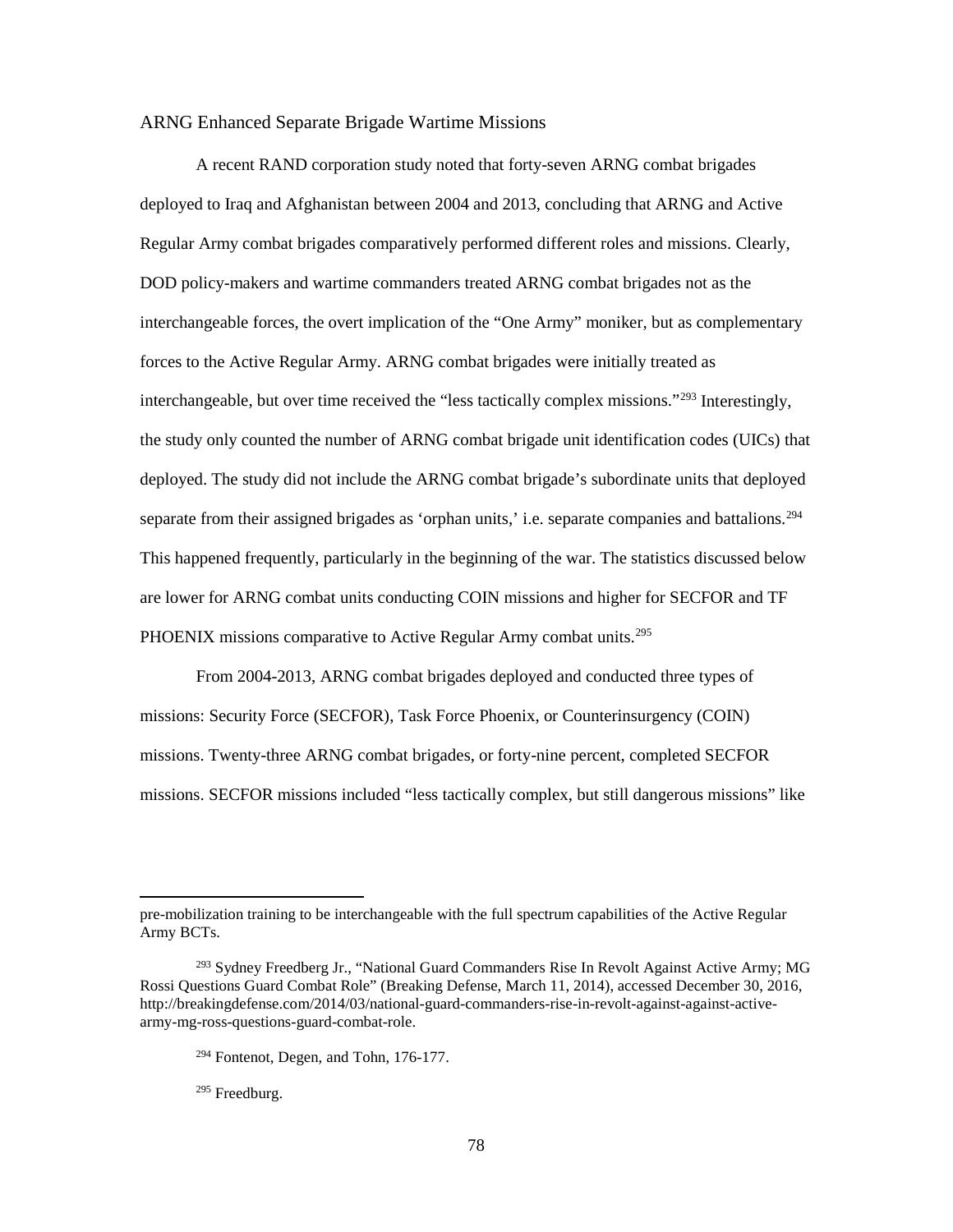convoy security operations and fixed site security-guard type operations.[296](#page-87-0) Seven ARNG combat brigades, fifteen percent, completed TF PHOENIX missions.<sup>[297](#page-87-1)</sup> TF PHOENIX missions included training host nation security forces such as national guard, army, and/or police personnel and units.<sup>[298](#page-87-2)</sup> Only seventeen ARNG combat brigades, or thirty-six percent, completed COIN missions. COIN missions included the "most tactically complex missions," full-spectrum operations. COIN units predominately owned an area of operations. COIN units possessed the authority and responsibility to gather intelligence, disrupt and destroy enemy forces, secure key terrain, and provide security to the local population within their assigned area of operations. In contrast, Active Regular Army combat brigades overwhelming received COIN missions from 2004-2013. From 2004-2006, when the Active Regular Army was stretched thin, ARNG combat brigades received the most COIN missions, nine of the seventeen.<sup>[299](#page-87-3)</sup>

From 2006-2013, several factors limited ARNG combat brigade missions. The Active Regular Army added ten more brigade combat teams and expanded its end strength to surge in Iraq from 2007-2008 and Afghanistan from 2009-2010. From 2005-2015, the ARNG transformed from older legacy combat brigades to the more complex brigade combat team MTOE. Thus, from 2006-2013, ARNG combat brigades and BCTs received more SECFOR and TF PHOENIX missions. It received less COIN missions comparative to the Active Regular Army.<sup>[300](#page-87-4)</sup> DOD

 $\overline{\phantom{a}}$ 

<sup>300</sup> Cohen, 24-25.

<span id="page-87-0"></span><sup>&</sup>lt;sup>296</sup> Freedburg. SECFOR units predominately were not assigned areas of operations. SECFOR units were treated predominately as force multipliers or enablers to the battlespace owner, another combat brigade or division.

<sup>297</sup> Cohen, 24-25.

<span id="page-87-2"></span><span id="page-87-1"></span><sup>298</sup> Wright and Reese, 437; Freedburg. TF PHOENIX units predominately were not assigned areas of operations. TF PHOENIX units were treated mostly as force multipliers or enablers to the battlespace owner, another combat brigade or division.

<span id="page-87-4"></span><span id="page-87-3"></span><sup>299</sup> Doubler, *The National Guard and the War on Terror: Operation Iraqi Freedom*, 35-43, 46-48. The Active Regular Army was stretched thin, faced a "classical guerrilla-type campaign," and needed to buy time by deploying ARNG combat brigades for the expansion of more combat brigades and the creation of brigade combat team force structure.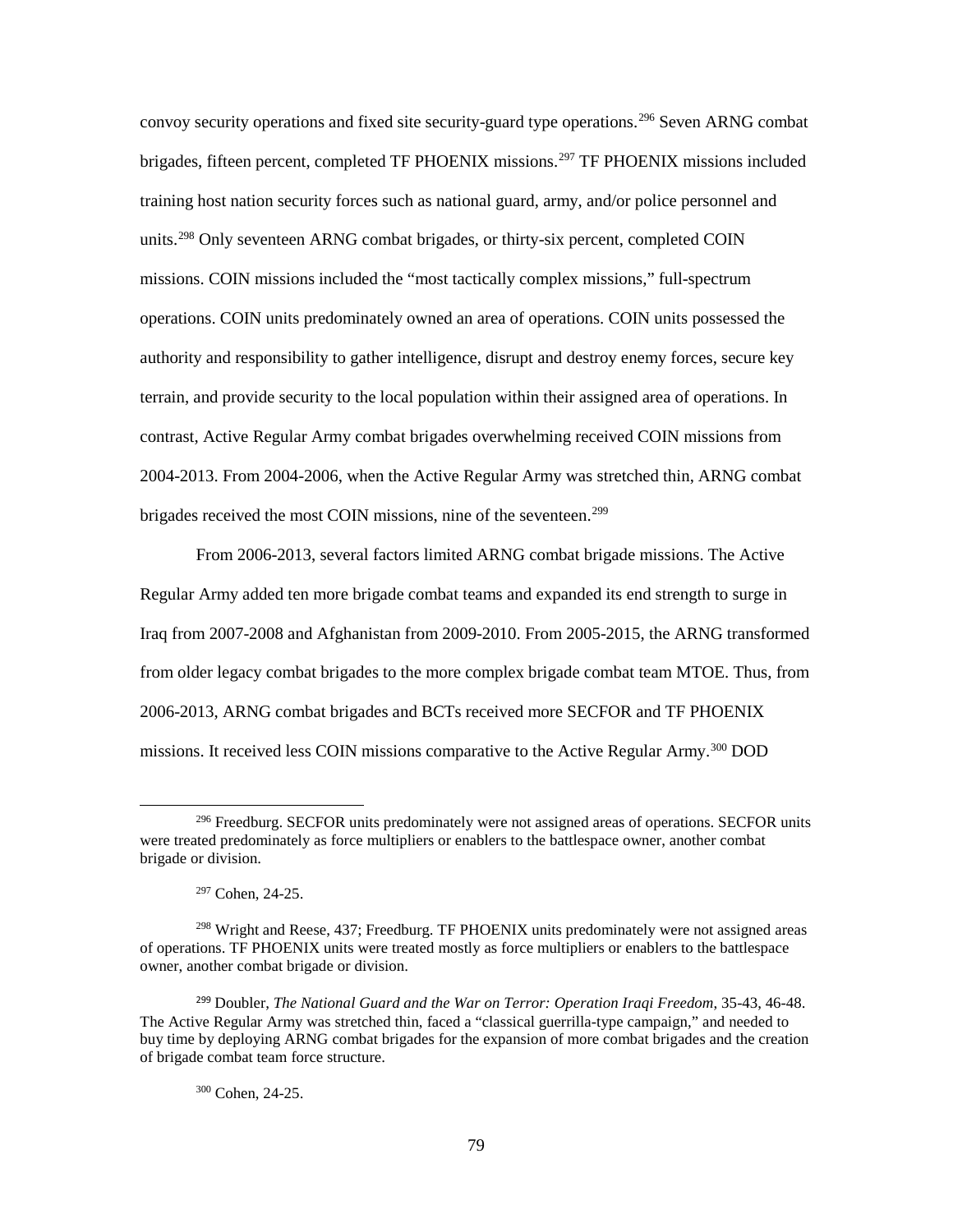policy-makers and wartime commanders treated ARNG combat brigades not as interchangeable forces as the overt "One Army" moniker would imply, but as complementary forces. The eSB operational approach failed for major combat operations, but more importantly highlighted policy-maker and wartime preferences against using ARNG BCTs.

## The Proposed Associated Units Operational Approach

The pilot will test a new model for sustaining readiness in the Reserve Component through increased training days and frequency of CTC rotations…Associated Units concepts have been explored, but not using the associate units authorities in the Army National Guard Combat Readiness Reform Act of 1992.

> ---Patrick Murphy Army Secretary, 2017

On March 21, 2016, the Secretary of the Army, Patrick Murphy, issued a formal memorandum authorizing the designation of twenty-seven AC and RC units for association.<sup>[301](#page-88-0)</sup> Plans called for a *new* three-year Associated Units Pilot Program. The DOD pretext for a *new*  operational approach included continued projections for lower operating budgets, high global demands on reduced active force structure, and sustained operational tempos.<sup>[302](#page-88-1)</sup> Secretary Murphy stated the purpose of the pilot was "to test a One Army concept for *generating* Reserve Force combat power" and "to provide commanders the ability to fully integrate for training and ensure the readiness of their formations."[303](#page-88-2) Of the formal associations announced, the Department of the Army listed four Active and ARNG BCTs. The 3rd BCT, 10th Mountain

<span id="page-88-0"></span><sup>&</sup>lt;sup>301</sup> Murphy, "Army Public Affairs Guidance for Associated Units Pilot," 4. Army Secretary Murphy referred to Section 1131 of the ANGCRA. Congress authorized the Army Secretary to designate ARNG and Army Reserve units for association that he deemed as essential for the execution of the national military strategy. By designating these ARNG BCTs, under Section 1131, Secretary Murphy believed that the execution of the war plans now rested on the readiness, integration, and responsiveness of ARNG BCTs. If ARNG BCTs are essential, the associated units operational approach needs to address the fundamental challenges that affected its previous failures.

<span id="page-88-1"></span><sup>302</sup> Ibid, 1.

<span id="page-88-2"></span><sup>&</sup>lt;sup>303</sup> Murphy, "Designated Associated Units in Support of Army Total Force Policy," 2.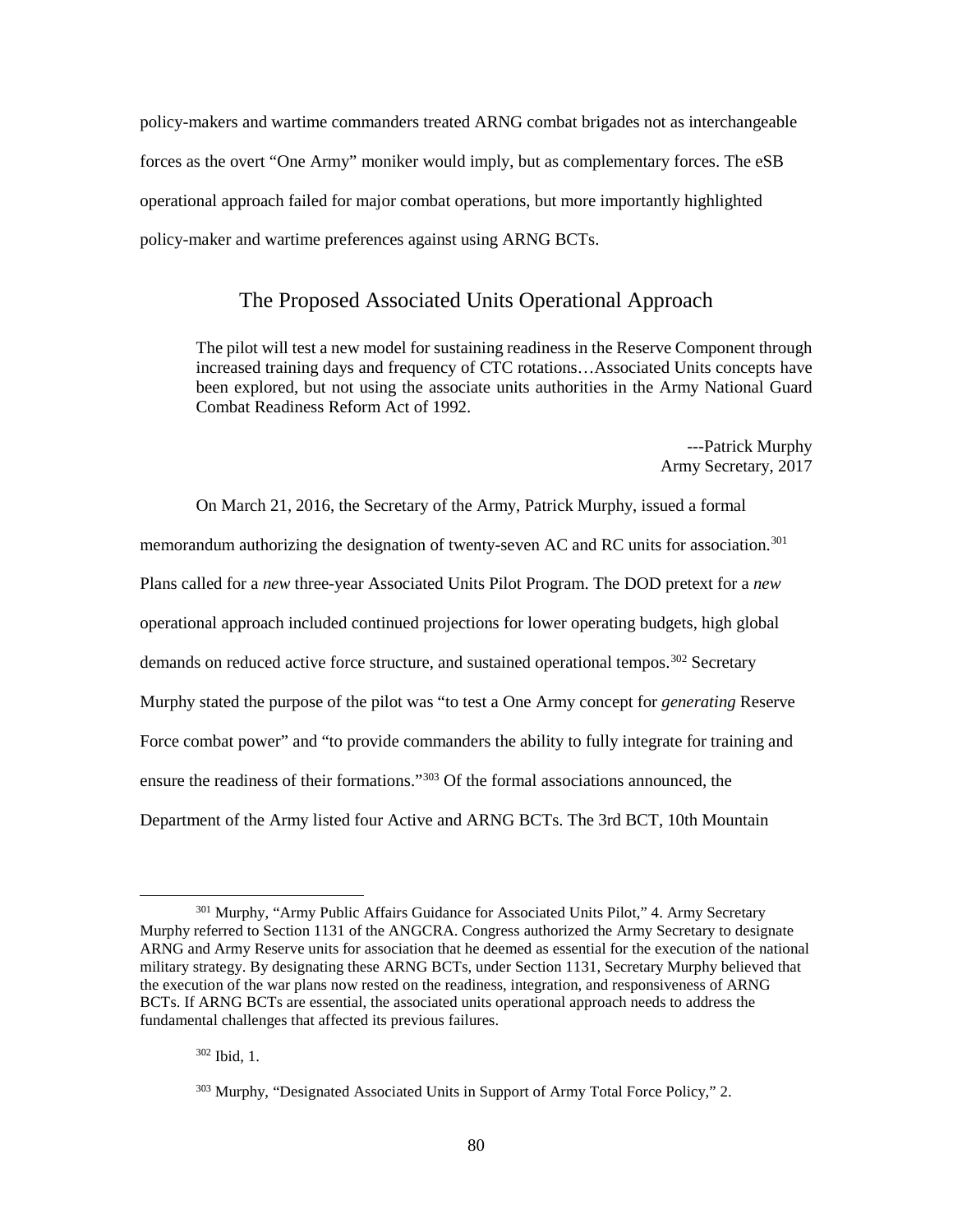Division, stationed at Fort Polk, LA, will be associated with the 36th Infantry Division, Texas Army National Guard. The 86th Infantry BCT, Vermont ARNG, will be associated with the 10th Mountain Division, stationed in Fort Drum, New York. The 81st Armored BCT, Washington ARNG, will be associated with the 7th Infantry Division stationed at Joint-Base Lewis McChord, WA. The 48th Infantry BCT, Georgia ARNG, will be associated with the 3rd Infantry Division at Fort Stewart, GA.<sup>[304](#page-89-0)</sup>

It remains a pilot program, yet there are many similarities between the Roundout Brigade Operational Approach and the Associated Units Pilot Program. The parallels are uncanny. Associated Units appear to be refurbished roundout or roundup units. Minimal parallels exist in the eSB operational approach, though, it is unclear how associated units will interface with 1st Army and regional Training Support Brigades (TSB) under Title XI authorities.<sup>305</sup>

In terms of the AC-RC relationship, Secretary Murphy announced that "associated" means AC and RC commanders will "exercise shared ADCON of their designated "associated units," but only as it pertains to the four training and readiness authorities and responsibilities" which are: (1) Approving the Training Program of the associated units, (2), Reviewing the readiness reports of the associated units, (3) Assessing manpower, equipment, and training resource requirements of the associated unit, and (4) Validating, not less than annually the compatibility of the associated units with AC forces.<sup>[306](#page-89-2)</sup>

Based on available information, there are four major similarities between the old roundout brigade operational approach that remains relevant to the Associated Units Pilot Program today. First, the core premise of creating wartime multi-component units is evident.

<sup>304</sup> Murphy, "Army Public Affairs Guidance for Associated Units Pilot," 3.

<span id="page-89-2"></span><span id="page-89-1"></span><span id="page-89-0"></span><sup>&</sup>lt;sup>305</sup> First Army Regional Training Brigades (RTB) are now called Training Support Brigades (TSBs) today.

 $306$  Murphy, "Designated Associated Units in Support of Army Total Force Policy," 1-2.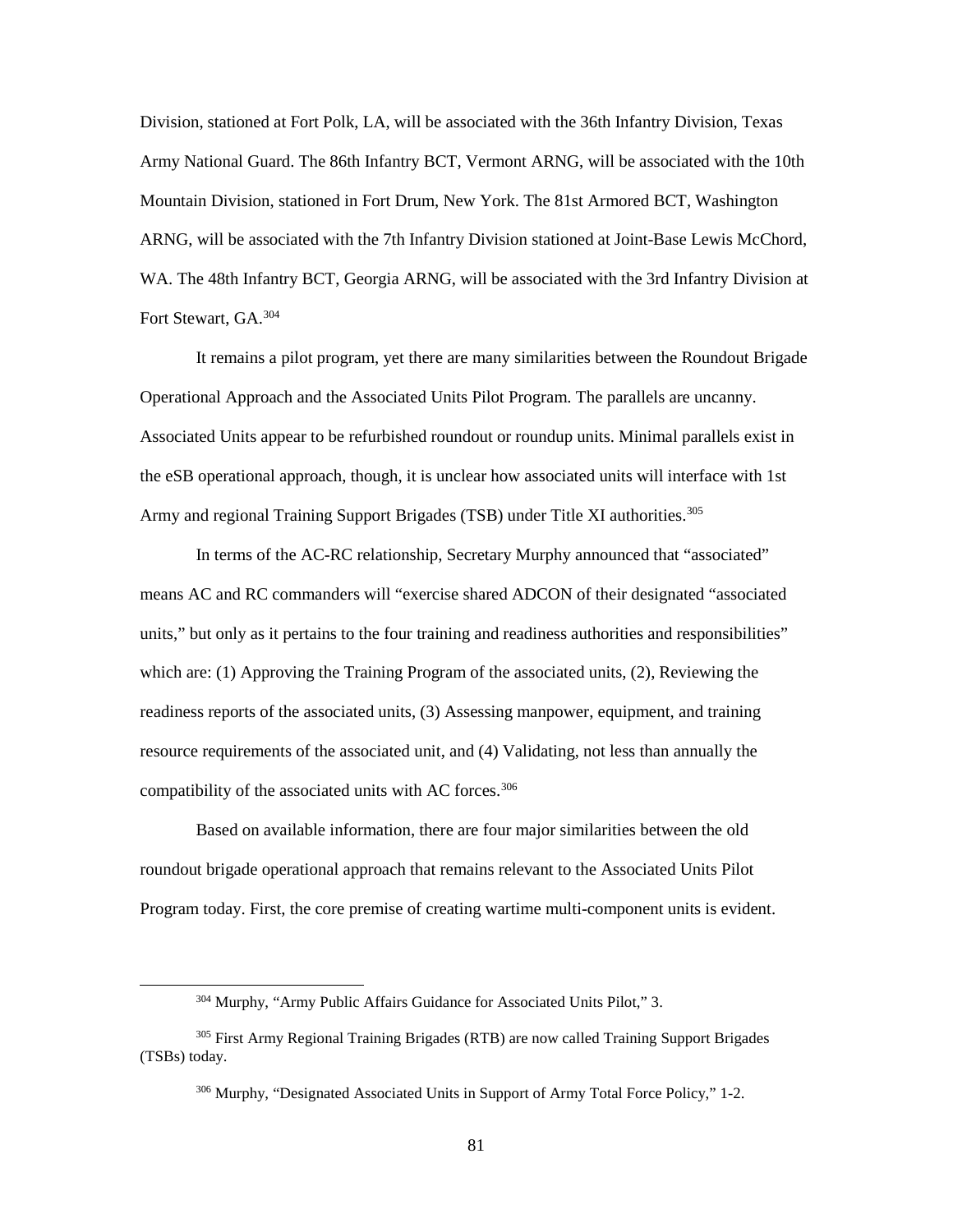Secretary Murphy stated "associated units support the One Army concept of establishing formal relationships between operational AC and RC units prior to deployment."<sup>[307](#page-90-0)</sup> He stopped short of affirming an assigned wartime mission, but implied a core premise of the roundout operational approach. Though, the pilot program is essentially designed to test associated units as "roundout" or "roundup" units for wartime missions and major combat operations. Likewise, General Milley is on record favoring ARNG "roundout" and multi-component units for the future.<sup>308</sup> It is obvious the continued global demands of the national military strategy juxtaposed against sequestration, limited active force structure, and continued operational tempos forced the US Army to reconsider ARNG combat brigades for wartime contingencies. ARNG BCTs might be tied to wartime contingencies in the future like the old failed roundout brigade operational approach.

Second, the command relationships are almost identical between "affiliated" roundout units and "associated units." In less words, the four training and readiness authorities of associated commanders listed above mirror the authorities and responsibilities of the active affiliated division commander under the Roundout operational approach.[309](#page-90-2) Secretary Murphy acknowledged the "…shared ADCON of associated units between two controlling headquarters of the AC and the ARNG."[310](#page-90-3) Shared ADCON and multiple controlling higher headquarters creates unity of effort challenges. Roundout brigades did experience readiness and unity of effort fratricide. Secretary Murphy's detailed guidance memorandum for associated units provides four scenarios for when ADCON may or may not be shared for IDT, AT, integrated training exercises, and non-integrated training exercises.<sup>[311](#page-90-4)</sup> A cursory look at conflicting authorities and

<sup>307</sup> Murphy, "Designated Associated Units in Support of Army Total Force Policy," 2.

<span id="page-90-4"></span><span id="page-90-3"></span><span id="page-90-2"></span><span id="page-90-1"></span><span id="page-90-0"></span><sup>308</sup> Mark A. Milley, "CSA's National Guard Association of the United States Speech" (US Army Website, September 11, 2015), accessed December 14, 2016, https://www.army.mil/article/155581

<sup>309</sup> See monograph page 26 for a comparison.

<sup>310</sup> Murphy, "Designation of Associated Units in Support of Army Total Force Policy," 2.

<sup>&</sup>lt;sup>311</sup> Murphy, "Detailed Definitions and Guidance Regarding Designation of Associated Units," 2-3.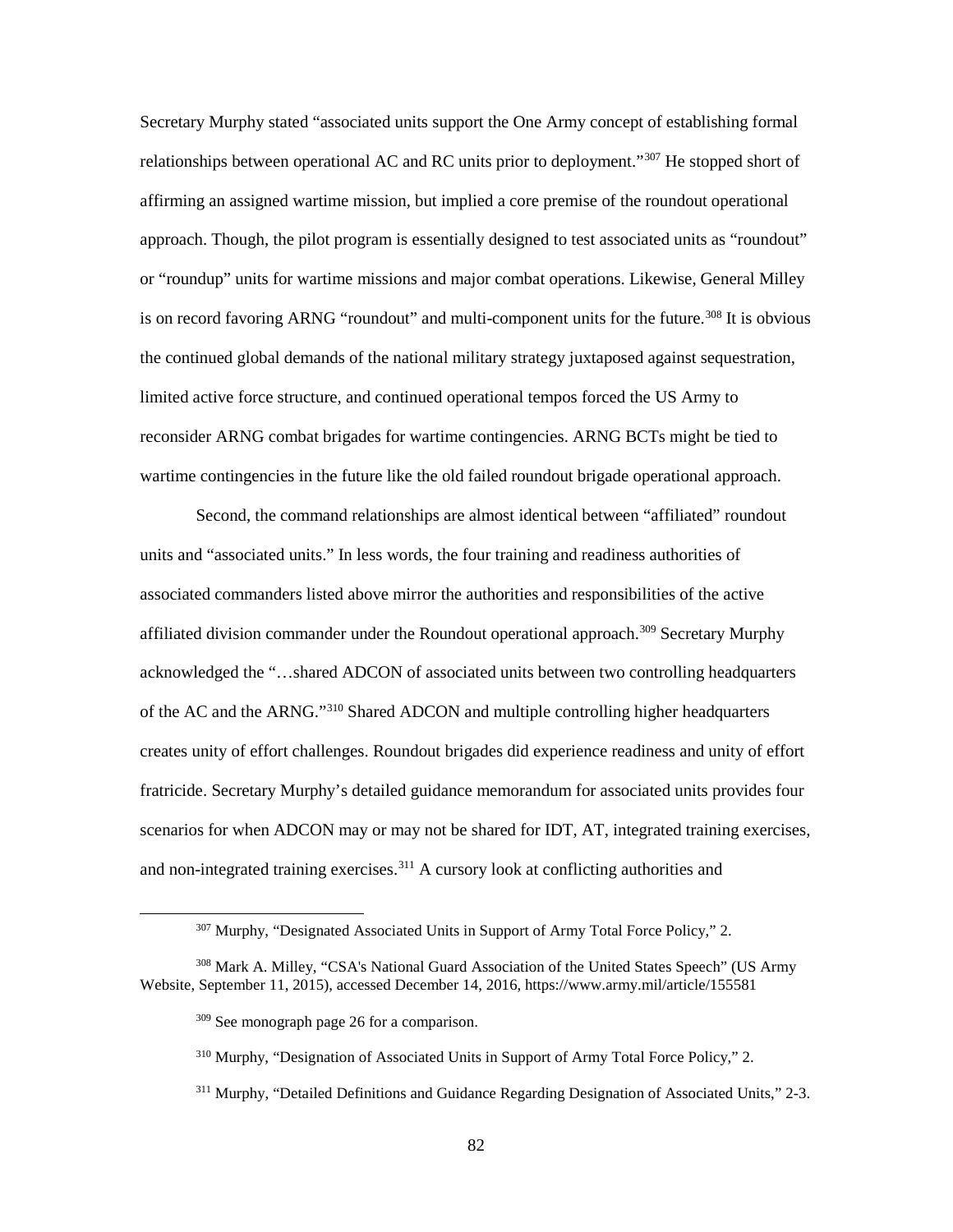responsibilities by location helps to see the potential for authority fratricide. For example, the 3rd BCT,  $10<sup>th</sup>$  Mountain associated unit has three controlling headquarters: the  $36<sup>th</sup>$  Infantry Division ARNG headquarters in Texas (for the four training and readiness authorities and responsibilities mentioned above), the 10<sup>th</sup> Mountain Division parent headquarters in Fort Drum, NY (for all other FORSCOM authorities and responsibilities), and the Installation headquarters in Fort Polk, LA (for all installation command authorities and responsibilities).<sup>312</sup> Likewise, three of the associated ARNG BCTs above have two controlling higher headquarters at a minimum, maybe three.[313](#page-91-1) Congress created Title XI training and readiness authorities and responsibilities after the roundout operational approach failed. The DOD created 1st Army and regional TSBs to execute Title XI authorities and responsibilities. Based on current information, the command relationships between 1st Army entities and associated ARNG BCTs remains unclear. The command relationships of the Roundout Operational Approach and the Associated Units Pilot Program are remarkably similar.

Third, the friction of geographically-separated units and controlling headquarters [for training and readiness] existed in both approaches. "Associated units" and their controlling headquarters for training and readiness are geographically separated like the "affiliated units." Geographic separation did complicate command relationships, specifically the 155th brigade located in Mississippi and its affiliated division headquarters located in Fort Hood, Texas.<sup>[314](#page-91-2)</sup> Two of the four associated ARNG BCTs are geographically-separated from their training and readiness controlling headquarters. Multiple command relationships and geographic separation presents unity of effort challenges in pre-mobilization training execution. During the Persian Gulf

<sup>312</sup> Murphy, "Army Public Affairs Guidance for Associated Units Pilot," 3-4.

<span id="page-91-2"></span><span id="page-91-1"></span><span id="page-91-0"></span><sup>&</sup>lt;sup>313</sup> The 10th Mountain Division at Fort Drum, NY, is also geographically-separated from the 81st Infantry BCT located in Vermont.

<sup>314</sup> NSIAD-91-263, 9; Duncan, 83.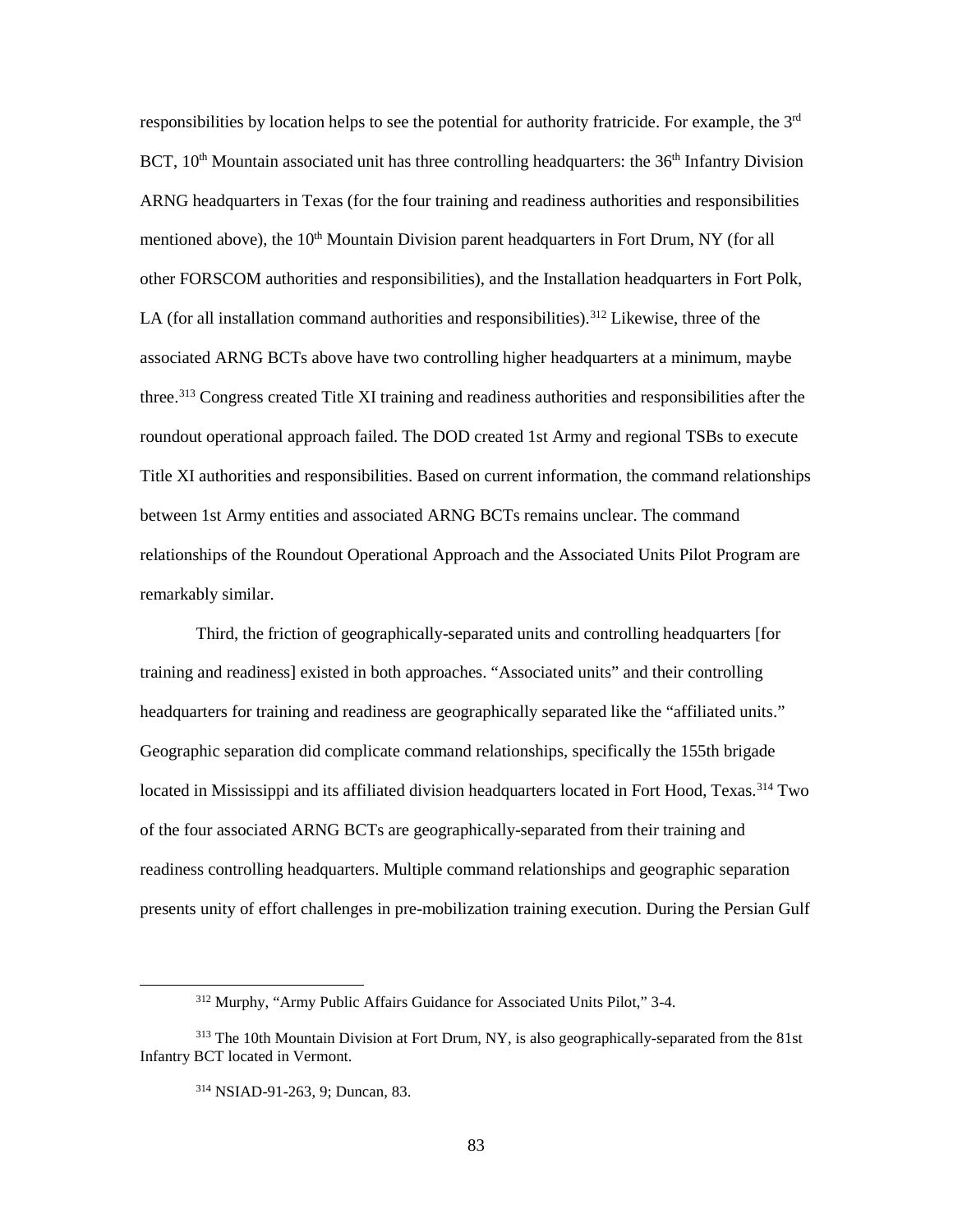War, this was a contributing factor in the inaccurate readiness reports of the 48th and 155th brigades prior to their mobilization and it is relevant to the Associated Units Pilot Program.

Fourth, both operational approaches exclaimed that ARNG BCTs are high priority units, emphasizing that ARNG BCTs need more RC training days than normal, frequent rotations to combat training centers, and more integrated training with AC units. [315](#page-92-0) LTG Kadavy asserts "…[associated] BCT readiness is being prioritized because this is an area where the Army has an immediate requirement" and "…require(s) greater time to develop [generate] and sustain proficiency."[316](#page-92-1) He said "a hundred days spent at the mobilization station will not cut it," implying ARNG BCTs can no longer wait to conduct large scale unit training once mobilized for deployment.<sup>[317](#page-92-2)</sup> He believes "Soldiers are the core of the Army" and "they must be available and prepared for collective training to improve unit's proficiency," implying that war now requires professional soldiers. He further implied professional guard units are needed by saying: "Guard Soldiers have typically trained one weekend a month, and two weeks in the summer for a total of 39 days each year. That training model, in place since the passage of the Dick Act of 1902, doesn't match current operational tempos and needs."<sup>[318](#page-92-3)</sup> LTG Kadavy remains focused on keeping armored and Stryker BCTs in the ARNG and in "a rotation to Fort Irwin every four years." He wants one of the ARNG armored or Stryker BCTS available to support a deployment "every two to three years."<sup>[319](#page-92-4)</sup> The rhetoric for keeping high priority, associated ARNG BCTs responsive for

<sup>317</sup> Ibid.

<span id="page-92-0"></span>l

 $318$  Ibid.

<sup>315</sup> Murphy, "Army Public Affairs Guidance for Associated Units," 1-2.

<span id="page-92-1"></span><sup>316</sup> Jon Soucy, "Army Guard Soldiers to See Increase in Training Days" (National Guard Bureau, October 5, 2016), accessed December 14, 2016, http://www.nationalguard.mil/News/Article/965325/armyguard-soldiers-to-see-increase-in-training-days.

<span id="page-92-4"></span><span id="page-92-3"></span><span id="page-92-2"></span><sup>319</sup> John Goheen, "More Training Days for the Guard" (National Guard Bureau Association, October 11, 2016), accessed December 14, 2016, http://ngaus.org/newsroom/news/more-training-daysguard-soldiers#sthash.tqKMbqjC.dpuf.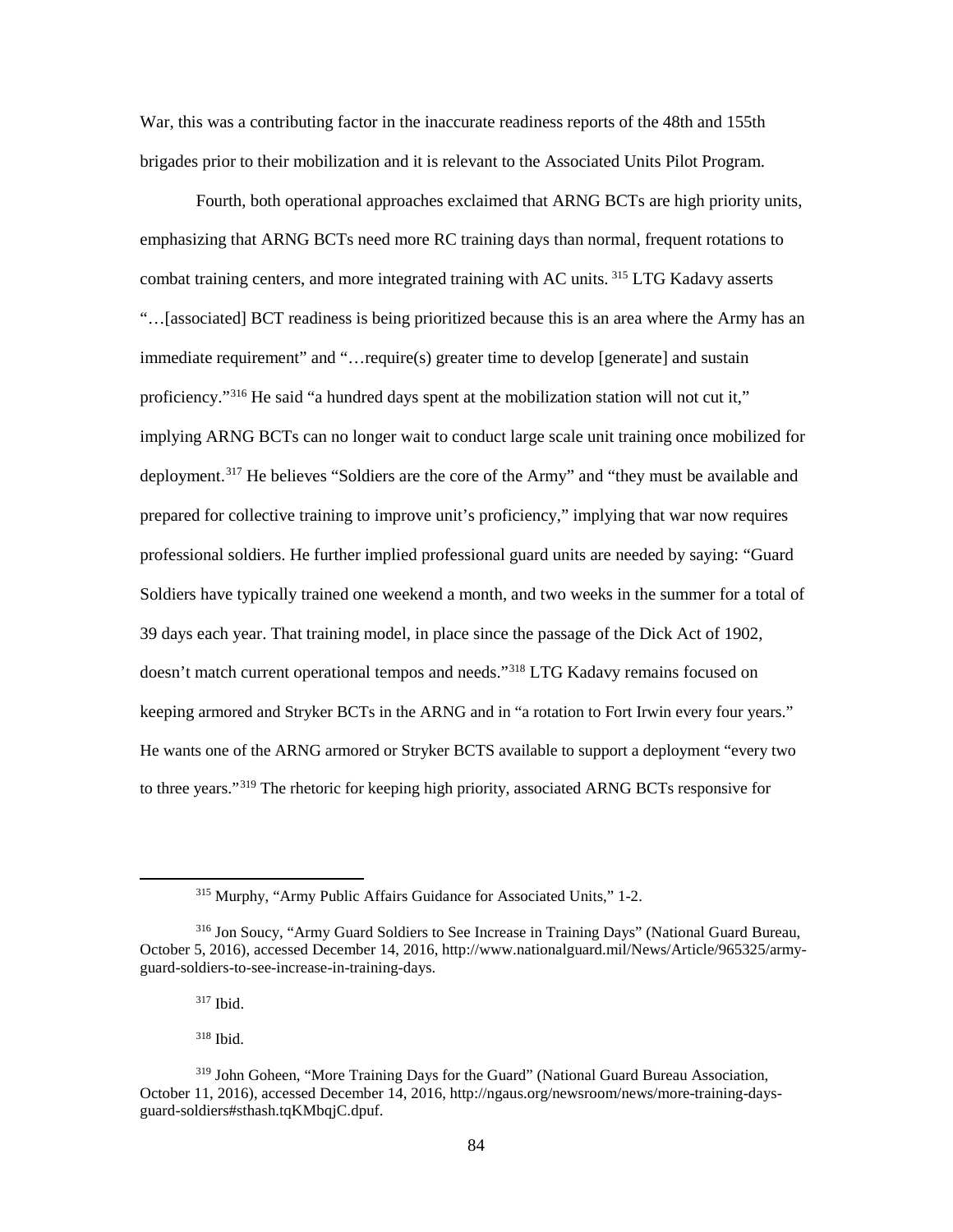future wartime contingency operations is exactly the same rhetoric for the old roundout brigade operational approach.

Current plans for the Associated Unit Pilot Program include increased training days of ARNG BCTs. LTG Kadavy announced that over a four-year training model, "[ARNG] Soldiers in those [associated] units can expect to see yearly training days range from 39 days in year one to 60 days in year three, with the fourth year seeing Soldiers train 51 days."<sup>[320](#page-93-0)</sup> The plans for ARNG brigades allegedly remain focused on the Bold Shift program, but gradually move to higher multi-echelon training levels over the four year training plan.<sup>321</sup> The Associated Units Pilot acknowledges the importance of lower echelon training in pre-mobilization. Secretary Murphy concurs: "the goal… is not to achieve the same readiness as an AC unit, but rather to sustain higher readiness [for RC units] to reduce post-mobilization training requirements when activated." $322$  Interestingly, in 1990, the 48th and 155th roundout brigades were high priority units as well. They received sixty and sixty-four pre-mobilization training days above the law and conducted integrated higher multi-echelon level training with their AC units. Five months prior to mobilization, the 48th brigade completed a CTC rotation. The major differences between affiliated roundout units and associated units appear purely cosmetic at best.

The Associated Units Pilot Program plans to overcome the complications of the roundout operational approach in three new ways. First, officer evaluations, the associated unit commander will receive an officer evaluation from the associated controlling headquarters either as a rater, intermediate rater, or senior rater. The parent unit will still be in the officer rating chain. Second,

<span id="page-93-1"></span><span id="page-93-0"></span><sup>&</sup>lt;sup>320</sup> Soucy. The Bold Shift program remains in effect today as "Operation Bold Shift." Its original goals were more realistic. ARNG combat brigade peacetime readiness generation goals are now spread over four years despite high personnel turnover percentages. In three out of the four years, units will train up to the company level. In the model, combat brigades will conduct battalion and brigade operations at a CTC rotation. The law of attraction and positive thinking is unfolding again. ARNG BCTs will feel pressured to report higher C-level readiness in peacetime that is unrealistic.

<sup>321</sup> Ibid.

<span id="page-93-2"></span><sup>322</sup> Murphy, "Army Public Affairs Guidance for Associated Units Pilot," 2.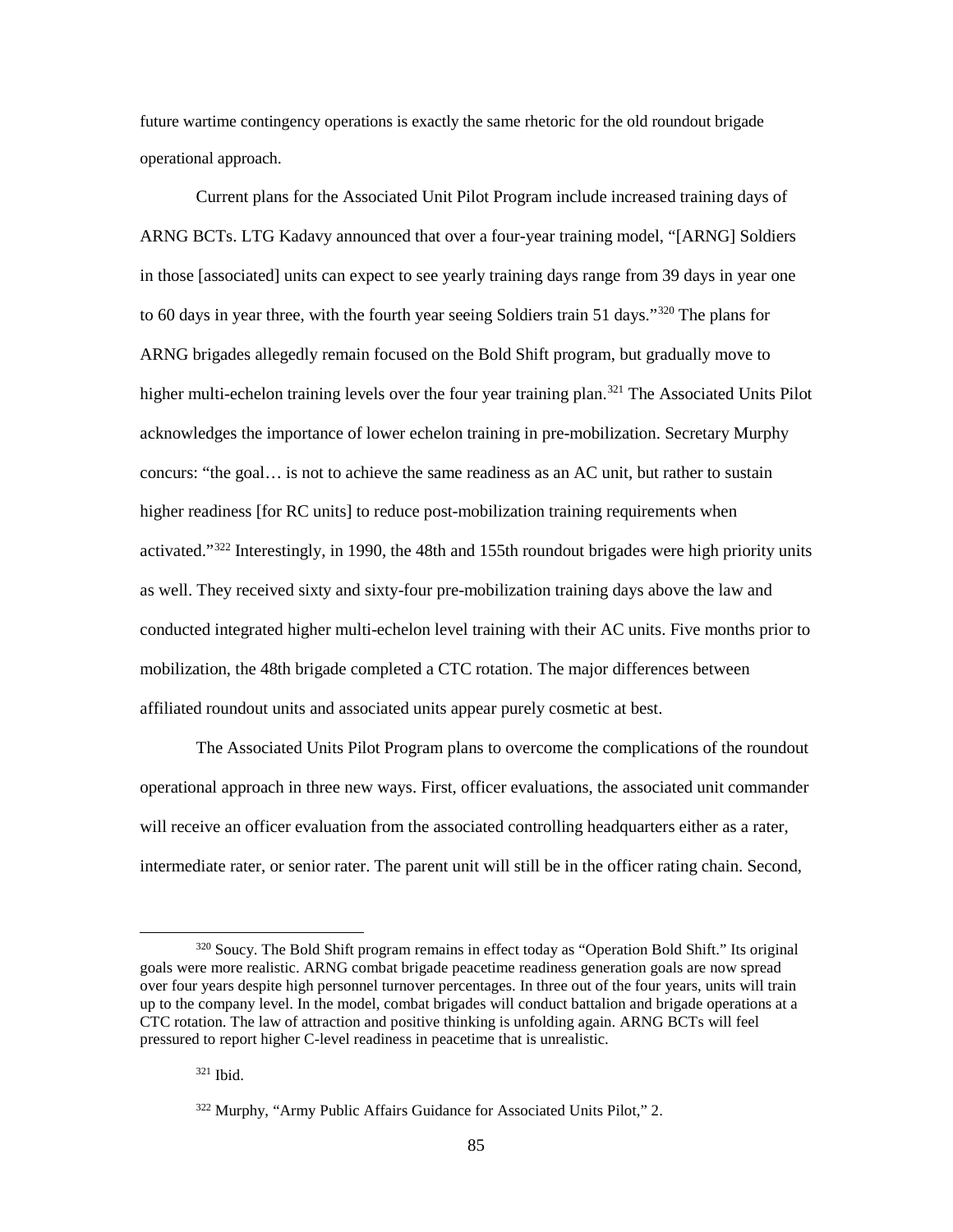AC-RC personnel exchanges, both the associated unit and controlling headquarters will exchange one to two personnel to coordinate readiness and training opportunities. Third, unit patches, the associated unit will wear the unit patch of the associated controlling headquarters as a visible symbol of the "One Army" concept in peacetime.  $323$  Given the fundamental peacetime challenges over the last forty years, these are nothing more than cosmetic refurbishments.

# Conclusion

Reframing includes revisiting early hypotheses, conclusions, and the operational approach that underpins the current plan. In reframing, the commander and staff revise understanding of the operational environment and problem. If required, they develop a new operational approach to overcome challenges or opportunities that precipitated the need to reframe.

> Army Design Methodology Doctrine ---Army Techniques Publication (ATP) 5-0.1

Peacetime Challenges

 $\overline{\phantom{a}}$ 

Four major peacetime challenges prevented the readiness, integration, and responsiveness of the ARNG combat brigade participation in major combat operations during the Persian Gulf War and for consideration in the Iraq War. These four challenges still endure today for any "One Army" operational approach.

The first major challenge includes the recognition that the phenomena of modern warfare has substantially changed. In 1965, Gordon Moore, a semiconductor pioneer, posited that the "number of transistors in a dense integrated circuit would double every two years."[324](#page-94-1) Many refer to the landmark invention of the first microprocessor in 1971 as the beginning of the Information Age and Digital Revolution. Moore theorized about it much earlier.<sup>[325](#page-94-2)</sup> The Congress and DOD

<span id="page-94-0"></span><sup>323</sup> Secretary of the Army Memorandum Enclosure, "Army Public Affairs Guidance for Associated Units Pilot" (Washington, DC: dated 21 March 2016), 4.

<span id="page-94-1"></span><sup>324</sup> Bret Swanson, *Moore's Law at 50: The Performance and Prospects of the Exponential Economy* (American Enterprise Institute, 2015), 1-4.

<span id="page-94-2"></span><sup>325</sup> Gordon Sullivan and Anthony M. Coralles, "The Army in the Information Age" (Carlisle Barracks, PA: The US Army War College, March 1995), accessed December 13, 2016, http://www.strategicstudiesinstitute.army.mil/pubs/summary.cfm?q=268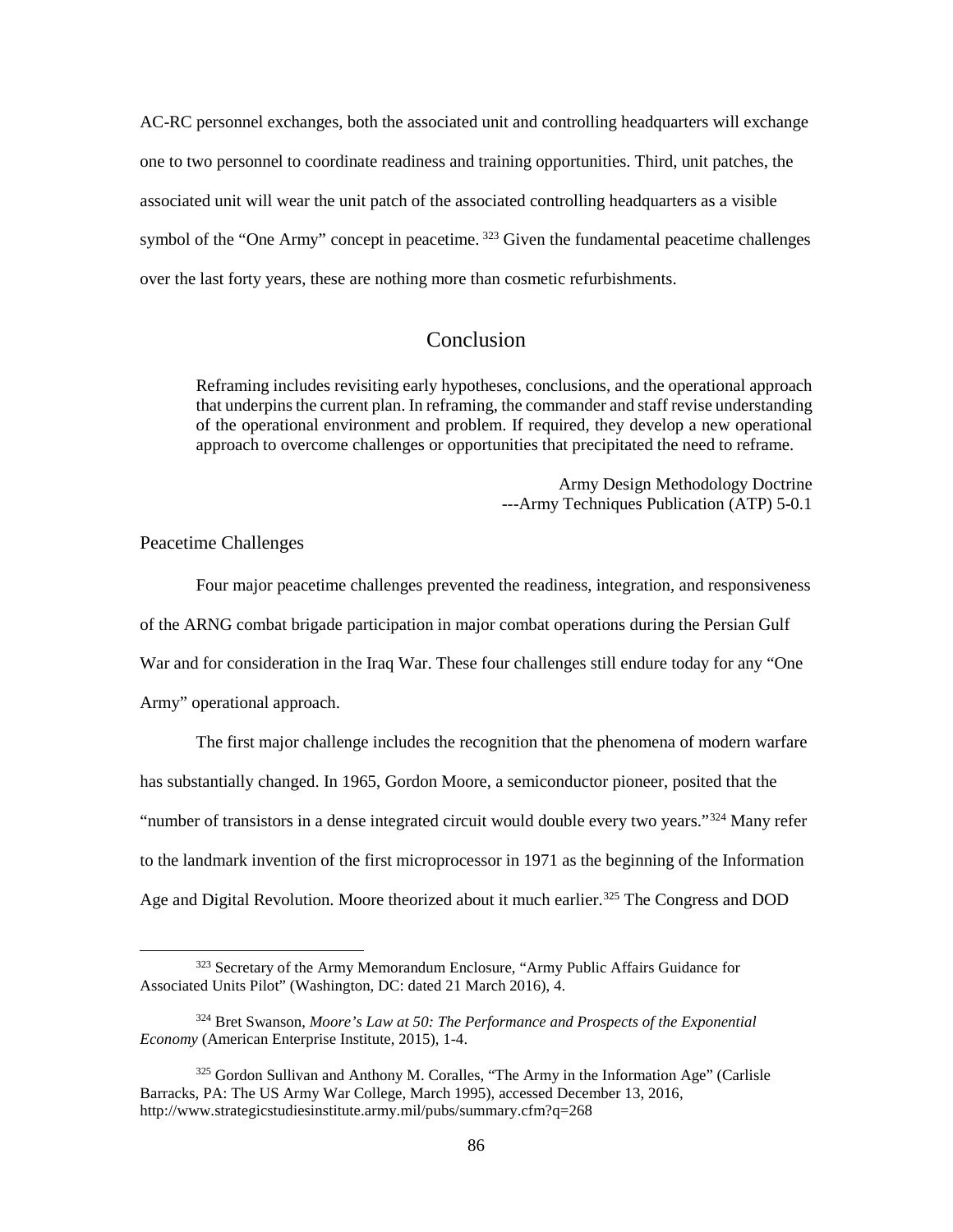created the AVF and TFP in 1973. These policies bounded peacetime "One Army" operational approaches. Significant modernization occurred in the 1970s and 1980s as "the Guard and Reserves were receiving quantities of … [equipment], new advances in technology were pushing much of that "new" equipment to the borderline of obsolescence."<sup>[326](#page-95-0)</sup> Moore's Law modernizations pressed the boundaries of "One Army" operational approaches. Rapid and continuous advances in technology prior to the Persian Gulf War "were far more complex and demanding than just a decade before; Long Range tank and TOW gunnery, rapid maneuver, and complex electronic equipment all require[d] skills that take a great deal of time to learn and maintain."<sup>[327](#page-95-1)</sup> The phenomena of modern warfare was changing to account for Moore's Law. In 2015, technology continues to modernize at the rate of Moore's Law.  $^{328}$  $^{328}$  $^{328}$  The evolving nature of technology, information, and digital systems continued to grow at alarming rates for the US and adversaries. During brigade transformation beginning in 2004, the phenomena of modern warfare pushed more capabilities down into brigade combat team MTOEs. Technology made wars more asymmetric.<sup>[329](#page-95-3)</sup> Soldiers are now professional technicians. The evolving nature of technology, modernization, and the phenomena of modern warfare will affect any future operational approach. Congressional limitations and precedents continue to bound "One Army" operational approaches. Peacetime changes to "One Army" operational approaches are now purely cosmetic.

The second major challenge includes the recognition that the phenomena of modern warfare requires the professionalization of ARNG soldiers, NCOs, and officers in peacetime. The US Army now requires a p-level readiness foundation (PME and MOSQ) comparable to the

<span id="page-95-0"></span><sup>326</sup> W.D. McGlasson, "Combat Readiness Suffers," in *The Guard and Reserve in the Total Force: The First Decade 1973-1983*, ed. Bennie J. Wilson III (Washington, DC: National Defense University Press, 1985), 152.

<sup>327</sup> Scales, 380.

<sup>328</sup> Swanson, 17.

<span id="page-95-3"></span><span id="page-95-2"></span><span id="page-95-1"></span><sup>329</sup> Max Boot and Jean K. Kirkpatrick, "The Paradox of Military Technology" (Council on Foreign Relations: The New Atlantis, Fall 2016), accessed December 13, 2016, http://www.cfr.org/informationwarfare/paradox-military-technology/p11666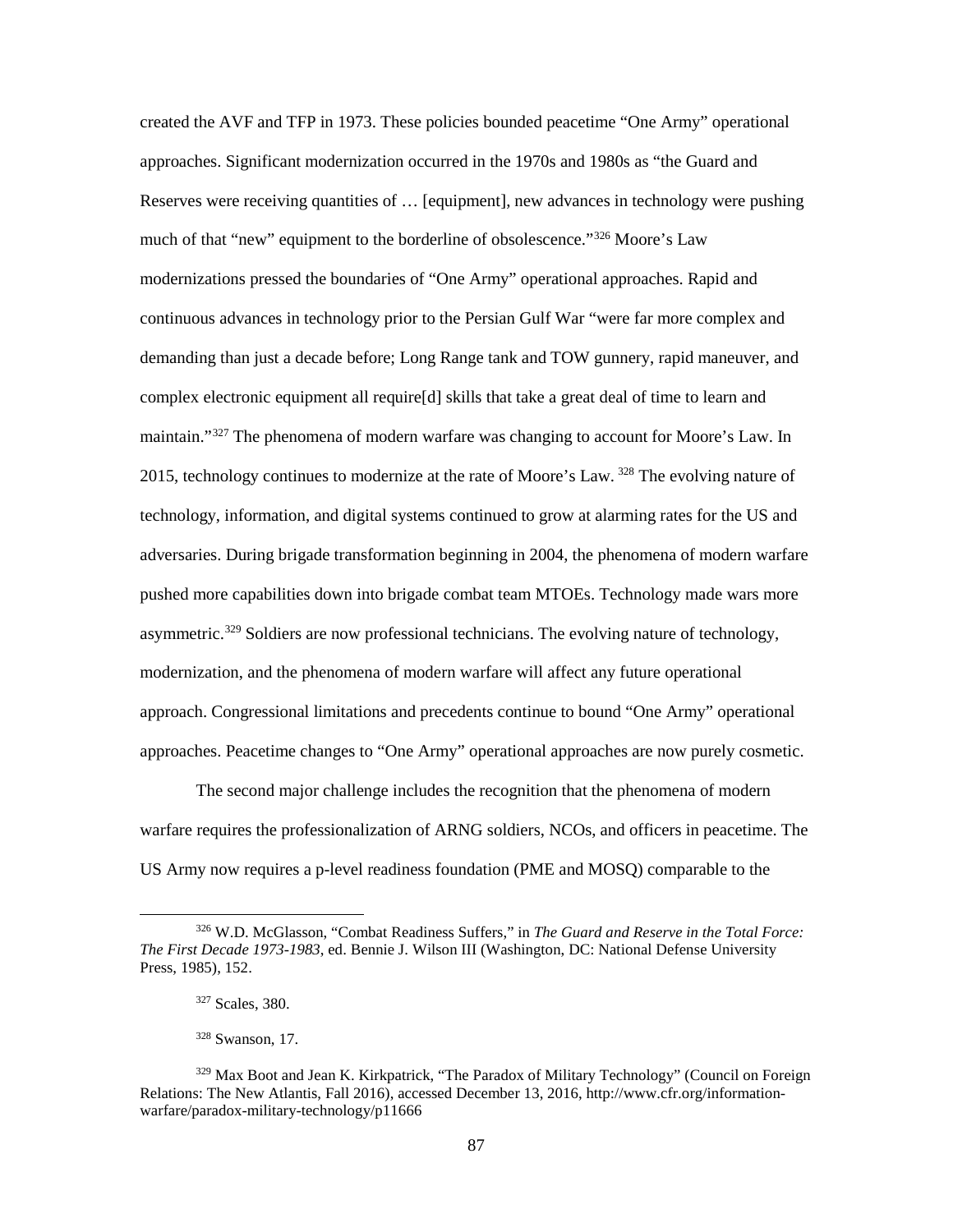professionals of the Active Regular Army. Guardsman need p-level technical skills in peacetime that can generate effective t-level readiness in post-mobilization. The US Army provisioning of PME and MOSQ through PS recruitment strategies was not enough. The after-action review of the Persian Gulf War notes this challenge: "With no comparable civilian skills, Guardsman had to learn the [modern] complexities of fire and maneuver in close combat during their meager 39 days of training per year."<sup>[330](#page-96-0)</sup> The new phenomena of modern warfare required the development of tactical and technical skills "over many years of schooling, daily training, and practical experience."<sup>[331](#page-96-1)</sup> Unfortunately, under the AVF, the peacetime p-level readiness gap widened over four decades between the ARNG and the Active Regular Army. The AVF paved the way for the Active Regular Army and higher quality soldiers to adapt to the phenomena of modern warfare. During the same period, limited training time forced the ARNG to make hard choices between collective training, civilian employment, and individual soldier PME and MOSQ qualifications and schooling requirements. The DOD chose to create a separate military education system standard for ARNG soldiers. The evolving phenomena of modern warfare and its peacetime plevel readiness generation requirements will challenge any future operational approach.

The third major challenge includes the recognition that the phenomena of modern warfare requires an examination of readiness provisioning strategies. US law constrained the number of annual training days for operational approaches. The DOD and US Army focused over the last four decades almost exclusively on provisioning p-level, s-level, and r-level readiness resources during peacetime. There were diminishing returns without increased training time. Fortunately, the 48th and 155th roundout brigades received higher annual training days, sixty and sixty-four days respectively. It still was not enough. The Congress, the DOD, and the US Army continued to focus on resourcing ARNG combat brigades in almost all instances. The predominate strategy

<span id="page-96-0"></span><sup>330</sup> Scales, 380.

<span id="page-96-1"></span><sup>331</sup> Ibid, 380.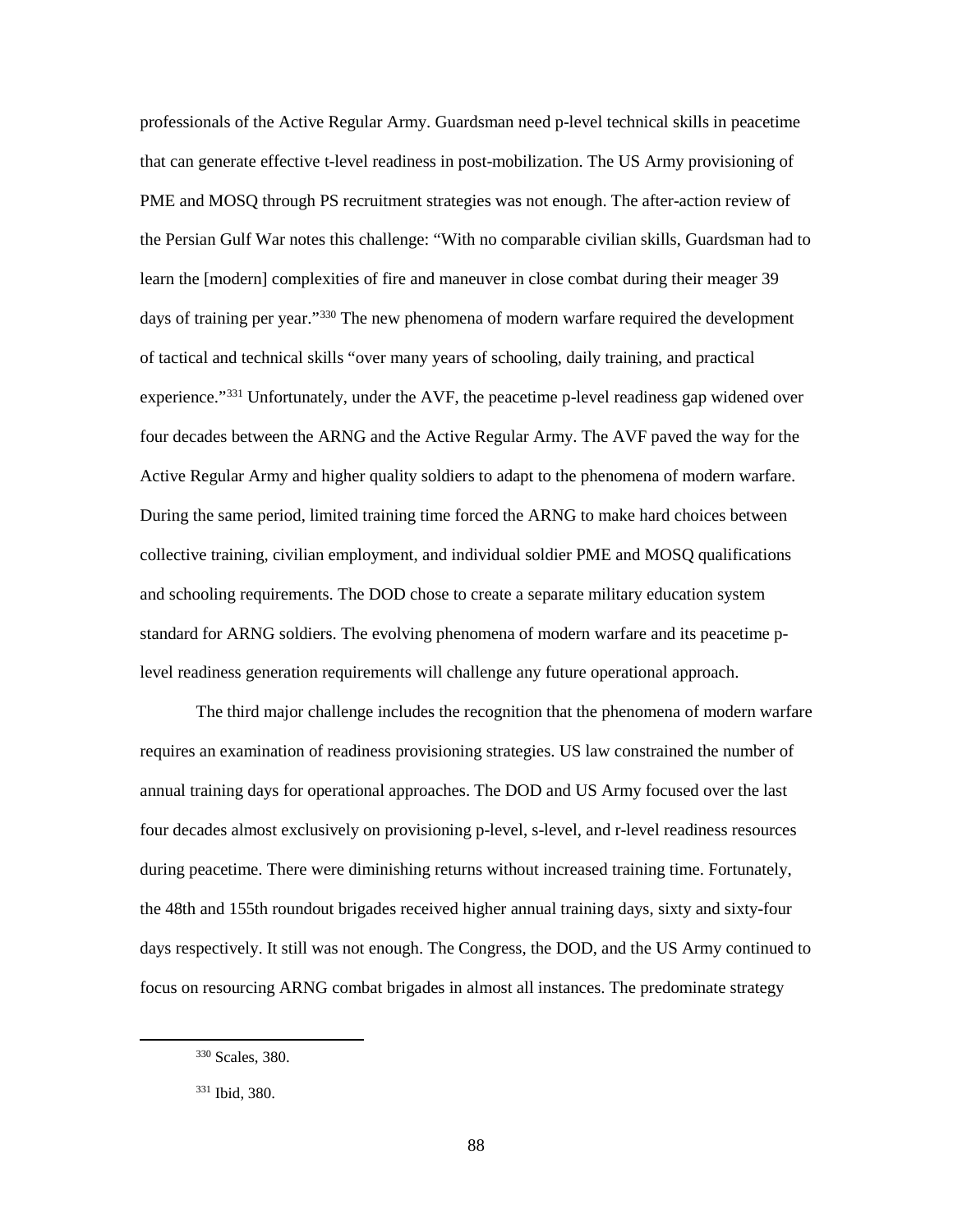was more funding, trainers, simulators, contractors, and equipment.<sup>[332](#page-97-0)</sup> The Law of Diminishing Returns is applicable: "in all productive processes [readiness generation], adding more of one factor of production [readiness resources], while holding all others constant [readiness training time], will at some point yield lower incremental per-unit returns."<sup>[333](#page-97-1)</sup> At some point, providing more readiness resources for limited returns on investment, ARNG BCT readiness generation, becomes wasteful or lost opportunity costs for resources that could be used elsewhere to deal with the evolving phenomena of modern warfare. A detailed cost-benefit analysis is beyond the scope of this study, but a cursory review of the ARNG BCT economies of scale begs for extensive research and hard choices. The law of diminishing returns for provisioning readiness resources will challenge any future operational approach for ARNG BCTs because collective training time has a limit. That limit appears to be somewhere between thirty-nine and sixty days annually. There is a threshold whereby citizen-soldiers will not answer the call to serve.<sup>[334](#page-97-2)</sup> This limit constrains the peacetime p-level and t-level readiness generation of ARNG BCTs.

The fourth major challenge includes the recognition that the phenomena of modern warfare requires an examination of readiness generation strategies. Again, US law constrains the number of annual training days for any operational approach. The DOD and US Army resourced ARNG combat brigades at similar p-level, s-level, and r-levels. The DOD and US Army instituted a command relationship that was supposed to generate a peacetime t-level readiness

<span id="page-97-0"></span> $\overline{\phantom{a}}$ 

<span id="page-97-2"></span><sup>334</sup> Scott Maucione, "National Guard Reaches Out To Families, Companies As Training Days Increase" (Federal News, October 14, 2016), accessed March 11, 2017, http://federalnewsradio.com/defense/2016/10/national-guard-reaches-familiescompanies-training-daysincrease/. The Guard reached out to soldiers and industry to reconcile the fact that soldiers who previously spent at least thirty-nine days a year in active-duty training would be spending up to sixty days per year. There is a limit on collective training for ARNG BCTs. Sixty days is not enough to generate sufficient readiness.

<sup>332</sup> See Sections 1111-1136 of the 1992 ANGCRA.

<span id="page-97-1"></span><sup>333</sup> Paul A. Samuelson and Nordhaus, William D., *Microeconomics* (McGraw-Hill, 2001), 110; Fredland, Gilroy, and Little, 148. Time is the critical factor to prepare forces for combat. It is the one factor that has been held almost constant for ARNG unit collective training since 1902.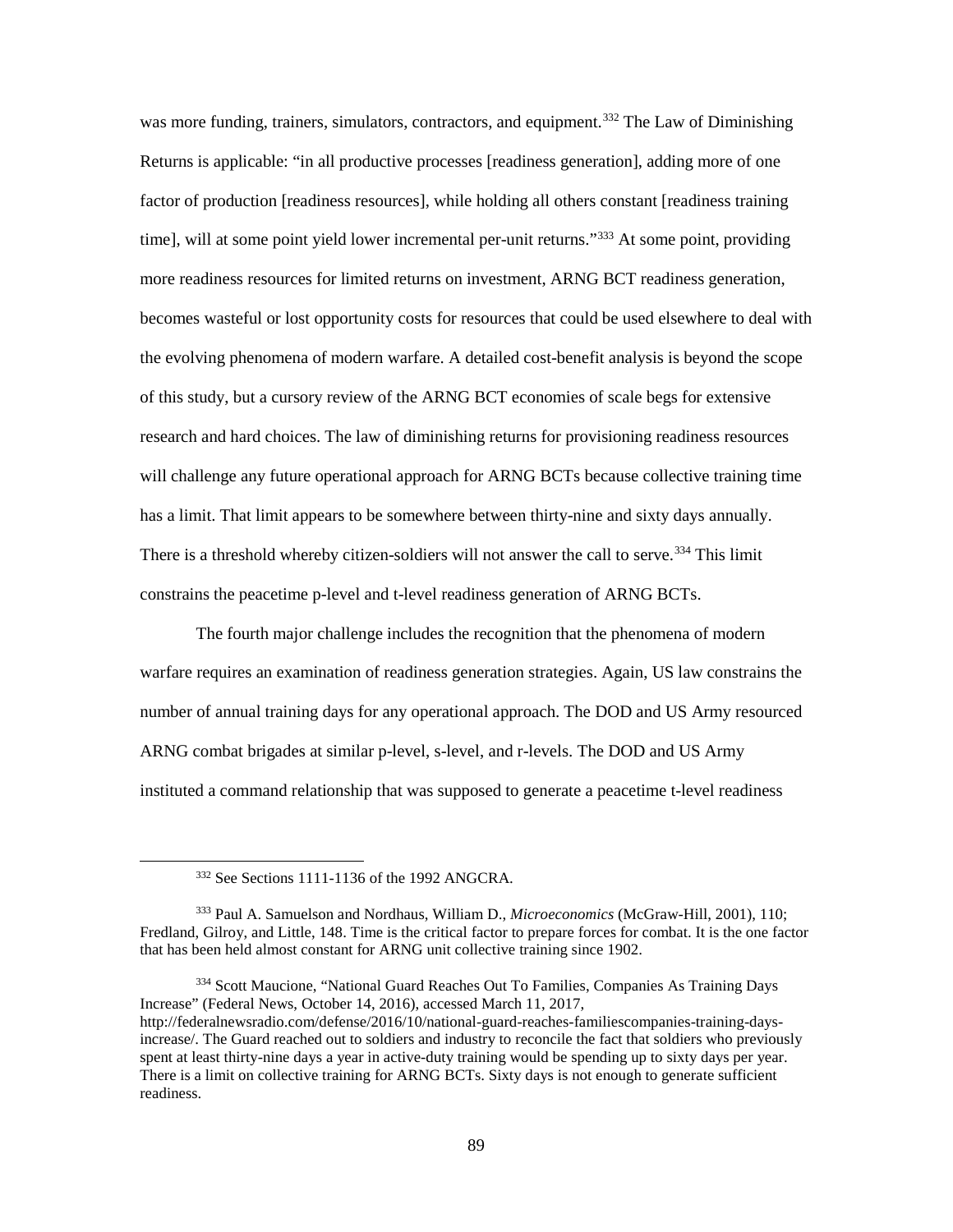foundation for ARNG combat brigades. ARNG combat brigades were manned and equipped the same as their active counterparts. Active and ARNG brigade commanders briefed their training plans to the active division commander. ARNG roundout brigade pre-mobilization training plans included training events across all echelons from crew to the brigade level like their active brigade counterparts. ARNG combat brigades completed higher multi-echelon training plans like their active counterparts and reported higher C-level readiness levels. The Law of Attraction, the belief that "like attracts like," was applicable. ARNG combat brigades attempted to mirror their active counterparts in training plans.<sup>[335](#page-98-0)</sup> ARNG combat brigades and active division commanders did not set realistic, attainable goals for pre-mobilization training plans. The Law of Positive Thinking, the idea "you are what you think," was also applicable. ARNG roundout brigades reported high readiness rates that were inaccurate, yet like their active counterparts.<sup>[336](#page-98-1)</sup> ARNG roundout brigades reported higher C-level readiness levels and active division commanders accepted it at face value. Everyone thought positive, but the peacetime t-level readiness foundation proved insufficient for t-level generation in post-mobilization training. Today, the AVF and TFP still creates attraction and positive thinking between the Active Regular Army, the ARNG, the DOD, and Congress. The AVF and TFP still frames narratives and the debate between Congress, the DOD, the US Army, and the ARNG on strategic threats, force structure, and readiness.<sup>[337](#page-98-2)</sup> Limits on annual training days, peacetime readiness generation strategies, and

<span id="page-98-0"></span><sup>335</sup> Guy Redden, "Magic Happens: A New Age Metaphysical Mystery Tour," *Journal of Australian Studies*, 101.

<span id="page-98-1"></span><sup>336</sup> Brandon Olivares, "The Law of Attraction: How Positive Thinking Can Be Dangerous" (Co-Creation Coaching, August 26, 2006), accessed December 13, 2016, http://cocreationcoaching.org/law-ofattraction-positive-thinking-can-dangerous.

<span id="page-98-2"></span><sup>&</sup>lt;sup>337</sup> Freedburg. The debate includes three narratives different narratives from the Active Regular Army, the NGB, and Congress. The Active Regular Army narrative acknowledges that AC-RC should work hand in hand and side by side, but is adamant that AC-RC are not "interchangeable." The NGB counters the Active Regular Army's narrative by stating the AC remarks are "disparaging, disrespectful, and simply not true." The NGB contends the AC remarks "disrespect the over 700 Guardsman and women killed in the line of duty since 2001." The Congressional narrative remains: "It's a false choice" between AC and RC force structure; the nation needs both AC-RC units.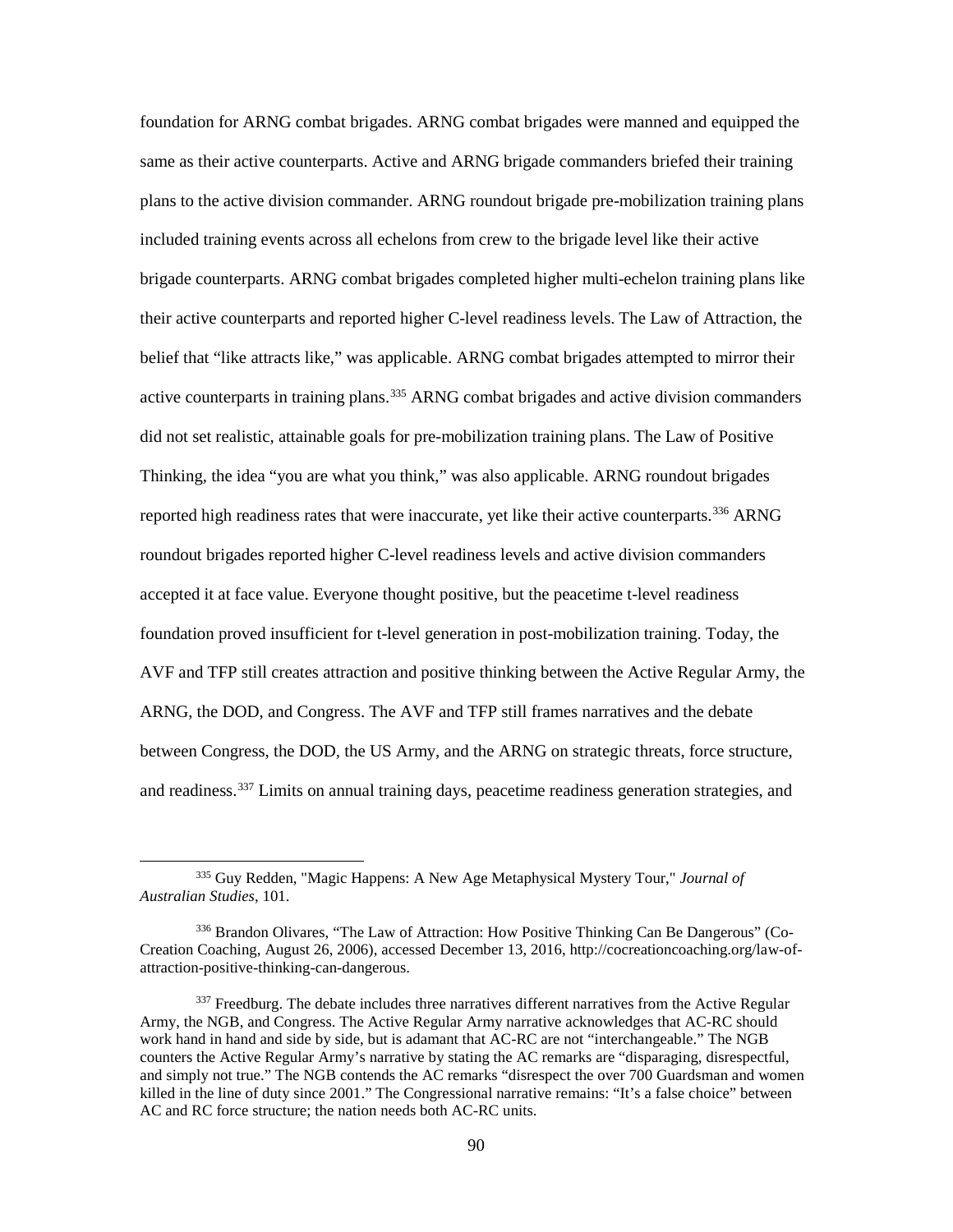politics challenge the realism and feasibility of any operational approach. This is true for the Associated Units Pilot Program, because essentially it is the old Roundout Brigade operational approach.

### Wartime Challenge

One major wartime challenge prevented the readiness, integration, and responsiveness of ARNG combat brigades participating in major combat operations in both the Persian Gulf War and the Iraq War. The unknown variable of "politics" remains the principal barrier for employing ARNG combat brigades in major combat operations as interchangeable forces with the Active Regular Army, the overt stated purpose of "One Army." The designed purpose of ARNG combat brigades is major combat operations. Yet, the political symbolism of mobilizing ARNG combat brigades for major combat operations is profound, both to domestic and international audiences. The political symbolism threshold for mobilizing ARNG combat support and combat service support units was not high in either case study. Policy-makers and wartime commanders have real political risks recommending unproven ARNG BCTs for major combat operations. The policy preferences may vary, but the political risks are real.

Policy-makers prefer Active Regular Army combat brigades for major combat operations and smaller force packages. Wartime commanders always recommend a higher force ratio for wartime contingencies, but are unwilling to assume the strategic risk of unprepared and unproven ARNG combat brigades failing in major combat operations. Mobilization of ARNG combat brigades goes against DOD policy-maker preferences. Thus, roundout or associated combat units get replaced with Active Regular Army BCTs for wartime contingencies. This nullifies the purpose for which ARNG combat brigades were designed. A substantial amount of the US Army's land combat power now resides in ARNG combat brigades. The policy preferences of wartime commanders nullify their purpose when Active Regular Army BCTs take the hardest missions and ARNG combat brigades do complementary missions. The political variable more

91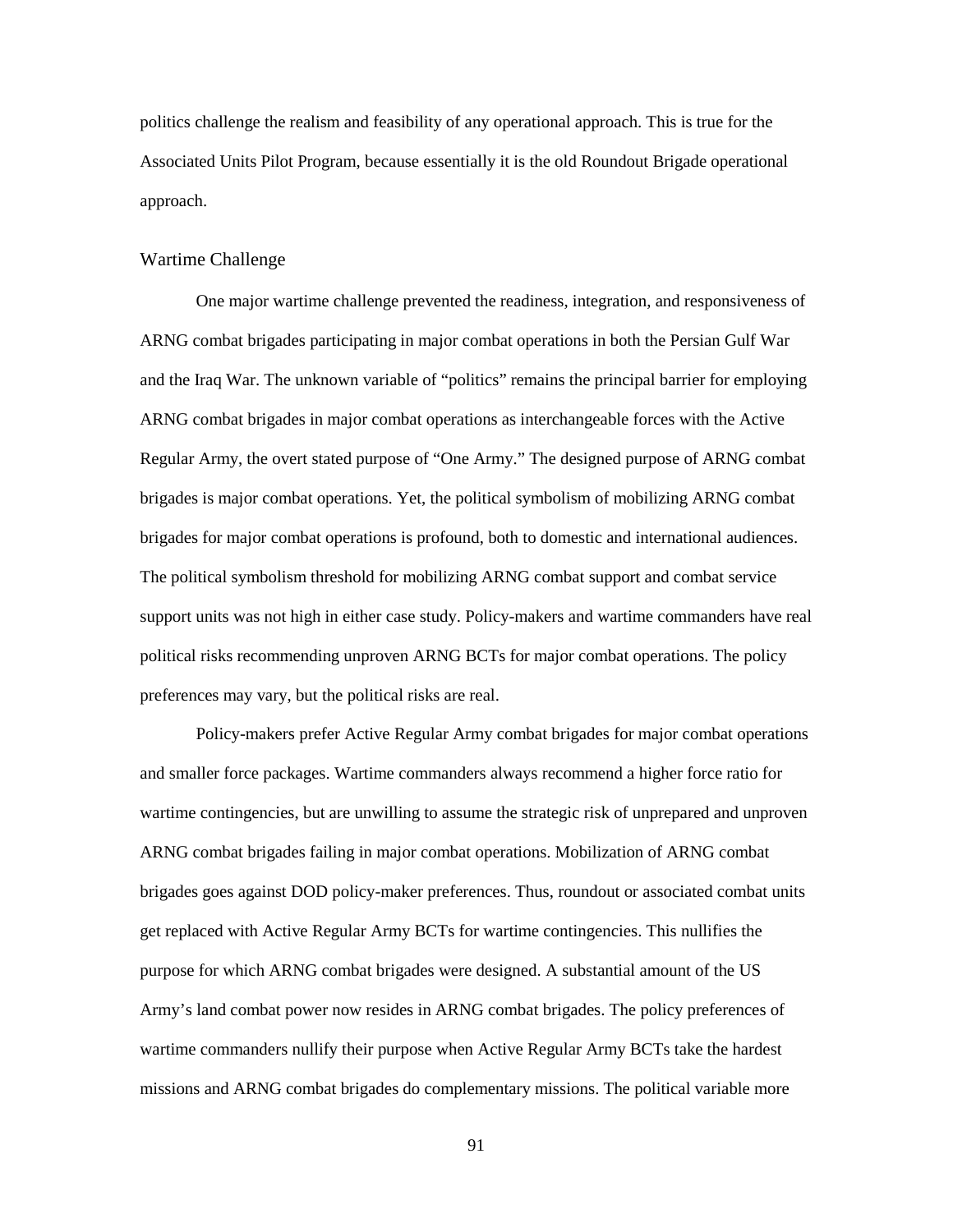than any other prevents ready, integrated, and responsive ARNG combat brigades from participating in major combat operations. It will inhibit the Associated Units operational approach.

### Appropriate for the Future?

This monograph argued that the new "Associated Units" peacetime operational approach for ARNG BCTs performing major combat operations with the Active Regular Army is essentially the old "Roundout" peacetime operational approach that failed to meet peacetime expectations. The DOD created the "One Army" concept to generate national will, maintain flexibility, and project deterrence with more active divisions. The DOD justified more active divisions to Congress on the assumption that ARNG combat brigades were more cost-effective. These four justifications remain suspect at best. Recent studies prove all four justifications are inaccurate 338

National will is a long-term consideration, usually irrelevant unless an election is in the near term.<sup>[339](#page-100-1)</sup> Policy preference and political risks shape national decision-making.<sup>[340](#page-100-2)</sup> In the Persian Gulf War, civilian policy-makers, uniformed military advisors, and wartime commanders had clear policy preferences against ARNG combat brigades. For major combat operations, the political risks for unprepared ARNG roundout combat brigades were extremely high. Civilian policy-makers therefore replaced ARNG roundout combat brigades with active replacement brigades in the Persian Gulf War.

<sup>338</sup> Cohen, 1-39.

<span id="page-100-2"></span><span id="page-100-1"></span><span id="page-100-0"></span><sup>&</sup>lt;sup>339</sup> Elections are a demonstration of national will, not force structure. Domestic elections drove policy-maker preferences in both case studies. Likewise, international institutions and coalition formation also drove policy-maker preferences in both case studies.

<sup>&</sup>lt;sup>340</sup> Fredland, Gilroy, and Little, 148. ARNG mobilization is first a political decision.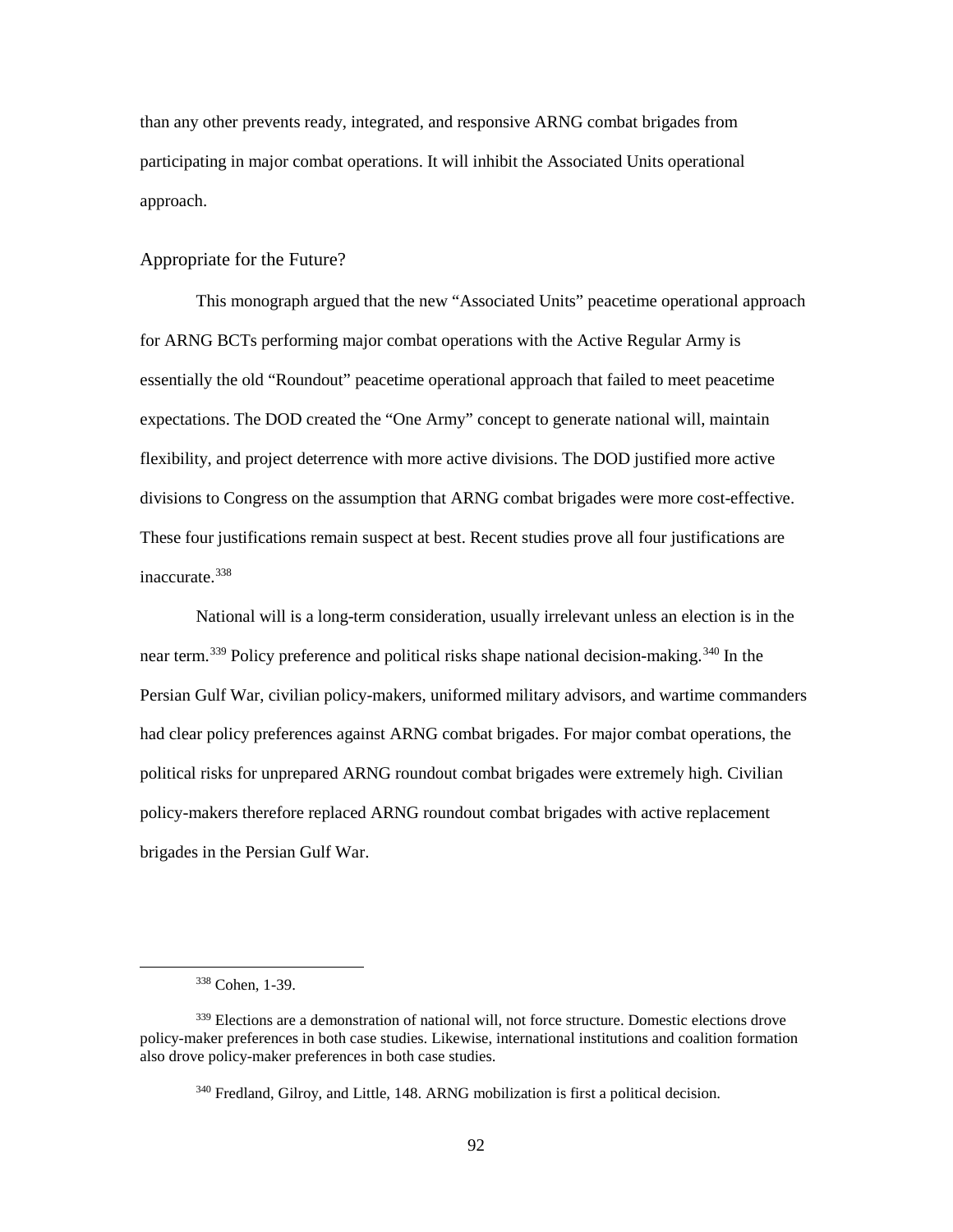In the Iraq War, civilian policy makers and uniformed military advisors had different policy preferences. Civilian policy-makers wanted a smaller combat force. The Active Regular Army force structure was almost half what it was from the Persian Gulf War. Uniformed military advisors and commanders analyzed the strategic problem set and believed a larger combat force was necessary to include ARNG eSBs. In the Iraq War, mobilizing ARNG eSBs constrained civilian policy makers politically. Originally, DOD policy-makers never planned to mobilize ARNG eSBs for major combat operations or subsequent post-war occupation activities. The Active Regular Army was expected to assume the risk. Only when the Active Regular Army was stretched thin, the war was unraveling, and failure became a real possibility did DOD policy-makers reconsider the mobilization of ARNG eSBs.<sup>[341](#page-101-0)</sup> Iraq was not a near peer military competitor. In a near peer military competitor scenario, time may not be an ally of the United States, particularly an overstretched Active Regular Army like the one in the Iraq War. Historically, in both case studies, it took between five to six months to get ARNG combat brigades ready, integrated, and responsive to the theater of war. ARNG BCTs may take longer.

ARNG BCTs flexibility continues to be a matter of perspective.<sup>[342](#page-101-1)</sup> Deterrence is only credible if ARNG BCTs are ready and can respond, integrate, and perform as designed comparable to Active Regular Army BCTs. To date, credible deterrence for ARNG BCTs and major combat operations remains unproven and is highly suspect.<sup>[343](#page-101-2)</sup> ARNG BCTs have yet to

 <sup>341</sup> Doubler, *The National Guard and the War on Terror: Operation Iraqi Freedom*, 46-48.

<span id="page-101-1"></span><span id="page-101-0"></span><sup>&</sup>lt;sup>342</sup> State governors need ARNG personnel and equipment for natural disasters. Other force structure alternatives need to be considered. ARNG brigade combat teams are complex, expensive, and present difficult peacetime challenges for both the ARNG and Active Regular Army to maintain even minimum levels of readiness.

<span id="page-101-2"></span><sup>343</sup> Todd Heussner, *Deterrence as a Means of Maintaining American Pre-Eminence* (Carlisle Barracks, PA: US Army War College, 2010), 1. "Deterrence must have credibility as an underlying foundation. A threat that is not credible is no threat at all. Enemies of America must know, in no uncertain terms, that actions deemed unacceptable by the United States government will be met with a swift and effective response." Duncan, 41. "The importance of reserve readiness to the credible deterrence of war, and to winning of war if deterrence fails, has never been greater."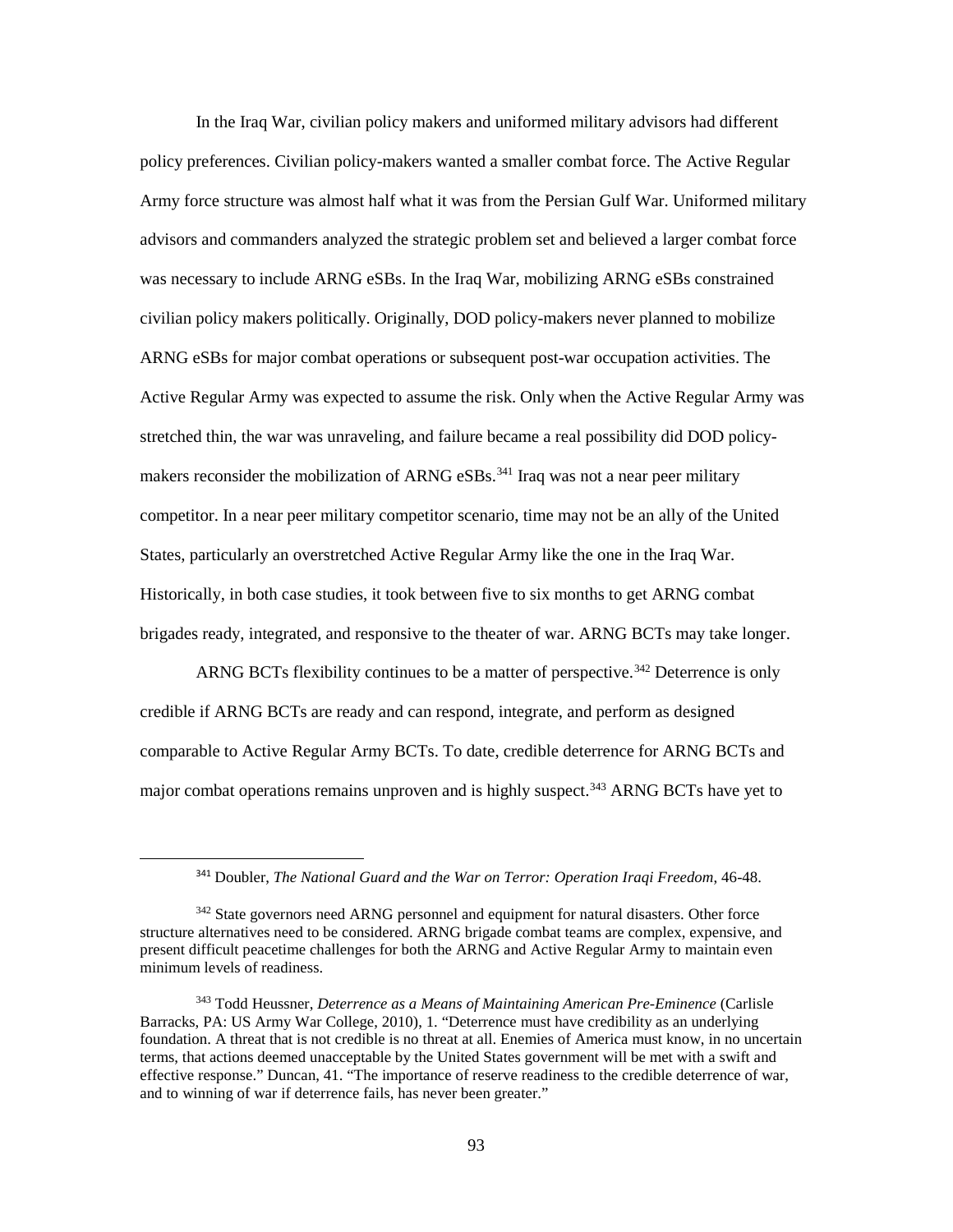perform major combat operations since the TFP mandate. In the Iraq War, the DOD did not treat ARNG and Active Regular Army BCTs as equal.

ARNG BCT cost-effectiveness remains questionable. Even the NGB admits that the original "One Army" justification of monetary cost effectiveness remains suspect.<sup>[344](#page-102-0)</sup> Yet, Congress and the DOD continue to provision substantial readiness resources to ARNG BCTs as the exclusive strategy for the failures of "One Army" operational approaches. Congress and the DOD continue to ignore the historical readiness generation challenges of "One Army" operational approaches for political reasons.

The "Associated Units" peacetime operational approach for ARNG BCTs is doomed to fail again unless the Congress, the DOD, the US Army, and the ARNG address the fundamental readiness generation challenges of previous operational approaches. Congressional limits on peacetime readiness generation prevents ready, integrated, and responsive ARNG BCTs from performing major combat operations with the Active Regular Army. The Congress, the DOD, the US Army, and the ARNG stopped challenging assumptions and asking hard questions. Critical thinking about the past remains irrelevant to designing future "One Army" operational approaches.[345](#page-102-1) ARNG BCTs are no more ready, integrated, or responsive for major combat operations than they were for the Persian Gulf War twenty-six years ago.

<span id="page-102-0"></span><sup>344</sup> Stephanie Kostro, *Citizen-Soldiers in a Time of Transition: The Future of the US Army National Guard* (New York, NY: Rowan & Littlefield, 2014), 44.

<span id="page-102-1"></span><sup>345</sup> Army Techniques Publication (ATP) 5-0.1, *Army Design Methodology* (Washington, DC: Headquarters, Department of the Army, 2015), 1-3 to 1-9. Critical Thinking involves questioning information, assumptions, conclusions, and points of view to interpret data and information, evaluate evidence, and clarify goals. Creative thinking examines problems from a fresh perspective to develop innovative solutions. Collaboration and dialogue help develop shared understanding. Interestingly, the Congress, the DOD, the US Army, and the ARNG no longer critically think, collaborate, or discuss the hypotheses, challenges, and conclusions of previous "One Army" operational approaches for ARNG BCTs. Thus, creative thinking or fresh perspectives for "One Army" operational approaches and ARNG BCTs remain old ideas. Our doctrine states a reframing of the operational approach is required. Yet, the associated units pilot program represents an old operational approach.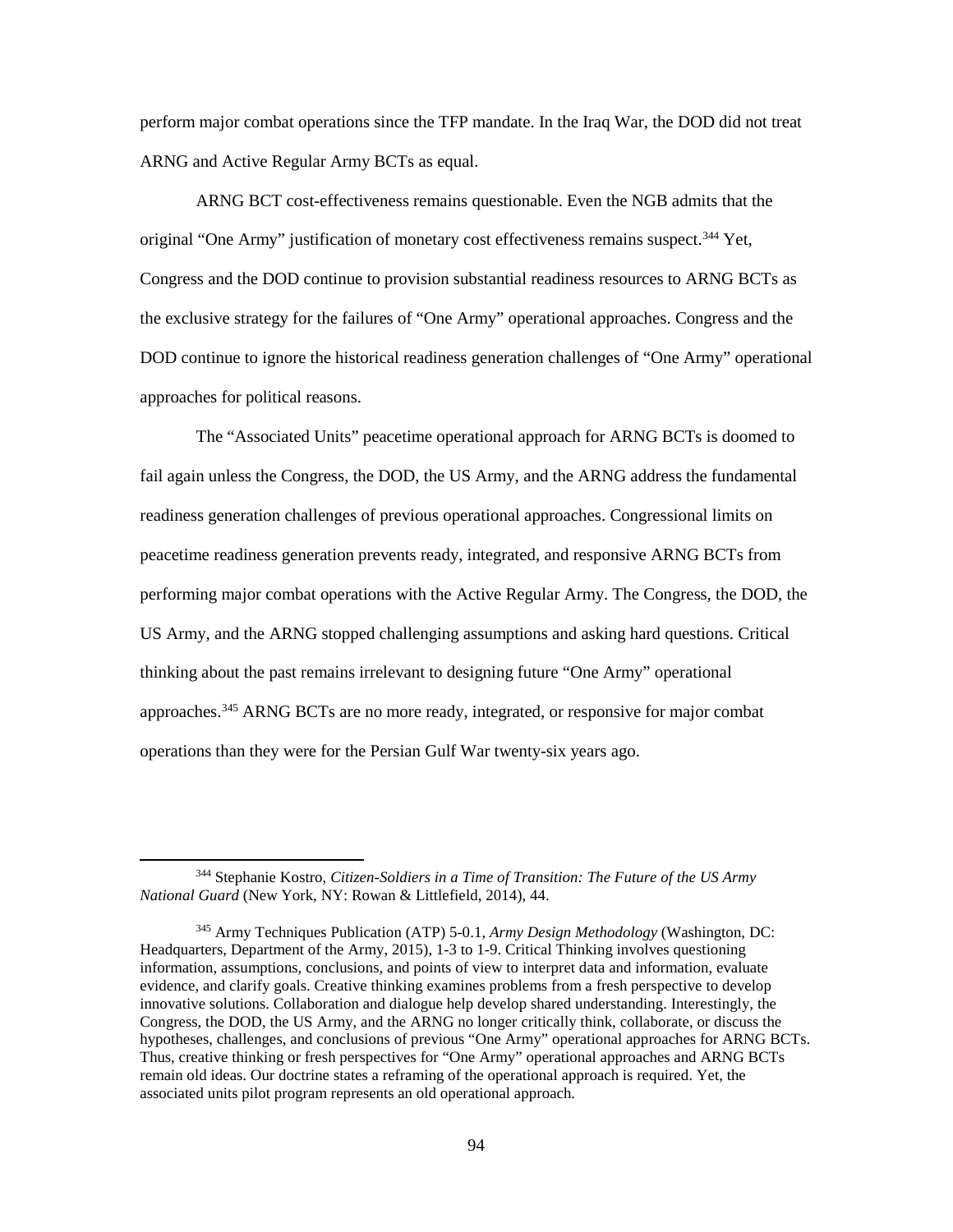Unless the Congress, the DOD, the US Army, and the ARNG truly challenge "every assumption we hold, every claim, every assertion, every single one" to include those in the Dick Act of 1902, those in the National Defense Act of 1916, those in the AVF, and question the TFP, then all future "One Army" operational approaches for ARNG BCTs will continue to fail.<sup>[346](#page-103-0)</sup> Under current law, the political risks for employing unprepared ARNG BCTs in major combat operations and failing are extremely high. ARNG BCTs cannot generate sufficient readiness in peacetime to lower the political risks.<sup>347</sup> Therefore, policy makers and wartime commanders will continue to rely on the Active Regular Army and have policy preferences against employing ARNG BCTs for major combat operations unless failure appears certain. The strategic problem is evident. It takes approximately five to six months to prepare ARNG BCTs for major combat operations. This may be too late and catastrophic against a near peer military competitor.

General Abrams was appalled "at the human cost" the United States paid in the Vietnam War because it would not prepare for war. He created the first "One Army" operational approach. Its success for RC combat support and combat service support units is well documented.<sup>[348](#page-103-2)</sup> Its peacetime and wartime failures for ARNG combat brigades is likewise well documented. The Congress, the DOD, the US Army, and the ARNG know the peacetime and wartime challenges that prevent ready, integrated, and responsive ARNG BCTs, yet they continue to pursue old operational approaches destined to fail.

<span id="page-103-0"></span> <sup>346</sup> Milley, "Radical Change Is Coming: General Mark A. Milley Not Talking About Just Tinkering Around the Edges." General Milley stated "we [Congress, the US Army, and the ARNG] to challenge every assumption we hold, every claim, every assertion, every single one" for the future of war and warfare.

<span id="page-103-1"></span><sup>347</sup> Sandra Erwin, "Army Chief: Part-Time Soldiers Cannot Replace Full-Time Soldiers" (National Defense Magazine, January 7, 2014), accessed December 19, 2016, http://www.nationaldefensemagazine.org/blog/lists/posts/post.aspx?ID=1369. These comments from the Chief of Staff the Army and the National Guard Bureau Chief reflect the ongoing debate about ARNG and Active combat brigades.

<span id="page-103-2"></span><sup>348</sup> In comparison to ARNG BCTs, RC combat support and combat service support units have fewer and less complex METL tasks, fewer training echelons, and can generate a peacetime readiness foundation to support major combat operations.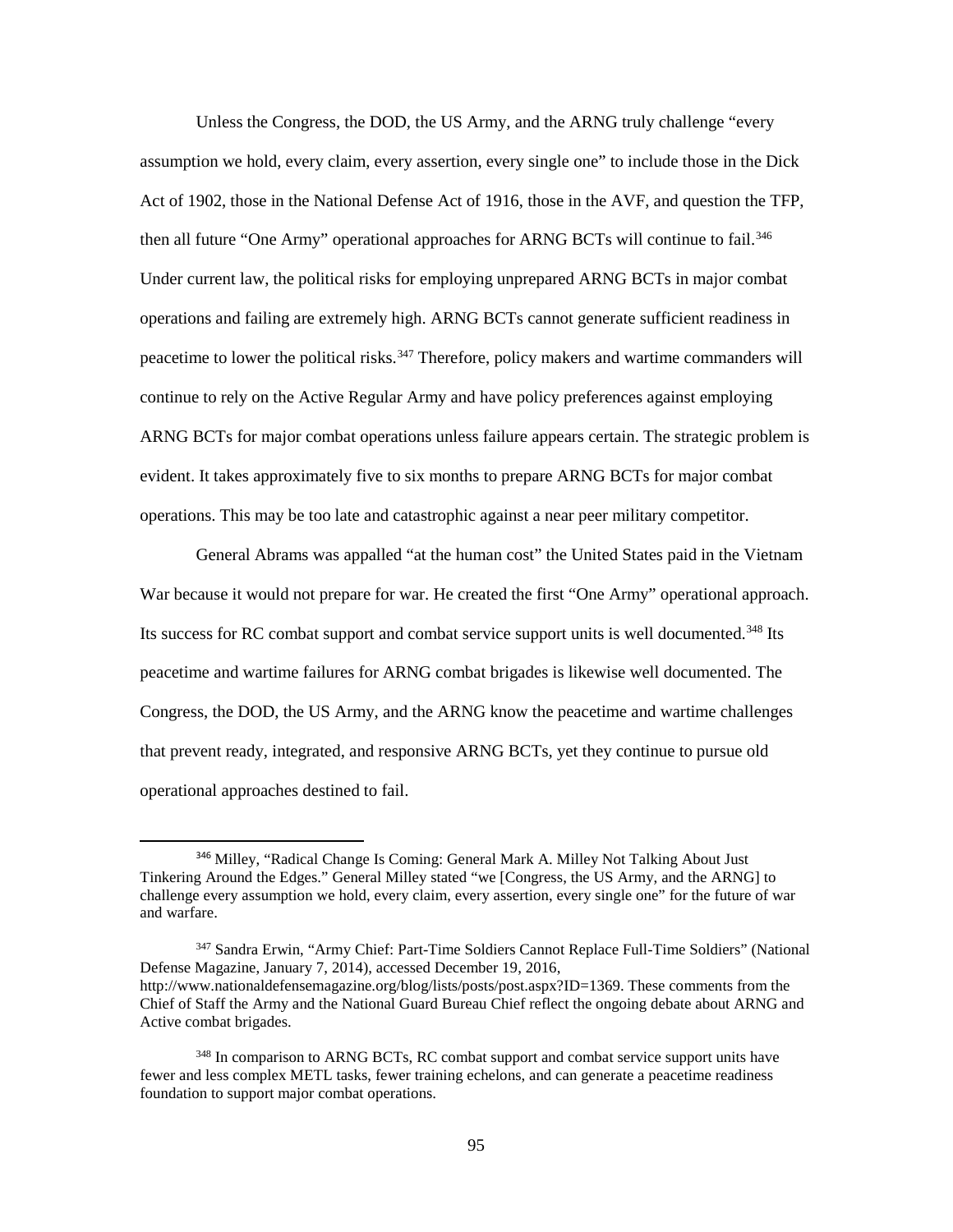General Milley predicts future confrontations with near peer military competitors, possibly major combat operations, in an unprecedented and lethal modern war. As a professional, he believes the US Army needs to challenge everything. The historical record of ARNG roundout brigades and eSBs is a good place to start. The Associated Units operational approach is already outdated by the historical record.<sup>[349](#page-104-0)</sup> Creative thinking is not occurring.<sup>[350](#page-104-1)</sup> When it comes to the readiness, responsiveness, and integration of brigade combat teams, there are "Two Armies" not "One Army" between the Active Regular Army and the ARNG. The bottom line is the US Army needs to propose a real "One Army" operational approach that can address the fundamental peacetime and wartime challenges of making ready, responsive, and integrated ARNG BCTs for major combat operations. If this is not possible, the US Army needs to tell the Congress and the DOD that existing laws and policies are outdated for waging war against near peer military competitors today. The US Army needs to tell the Congress and the DOD that given the status quo, a smaller, less lethal Active Regular Army focused on two fronts, home and abroad, will pay the blood price in the future because the nation would not prepare ARNG BCTs for war.<sup>[351](#page-104-2)</sup>

<sup>350</sup> ATP 5-0.1, 1-6.

<span id="page-104-0"></span><sup>349</sup> Ellen M. Pint, Matthew W. Lewis, and Thomas F. Lippatt, *Active Component Responsibility in Reserve Component Pre- and Post-Mobilization Training* (Santa Monica, CA: RAND Corporation, 2015), i-xv, 1-102. Conclusions and Recommendations: "The Title XI requirement for RC units to be associated with similar AC units has become outdated; AC-led multi-component units, such as 1st Army, now fulfill the roles and responsibilities of AC associated units," xvi.

<span id="page-104-2"></span><span id="page-104-1"></span><sup>&</sup>lt;sup>351</sup> Making ARNG BCTs ready, responsive, and integrated for major combat operations is now an unequal, AC driven process. The Active Regular Army fought a formidable enemy in the Iraq War, but did not face a near-peer competitor. The Iraq War almost broke the Active Regular Army. A near-peer competitor could break the Active Regular Army. The Congress, the DOD, the US Army, and the ARNG need to reframe their hypotheses, assumptions, and operational approaches for a near-peer competitor.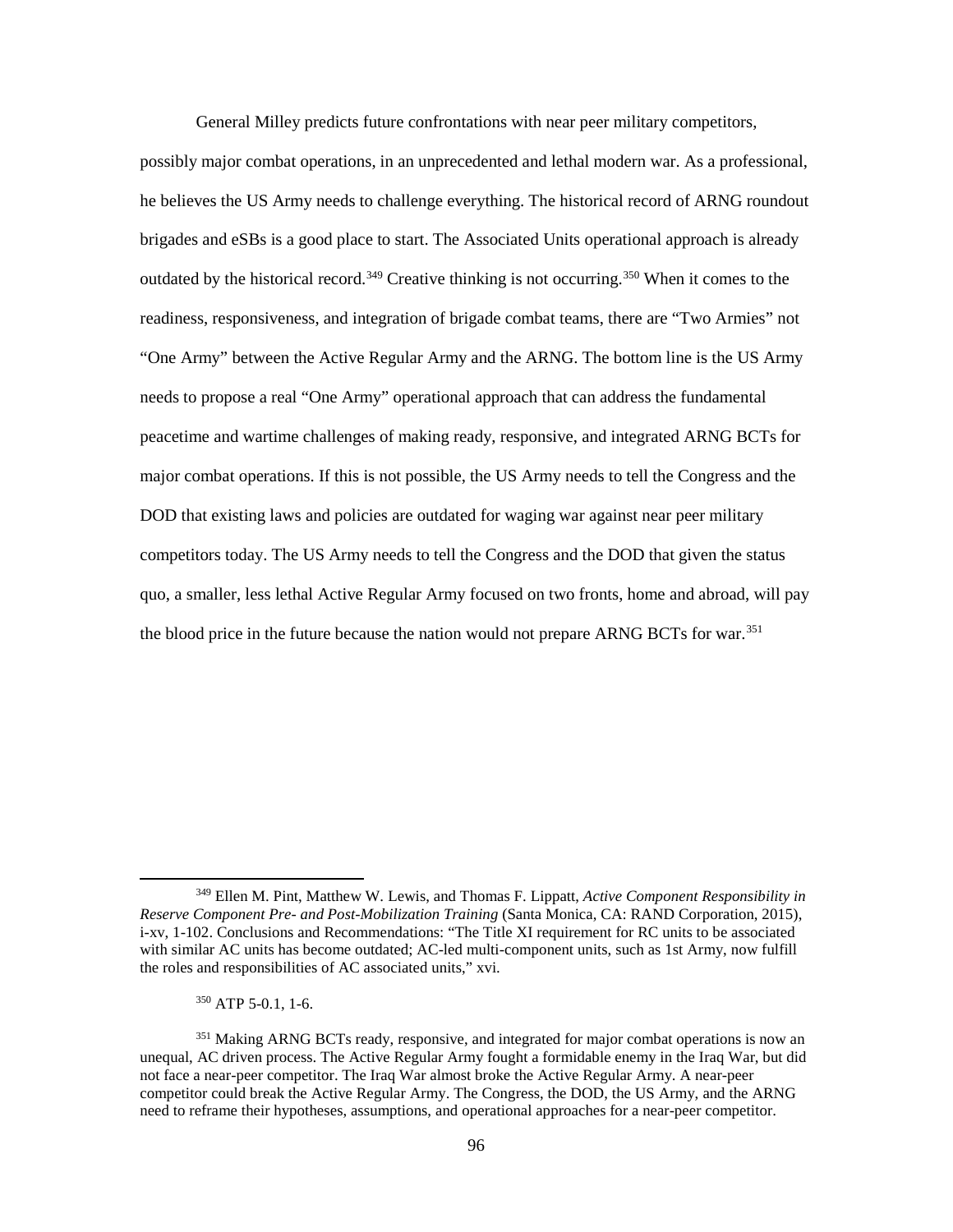## Bibliography

- "30th Brigade Combat Team to Deploy to Iraq." October 30, 2007. Accessed December 30, 2016. http://www.wral.com/news/local/story/1985801.
- "39th Infantry Brigade: The Arkansas Brigade Heritage." February 02, 2012. Accessed December 30, 2016. http://www.first-team.us./legacies/cmdunits/39th\_bde.
- Army Doctrinal Reference Publication 1-02, *Terms and Military Symbols*. Washington, DC: US Government Printing Office, 2015
- Army Doctrinal Reference Publication 4-0, *Sustainment*. Washington, DC: US Government Printing Office, 2012.
- Army Doctrinal Reference Publication 5-0, *Planning*. Washington, DC: US Government Printing Office, 2012.
- Army Doctrinal Reference Publication 7-0, *Training Units and Developing Leaders*. Washington, DC: US Government Printing Office, 2012.
- Army Field Manual 3-0, *Operations*. Washington, DC: US Printing Office, 2001.
- Army Field Manual 3-90.6, *Brigade Combat Teams.* Washington, DC: US Government Printing Office, 2014.
- Army Field Manual 7-0, *Train To Win In A Complex World*. Washington, DC: US Government Printing Office, 2016.
- Army Field Manual 100-5, *Operations.* Washington, DC: US Government Printing Office, 1977.
- Army Guard Combat Readiness Reform Act. Public Law 102-484, US Code. 102d Congress, 2d Session. Vol. 2., secs. 1111-1136 (1992).
- Army Regulations 220-1, *Field Organizations: Army Unit Status Reporting and Force Registration – Consolidated Policies*. Washington, DC: US Government Printing Office, 2010.
- Army Regulation 500-5, *Emergency Employment of Army and Other Resources: Army Mobilization*. Washington, DC: US Government Printing Office, 2015.
- Army Regulations 683-35, *Range Safety*. Washington, DC: US Government Printing Office, 2003.
- Army Regulations 735-5. *Property Accountability*. Washington, DC: US Government Printing Office, 2016.
- Army Techniques Publications 5-0.1. *Army Design Methodology*. Washington, DC: US Government Printing Office, 2015.
- Army Techniques Publications 5-19. *Risk Management*. Washington, DC: US Government Printing Office, 2014.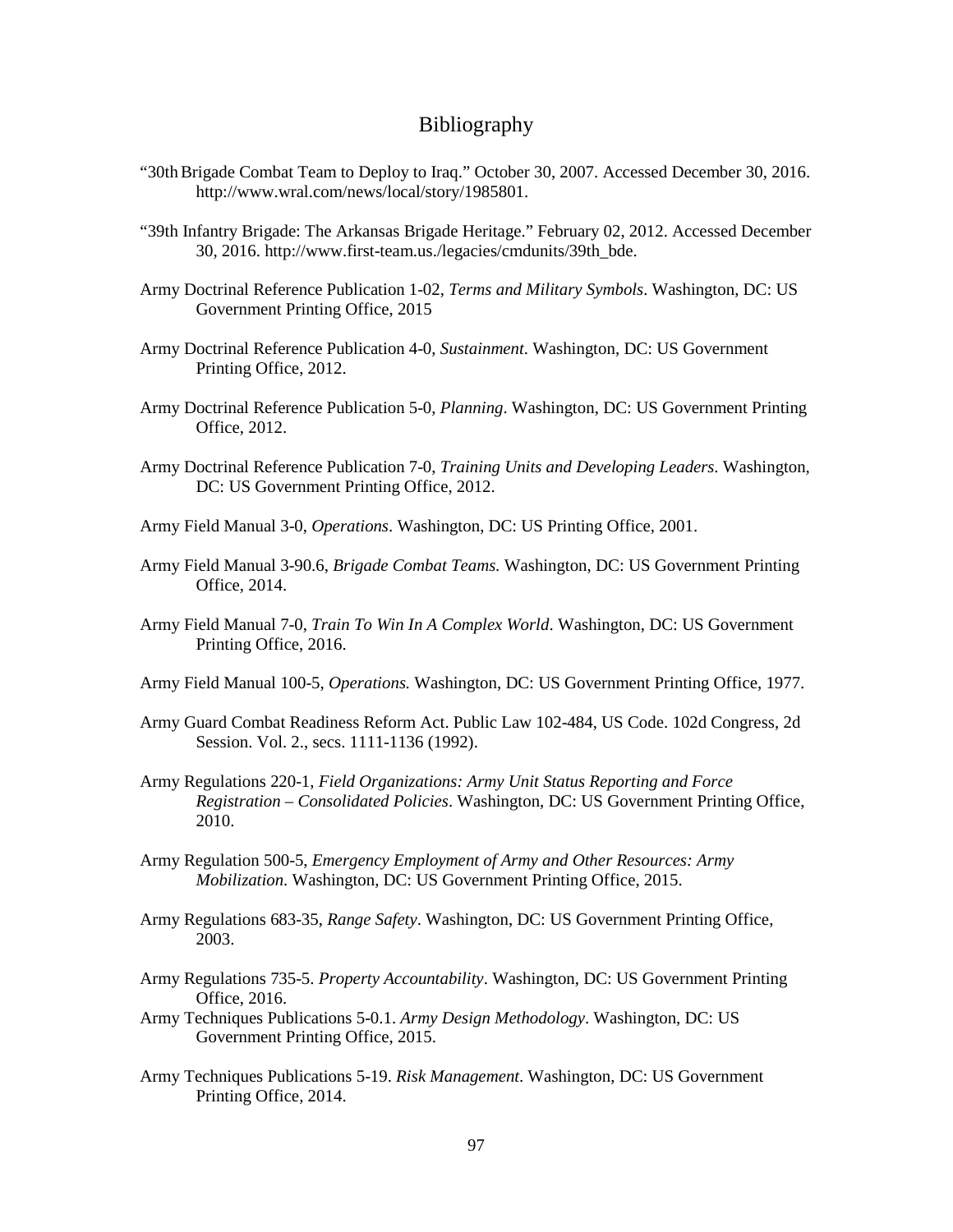- Arnold, Richard E., *Active Component Support to Reserve Component Training Changes to Training Support XXI*. Carlisle Barracks, PA: US Army War College, 2003.
- Bailey, Beth. *America's Army: Making the All-Volunteer Force*. Cambridge, MA: Harvard University Press, 2009.
- Binkin, Martin, and William W. Kaufman. *US Army Guard & Reserve: Rhetoric, Realities, Risks.*  Washington, DC: The Brookings Institution, 1989.
- Bolger, Daniel. *Why We Lost: A General's Inside Account of the Iraq and Afghanistan Wars*. New York, NY: Houghton Mifflin Harcourt, 2014.
- Boot, Max and Jean K. Kirkpatrick. "The Paradox of Military Technology." Council on Foreign Relations: The New Atlantis, Fall 2016. Accessed December 13, 2016. http://www.cfr.org/information-warfare/paradox-military-technology/p11666
- Brady, James T. II. *Ready to Serve? The 48th, 155th, and 256th Brigades and the Roundout Concept during operations in Desert Shield and Desert Storm*. Fort Leavenworth, KS: Command and General Staff College, 2007.
- Browning, James II, Kenneth C. Carlon, Robert L. Goldich, Neal F. Herbert, Theodore R. Mosch, Gordon R. Perkins, and Gerald W. Swartzbaugh. "The US Reserve System: Attitudes, Perceptions, and Realities." In *The Guard and Reserve in the Total Force: The First Decade 1973-1983*, edited by Bennie J. Wilson III. Washington, DC: National Defense University Press, 1985.
- Bruinooge, Jon P. "Mobilization for a European War: The Impact of Habeas Corpus." In *The Guard and Reserve in the Total Force: The First Decade 1973-1983*, edited by Bennie J. Wilson III. Washington, DC: National Defense University Press, 1985.
- Burdick, Donald. *ARNG After Action Report (02 August 1990 – 28 February 1991): Operation Desert Shield and Operation Desert Storm*. Washington, DC: National Guard Bureau, June 28, 1991.
- Clausewitz, Carl von. *On War*. Indexed. Edited and Translated by Michael Howard and Peter Paret. Princeton, NJ: Princeton University Press, 1976.
- Coffey, Kenneth J. "Defending Europe Against Conventional Attack: The Increasing Gap Between the Army's Capabilities and NATO Commitments and What to Do About it." In *The Guard and Reserve in the Total Force: The First Decade 1973-1983*, edited by Bennie J. Wilson III. Washington, DC: National Defense University Press, 1985.
- Cohen, Raphael S. *Demystifying the Citizen Soldier*. Santa Monica, CA: RAND Corporation, 2015.
- Cole, Henry G. *General William E. DePuy: Preparing the Army for Modern War.* Lexington, KY: The University Press of Kentucky, 2008.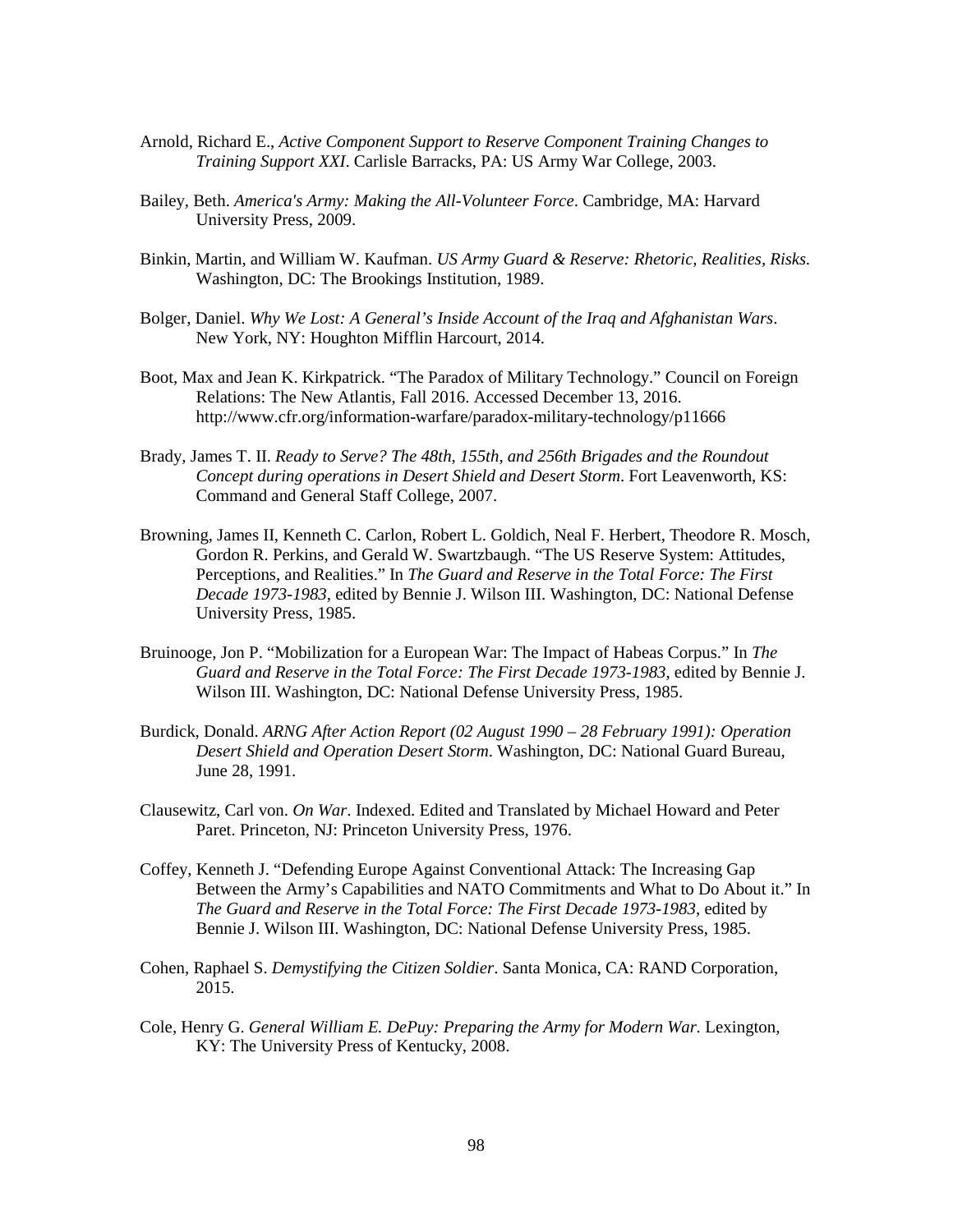- Conachy, James. "Pentagon Calls Up 10,000 National Guard for Combat Duty in Iraq." World Socialist Website, 2003. Accessed December 30, 2016. https://www.wsws.org/en/articles/2003/10/ng-o04.html?view=article\_mobile
- Conti, Louis J. *Fiscal Year 1984: Readiness Assessment of the Reserve Components.* Washington, DC: US Government Printing Office, 1985.
- Cooper, Jerry. *The Rise of the National Guard: The Evolution of the American Militia, 1865- 1920.* Lincoln, NE: University of Nebraska Press, 1997.
- Demma, Vincent H. *Department of the Army Historical Summary: FY 1989*. edited by Susan Carroll. Washington, DC: Center of Military History, 1998.
- Donnelly, Thomas, and Frederick W. Kagan. *Ground Truth: The Future of Land Power.* Washington, DC: The American Enterprise Institute Press, 2008.
- Doubler, Michael D*. I am the Guard: A History of the Army National Guard, 1636-2000*. Washington, DC: US Government Printing Office, 2001.
- Doubler, Michael D. *The National Guard and the War on Terror: Operation Iraqi Freedom*. Washington, DC: National Guard Bureau, 2008.
- Duncan, Stephen M. *Citizen Warriors: America's National Guard and Reserve Forces & The Politics of National Security*. Novato, CA: Presidio Press, 1997.
- Ebel, Wilfred L. "Toward Total-Force Mobilization Readiness." In *The Guard and Reserve in the Total Force: The First Decade 1973-1983*, edited by Bennie J. Wilson III. Washington, DC: National Defense University Press, 1985.
- Erwin, Sandra. "Army Chief: Part-Time Soldiers Cannot Replace Full-Time Soldiers." National Defense Magazine, 2014. Accessed December 19, 2016. http://www.nationaldefensemagazine.org/blog/lists/posts/post.aspx?ID=1369
- Feaver, Peter. *Armed Servants.* Cambridge, MA: Harvard University Press, 2003.
- Feickert, Andrew, and Lawrence Kapp. *Army Active Component (AC) / Reserve Component (RC) Force Mix: Considerations and Options for Congress.* Washington, DC: Congressional Research Service, 2014.
- Fontenot, Gregory, E. J. Degen, and David Tohn. *On Point: The United States Army in Operation Iraqi Freedom*. Fort Leavenworth, KS: Combat Studies Institute Press, 2004.
- Fredland, Eric., Curtis Gilroy, and Roger D. Little. *Professionals on the Front Line: Two Decades of the All-Volunteer Force.* edited by W.S Sellman. Washington, DC: Brassey's, 1996.
- Freedberg Jr., Sydney. "National Guard Commanders Rise In Revolt Against Active Army; MG Rossi Questions Guard Combat Role." Breaking Defense, 2014. Accessed December 30, 2016. http://breakingdefense.com/2014/03/national-guard-commanders-rise-in-revoltagainst-against-active-army-mg-ross-questions-guard-combat-role/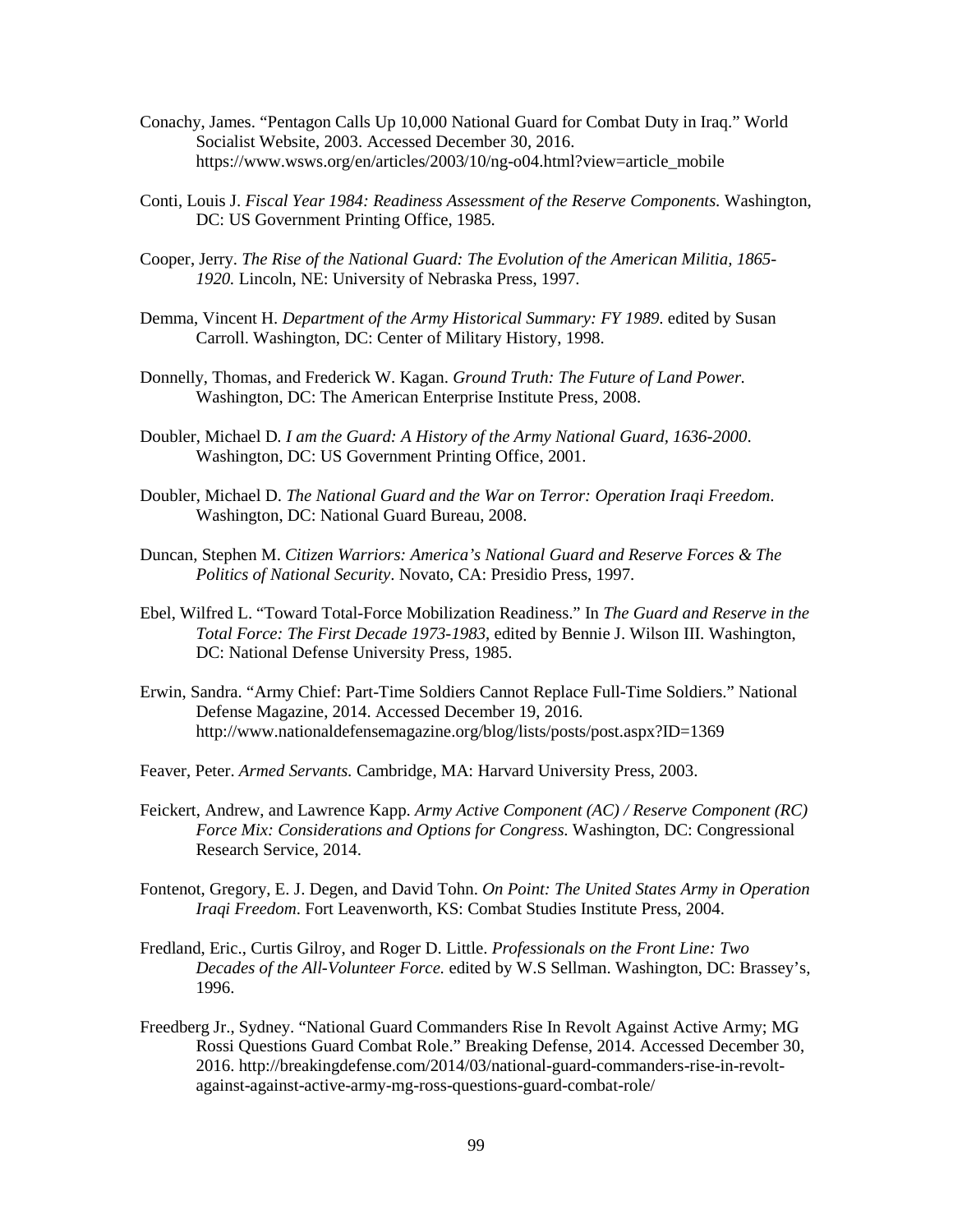- Global Security. "Training Support Brigades History." Accessed December 13, 2016. http://www.globalsecurity.org/military/agency/army/brigade-tsb.htm
- Government Accountability Office (GAO)-05-21, *Reserve Forces: Actions Needed To Better Prepare The National Guard For Future Overseas and Domestic Missions*. Washington, DC: Government Accountability Office, 2004.
- Goff, Stephen L., and Ralph E. Kahlan. *The Roundout Program: Is It Still Valid?* Carlisle Barracks, PA: US Army War College, 2012.
- Goheen, John. "More Training Days for the Guard." National Guard Bureau Association, 2016. Accessed December 14, 2016. http://ngaus.org/newsroom/news/more-training-daysguard-soldiers#sthash.tqKMbqjC.dpuf
- Goldich, Robert L. *The Army's Roundout Concept After the Persian Gulf War*. Washington, DC: Congressional Research Service, 1991.
- Gordon, Michael R., and Bernard E. Trainor. *COBRA II: The Inside Story of the Invasion and Occupation of Iraq*. (New York, NY: Pantheon Books, 2006), 363.
- Greene, Richard G. *Assessing the Army National Guard's Enhanced Separate Brigade Concept: Searching for Readiness and Relevance*. Fort Leavenworth, KS: Command and General Staff College, 2003.
- Griffith, Robert K. Jr. *The US Army's Transition to the All-Volunteer Force 1968-1974*, edited by Jeffrey J. Clarke. Washington, DC: US Government Printing Office, 1997.
- Ham, Carter F., and Thomas R. Lamont. *National Commission On the Future of the Army*. Washington, DC: US Government Printing Office, 2016.
- Healy, Melissa. "Cheney Would Reduce Reserve Combat Role." *Los Angeles Times*, 1991. Accessed December 8, 2016. http://articles.latimes.com/1991-03-14/news/mn-149\_1\_u-scentral-command
- Herbert, Paul H. *Leavenworth Papers No. 16: Deciding What Has to Be Done: General William E. DePuy and the 1976 Edition of FM 100-5, Operations.* Fort Leavenworth, KS: US Army Command and General Staff College, 1988.
- Heussner, Todd. *Deterrence as a Means of Maintaining American Pre-Eminence*. Carlisle Barracks, PA: US Army War College, 2010.
- Honore, Russell, and Daniel L. Zajac. "Theater Immersion: Post-mobilization Training in the First Army." *Military Review*, Vol. 85, No. 1, January/February 2005.

Joint Publication 3-0, *Joint Operations*. Washington DC: US Government Printing Office, 2011.

Joose, Jason. "Briefing to SAMS: First Army Mission and Authorities." Fort Leavenworth, KS: The School for Advanced Military Studies, 2016.

Karnow, Stanley. *Vietnam: A History*. New York, NY: Penguin Books, 1997.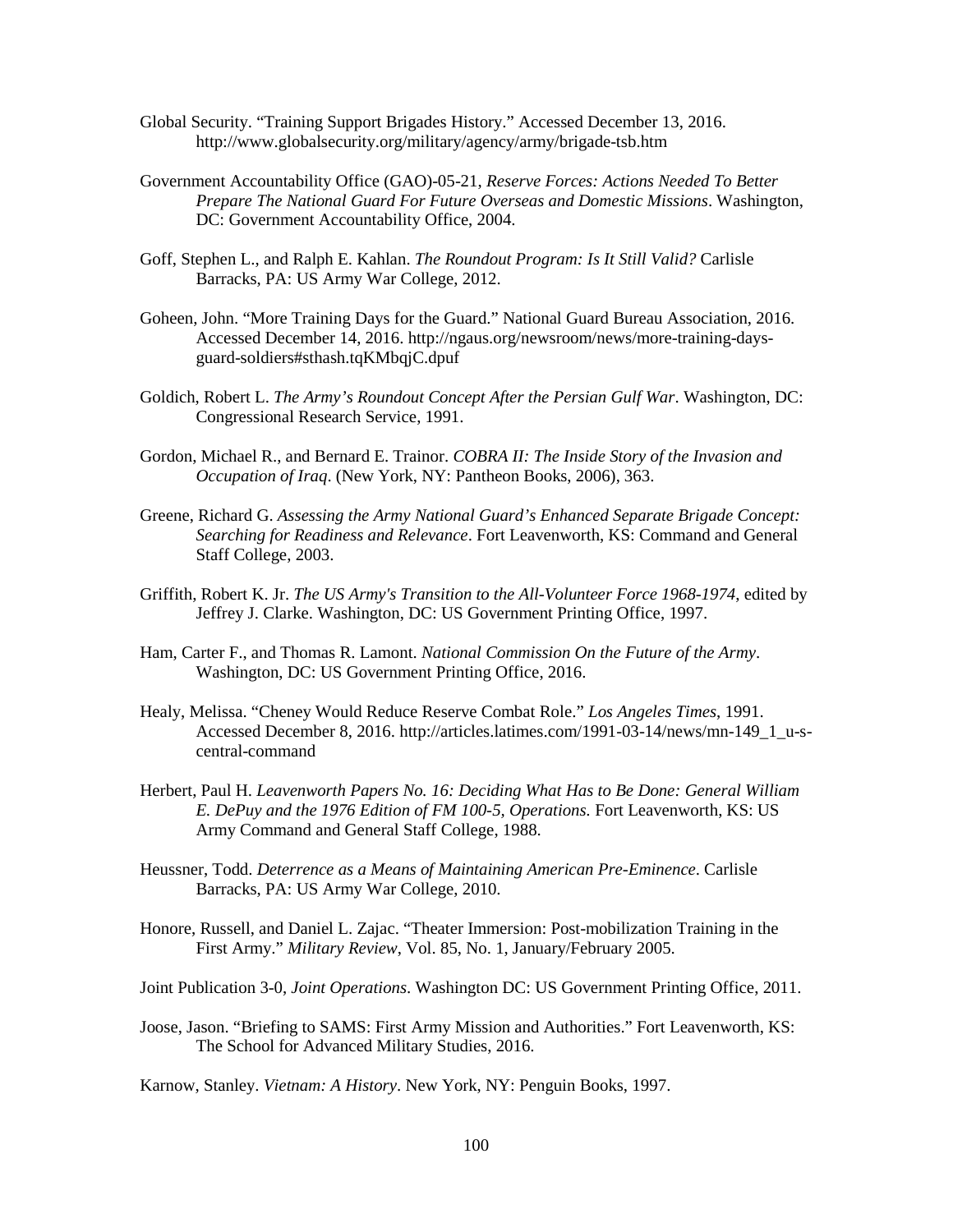- Kostro, Stephanie. *Citizen-Soldiers in a Time of Transition: The Future of the US Army National Guard*. New York, NY: Rowan & Littlefield, 2014.
- Lauer, Stephen G. "The Tao of Doctrine: Contesting an Art of Operations." Washington, DC: *Joint Forces Quarterly*, 3rd Quarter 2016, 120-121.
- Lippiatt, Thomas F., James C. Crowley, Patrick K. Day, and Jerry M. Sollinger. *Post-Mobilization Training Requirements: Army National Guard Heavy Enhanced Brigades*. Santa Monica, CA: RAND Corporation, 1996.
- Lippiatt, Thomas F., J. Michael Polich, and Ronald E. Sortor. *Post-Mobilization Training of Army Reserve Component Combat Units*. Santa Monica, CA: RAND Corporation, 1992.
- March, James G. *A Primer on Decision Making: How Decisions Happen.* New York, NY: The Free Press, 1994.
- Marsh, John O. Jr. *Fiscal Year 1989: Report of the Reserve Forces Policy Board*. Washington, DC: US Government Printing Office, 1989.
- Maucione, Scott. "National Guard Reaches Out To Families, Companies As Training Days Increase." Federal News, October 14, 2016. Accessed March 11, 2017. http://federalnewsradio.com/defense/2016/10/national-guard-reaches-familiescompaniestraining-days-increase/.
- McGlasson, W.D. "Combat Readiness Suffers." In *The Guard and Reserve in the Total Force: The First Decade 1973-1983*, edited by Bennie J. Wilson III. Washington, DC: National Defense University Press, 1985.
- McKean, Erin, ed. *The New Oxford American Dictionary*, 2nd ed. New York, NY: Oxford University Press, 2005.
- Milley, Mark A. "CSA's National Guard Association of the United States Speech." US Army Website, 2015. Accessed December 14, 2016. https://www.army.mil/article/155581
	- ———. "Radical Change Is Coming: General Mark A. Milley Not Just Talking About Just Tinkering Around the Edges." Address to Association of the United States Army, 2016. Accessed December 16, 2016. https://www.ausa.org/articles/radical-change-coming-genmark-milley-not-talking-about-just-tinkering-around-edges
- Moxon, Arthur L. "US Reserve Forces: The Achilles' Heel of the All-Volunteer Force?" In *The Guard and Reserve in the Total Force: The First Decade 1973-1983*, edited by Bennie J. Wilson III. Washington, DC: National Defense University Press, 1985.
- Murphy, Patrick. Secretary of the Army Memorandum: Army Public Affairs Guidance for Associated Units Pilot. Washington, DC: dated 21 March 2016.
- ———. Secretary of the Army Memorandum Enclosure: Designated Associated Units in Support of Army Total Force Policy. Washington, DC: dated 21 March 2016.
- ———. Secretary of the Army Memorandum: Designation of Associated Units in Support of Army Total Force Policy. Washington, DC: dated 21 March 2016.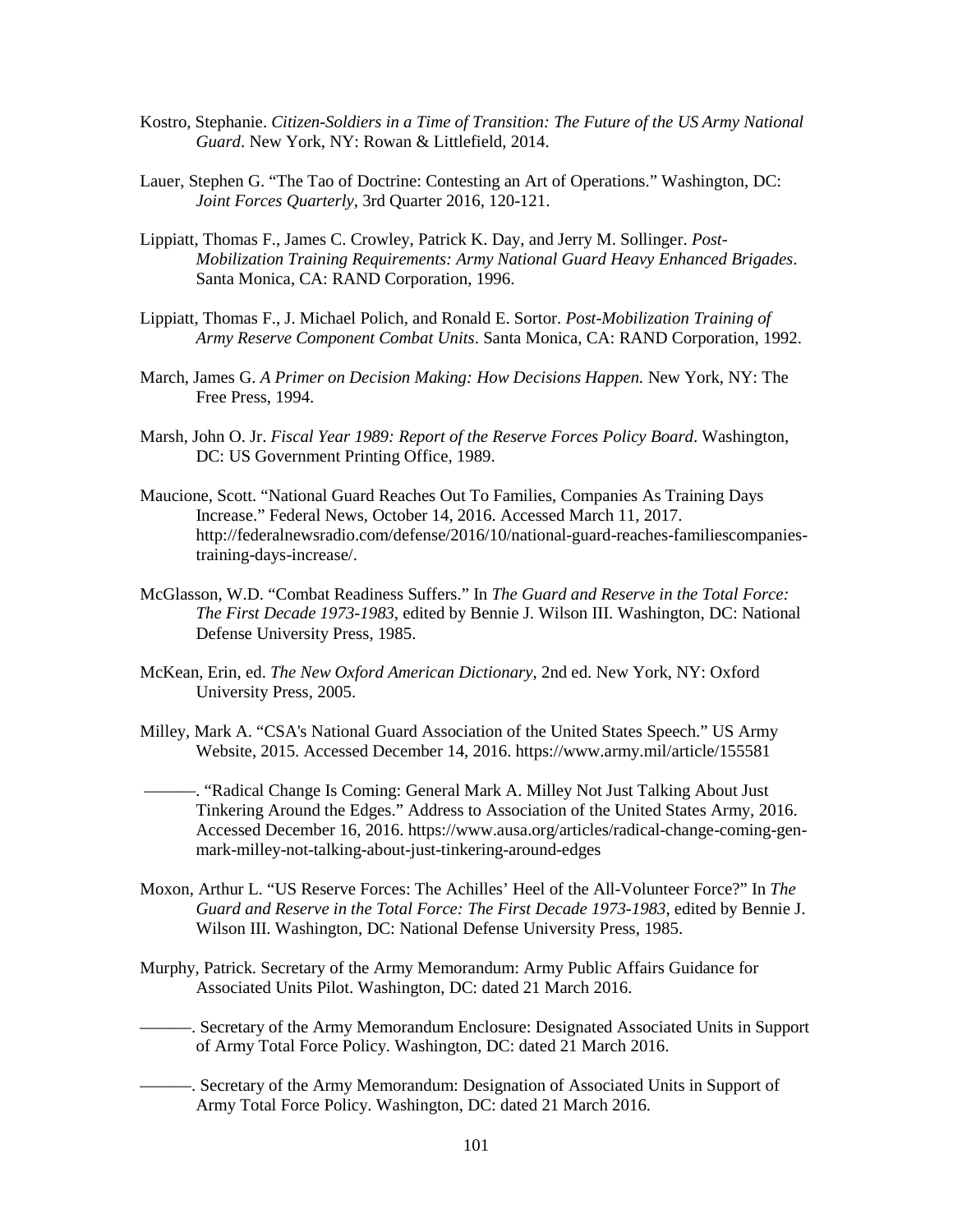———. Secretary of the Army Memorandum: Detailed Definitions and Guidance Regarding Designation of Associated Units. Washington, DC: dated 21 March 2016.

———. Secretary of the Army Memorandum Enclosure: Tab I: Associated Units Press Release. Washington, DC: dated 21 March 2016.

- National Guard Bureau Historical Services. "Federalizing the National Guard: Preparedness, reserve forces and the National Defense Act of 1916." Guard News, 2016. Accessed February 26, 2017. http://www.nationalguard.mil/News/Article/789220/federalizing-thenational-guard-preparedness-reserve-forces-and-the-national-de
- National Security and International Affairs Division (NSIAD)-91-72. *Army Training: Evaluations of Unit's Proficiency Is Not Always Reliable*. Washington, DC: Government Accountability Office, 1991.
- National Security and International Affairs Division (NSIAD)-91-263. *National Guard Peacetime Training Did Not Adequately Prepare Combat Brigades for Gulf War.* Washington, DC: Government Accountability Office, 1991.
- National Security and International Affairs Division (NSIAD)-92-36. *Operation Desert Storm: Army Guard Combat Brigade War Lessons Reflect Long-Standing Problems*. Washington, DC: Government Accountability Office, 1992.
- National Security and International Affairs Division (NSIAD) -93-4. *Army Training: Replacement Brigades Were More Proficient Than Guard Roundout Brigades.*  Washington, DC: US Government Printing Office, 1994.
- National Security and International Affairs Division (NSIAD)-95-91. *Army National Guard: Combat Brigades' Ability To Be Ready For War In 90 Days Is Uncertain*. Washington, DC: US Government Printing Office, 1995.
- National Security and International Affairs Division (NSIAD)-99-47. *Force Structure: Opportunities for the Army to Reduce Risk in Executing the Military Strategy*. Washington, DC: Government Accountability Office, 1999.
- National Security and International Affairs Division (NSIAD)-00-114. *Army National Guard: Enhanced Readiness Improved, But Personnel and Workload Are Problems.* Washington, DC: US Government Printing Office, 2000.
- Odierno, Ray. "CSA's remarks at SASC congressional testimony." US Army, 2015. Accessed October 7, 2016. https://www.army.mil/article/141798/Jan\_\_28\_\_2015\_\_\_\_CSA\_s\_remarks\_at\_SASC\_co ngressional\_testimony/
- Oland, Dwight D., and Daniel W. Hogan Jr. *The Department of the Army Historical Summary FY1992*. Washington, DC: Center of Military History, 2001.
- Olivares, Brandon. "The Law of Attraction: How Positive Thinking Can Be Dangerous." Co-Creation Coaching, 2006. Accessed December 13, 2016. http://cocreationcoaching.org/law-of-attraction-positive-thinking-can-dangerous/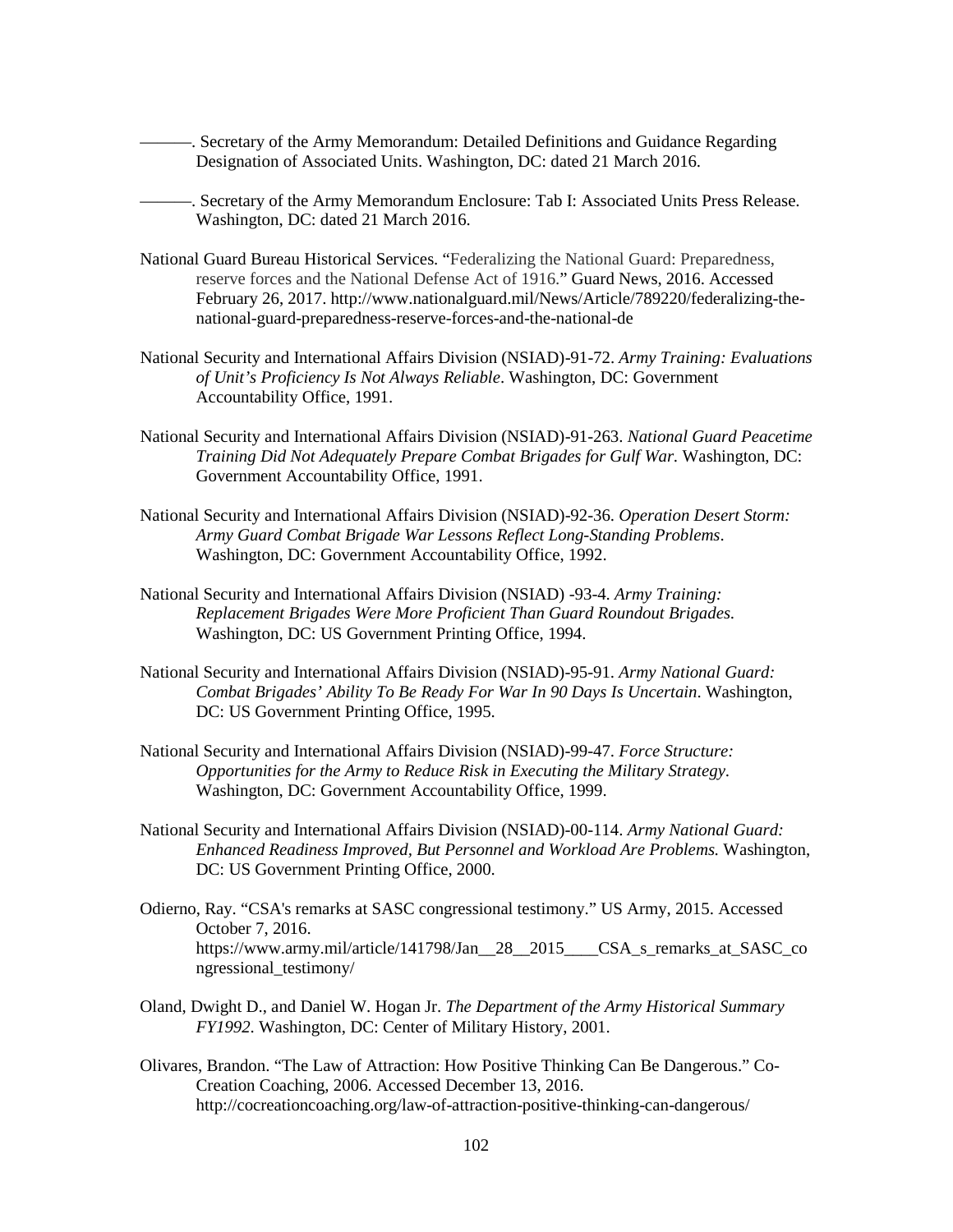- Petre, Peter. *General H. Normal Schwarzkopf: The Autobiography: It Doesn't Take A Hero*. New York, NY: Bantam Books, 1993.
- Pilot Program for Active Component Support of the Reserves. Public Law 102-190, US Code, 102d Congress, 1st Session, Vol. 1, sec. 414 (1991).
- Pint, Ellen. M, Matthew W. Lewis, and Thomas F. Lippatt. *Active Component Responsibility in Reserve Component Pre- and Post-Mobilization Training.* Santa Monica, CA: RAND Corporation, 2015.
- Powell, Steven. *Army Leader Book: Army 2022*. Washington, DC: G3/5/7 Force Modernization, 2015.
- Department of Defense Appropriations Act. Public Law 103-139, US Code, 103d Congress, sec. 1441 (1993).
- National Defense Authorization Act. Reserve Forces Readiness. Public Law 103–337, US Code. Title XVI, §1661(a)(3)(B), Oct. 5, 1994, 108 Statute. 2980.
- National Defense Authorization Act. Public Law 104-106, US Code. 104th Congress, sec. 372. (1996).
- [Public Law 108–375, div. A, Title V, §515\(a\), Oct. 28, 2004, 118 Statute 1883](http://uscode.house.gov/statviewer.htm?volume=118&page=1883)
- Rapp, William. *2015-2016 How the Army Runs Senior Leader Handbook*. Carlisle Barracks, PA: The US Army War College, 2015.
- Ricks, Thomas E. *Fiasco: The American Military Adventure in Iraq*. New York, NY: Peguin Books, 2006.
- ———. *The Generals: American Military Command from World War II to Today*. New York, NY: The Penguin Press, 2012.
- Redden, Guy. "Magic Happens: A New Age Metaphysical Mystery Tour." *Journal of Australian Studies*.
- Rollison, Ronald R. *Are Roundout Brigades a Viable Concept for the Future.* Carlisle Barracks, PA: US Army War College, 1990.
- Samuelson, Paul A., and William D. Nordhaus. *Microeconomics.* McGraw-Hill, 2001.
- Scales, Robert H. *Certain Victory: The US Army in the Gulf War*. Washington, DC: Brassey's, 1993.
- *Selected Speeches of President George W. Bush 2001-2008*. West Point Commencement (June 1, 2002), Middle East Peace Process (June 24, 2002), Address to the United Nations General Assembly (September 12, 2002), State of the Union Address to the 108th Congress (January 28, 2003), Remarks on the Future of Iraq (February 26, 2003), and Address to the Nation on Military Operations in Iraq (March 19, 2003).